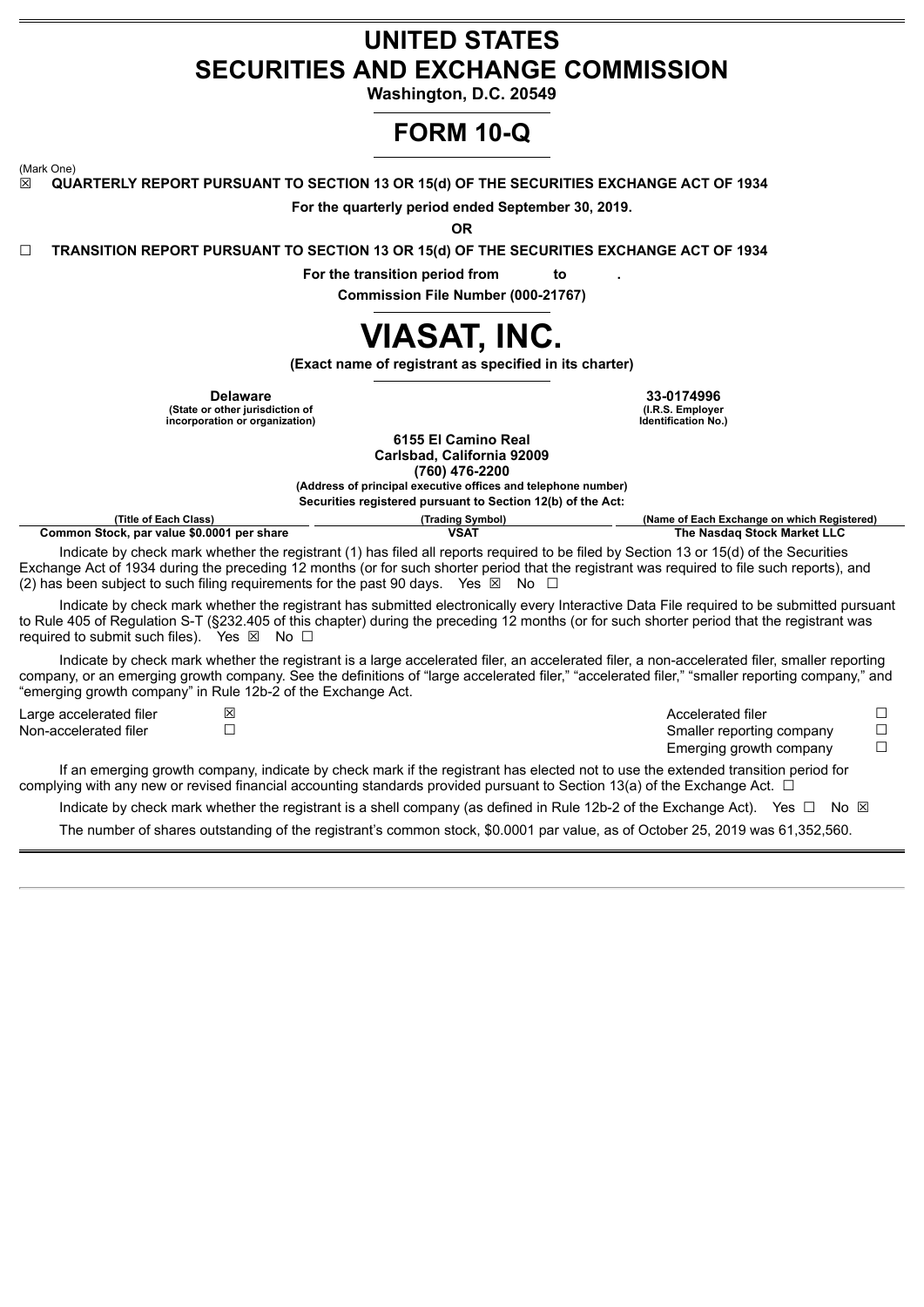#### **VIASAT, INC. TABLE OF CONTENTS**

|                                                                                               | Page |
|-----------------------------------------------------------------------------------------------|------|
| <b>PART I. FINANCIAL INFORMATION</b>                                                          |      |
| <b>Item 1. Financial Statements (Unaudited)</b>                                               | 3    |
| <b>Condensed Consolidated Balance Sheets</b>                                                  |      |
| <u>Condensed Consolidated Statements of Operations and Comprehensive Income (Loss)</u>        |      |
| <b>Condensed Consolidated Statements of Cash Flows</b>                                        | 5    |
| <b>Condensed Consolidated Statements of Equity</b>                                            | 6    |
| Notes to the Condensed Consolidated Financial Statements                                      | 8    |
| Item 2. Management's Discussion and Analysis of Financial Condition and Results of Operations | 34   |
| Item 3. Quantitative and Qualitative Disclosures About Market Risk                            | 55   |
| Item 4. Controls and Procedures                                                               | 56   |
| <b>PART II. OTHER INFORMATION</b>                                                             |      |
| <b>Item 1. Legal Proceedings</b>                                                              | 56   |
| Item 1A. Risk Factors                                                                         | 56   |
| Item 6. Exhibits                                                                              | 57   |
| <b>Signatures</b>                                                                             | 58   |
|                                                                                               |      |
|                                                                                               |      |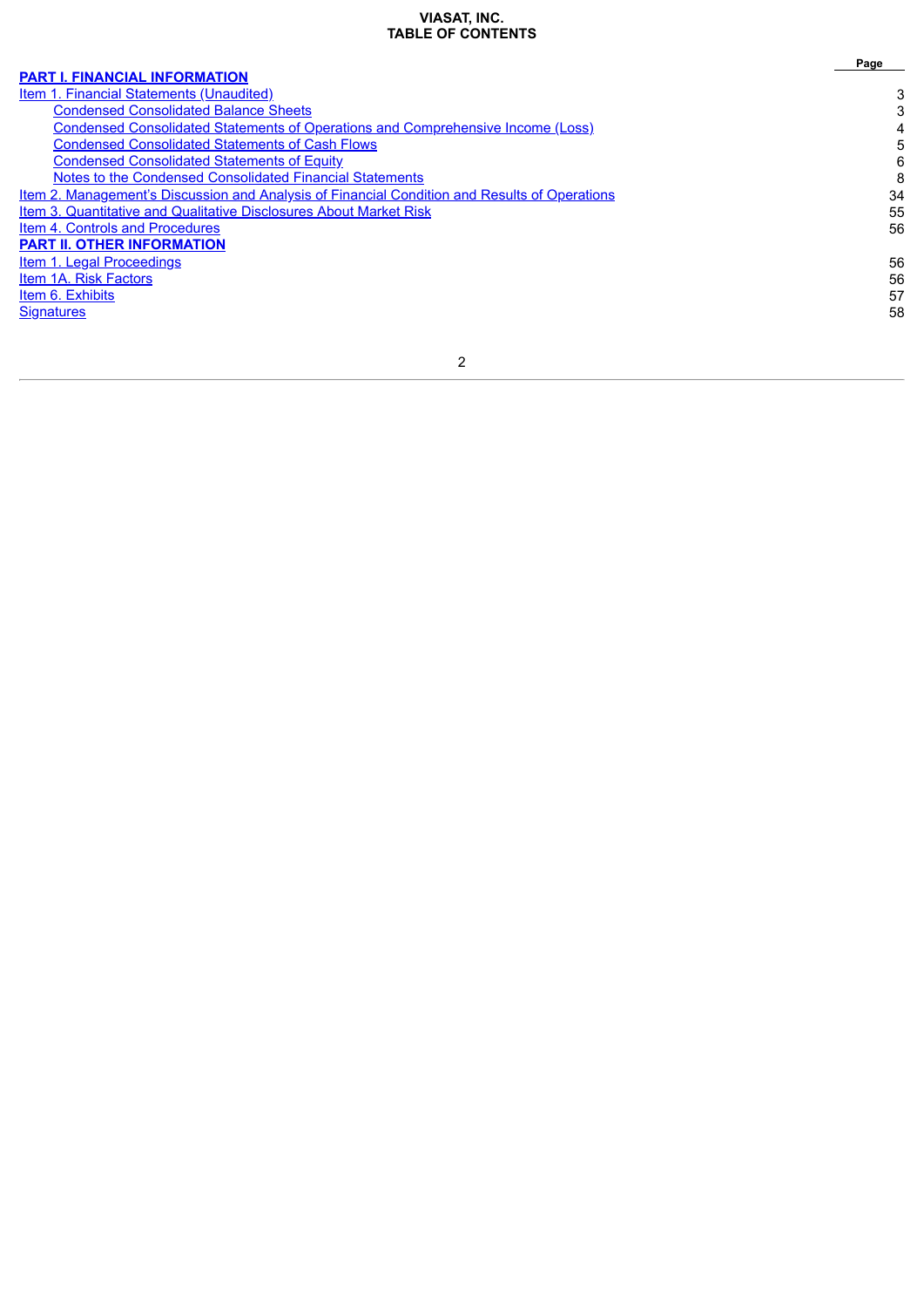# **VIASAT, INC. CONDENSED CONSOLIDATED BALANCE SHEETS (UNAUDITED)**

<span id="page-2-2"></span><span id="page-2-1"></span><span id="page-2-0"></span>

|                                           |               | As of<br>September 30, 2019 |                | As of<br>March 31, 2019 |  |  |
|-------------------------------------------|---------------|-----------------------------|----------------|-------------------------|--|--|
|                                           |               |                             | (In thousands) |                         |  |  |
| <b>ASSETS</b>                             |               |                             |                |                         |  |  |
| Current assets:                           |               |                             |                |                         |  |  |
| Cash and cash equivalents                 | \$            | 87.045                      | $\mathfrak{S}$ | 261.701                 |  |  |
| Accounts receivable, net                  |               | 294,067                     |                | 300,307                 |  |  |
| Inventories                               |               | 269,517                     |                | 234,518                 |  |  |
| Prepaid expenses and other current assets |               | 105,004                     |                | 90,646                  |  |  |
| Total current assets                      |               | 755,633                     |                | 887,172                 |  |  |
| Property, equipment and satellites, net   |               | 2,363,916                   |                | 2,125,290               |  |  |
| Operating lease right-of-use assets       |               | 319,698                     |                |                         |  |  |
| Other acquired intangible assets, net     |               | 17,967                      |                | 22,301                  |  |  |
| Goodwill                                  |               | 121,223                     |                | 121,719                 |  |  |
| Other assets                              |               | 788,614                     |                | 758,805                 |  |  |
| <b>Total assets</b>                       | \$            | 4,367,051                   | \$             | 3,915,287               |  |  |
| <b>LIABILITIES AND EQUITY</b>             |               |                             |                |                         |  |  |
| <b>Current liabilities:</b>               |               |                             |                |                         |  |  |
| Accounts payable                          | $\frac{3}{2}$ | 141,746                     | \$             | 157,275                 |  |  |
| Accrued and other liabilities             |               | 330,011                     |                | 308,268                 |  |  |
| Current portion of long-term debt         |               | 29,962                      |                | 19,937                  |  |  |
| <b>Total current liabilities</b>          |               | 501,719                     |                | 485,480                 |  |  |
|                                           |               |                             |                |                         |  |  |
| Senior notes                              |               | 1,284,329                   |                | 1,282,898               |  |  |
| Other long-term debt                      |               | 159,636                     |                | 110,005                 |  |  |
| Non-current operating lease liabilities   |               | 296,707                     |                |                         |  |  |
| <b>Other liabilities</b>                  |               | 118,824                     |                | 120,826                 |  |  |
| <b>Total liabilities</b>                  |               | 2,361,215                   |                | 1,999,209               |  |  |
| Commitments and contingencies (Note 9)    |               |                             |                |                         |  |  |
| Equity:                                   |               |                             |                |                         |  |  |
| Viasat, Inc. stockholders' equity         |               |                             |                |                         |  |  |
| Common stock                              |               | 6                           |                | 6                       |  |  |
| Paid-in capital                           |               | 1,751,924                   |                | 1,656,819               |  |  |
| Retained earnings                         |               | 237,311                     |                | 245,585                 |  |  |
| Accumulated other comprehensive income    |               | 1,666                       |                | 5,338                   |  |  |
| Total Viasat, Inc. stockholders' equity   |               | 1,990,907                   |                | 1,907,748               |  |  |
| Noncontrolling interest in subsidiary     |               | 14,929                      |                | 8,330                   |  |  |
| Total equity                              |               | 2,005,836                   |                | 1,916,078               |  |  |
| Total liabilities and equity              | \$            | 4,367,051                   | \$             | 3,915,287               |  |  |

See accompanying notes to the condensed consolidated financial statements.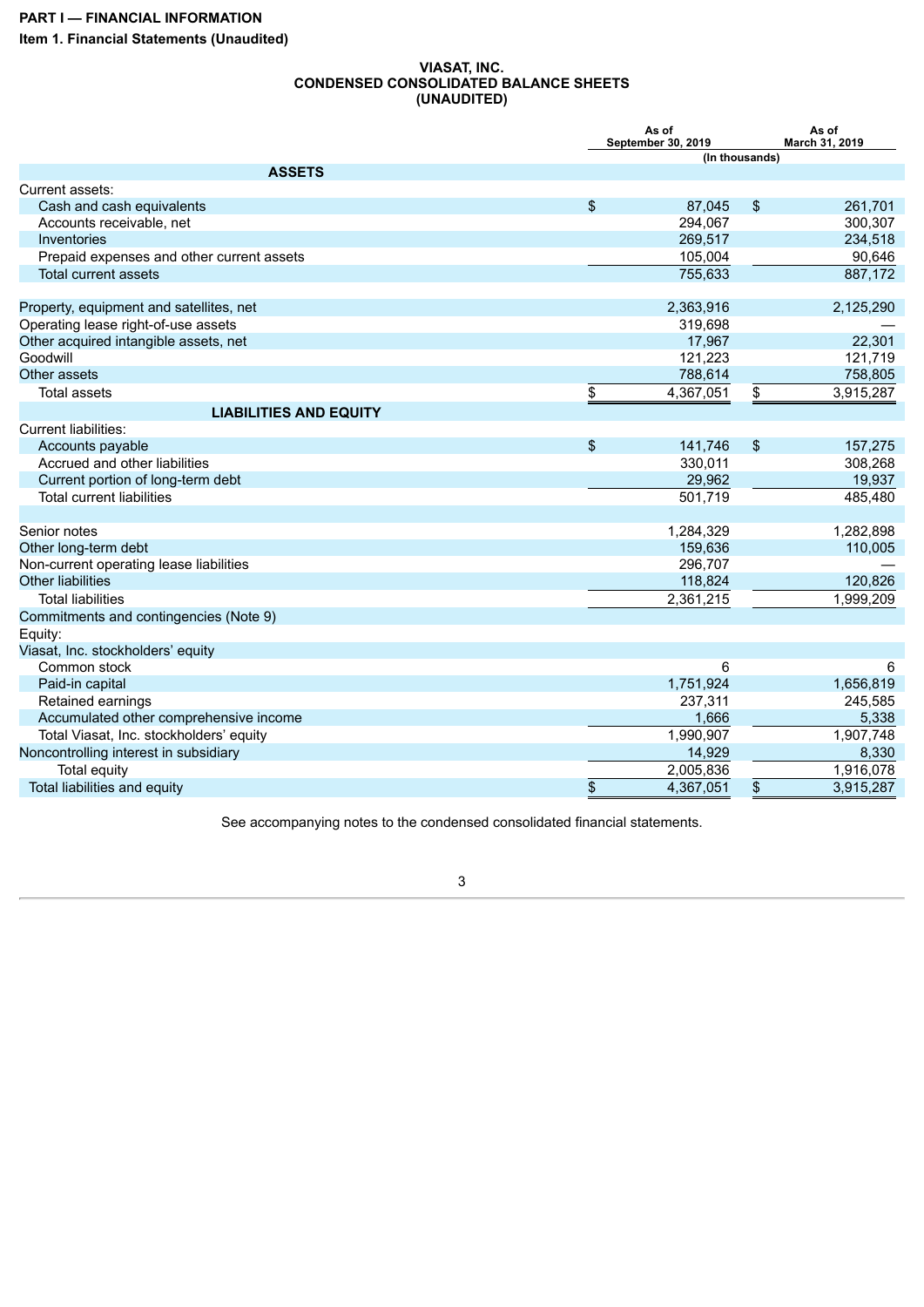# **VIASAT, INC. CONDENSED CONSOLIDATED STATEMENTS OF OPERATIONS AND COMPREHENSIVE INCOME (LOSS) (UNAUDITED)**

<span id="page-3-0"></span>

|                                                   | <b>Three Months Ended</b> |                |                                       | <b>Six Months Ended</b> |                    |                    |            |
|---------------------------------------------------|---------------------------|----------------|---------------------------------------|-------------------------|--------------------|--------------------|------------|
|                                                   | September 30, 2019        |                | September 30, 2018                    |                         | September 30, 2019 | September 30, 2018 |            |
|                                                   |                           |                | (In thousands, except per share data) |                         |                    |                    |            |
| Revenues:                                         |                           |                |                                       |                         |                    |                    |            |
| <b>Product revenues</b>                           | \$<br>306,830             | \$             | 280,435                               | \$                      | 570,445            | \$                 | 498,564    |
| Service revenues                                  | 285,426                   |                | 237,039                               |                         | 558,848            |                    | 457,779    |
| Total revenues                                    | 592,256                   |                | 517,474                               |                         | 1,129,293          |                    | 956,343    |
| Operating expenses:                               |                           |                |                                       |                         |                    |                    |            |
| Cost of product revenues                          | 223,075                   |                | 216,900                               |                         | 420,015            |                    | 390,348    |
| Cost of service revenues                          | 187,024                   |                | 175,230                               |                         | 374,543            |                    | 346,662    |
| Selling, general and administrative               | 127,391                   |                | 113,120                               |                         | 252,523            |                    | 225,762    |
| Independent research and development              | 34,314                    |                | 31,360                                |                         | 67,788             |                    | 64,733     |
| Amortization of acquired intangible assets        | 2,027                     |                | 2,435                                 |                         | 4,064              |                    | 4,888      |
| Income (loss) from operations                     | 18,425                    |                | (21, 571)                             |                         | 10,360             |                    | (76,050)   |
| Other income (expense):                           |                           |                |                                       |                         |                    |                    |            |
| Interest income                                   | 413                       |                | 29                                    |                         | 1,338              |                    | 65         |
| Interest expense                                  | (9, 540)                  |                | (14, 074)                             |                         | (20, 714)          |                    | (25, 398)  |
| Income (loss) before income taxes                 | 9,298                     |                | (35, 616)                             |                         | (9,016)            |                    | (101, 383) |
| (Provision for) benefit from income taxes         | (2, 390)                  |                | 9,704                                 |                         | 4,820              |                    | 38,909     |
| Equity in income of unconsolidated affiliate, net | 1,154                     |                | 314                                   |                         | 2,521              |                    | 1,379      |
| Net income (loss)                                 | 8,062                     |                | (25, 598)                             |                         | (1,675)            |                    | (61,095)   |
| Less: net income (loss) attributable to           |                           |                |                                       |                         |                    |                    |            |
| noncontrolling interests, net of tax              | 4,868                     |                | 126                                   |                         | 6,599              |                    | (1, 361)   |
| Net income (loss) attributable to Viasat, Inc.    | \$<br>3,194               | \$             | (25, 724)                             | \$                      | (8, 274)           | \$                 | (59, 734)  |
| Basic net income (loss) per share attributable to |                           |                |                                       |                         |                    |                    |            |
| Viasat, Inc. common stockholders                  | \$<br>0.05                | $\mathfrak{S}$ | (0.43)                                | $^{\circ}$              | $(0.14)$ \$        |                    | (1.00)     |
| Diluted net income (loss) per share attributable  |                           |                |                                       |                         |                    |                    |            |
| to Viasat, Inc. common stockholders               | \$<br>0.05                | \$             | $(0.43)$ \$                           |                         | $(0.14)$ \$        |                    | (1.00)     |
| Shares used in computing basic net income         |                           |                |                                       |                         |                    |                    |            |
| (loss) per share                                  | 61,480                    |                | 59,734                                |                         | 61,200             |                    | 59,470     |
| Shares used in computing diluted net income       |                           |                |                                       |                         |                    |                    |            |
| (loss) per share                                  | 62,761                    |                | 59,734                                |                         | 61,200             |                    | 59,470     |
| Comprehensive income (loss):                      |                           |                |                                       |                         |                    |                    |            |
| Net income (loss)                                 | \$<br>8,062               | \$             | $(25,598)$ \$                         |                         | $(1,675)$ \$       |                    | (61,095)   |
| Other comprehensive income (loss), net of tax:    |                           |                |                                       |                         |                    |                    |            |
| Unrealized gain (loss) on hedging, net of tax     | 3                         |                | 38                                    |                         | 48                 |                    | (288)      |
| Foreign currency translation adjustments, net     |                           |                |                                       |                         |                    |                    |            |
| of tax                                            | (1, 436)                  |                | (7, 104)                              |                         | (3,720)            |                    | (6,901)    |
| Other comprehensive loss, net of tax              | (1, 433)                  |                | (7,066)                               |                         | (3,672)            |                    | (7, 189)   |
| Comprehensive income (loss)                       | 6,629                     |                | (32, 664)                             |                         | (5, 347)           |                    | (68, 284)  |
| Less: comprehensive income (loss) attributable    |                           |                |                                       |                         |                    |                    |            |
| to noncontrolling interests, net of tax           | 4,868                     |                | 126                                   |                         | 6,599              |                    | (1, 361)   |
| Comprehensive income (loss) attributable to       |                           |                |                                       |                         |                    |                    |            |
| Viasat, Inc.                                      | \$<br>1,761               | \$             | (32,790)                              | \$                      | (11, 946)          | \$                 | (66, 923)  |

See accompanying notes to the condensed consolidated financial statements.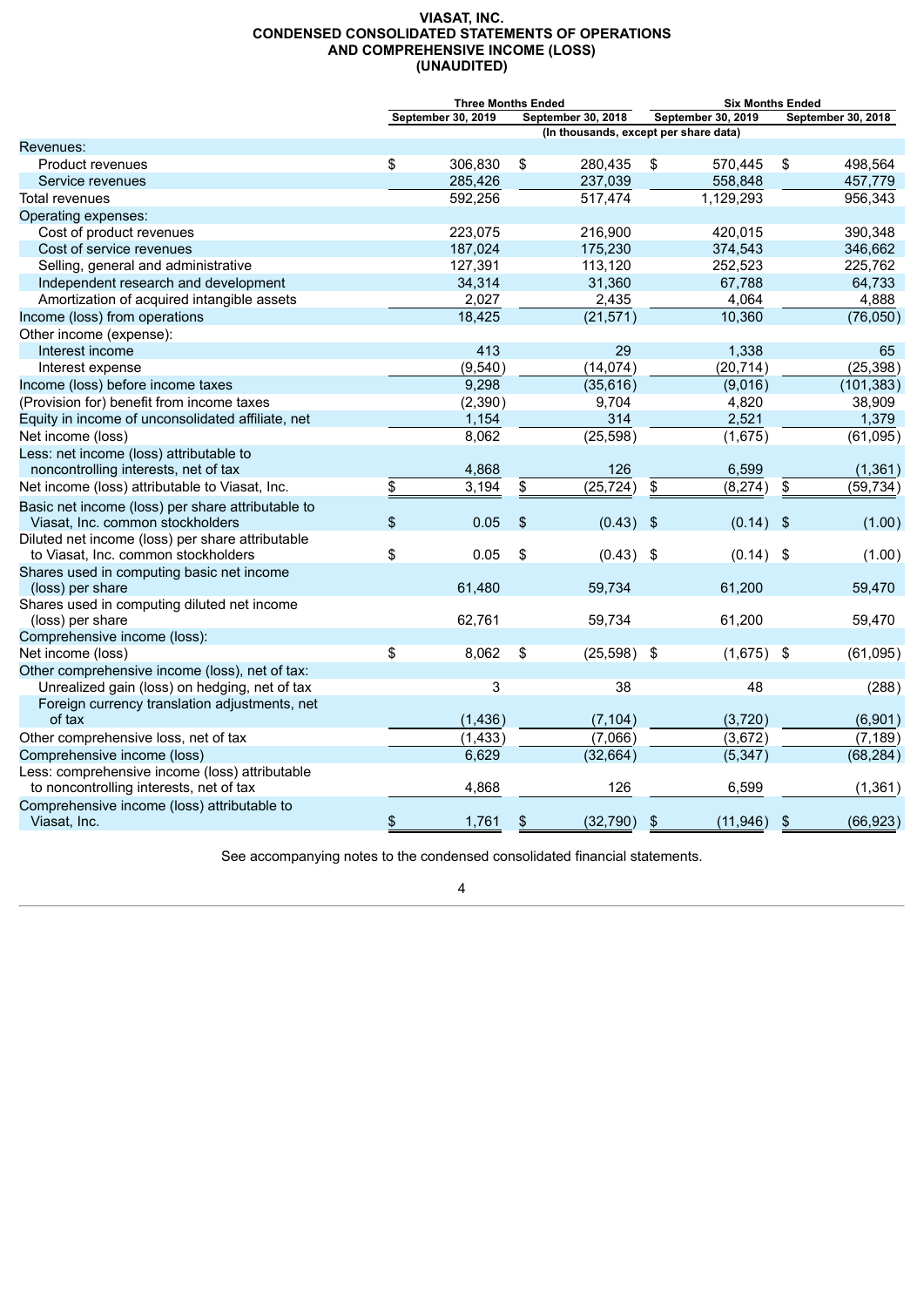# **VIASAT, INC. CONDENSED CONSOLIDATED STATEMENTS OF CASH FLOWS (UNAUDITED)**

<span id="page-4-0"></span>

|                                                                                                                          | <b>Six Months Ended</b> |                    |
|--------------------------------------------------------------------------------------------------------------------------|-------------------------|--------------------|
|                                                                                                                          | September 30, 2019      | September 30, 2018 |
|                                                                                                                          | (In thousands)          |                    |
| Cash flows from operating activities:                                                                                    |                         |                    |
| Net loss                                                                                                                 | \$<br>(1,675)           | \$<br>(61,095)     |
| Adjustments to reconcile net loss to net cash provided by operating<br>activities:                                       |                         |                    |
| Depreciation                                                                                                             | 135,144                 | 128,990            |
| Amortization of intangible assets                                                                                        | 31,206                  | 28,281             |
| Stock-based compensation expense                                                                                         | 42,328                  | 38,503             |
| Loss on disposition of fixed assets                                                                                      | 23,566                  | 26,025             |
| Other non-cash adjustments                                                                                               | (4,023)                 | (32, 753)          |
| Increase (decrease) in cash resulting from changes in operating assets<br>and liabilities, net of effect of acquisition: |                         |                    |
| Accounts receivable                                                                                                      | 893                     | (10, 595)          |
| Inventories                                                                                                              | (34,091)                | (34, 173)          |
| Other assets                                                                                                             | (6, 403)                | (9,771)            |
| Accounts payable                                                                                                         | 5,582                   | 19,908             |
| <b>Accrued liabilities</b>                                                                                               | (2, 292)                | 10,396             |
| <b>Other liabilities</b>                                                                                                 | (6,943)                 | 7,576              |
| Net cash provided by operating activities                                                                                | 183,292                 | 111,292            |
| <b>Cash flows from investing activities:</b>                                                                             |                         |                    |
| Purchase of property, equipment and satellites                                                                           | (329, 558)              | (333, 466)         |
| Cash paid for patents, licenses and other assets                                                                         | (35, 445)               | (21, 692)          |
| Proceeds from insurance claims on ViaSat-2 satellite                                                                     | 2,277                   | 44,394             |
| Proceeds from sale of real property                                                                                      |                         | 14,034             |
| Payments related to acquisition of business, net of cash acquired                                                        |                         | (2, 339)           |
| Net cash used in investing activities                                                                                    | (362, 726)              | (299,069)          |
| Cash flows from financing activities:                                                                                    |                         |                    |
| Proceeds from debt borrowings                                                                                            |                         | 355,000            |
| Payments of debt borrowings                                                                                              | (14, 821)               | (186, 386)         |
| Payment of debt issuance costs                                                                                           | (2, 479)                |                    |
| Proceeds from issuance of common stock under equity plans                                                                | 27,016                  | 11,087             |
| Purchase of common stock in treasury (immediately retired) related                                                       |                         |                    |
| to tax withholdings for stock-based compensation                                                                         | (3, 128)                | (6, 551)           |
| Other financing activities                                                                                               | (1,368)                 | (3,886)            |
| Net cash provided by financing activities                                                                                | 5,220                   | 169,264            |
| Effect of exchange rate changes on cash                                                                                  | (442)                   | (1, 306)           |
| Net decrease in cash and cash equivalents                                                                                | (174, 656)              | (19, 819)          |
| Cash and cash equivalents at beginning of period                                                                         | 261,701                 | 71,446             |
| Cash and cash equivalents at end of period                                                                               | \$<br>87,045            | \$<br>51,627       |
| Non-cash investing and financing activities:                                                                             |                         |                    |
| Issuance of common stock in satisfaction of certain accrued employee                                                     |                         |                    |
| compensation liabilities                                                                                                 | \$<br>22,829            | \$<br>32,129       |
| Capital expenditures not paid for                                                                                        | \$<br>4,023             | \$<br>6,724        |

See accompanying notes to the condensed consolidated financial statements.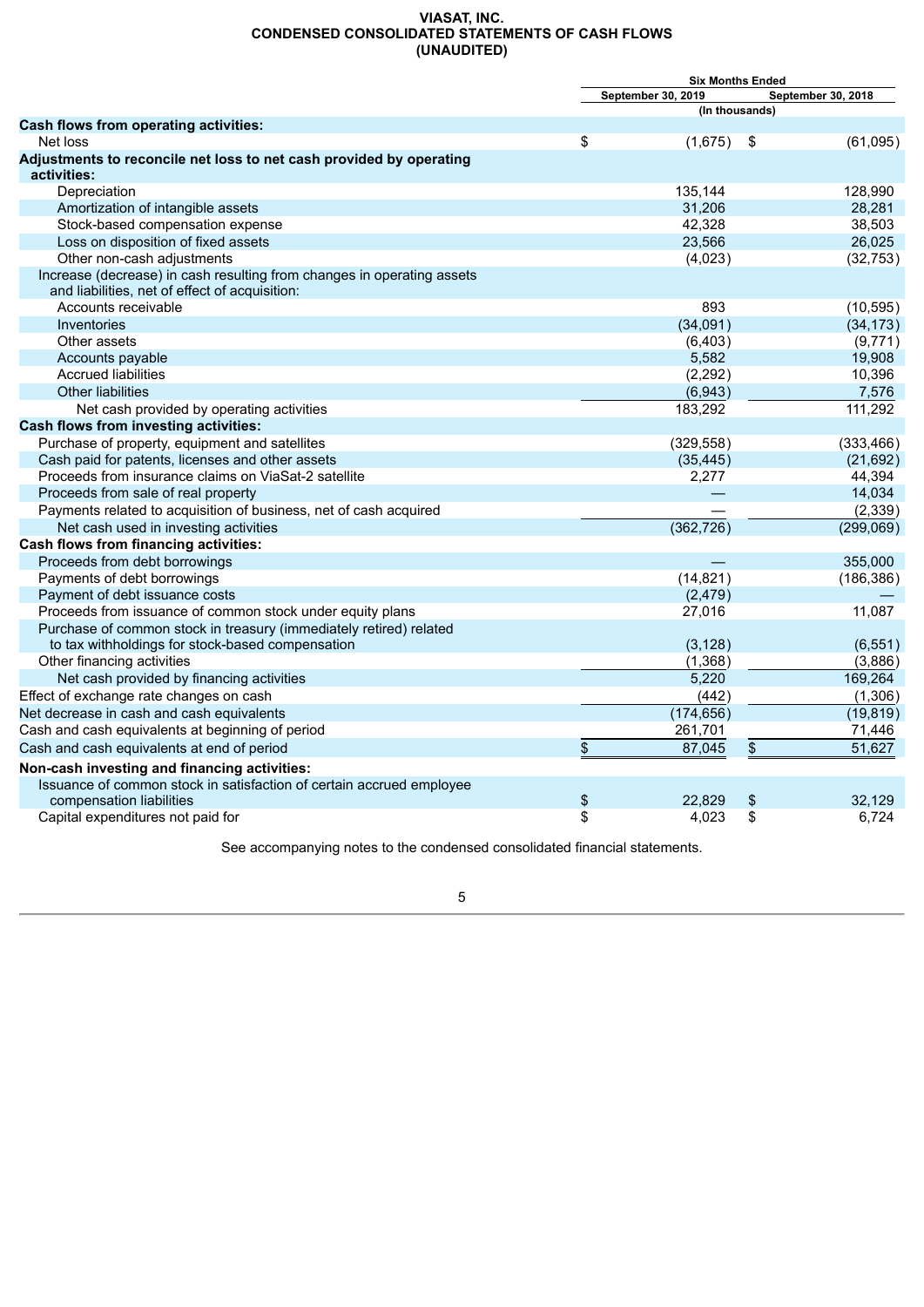# **VIASAT, INC. CONDENSED CONSOLIDATED STATEMENTS OF EQUITY (UNAUDITED)**

<span id="page-5-0"></span>

|                                                                                    | <b>Common Stock</b>                         |        |                    |                                    |                                                               |                                                      |              |
|------------------------------------------------------------------------------------|---------------------------------------------|--------|--------------------|------------------------------------|---------------------------------------------------------------|------------------------------------------------------|--------------|
|                                                                                    | Number of<br><b>Shares</b><br><b>Issued</b> | Amount | Paid-in<br>Capital | <b>Retained</b><br><b>Earnings</b> | <b>Accumulated</b><br>Other<br>Comprehensive<br>Income (Loss) | Noncontrolling<br>Interest in<br><b>Subsidiaries</b> | <b>Total</b> |
| For the Three Months Ended<br><b>September 30, 2019</b>                            |                                             |        |                    | (In thousands, except share data)  |                                                               |                                                      |              |
| Balance at June 30, 2019                                                           | 61,276,933                                  | \$     | \$1,726,009<br>6   | \$234,117                          | 3,099<br>\$                                                   | \$<br>10,061                                         | \$1,973,292  |
| Exercise of stock options                                                          | 42,606                                      |        | 2,639              |                                    |                                                               |                                                      | 2,639        |
| Stock-based compensation                                                           |                                             |        | 24,076             |                                    |                                                               |                                                      | 24,076       |
| RSU awards vesting, net of<br>shares withheld for taxes                            |                                             |        |                    |                                    |                                                               |                                                      |              |
| which have been retired                                                            | 33,021                                      |        | (800)              |                                    |                                                               |                                                      | (800)        |
| Net income                                                                         |                                             |        |                    | 3,194                              |                                                               | 4,868                                                | 8,062        |
| Other comprehensive loss, net<br>of tax                                            |                                             |        |                    |                                    | (1, 433)                                                      |                                                      | (1, 433)     |
| Balance at September 30, 2019                                                      | 61,352,560                                  | \$     | 6<br>\$1,751,924   | \$237,311                          | 1,666<br>\$                                                   | 14,929<br>\$                                         | \$2,005,836  |
| For the Three Months Ended<br><b>September 30, 2018</b>                            |                                             |        |                    |                                    |                                                               |                                                      |              |
| Balance at June 30, 2018                                                           | 59,527,520                                  | \$     | 6<br>\$1,589,167   | \$277,831                          | $\mathbf{s}$<br>15,442                                        | 9,501<br>\$.                                         | \$1,891,947  |
| Exercise of stock options                                                          | 93,900                                      |        | 3,432              |                                    |                                                               |                                                      | 3,432        |
| Stock-based compensation                                                           |                                             |        | 22,207             |                                    |                                                               |                                                      | 22,207       |
| RSU awards vesting, net of shares<br>withheld for taxes which have<br>been retired |                                             |        |                    |                                    |                                                               |                                                      |              |
|                                                                                    | 28,809                                      |        | (582)              |                                    |                                                               |                                                      | (582)        |
| Other noncontrolling interest activity                                             |                                             |        |                    |                                    |                                                               | (3)                                                  | (3)          |
| Net (loss) income                                                                  |                                             |        |                    | (25, 724)                          |                                                               | 126                                                  | (25, 598)    |
| Other comprehensive loss, net<br>of tax                                            |                                             |        |                    |                                    | (7,066)                                                       |                                                      | (7,066)      |
| Balance at September 30, 2018                                                      | 59,650,229                                  |        | 6<br>\$1,614,224   | \$252,107                          | 8,376                                                         | 9,624                                                | \$1,884,337  |

See accompanying notes to the condensed consolidated financial statements.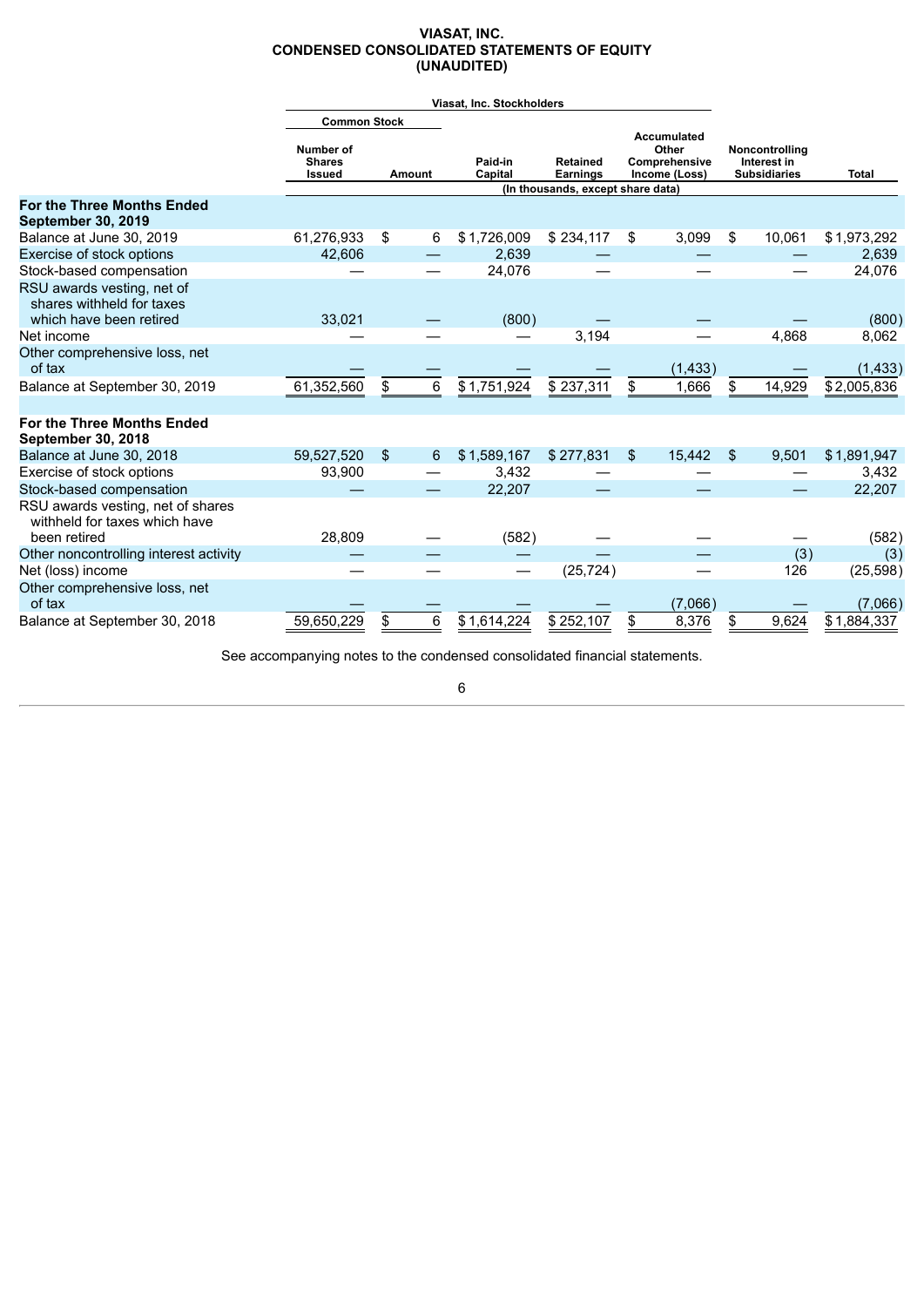# **VIASAT, INC. CONDENSED CONSOLIDATED STATEMENTS OF EQUITY (UNAUDITED)**

|                                                                                                                                         |                                             |                | Viasat, Inc. Stockholders |                                   |                                                               |                                                      |                         |
|-----------------------------------------------------------------------------------------------------------------------------------------|---------------------------------------------|----------------|---------------------------|-----------------------------------|---------------------------------------------------------------|------------------------------------------------------|-------------------------|
|                                                                                                                                         | <b>Common Stock</b>                         |                |                           |                                   |                                                               |                                                      |                         |
|                                                                                                                                         | Number of<br><b>Shares</b><br><b>Issued</b> | Amount         | Paid-in<br>Capital        | Retained<br><b>Earnings</b>       | <b>Accumulated</b><br>Other<br>Comprehensive<br>Income (Loss) | Noncontrolling<br>Interest in<br><b>Subsidiaries</b> | Total                   |
|                                                                                                                                         |                                             |                |                           | (In thousands, except share data) |                                                               |                                                      |                         |
| <b>For the Six Months Ended</b><br><b>September 30, 2019</b>                                                                            |                                             |                |                           |                                   |                                                               |                                                      |                         |
| Balance at March 31, 2019                                                                                                               | 60,550,093                                  | \$<br>6        | \$1,656,819               | \$245,585                         | \$<br>5,338                                                   | \$<br>8,330                                          | \$1,916,078             |
| Exercise of stock options                                                                                                               | 301,731                                     |                | 18,710                    |                                   |                                                               |                                                      | 18,710                  |
| Issuance of stock under Employee<br>Stock Purchase Plan                                                                                 | 165,770                                     |                | 8,306                     |                                   |                                                               |                                                      | 8,306                   |
| Stock-based compensation                                                                                                                |                                             |                | 48,388                    |                                   |                                                               |                                                      | 48,388                  |
| Shares issued in settlement of<br>certain accrued employee<br>compensation liabilities                                                  | 255,615                                     |                | 22,829                    |                                   |                                                               |                                                      | 22,829                  |
| RSU awards vesting, net of shares<br>withheld for taxes which have                                                                      |                                             |                |                           |                                   |                                                               |                                                      |                         |
| been retired                                                                                                                            | 79,351                                      |                | (3, 128)                  |                                   |                                                               |                                                      | (3, 128)                |
| Net (loss) income<br>Other comprehensive loss, net of                                                                                   |                                             |                |                           | (8, 274)                          |                                                               | 6,599                                                | (1,675)<br>(3,672)      |
| tax                                                                                                                                     | 61,352,560                                  | $6\phantom{1}$ | \$1,751,924               | \$237,311                         | (3,672)<br>1,666                                              | \$<br>14,929                                         | $\overline{$}2,005,836$ |
| Balance at September 30, 2019                                                                                                           |                                             | \$             |                           |                                   | \$                                                            |                                                      |                         |
| For the Six Months Ended<br><b>September 30, 2018</b>                                                                                   |                                             |                |                           |                                   |                                                               |                                                      |                         |
| Balance at March 31, 2018                                                                                                               | 58.905.274                                  | \$<br>6        | \$1,535,635               | \$285.960                         | \$<br>15.565                                                  | \$<br>10.841                                         | \$1,848,007             |
| Exercise of stock options                                                                                                               | 101,000                                     |                | 3,703                     |                                   |                                                               |                                                      | 3,703                   |
| Issuance of stock under Employee                                                                                                        |                                             |                |                           |                                   |                                                               |                                                      |                         |
| Stock Purchase Plan                                                                                                                     | 132,180                                     |                | 7,384                     |                                   |                                                               |                                                      | 7,384                   |
| Stock-based compensation                                                                                                                |                                             |                | 43,945                    |                                   |                                                               |                                                      | 43,945                  |
| Shares and fully-vested RSUs<br>issued in settlement of certain<br>accrued employee compensation<br>liabilities, net of shares withheld |                                             |                |                           |                                   |                                                               |                                                      |                         |
| for taxes which have been retired<br>RSU awards vesting, net of shares                                                                  | 438,433                                     |                | 27,701                    |                                   |                                                               |                                                      | 27,701                  |
| withheld for taxes which have<br>been retired                                                                                           | 73,342                                      |                | (2, 123)                  |                                   |                                                               |                                                      | (2, 123)                |
| Cumulative effect adjustment upon                                                                                                       |                                             |                |                           |                                   |                                                               |                                                      |                         |
| adoption of new revenue<br>recognition guidance (ASU 2014-<br>09)                                                                       |                                             |                |                           | 25,881                            |                                                               |                                                      | 25,881                  |
| Other noncontrolling interest activity                                                                                                  |                                             |                | (2,021)                   |                                   |                                                               | 144                                                  | (1,877)                 |
| <b>Net loss</b>                                                                                                                         |                                             |                |                           | (59, 734)                         |                                                               | (1, 361)                                             | (61,095)                |
| Other comprehensive loss, net of<br>tax                                                                                                 |                                             |                |                           |                                   | (7, 189)                                                      |                                                      | (7, 189)                |
| Balance at September 30, 2018                                                                                                           | 59.650.229                                  | \$<br>6        | \$1,614,224               | \$252,107                         | \$<br>8,376                                                   | \$<br>9.624                                          | \$1,884,337             |
|                                                                                                                                         |                                             |                |                           |                                   |                                                               |                                                      |                         |

See accompanying notes to the condensed consolidated financial statements.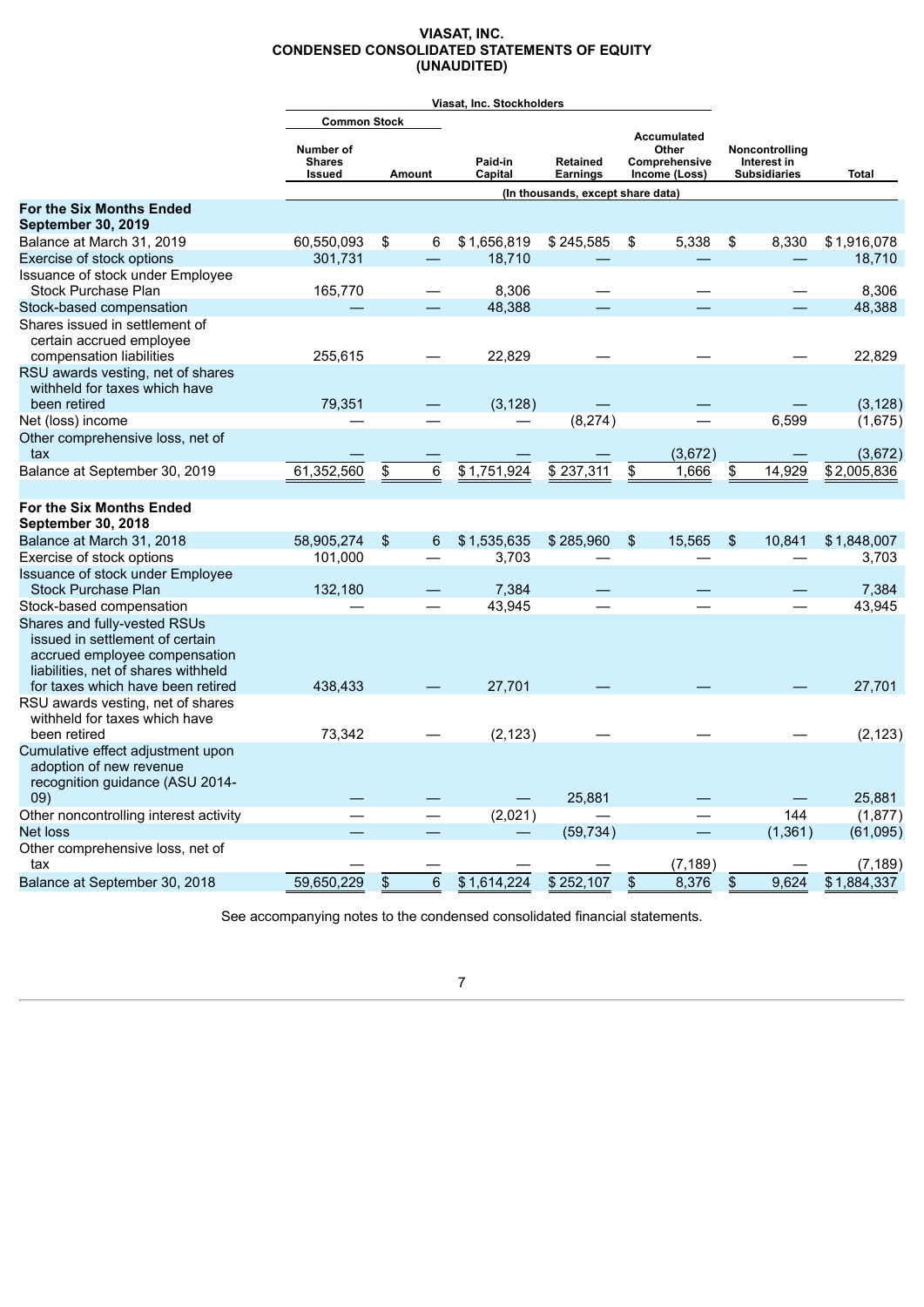#### <span id="page-7-0"></span>**Note 1 — Basis of Presentation**

The accompanying condensed consolidated balance sheet at September 30, 2019, the condensed consolidated statements of operations and comprehensive income (loss) for the three and six months ended September 30, 2019 and 2018, the condensed consolidated statements of cash flows for the six months ended September 30, 2019 and 2018 and the condensed consolidated statements of equity for the three and six months ended September 30, 2019 and 2018 have been prepared by the management of Viasat, Inc. (also referred to hereafter as the Company or Viasat), and have not been audited. These financial statements have been prepared on the same basis as the audited consolidated financial statements for the fiscal year ended March 31, 2019 and, in the opinion of management, include all adjustments (consisting only of normal recurring adjustments) necessary for a fair statement of the Company's results for the periods presented. These financial statements should be read in conjunction with the financial statements and notes thereto for the fiscal year ended March 31, 2019 included in the Company's Annual Report on Form 10-K. Interim operating results are not necessarily indicative of operating results for the full year. The year-end condensed consolidated balance sheet data was derived from audited financial statements, but does not include all disclosures required by accounting principles generally accepted in the United States of America (GAAP).

The Company's condensed consolidated financial statements include the assets, liabilities and results of operations of Viasat, its wholly owned subsidiaries and its majority-owned subsidiary, TrellisWare Technologies, Inc. (TrellisWare). During the third quarter of fiscal year 2019, Viasat Europe Sàrl (formerly known as Euro Broadband Retail Sàrl), which was previously a majority-owned subsidiary, became a wholly owned subsidiary when the Company purchased the remaining 49% interest in the company for an insignificant amount. All significant intercompany amounts have been eliminated. Investments in entities in which the Company can exercise significant influence, but does not own a majority equity interest or otherwise control, are accounted for using the equity method and are included as investment in unconsolidated affiliate in other assets (long-term) on the condensed consolidated balance sheets.

The preparation of financial statements in conformity with GAAP requires management to make estimates and assumptions that affect the reported amounts of assets and liabilities and disclosure of contingent assets and liabilities at the date of the financial statements, and reported amounts of revenues and expenses during the reporting period. Estimates have been prepared on the basis of the most current and best available information and actual results could differ from those estimates. Significant estimates made by management include revenue recognition, stock-based compensation, self-insurance reserves, allowance for doubtful accounts, warranty accruals, valuation of goodwill and other intangible assets, patents, orbital slots and other licenses, software development, property, equipment and satellites, long-lived assets, derivatives, contingencies and income taxes including the valuation allowance on deferred tax assets.

#### *Revenue recognition*

Effective April 1, 2018, the Company adopted Accounting Standards Update (ASU) 2014-09, Revenue from Contracts with Customers (commonly referred to as Accounting Standards Codification (ASC) 606). This update established ASC 606, Revenue from Contracts with Customers and ASC 340-40, Other Assets and Deferred Costs – Contracts with Customers.

The Company applied the five-step model under ASC 606 to its contracts with its customers to determine the impact of the new standard. Under this model the Company (1) identifies the contract with the customer, (2) identifies its performance obligations in the contract, (3) determines the transaction price for the contract, (4) allocates the transaction price to its performance obligations and (5) recognizes revenue when or as it satisfies its performance obligations. These performance obligations generally include the purchase of services (including broadband capacity and the leasing of broadband equipment), the purchase of products, and the development and delivery of complex equipment built to customer specifications under long-term contracts.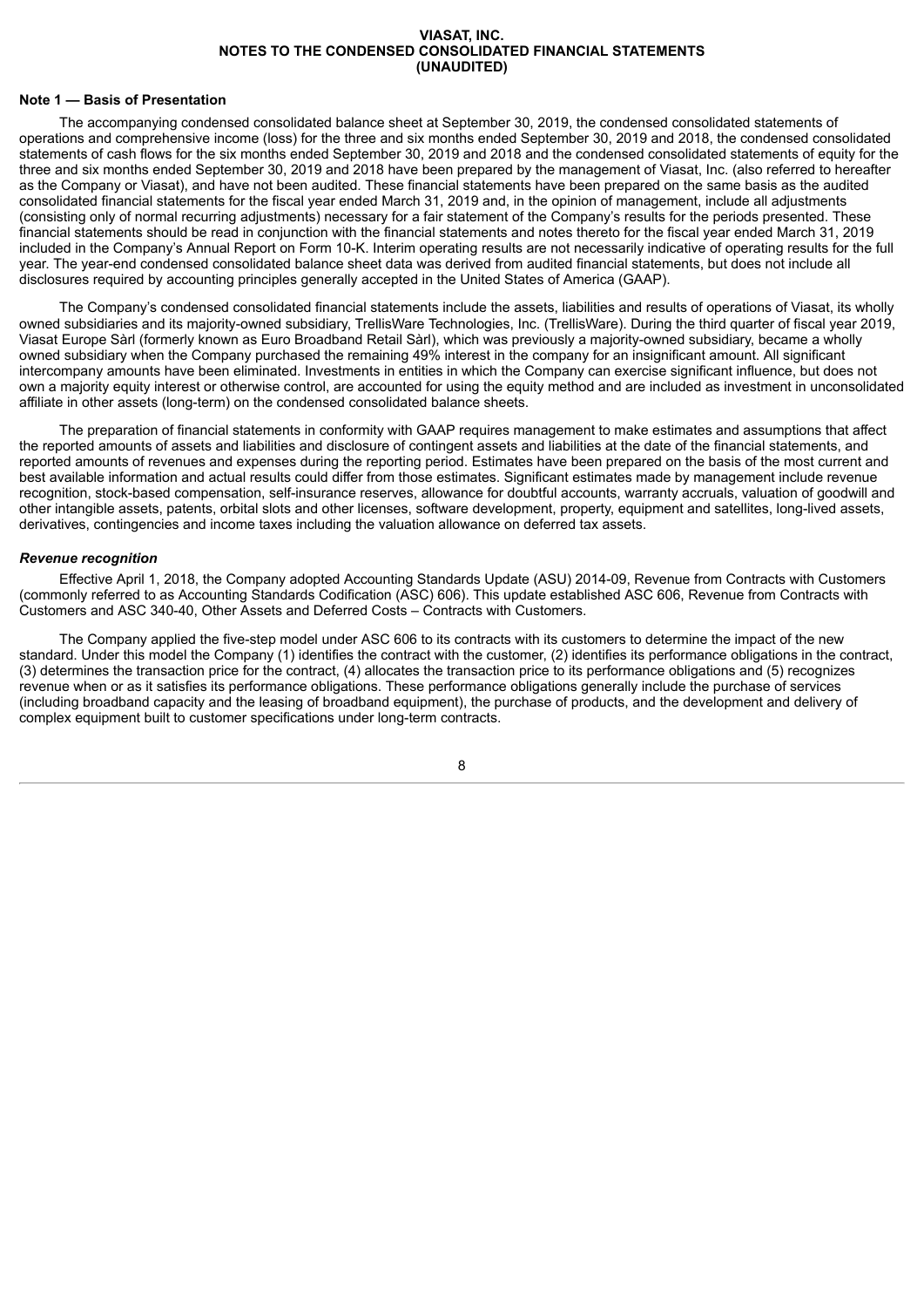#### *Performance obligations*

The timing of satisfaction of performance obligations may require judgment. The Company derives a substantial portion of its revenues from contracts with customers for services, primarily consisting of connectivity services. These contracts typically require advance or recurring monthly payments by the customer. The Company's obligation to provide connectivity services is satisfied over time as the customer simultaneously receives and consumes the benefits provided. The measure of progress over time is based upon either a period of time (e.g., over the estimated contractual term) or usage (e.g., bandwidth used/bytes of data processed). The Company evaluates whether broadband equipment provided to its customers as part of the delivery of connectivity services represents a lease in accordance with ASC 842. As discussed further below under "Leases - Lessor accounting", for broadband equipment leased to consumer broadband customers in conjunction with the delivery of connectivity services, the Company accounts for the lease and non-lease components of connectivity service arrangements as a single performance obligation as the connectivity services represent the predominant component.

The Company also derives a portion of its revenues from contracts with customers to provide products. Performance obligations to provide products are satisfied at the point in time when control is transferred to the customer. These contracts typically require payment by the customer upon passage of control and determining the point at which control is transferred may require judgment. To identify the point at which control is transferred to the customer, the Company considers indicators that include, but are not limited to whether (1) the Company has the present right to payment for the asset, (2) the customer has legal title to the asset, (3) physical possession of the asset has been transferred to the customer, (4) the customer has the significant risks and rewards of ownership of the asset, and (5) the customer has accepted the asset. For product revenues, control generally passes to the customer upon delivery of goods to the customer.

The vast majority of the Company's revenues from long-term contracts to develop and deliver complex equipment built to customer specifications are derived from contracts with the U.S. government (including foreign military sales contracted through the U.S. government). The Company's contracts with the U.S. government typically are subject to the Federal Acquisition Regulation (FAR) and are priced based on estimated or actual costs of producing goods or providing services. The FAR provides guidance on the types of costs that are allowable in establishing prices for goods and services provided under U.S. government contracts. The pricing for non-U.S. government contracts is based on the specific negotiations with each customer. Under the typical payment terms of the Company's U.S. government fixed-price contracts, the customer pays the Company either performance-based payments (PBPs) or progress payments. PBPs are interim payments based on quantifiable measures of performance or on the achievement of specified events or milestones. Progress payments are interim payments based on a percentage of the costs incurred as the work progresses. Because the customer can often retain a portion of the contract price until completion of the contract, the Company's U.S. government fixed-price contracts generally result in revenue recognized in excess of billings which the Company presents as unbilled accounts receivable on the balance sheet. Amounts billed and due from the Company's customers are classified as receivables on the balance sheet. The portion of the payments retained by the customer until final contract settlement is not considered a significant financing component because the intent is to protect the customer. For the Company's U.S. government cost-type contracts, the customer generally pays the Company for its actual costs incurred within a short period of time. For non-U.S. government contracts, the Company typically receives interim payments as work progresses, although for some contracts, the Company may be entitled to receive an advance payment. The Company recognizes a liability for these advance payments in excess of revenue recognized and presents it as collections in excess of revenues and deferred revenues on the balance sheet. An advance payment is not typically considered a significant financing component because it is used to meet working capital demands that can be higher in the early stages of a contract and to protect the Company from the other party failing to adequately complete some or all of its obligations under the contract.

Performance obligations related to developing and delivering complex equipment built to customer specifications under long-term contracts are recognized over time as these performance obligations do not create assets with an alternative use to the Company and the Company has an enforceable right to payment for performance to date. To measure the transfer of control, revenue is recognized based on the extent of progress towards completion of the performance obligation. The selection of the method to measure progress towards completion requires judgment and is based on the nature of the products or services to be provided. The Company generally uses the cost-to-cost measure of progress for its contracts because that best depicts the transfer of control to the customer which occurs as the Company incurs costs on its contracts. Under the cost-to-cost measure of progress, the extent of progress towards completion is measured based on the ratio of costs incurred to date to the total estimated costs at completion of the performance obligation. When estimates of total costs to be incurred on a contract exceed total estimates of revenue to be earned, a provision for the entire loss on the contract is recognized in the period the loss is determined.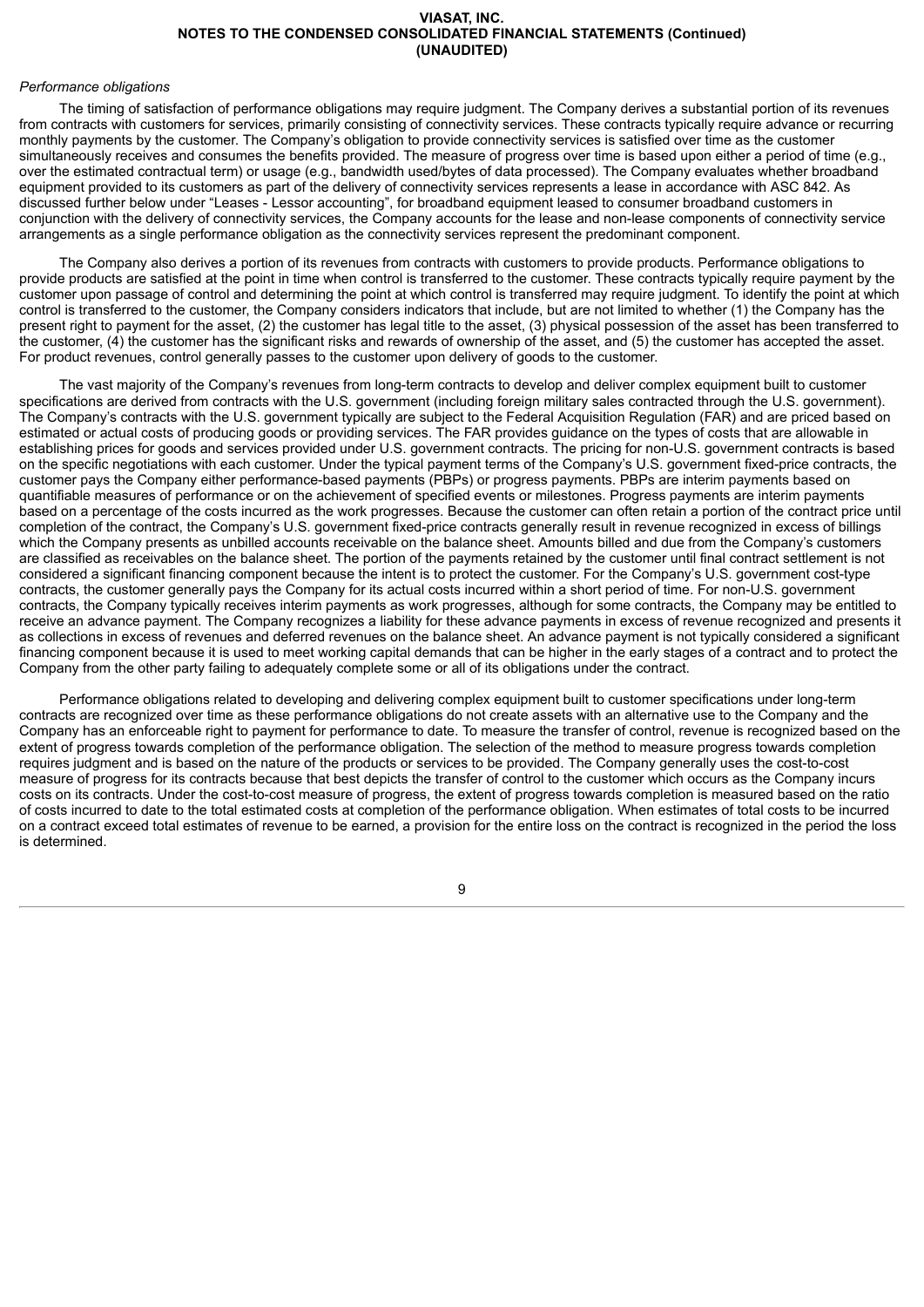Contract costs on U.S. government contracts are subject to audit and review by the Defense Contracting Management Agency (DCMA), the Defense Contract Audit Agency (DCAA), and other U.S. government agencies, as well as negotiations with U.S. government representatives. The Company's incurred cost audits by the DCAA have not been concluded for fiscal year 2019. As of September 30, 2019, the DCAA had completed its incurred cost audit for fiscal years 2004 and 2016 and approved the Company's incurred costs for those fiscal years, as well as approved the Company's incurred costs for fiscal years 2005 through 2015, 2017 and 2018 without further audit based on a determination of low risk. Although the Company has recorded contract revenues subsequent to fiscal year 2018 based upon an estimate of costs that the Company believes will be approved upon final audit or review, the Company does not know the outcome of any ongoing or future audits or reviews and adjustments, and if future adjustments exceed the Company's estimates, its profitability would be adversely affected. As of September 30, 2019 and March 31, 2019, the Company had \$4.9 million in contract-related reserves for its estimate of potential refunds to customers for potential cost adjustments on several multi-year U.S. government cost reimbursable contracts (see Note 9).

#### *Evaluation of transaction price*

The evaluation of transaction price, including the amounts allocated to performance obligations, may require significant judgments. Due to the nature of the work required to be performed on many of the Company's performance obligations, the estimation of total revenue, and, where applicable, the cost at completion, is complex, subject to many variables and requires significant judgment. The Company's contracts may contain award fees, incentive fees, or other provisions, including the potential for significant financing components, that can either increase or decrease the transaction price. These amounts, which are sometimes variable, can be dictated by performance metrics, program milestones or cost targets, the timing of payments, and customer discretion. The Company estimates variable consideration at the amount to which it expects to be entitled. The Company includes estimated amounts in the transaction price to the extent it is probable that a significant reversal of cumulative revenue recognized will not occur when the uncertainty associated with the variable consideration is resolved. The Company's estimates of variable consideration and determination of whether to include estimated amounts in the transaction price are based largely on an assessment of the Company's anticipated performance and all information (historical, current and forecasted) that is reasonably available to the Company. In the event an agreement includes embedded financing components, the Company recognizes interest expense or interest income on the embedded financing components using the effective interest method. This methodology uses an implied interest rate which reflects the incremental borrowing rate which would be expected to be obtained in a separate financing transaction. The Company has elected the practical expedient not to adjust the promised amount of consideration for the effects of a significant financing component if the Company expects, at contract inception, that the period between when the Company transfers a promised good or service to a customer and when the customer pays for that good or service will be one year or less.

If a contract is separated into more than one performance obligation, the total transaction price is allocated to each performance obligation in an amount based on the estimated relative standalone selling prices of the promised goods or services underlying each performance obligation. Estimating standalone selling prices may require judgment. When available, the Company utilizes the observable price of a good or service when the Company sells that good or service separately in similar circumstances and to similar customers. If a standalone selling price is not directly observable, the Company estimates the standalone selling price by considering all information (including market conditions, specific factors, and information about the customer or class of customer) that is reasonably available.

#### *Transaction price allocated to remaining performance obligations*

The Company's remaining performance obligations represent the transaction price of firm contracts and orders for which work has not been performed. The Company includes in its remaining performance obligations only those contracts and orders for which it has accepted purchase orders. Remaining performance obligations associated with the Company's subscribers for fixed consumer and business broadband services in its satellite services segment exclude month-to-month service contracts in accordance with a practical expedient and are estimated using a portfolio approach in which the Company reviews all relevant promotional activities and calculates the remaining performance obligation using the average service component for the portfolio and the average time remaining under the contract. The Company's future recurring in-flight connectivity (IFC) service contracts in its satellite services segment do not have minimum service purchase requirements and therefore are not included in the Company's remaining performance obligations. As of September 30, 2019, the aggregate amount of the transaction price allocated to remaining performance obligations was \$1.9 billion, of which the Company expects to recognize approximately half over the next twelve months, with the balance recognized thereafter.

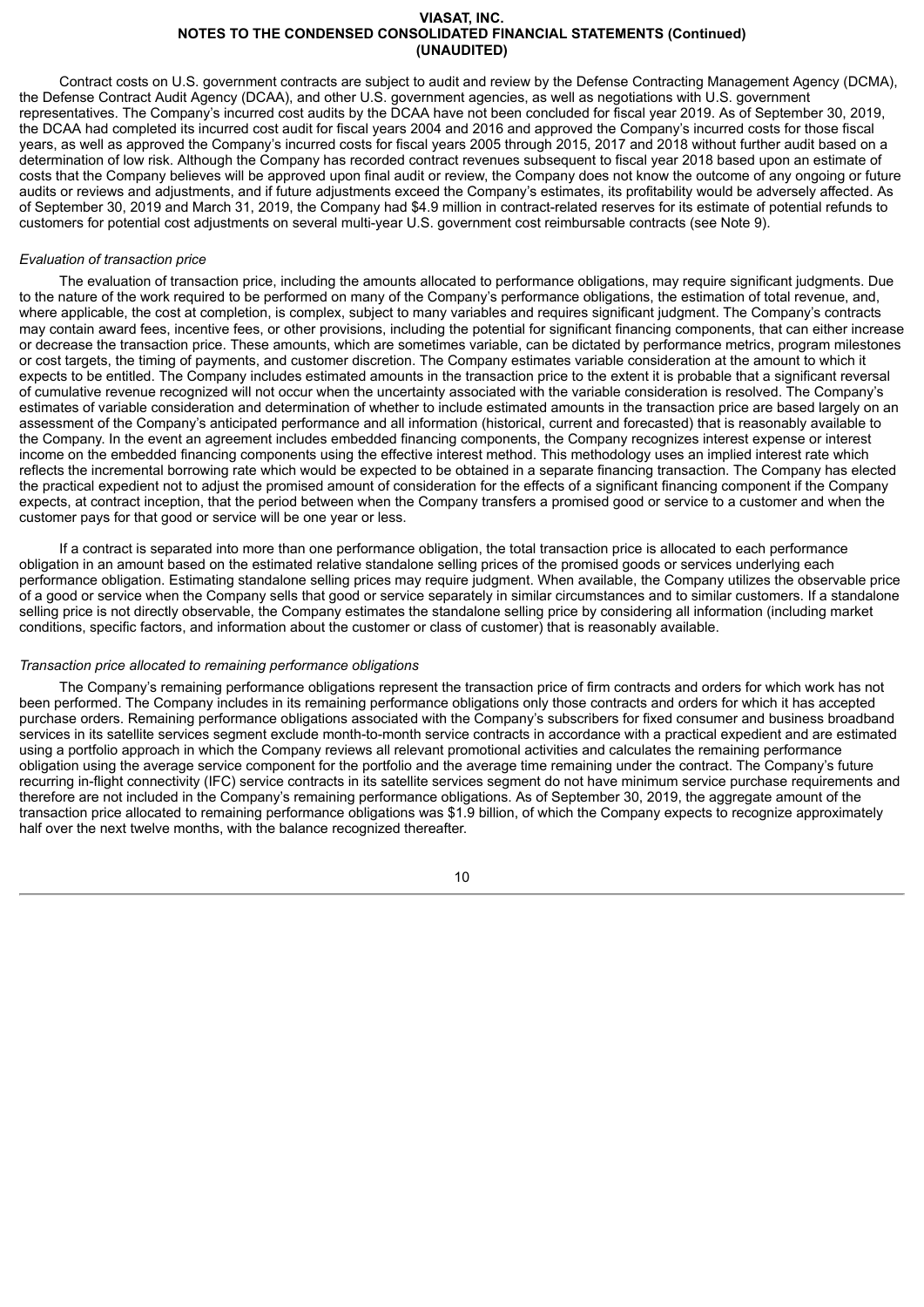#### *Disaggregation of revenue*

The Company operates and manages its business in three reportable segments: satellite services, commercial networks and government systems. Revenue is disaggregated by products and services, customer type, contract type, and geographic area, respectively, as the Company believes this approach best depicts how the nature, amount, timing and uncertainty of its revenue and cash flows are affected by economic factors.

The following sets forth disaggregated reported revenue by segment and product and services for the three and six months ended September 30, 2019 and 2018:

|                         | Three Months Ended September 30, 2019 |  |                               |                              |         |   |                                 |  |
|-------------------------|---------------------------------------|--|-------------------------------|------------------------------|---------|---|---------------------------------|--|
|                         | <b>Satellite</b><br><b>Services</b>   |  | Commercial<br><b>Networks</b> | Government<br><b>Systems</b> |         |   | <b>Total</b><br><b>Revenues</b> |  |
|                         |                                       |  |                               | (In thousands)               |         |   |                                 |  |
| <b>Product revenues</b> |                                       |  | 74.143                        |                              | 232.687 | ω | 306,830                         |  |
| Service revenues        | 205.717                               |  | 13.865                        |                              | 65.844  |   | 285.426                         |  |
| Total revenues          | 205,717                               |  | 88,008                        |                              | 298,531 |   | 592.256                         |  |

|                         | Six Months Ended September 30, 2019 |  |                               |                |                              |   |                          |  |
|-------------------------|-------------------------------------|--|-------------------------------|----------------|------------------------------|---|--------------------------|--|
|                         | <b>Satellite</b><br><b>Services</b> |  | Commercial<br><b>Networks</b> |                | Government<br><b>Systems</b> |   | Total<br><b>Revenues</b> |  |
|                         |                                     |  |                               | (In thousands) |                              |   |                          |  |
| <b>Product revenues</b> |                                     |  | 139.044                       |                | 431.401                      | Φ | 570.445                  |  |
| Service revenues        | 402.532                             |  | 27.976                        |                | 128.340                      |   | 558.848                  |  |
| Total revenues          | 402,532                             |  | 167,020                       |                | 559,741                      |   | 1,129,293                |  |

|                         | Three Months Ended September 30, 2018 |  |                               |                |                              |  |                          |  |
|-------------------------|---------------------------------------|--|-------------------------------|----------------|------------------------------|--|--------------------------|--|
|                         | <b>Satellite</b><br><b>Services</b>   |  | Commercial<br><b>Networks</b> |                | Government<br><b>Systems</b> |  | Total<br><b>Revenues</b> |  |
|                         |                                       |  |                               | (In thousands) |                              |  |                          |  |
| <b>Product revenues</b> |                                       |  | 104.190                       |                | 176.245                      |  | 280.435                  |  |
| Service revenues        | 162.962                               |  | 10.330                        |                | 63.747                       |  | 237.039                  |  |
| Total revenues          | 162.962                               |  | 114.520                       |                | 239.992                      |  | 517.474                  |  |

|                         | Six Months Ended September 30, 2018 |  |                               |                              |         |   |                                 |  |
|-------------------------|-------------------------------------|--|-------------------------------|------------------------------|---------|---|---------------------------------|--|
|                         | <b>Satellite</b><br><b>Services</b> |  | Commercial<br><b>Networks</b> | Government<br><b>Systems</b> |         |   | <b>Total</b><br><b>Revenues</b> |  |
|                         |                                     |  |                               |                              |         |   |                                 |  |
| <b>Product revenues</b> |                                     |  | 189.323                       |                              | 309.241 | S | 498.564                         |  |
| Service revenues        | 316.523                             |  | 20,263                        |                              | 120.993 |   | 457.779                         |  |
| Total revenues          | 316.523                             |  | 209.586                       |                              | 430.234 |   | 956.343                         |  |

Revenues from the U.S. government as an individual customer comprised approximately 30% of total revenues for the three and six months ended September 30, 2019, and approximately 29% of total revenues for the three and six months ended September 30, 2018, mainly reported within the government systems segment. Revenues from the Company's commercial customers, mainly reported within the commercial networks and satellite services segments, comprised approximately 70% of total revenues for the three and six months ended September 30, 2019, and approximately 71% of total revenues for the three and six months ended September 30, 2018.

The Company's satellite services segment revenues are primarily derived from the Company's fixed broadband services, IFC services and worldwide managed network services.

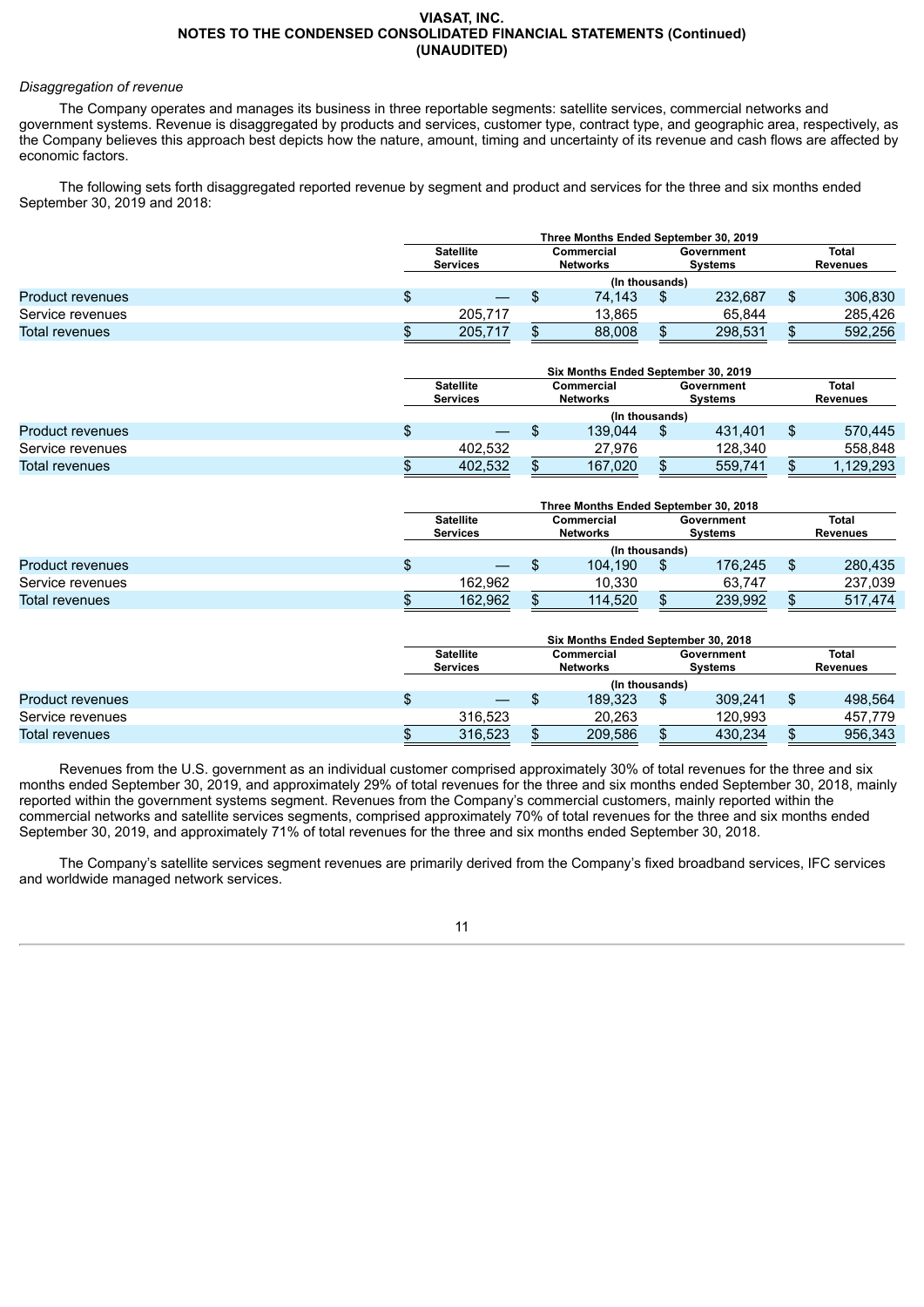Revenues in the Company's commercial networks and government systems segments are primarily derived from three types of contracts: fixed-price, cost-reimbursement and time-and-materials contracts. Fixed-price contracts (which require the Company to provide products and services under a contract at a specified price) comprised approximately 89% and 88% of the Company's total revenues for these segments for the three and six months ended September 30, 2019, respectively, and approximately 90% and 89% of the Company's total revenues for these segments for the three and six months ended September 30, 2018, respectively. The remainder of the Company's revenues in these segments for such periods was derived primarily from cost-reimbursement contracts (under which the Company is reimbursed for all actual costs incurred in performing the contract to the extent such costs are within the contract ceiling and allowable under the terms of the contract, plus a fee or profit) and from time-and-materials contracts (under which the Company is reimbursed for the number of labor hours expended at an established hourly rate negotiated in the contract, plus the cost of materials utilized in providing such products or services).

Historically, a significant portion of the Company's revenues in its commercial networks and government systems segments has been derived from customer contracts that include the development of products. The development efforts are conducted in direct response to the customer's specific requirements and, accordingly, expenditures related to such efforts are included in cost of sales when incurred and the related funding (which includes a profit component) is included in revenues. Revenues for the Company's funded development from its customer contracts were approximately 22% and 23% of its total revenues for the three and six months ended September 30, 2019, respectively, and approximately 17% of its total revenues for the three and six months ended September 30, 2018.

Revenues by geographic area for the three and six months ended September 30, 2019 and 2018 were as follows:

|                                                              | <b>Three Months Ended</b><br>September 30, 2019 |                                                 |                                               | <b>Six Months Ended</b><br>September 30, 2019 |  |  |
|--------------------------------------------------------------|-------------------------------------------------|-------------------------------------------------|-----------------------------------------------|-----------------------------------------------|--|--|
|                                                              |                                                 | (In thousands)                                  |                                               |                                               |  |  |
| U.S. customers                                               | \$                                              | 536.284                                         | S                                             | 997,567                                       |  |  |
| Non-U.S. customers (each country individually insignificant) |                                                 | 55,972                                          |                                               | 131,726                                       |  |  |
| <b>Total revenues</b>                                        |                                                 | 592,256                                         |                                               | 1,129,293                                     |  |  |
|                                                              |                                                 | <b>Three Months Ended</b><br>September 30, 2018 | <b>Six Months Ended</b><br>September 30, 2018 |                                               |  |  |
|                                                              | (In thousands)                                  |                                                 |                                               |                                               |  |  |
| U.S. customers                                               |                                                 | 470.220                                         | \$.                                           | 848,392                                       |  |  |
| Non-U.S. customers (each country individually insignificant) |                                                 | 47,254                                          |                                               | 107,951                                       |  |  |
| <b>Total revenues</b>                                        |                                                 | 517,474                                         |                                               | 956,343                                       |  |  |

The Company distinguishes revenues from external customers by geographic area based on customer location.

#### *Contract balances*

Contract balances consist of contract assets and contract liabilities. A contract asset, or with respect to the Company, an unbilled accounts receivable, is recorded when revenue is recognized in advance of the Company's right to bill and receive consideration, typically resulting from sales under long-term contracts. Unbilled accounts receivable are generally expected to be billed and collected within one year. The unbilled accounts receivable will decrease as provided services or delivered products are billed. The Company receives payments from customers based on a billing schedule established in the Company's contracts.

When consideration is received in advance of the delivery of goods or services, a contract liability, or with respect to the Company, collections in excess of revenues or deferred revenues, is recorded. Reductions in the collections in excess of revenues or deferred revenues will be recorded as the Company satisfies the performance obligations.

The following table presents contract assets and liabilities as of September 30, 2019 and March 31, 2019:

|                                                         | As of<br>September 30, 2019 |  | As of<br>March 31, 2019 |  |  |  |
|---------------------------------------------------------|-----------------------------|--|-------------------------|--|--|--|
|                                                         | (In thousands)              |  |                         |  |  |  |
| Unbilled accounts receivable                            | 97.645                      |  | 83.743                  |  |  |  |
| Collections in excess of revenues and deferred revenues | 107.817                     |  | 125.540                 |  |  |  |
| Deferred revenues, long-term portion                    | 86.054                      |  | 71.230                  |  |  |  |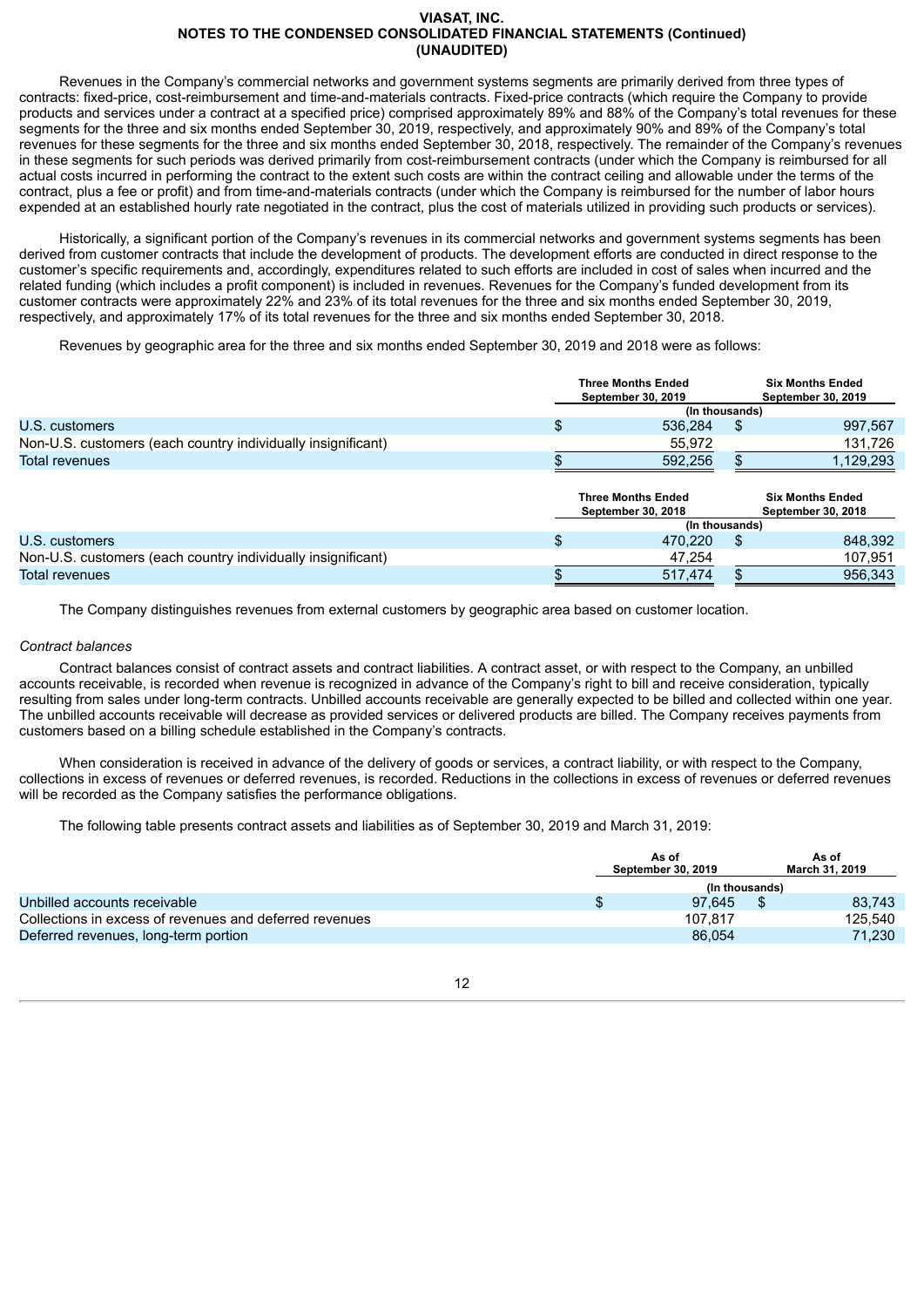Unbilled accounts receivable increased \$13.9 million during the six months ended September 30, 2019, primarily driven by revenue recognized in the Company's government systems segment in excess of billings.

Collections in excess of revenues and deferred revenues decreased \$17.7 million during the six months ended September 30, 2019, primarily driven by revenue recognized in excess of advances on goods or services received in the Company's government systems and satellite services segments.

During the three and six months ended September 30, 2019, the Company recognized revenue of \$18.6 million and \$71.2 million, respectively, that was previously included in the Company's collections in excess of revenues and deferred revenues at March 31, 2019. During the three and six months ended September 30, 2018, the Company recognized revenue of \$31.5 million and \$82.1 million, respectively, that was previously included in the Company's collections in excess of revenues and deferred revenues at April 1, 2018.

# *Property, equipment and satellites*

Satellites and other property and equipment, including internally developed software, are recorded at cost or, in the case of certain satellites and other property acquired, the fair value at the date of acquisition, net of accumulated depreciation. Capitalized satellite costs consist primarily of the costs of satellite construction and launch, including launch insurance and insurance during the period of in-orbit testing, the net present value of performance incentives expected to be payable to satellite manufacturers (dependent on the continued satisfactory performance of the satellites), costs directly associated with the monitoring and support of satellite construction, and interest costs incurred during the period of satellite construction. The Company also constructs earth stations, network operations systems and other assets to support its satellites, and those construction costs, including interest, are capitalized as incurred. At the time satellites are placed in service, the Company estimates the useful life of its satellites for depreciation purposes based upon an analysis of each satellite's performance against the original manufacturer's orbital design life, estimated fuel levels and related consumption rates, as well as historical satellite operating trends. Costs incurred for additions to property, equipment and satellites, together with major renewals and betterments, are capitalized and depreciated over the remaining life of the underlying asset. Costs incurred for maintenance, repairs and minor renewals and betterments are charged to expense as incurred. When assets are sold or otherwise disposed of, the cost and related accumulated depreciation or amortization are removed from the accounts and any resulting gain or loss is recognized in operations, which for the periods presented, primarily related to losses incurred for unreturned customer premise equipment (CPE). The Company computes depreciation using the straight-line method over the estimated useful lives of the assets ranging from two to 17 years. Leasehold improvements are capitalized and amortized using the straight-line method over the shorter of the lease term or the life of the improvement.

Costs related to internally developed software for internal uses are capitalized after the preliminary project stage is complete and are amortized over the estimated useful lives of the assets, which are approximately three to seven years. Capitalized costs for internal-use software are included in property, equipment and satellites, net in the Company's consolidated balance sheet.

Interest expense is capitalized on the carrying value of assets under construction, in accordance with the authoritative guidance for the capitalization of interest (ASC 835-20). With respect to the ViaSat-3 class satellites, gateway and networking equipment and other assets under construction, the Company capitalized \$13.0 million and \$24.3 million of interest expense for the three and six months ended September 30, 2019, respectively, and \$7.5 million and \$13.7 million for the three and six months ended September 30, 2018, respectively.

The Company owns three satellites in service (ViaSat-2 (its second-generation high-capacity Ka-band spot-beam satellite, which was placed into service in the fourth quarter of fiscal year 2018), ViaSat-1 (its first-generation high-capacity Ka-band spot-beam satellite, which was placed into service in January 2012) and WildBlue-1 (which was placed into service in March 2007)) and has lifetime leases of Ka-band capacity on two satellites. The Company also has two third-generation ViaSat-3 class satellites that have entered the phase of full construction. In July 2019, the Company entered into an agreement with The Boeing Company (Boeing) for the construction and purchase of a third ViaSat-3 class satellite and the integration of Viasat's payload technologies into the satellite. The Company periodically reviews the remaining estimated useful life of its satellites to determine if revisions to estimated lives are necessary. The Company procures indoor and outdoor CPE units leased to subscribers under a retail leasing program as part of the Company's satellite services segment, which are reflected in investing activities and property, equipment and satellites, net in the accompanying condensed consolidated financial statements. The Company depreciates the satellites, earth stations and networking equipment, CPE units and related installation costs over their estimated useful lives. The total cost and accumulated depreciation of CPE units included in property, equipment and satellites, net, as of September 30, 2019 were \$383.9 million and \$154.5 million, respectively. The total cost and accumulated depreciation of CPE units included in property, equipment and satellites, net, as of March 31, 2019 were \$373.4 million and \$142.6 million, respectively.

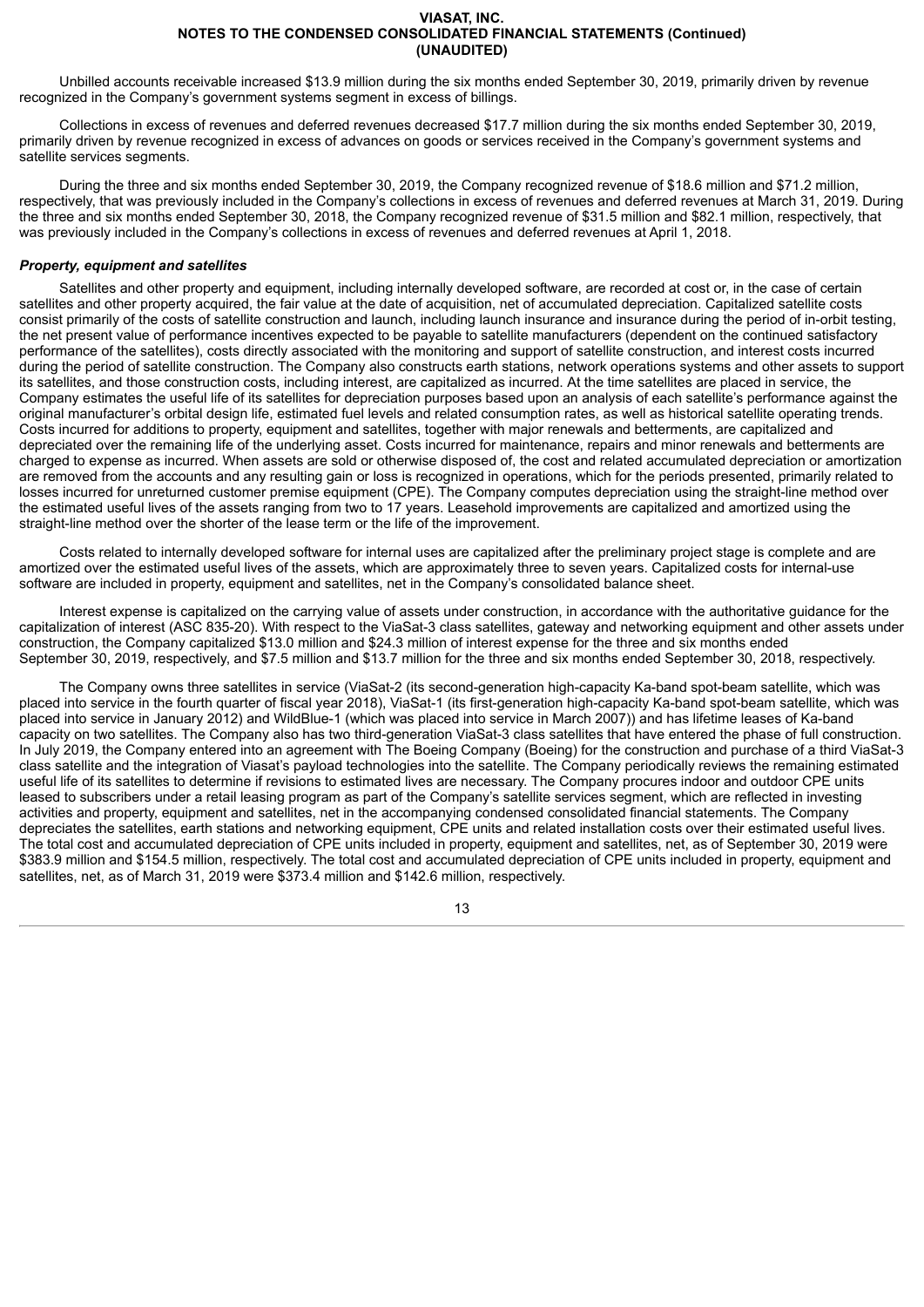On June 1, 2017, the Company's second-generation ViaSat-2 satellite was successfully launched into orbit. In the fourth quarter of fiscal year 2018, shortly before the launch of commercial broadband services on the satellite, the Company reported an antenna deployment issue. The Company worked with the satellite manufacturer to determine the root cause of the antenna deployment issue, potential correcting measures, and resulting damage. In the second quarter of fiscal year 2019, the root cause analysis was completed. Based on that analysis, during the second quarter of fiscal year 2019, the Company recorded a reduction to the carrying value of the ViaSat-2 satellite of \$177.4 million, with a corresponding insurance receivable of \$177.4 million, based on the Company's estimated ViaSat-2 output capabilities as compared to the anticipated, potential and configured capacity of the ViaSat-2 satellite. During the first three months of fiscal year 2020, the Company received the remaining insurance proceeds of \$2.3 million, which were in addition to the \$185.7 million of insurance proceeds received in fiscal year 2019 related to the ViaSat-2 satellite. The ViaSat-2 satellite was primarily financed by the Company's direct loan facility with the Export-Import Bank of the United States for ViaSat-2 (the Ex-Im Credit Facility) (see Note 7 — Senior Notes and Other Long-Term Debt for more information). Pursuant to the terms of the Ex-Im Credit Facility, insurance proceeds received from such claims were used to pay down outstanding borrowings under the Ex-Im Credit Facility.

Occasionally, the Company may enter into finance lease arrangements for various machinery, equipment, computer-related equipment, software, furniture, fixtures, or satellites. The Company records amortization of assets leased under finance lease arrangements within depreciation expense. For additional information see Note 1 — Basis of Presentation – Leases and Note 6 – Leases.

#### *Leases*

The Company adopted ASU 2016-02, Leases, as amended, commonly referred to as ASC 842, on April 1, 2019 using the optional transition method. Under the optional transition method, the Company applied the new guidance to all leases that commenced before and were existing as of April 1, 2019. Accordingly, the Company did not adjust comparative periods or make the new required lease disclosures for periods before the adoption date of April 1, 2019. The primary impact of ASC 842 on the Company's consolidated financial statements is the recognition of right-of-use assets and related liabilities on its consolidated balance sheet for operating leases where the Company is the lessee. The Company's adoption of ASC 842 did not have a material impact on its results of operations for the three and six months ended September 30, 2019, or on its cash flow for the six months ended September 30, 2019.

The Company elected certain practical expedients under its transition method, including the practical expedient package to not reassess (i) whether any expired or existing contracts are or contain leases, (ii) the classification of existing leases, and (iii) initial direct costs for any existing leases. The Company also has elected the land easement transition practical expedient, and did not reassess whether an existing or expired land easement is a lease or contains a lease if it has not historically been accounted for as a lease. In addition, for real estate leases, the Company has elected not to separate non-lease components from lease components and instead will account for each separate lease and non-lease component as a single lease component.

The following table presents the summary of the impact of adopting the new standard:

| <b>Condensed Consolidated Balance Sheets</b> | As of<br>March 31, 2019 |   | Impact of<br><b>ASC 842</b> |     | As of<br>April 1, 2019 |
|----------------------------------------------|-------------------------|---|-----------------------------|-----|------------------------|
|                                              |                         |   | (In thousands)              |     |                        |
| Prepaid expenses and other current assets    | \$<br>90,646            | S | (467)                       | -\$ | 90.179                 |
| Operating lease right-of-use assets          |                         |   | 327.329                     |     | 327,329                |
| Total assets                                 | 3,915,287               |   | 326.862                     |     | 4,242,149              |
| Accrued and other liabilities                | 308.268                 |   | 38.406                      |     | 346,674                |
| Non-current operating lease liabilities      |                         |   | 305,167                     |     | 305.167                |
| Other liabilities                            | 120.826                 |   | (16, 711)                   |     | 104,115                |
| <b>Total liabilities</b>                     | 1.999.209               |   | 326.862                     |     | 2,326,071              |
| Total liabilities and equity                 | 3,915,287               |   | 326,862                     |     | 4,242,149              |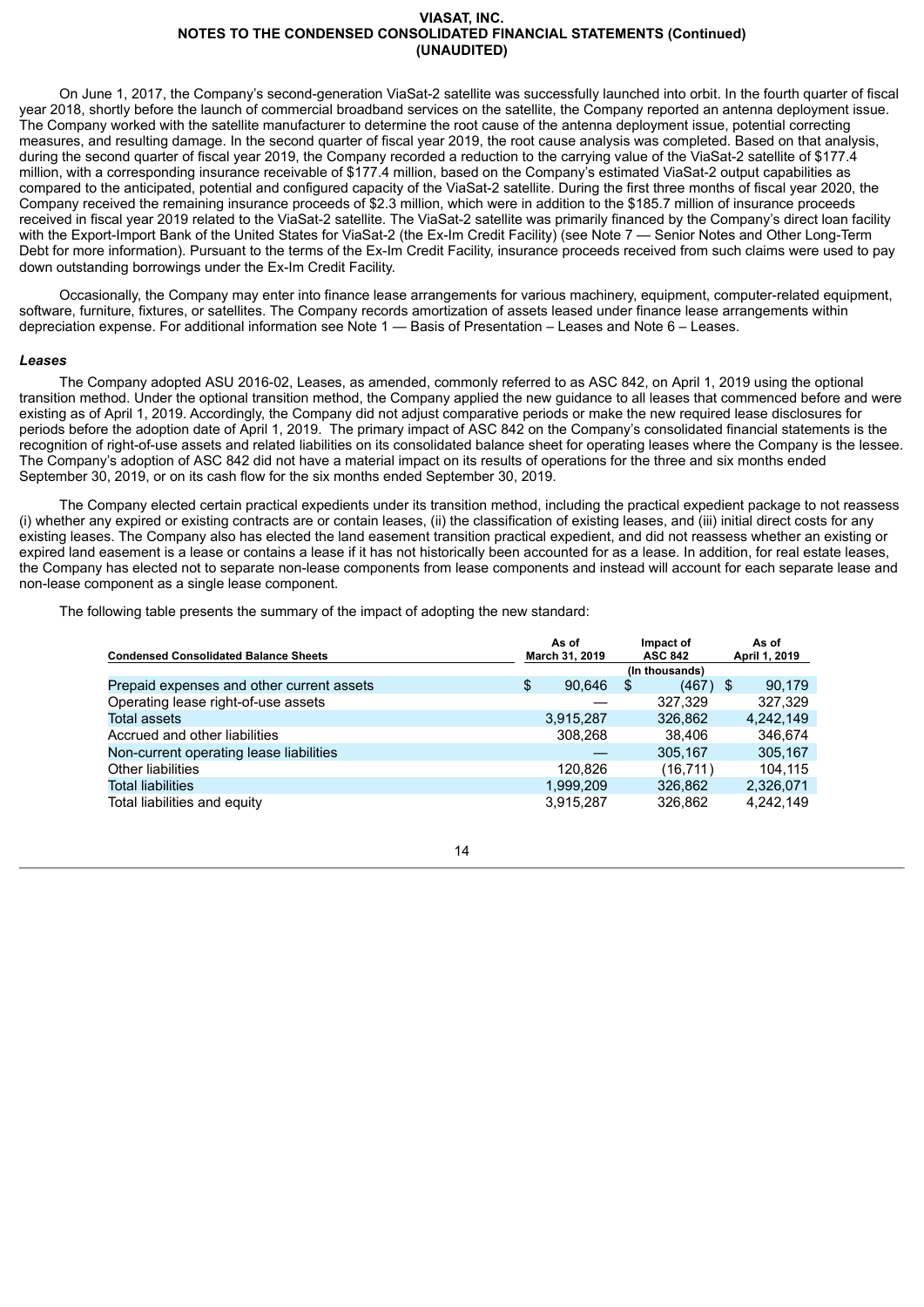#### *Lessee accounting*

For contracts entered into on or after April 1, 2019, the Company assesses at contract inception whether the contract is, or contains, a lease. Generally, the Company determines that a lease exists when (i) the contract involves the use of a distinct identified asset, (ii) the Company obtains the right to substantially all economic benefits from use of the asset, and (iii) the Company has the right to direct the use of the asset. A lease is classified as a finance lease when one or more of the following criteria are met: (i) the lease transfers ownership of the asset by the end of the lease term, (ii) the lease contains an option to purchase the asset that is reasonably certain to be exercised, (iii) the lease term is for a major part of the remaining useful life of the asset, (iv) the present value of the lease payments equals or exceeds substantially all of the fair value of the asset or (v) the asset is of such a specialized nature that it is expected to have no alternative use to the lessor at the end of the lease term. A lease is classified as an operating lease if it does not meet any of these criteria.

At the lease commencement date, the Company recognizes a right-of-use asset and a lease liability for all leases, except short-term leases with an original term of 12 months or less. The right-of-use asset represents the right to use the leased asset for the lease term. The lease liability represents the present value of the lease payments under the lease. The right-of-use asset is initially measured at cost, which primarily comprises the initial amount of the lease liability, less any lease incentives received. All right-of-use assets are periodically reviewed for impairment in accordance with standards that apply to long-lived assets. The lease liability is initially measured at the present value of the lease payments, discounted using an estimate of our incremental borrowing rate for a collateralized loan with the same term as the underlying leases.

Lease payments included in the measurement of lease liabilities consist of (i) fixed lease payments for the noncancelable lease term, (ii) fixed lease payments for optional renewal periods where it is reasonably certain the renewal option will be exercised, and (iii) variable lease payments that depend on an underlying index or rate, based on the index or rate in effect at lease commencement. Certain of the Company's real estate lease agreements require variable lease payments that do not depend on an underlying index or rate established at lease commencement. Such payments and changes in payments based on a rate or index are recognized in operating expenses when incurred.

Lease expense for operating leases consists of the fixed lease payments recognized on a straight-line basis over the lease term plus variable lease payments as incurred. Lease expense for finance leases consists of the depreciation of assets obtained under finance leases on a straight-line basis over the lease term and interest expense on the lease liability based on the discount rate at lease commencement. For both operating and finance leases, lease payments are allocated between a reduction of the lease liability and interest expense.

#### *Lessor accounting*

For broadband equipment leased to consumer broadband customers in conjunction with the delivery of connectivity services, the Company has made an accounting policy election not to separate the broadband equipment from the related connectivity services. The connectivity services are the predominant component of these arrangements. The connectivity services are accounted for in accordance with ASC 606. The Company is also a lessor for certain insignificant communications equipment. These leases meet the criteria for operating lease classification. Lease income associated with these leases is not material.

#### *Patents, orbital slots and other licenses*

The Company capitalizes the costs of obtaining or acquiring patents, orbital slots and other licenses. Amortization of intangible assets that have finite lives is provided for by the straight-line method over the shorter of the legal or estimated economic life. Total capitalized costs of \$3.3 million and \$3.2 million related to patents were included in other assets as of September 30, 2019 and March 31, 2019, respectively. The Company capitalized costs of \$34.5 million and \$22.9 million related to acquiring and obtaining orbital slots and other licenses included in other assets as of September 30, 2019 and March 31, 2019, respectively. Accumulated amortization related to these assets was \$3.4 million and \$3.0 million as of September 30, 2019 and March 31, 2019, respectively. Amortization expense related to these assets was an insignificant amount for the three and six months ended September 30, 2019 and 2018. If a patent, orbital slot or orbital license is rejected, abandoned or otherwise invalidated, the unamortized cost is expensed in that period. During the three and six months ended September 30, 2019 and 2018, the Company did not write off any significant costs due to abandonment or impairment.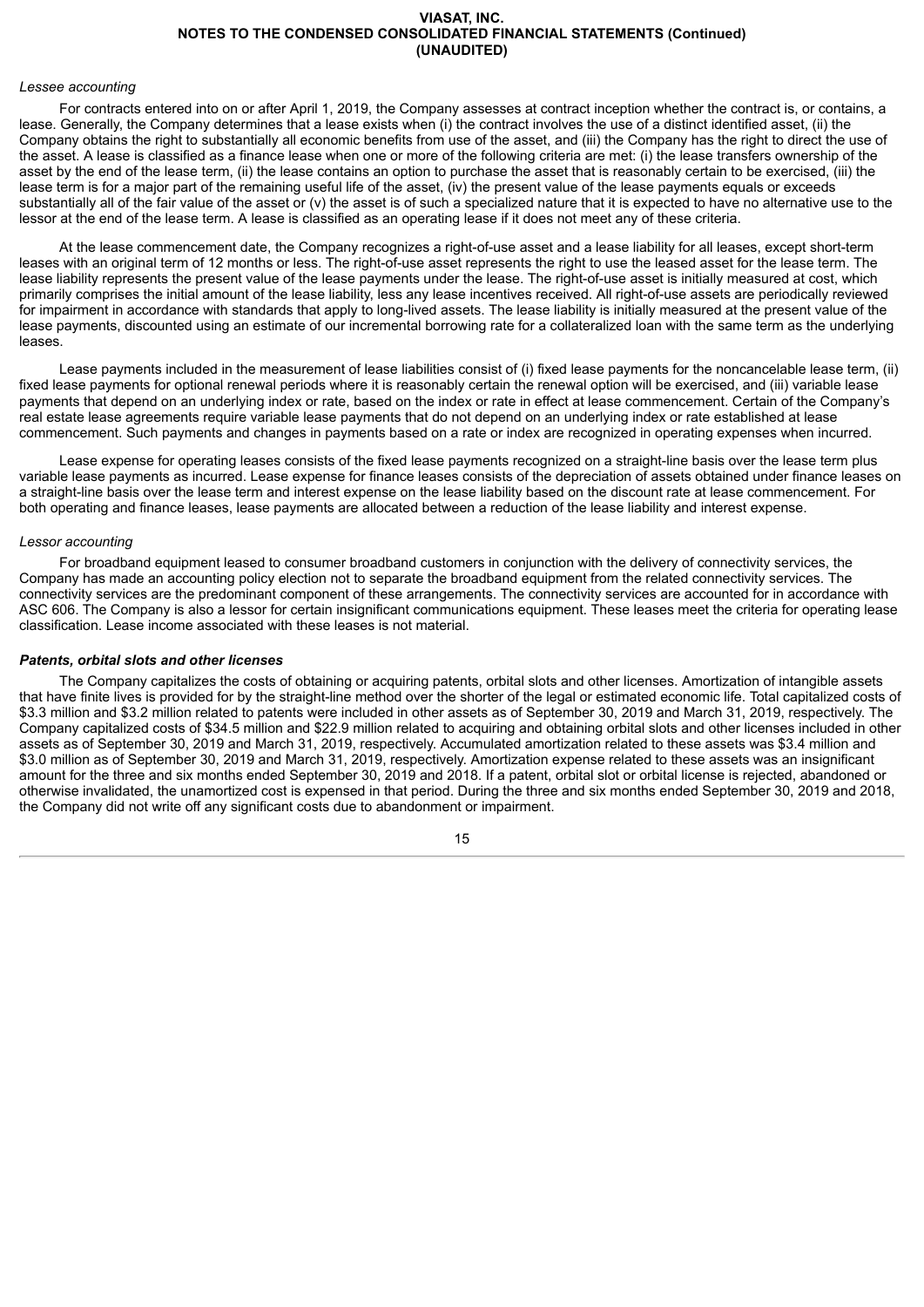#### *Debt issuance costs*

Debt issuance costs are amortized and recognized as interest expense using the effective interest rate method, or, when the results are not materially different, on a straight-line basis over the expected term of the related debt. During the six months ended September 30, 2019 and 2018, no debt issuance costs were capitalized. Unamortized debt issuance costs related to extinguished debt are expensed at the time the debt is extinguished and recorded in loss on extinguishment of debt in the condensed consolidated statements of operations and comprehensive income (loss). Debt issuance costs related to the Company's revolving credit facility (the Revolving Credit Facility) are recorded in prepaid expenses and other current assets and in other long-term assets in the condensed consolidated balance sheets in accordance with the authoritative guidance for imputation of interest (ASC 835-30). Debt issuance costs related to the Company's 5.625% Senior Notes due 2025 (the 2025 Notes), the Company's 5.625% Senior Secured Notes due 2027 (the 2027 Notes) and the Ex-Im Credit Facility are recorded as a direct deduction from the carrying amount of the related debt, consistent with debt discounts, in accordance with the authoritative guidance for imputation of interest (ASC 835-30).

# *Software development*

Costs of developing software for sale are charged to independent research and development (IR&D) expense when incurred, until technological feasibility has been established. Software development costs incurred from the time technological feasibility is reached until the product is available for general release to customers are capitalized and reported at the lower of unamortized cost or net realizable value. Once the product is available for general release, the software development costs are amortized based on the ratio of current to future revenue for each product with an annual minimum equal to straight-line amortization over the remaining estimated economic life of the product, generally within five years. Capitalized costs, net, of \$242.3 million and \$244.4 million related to software developed for resale were included in other assets as of September 30, 2019 and March 31, 2019, respectively. The Company capitalized \$13.9 million and \$23.6 million of costs related to software developed for resale for the three and six months ended September 30, 2019, respectively. The Company capitalized \$9.6 million and \$21.0 million of costs related to software developed for resale for the three and six months ended September 30, 2018, respectively. Amortization expense for capitalized software development costs was \$13.7 million and \$25.7 million for the three and six months ended September 30, 2019, respectively, and \$11.7 million and \$23.1 million for the three and six months ended September 30, 2018, respectively.

#### *Self-insurance liabilities*

The Company has self-insurance plans to retain a portion of the exposure for losses related to employee medical benefits and workers' compensation. The self-insurance plans include policies which provide for both specific and aggregate stop-loss limits. The Company utilizes internal actuarial methods as well as other historical information for the purpose of estimating ultimate costs for a particular plan year. Based on these actuarial methods, along with currently available information and insurance industry statistics, the Company has recorded self-insurance liability for its plans of \$5.6 million and \$5.4 million in accrued and other liabilities in the condensed consolidated balance sheets as of September 30, 2019 and March 31, 2019, respectively. The Company's estimate, which is subject to inherent variability, is based on average claims experience in the Company's industry and its own experience in terms of frequency and severity of claims, including asserted and unasserted claims incurred but not reported, with no explicit provision for adverse fluctuation from year to year. This variability may lead to ultimate payments being either greater or less than the amounts presented above. Self-insurance liabilities have been classified as a current liability in accrued and other liabilities in accordance with the estimated timing of the projected payments.

# *Indemnification provisions*

In the ordinary course of business, the Company includes indemnification provisions in certain of its contracts, generally relating to parties with which the Company has commercial relations. Pursuant to these agreements, the Company will indemnify, hold harmless and agree to reimburse the indemnified party for losses suffered or incurred by the indemnified party, including but not limited to losses relating to third-party intellectual property claims. To date, there have not been any material costs incurred in connection with such indemnification clauses. The Company's insurance policies do not necessarily cover the cost of defending indemnification claims or providing indemnification, so if a claim was filed against the Company by any party that the Company has agreed to indemnify, the Company could incur substantial legal costs and damages. A claim would be accrued when a loss is considered probable and the amount can be reasonably estimated. At September 30, 2019 and March 31, 2019, no such amounts were accrued related to the aforementioned provisions.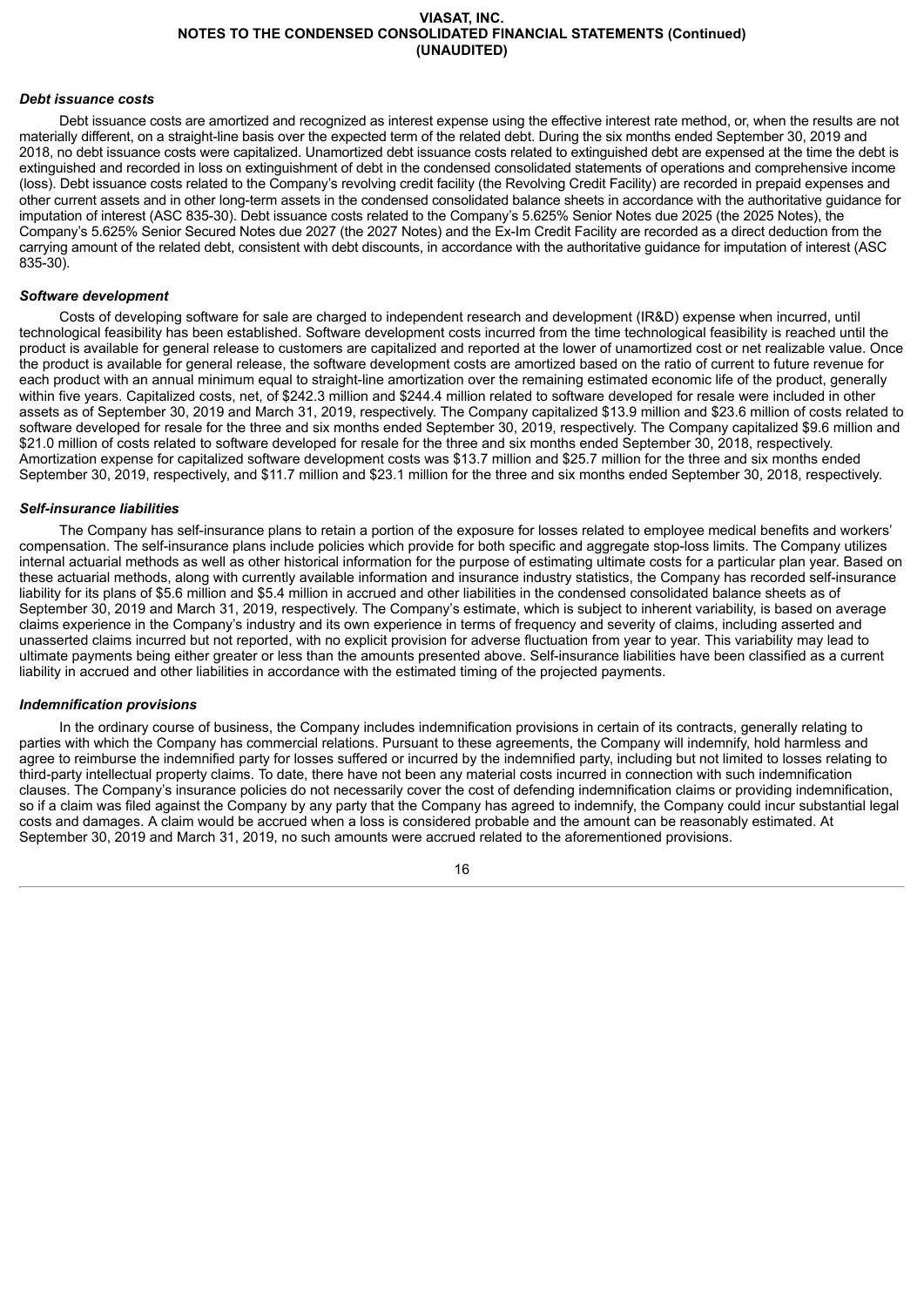# *Noncontrolling interests*

A noncontrolling interest represents the equity interest in a subsidiary that is not attributable, either directly or indirectly, to the Company and is reported as equity of the Company, separately from the Company's controlling interest. Revenues, expenses, gains, losses, net income (loss) and other comprehensive income (loss) are reported in the condensed consolidated financial statements at the consolidated amounts, which include the amounts attributable to both the controlling and noncontrolling interest.

# *Investments in unconsolidated affiliate — equity method*

Investments in entities in which the Company can exercise significant influence, but does not own a majority equity interest or otherwise control, are accounted for using the equity method and are included as investment in unconsolidated affiliate in other assets (long-term) on the condensed consolidated balance sheets. The Company records its share of the results of such entities within equity in income (loss) of unconsolidated affiliate, net on the condensed consolidated statements of operations and comprehensive income (loss). The Company monitors such investments for other-than-temporary impairment by considering factors including the current economic and market conditions and the operating performance of the entities and records reductions in carrying values when necessary. The fair value of privately held investments is estimated using the best available information as of the valuation date, including current earnings trends, undiscounted cash flows, quoted stock prices of comparable public companies, and other company specific information, including recent financing rounds.

#### *Common stock held in treasury*

As of September 30, 2019 and March 31, 2019, the Company had no shares of common stock held in treasury.

During the three months ended September 30, 2019 and 2018, the Company issued 43,290 and 37,946 shares of common stock, respectively, based on the vesting terms of certain restricted stock unit agreements. During the six months ended September 30, 2019 and 2018, the Company issued 115,483 and 308,731 shares of common stock, respectively, based on the vesting terms of certain restricted stock unit agreements. In order for employees to satisfy minimum statutory employee tax withholding requirements related to the issuance of common stock underlying these restricted stock unit agreements, during the three months ended September 30, 2019 and 2018, the Company repurchased 10,269 and 9,137 shares of common stock, respectively, at cost and with an insignificant total value. During the six months ended September 30, 2019 and 2018, the Company repurchased 36,132 and 103,337 shares of common stock, respectively, at cost and with a total value of \$3.1 million and \$6.6 million, respectively. Although shares withheld for employee withholding taxes are technically not issued, they are treated as common stock repurchases for accounting purposes (with such shares deemed to be repurchased and then immediately retired), as they reduce the number of shares that otherwise would have been issued upon vesting of the restricted stock units. These retired shares remain as authorized stock and are considered to be unissued. The retirement of treasury stock had no impact on the Company's total consolidated stockholders' equity.

#### *Derivatives*

The Company enters into foreign currency forward and option contracts from time to time to hedge certain forecasted foreign currency transactions. Gains and losses arising from foreign currency forward and option contracts not designated as hedging instruments are recorded in other income (expense) as gains (losses) on derivative instruments. Gains and losses arising from the effective portion of foreign currency forward and option contracts which are designated as cash-flow hedging instruments are recorded in accumulated other comprehensive income (loss) as unrealized gains (losses) on derivative instruments until the underlying transaction affects the Company's earnings, at which time they are then recorded in the same income statement line as the underlying transaction.

During the three and six months ended September 30, 2019 and 2018, the Company settled certain foreign exchange contracts and in connection therewith for each period recognized an insignificant gain or loss recorded in cost of revenues based on the nature of the underlying transactions. The fair value of the Company's foreign currency forward contracts was an insignificant amount recorded as an accrued liability as of September 30, 2019 and March 31, 2019. The notional value of foreign currency forward contracts outstanding was \$3.5 million as of September 30, 2019 and \$9.9 million as of March 31, 2019.

As of September 30, 2019, the estimated net amount of unrealized gains or losses related to foreign currency forward contracts that was expected to be reclassified to earnings within the next 12 months was insignificant. The Company's foreign currency forward contracts outstanding as of September 30, 2019 will mature within approximately 21 months from their inception. There were no gains or losses from ineffectiveness of these derivative instruments recorded for the three and six months ended September 30, 2019 and 2018.

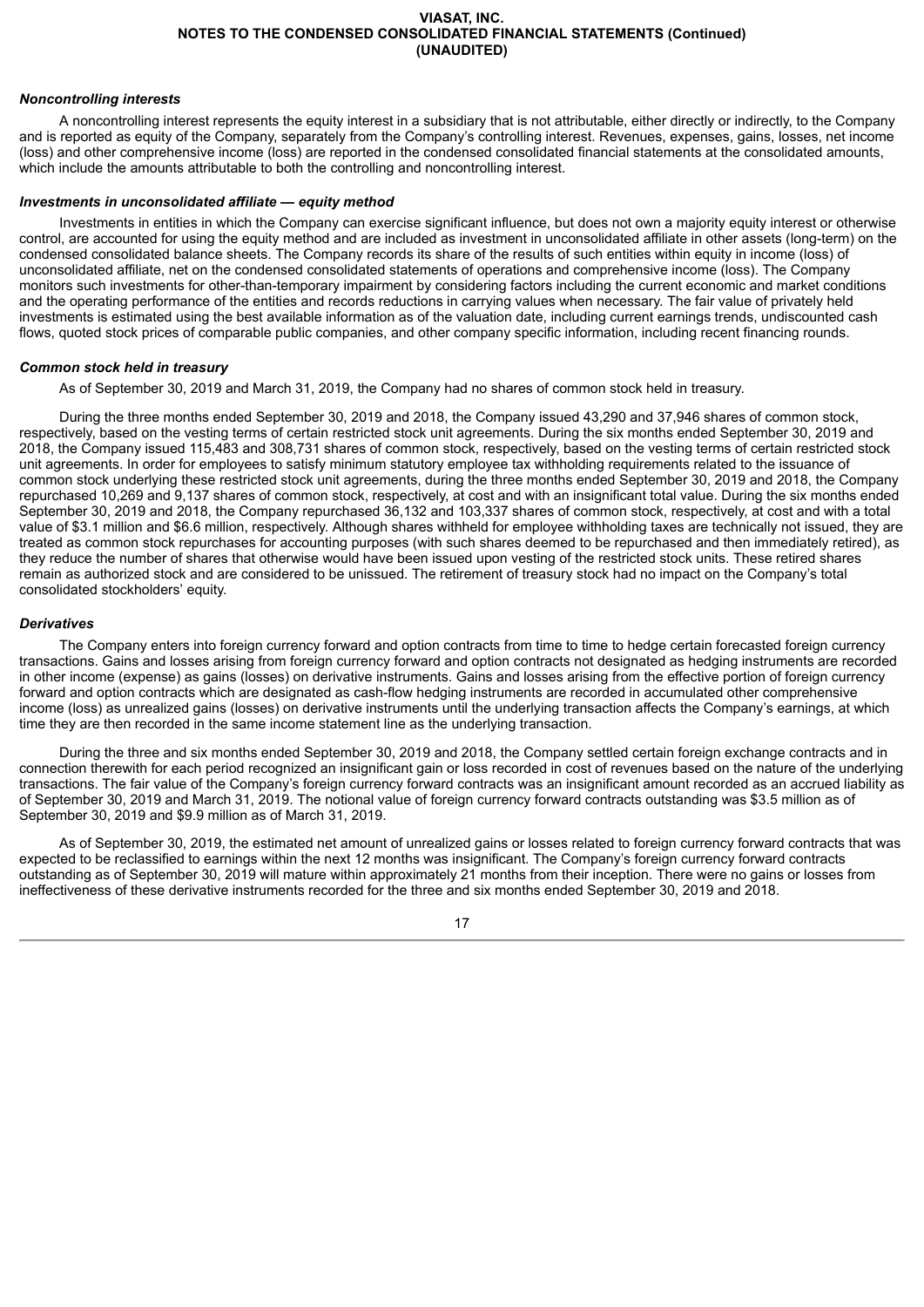#### *Stock-based compensation*

In accordance with the authoritative guidance for share-based payments (ASC 718), the Company measures stock-based compensation cost at the grant date, based on the estimated fair value of the award. Expense for restricted stock units and stock options is recognized on a straight-line basis over the employee's requisite service period. Expense for total shareholder return (TSR) performance stock options that vest is recognized regardless of the actual TSR outcome achieved and is recognized on a graded-vesting basis. The Company accounts for forfeitures as they occur. The Company recognized \$21.1 million and \$42.3 million of stock-based compensation expense for the three and six months ended September 30, 2019, respectively. The Company recognized \$19.4 million and \$38.5 million of stock-based compensation expense for the three and six months ended September 30, 2018, respectively.

#### *Income taxes*

Accruals for uncertain tax positions are provided for in accordance with the authoritative guidance for accounting for uncertainty in income taxes (ASC 740). The Company may recognize the tax benefit from an uncertain tax position only if it is more likely than not that the tax position will be sustained on examination by the taxing authorities, based on the technical merits of the position. The tax benefits recognized in the financial statements from such a position should be measured based on the largest benefit that has a greater than 50% likelihood of being realized upon ultimate settlement. The authoritative guidance for accounting for uncertainty in income taxes also provides guidance on derecognition of income tax assets and liabilities, classification of deferred income tax assets and liabilities, accounting for interest and penalties associated with tax positions, and income tax disclosures. The Company's policy is to recognize interest expense and penalties related to income tax matters as a component of income tax expense.

Ordinarily, the Company calculates its provision for income taxes at the end of each interim reporting period on the basis of an estimated annual effective tax rate adjusted for tax items that are discrete to each period. However, when a reliable estimate cannot be made, the Company computes its provision for income taxes using the actual effective tax rate (discrete method) for the year-to-date period. The Company's effective tax rate is highly influenced by the amount of its research and development (R&D) tax credits. A small change in estimated annual pretax income (loss) can produce a significant variance in the annual effective tax rate given the Company's expected amount of R&D tax credits. This variability provides an unreliable estimate of the annual effective tax rate. As a result, and in accordance with the authoritative guidance for accounting for income taxes in interim periods, the Company has computed its provision for income taxes for the three and six months ended September 30, 2019, by applying the actual effective tax rate to the quarter-to-date and year-to-date income (loss) for the threemonth and six-month periods.

A deferred income tax asset or liability is established for the expected future tax consequences resulting from differences in the financial reporting and tax bases of assets and liabilities and for the expected future tax benefit to be derived from tax credit and loss carryforwards. Deferred tax assets are reduced by a valuation allowance when, in the opinion of management, it is more likely than not that some portion or all of the deferred tax assets will not be realized.

#### *Recent authoritative guidance*

In February 2016, the Financial Accounting Standards Board (FASB) issued ASU 2016-02, Leases (ASC 842). ASU 2016-02 requires lessees to recognize most leases on their balance sheets as lease liabilities with corresponding right-of-use assets and eliminates certain real estate-specific provisions. In January 2018, the FASB issued ASU 2018-01, Leases (ASC 842). ASU 2018-01 permits an entity to elect an optional transition practical expedient to not evaluate land easements that exist or expired before the entity's adoption of ASC 842 and that were not previously accounted for as leases under ASC 840. In July 2018, the FASB issued ASU 2018-10, Codification Improvements to ASC 842, Leases, which was issued to provide more detailed guidance and additional clarification for implementing ASU 2016-02. In July 2018, the FASB issued ASU 2018-11, Leases (ASC 842): Targeted Improvements, which provides an additional (and optional) transition method whereby the new lease standard is applied at the adoption date and recognized as an adjustment to retained earnings. In December 2018, the FASB issued ASU 2018-20, Leases (ASC 842): Narrow-Scope Improvements for Lessors, and in March 2019, the FASB issued ASU 2019-01 (ASC 842): Codification Improvements, both of which provide certain amendments that affect narrow aspects of the guidance issued in ASU 2016-02. The new guidance became effective for the Company beginning in the first quarter of fiscal year 2020. The Company adopted the new guidance using the optional transition method in the first quarter of fiscal year 2020. Therefore, the periods prior to the effective date of adoption continue to be reported under the current authoritative guidance for leases (ASC 840). The adoption of this guidance materially impacted the Company's consolidated balance sheet upon adoption due to the recognition of lease liabilities and right-of-use assets. The new guidance did not have a material impact on the Company's condensed consolidated statements of operations and comprehensive income (loss) or condensed consolidated statements of cash flows. For additional information see Note 1 — Basis of Presentation – Leases and Note 6 — Leases.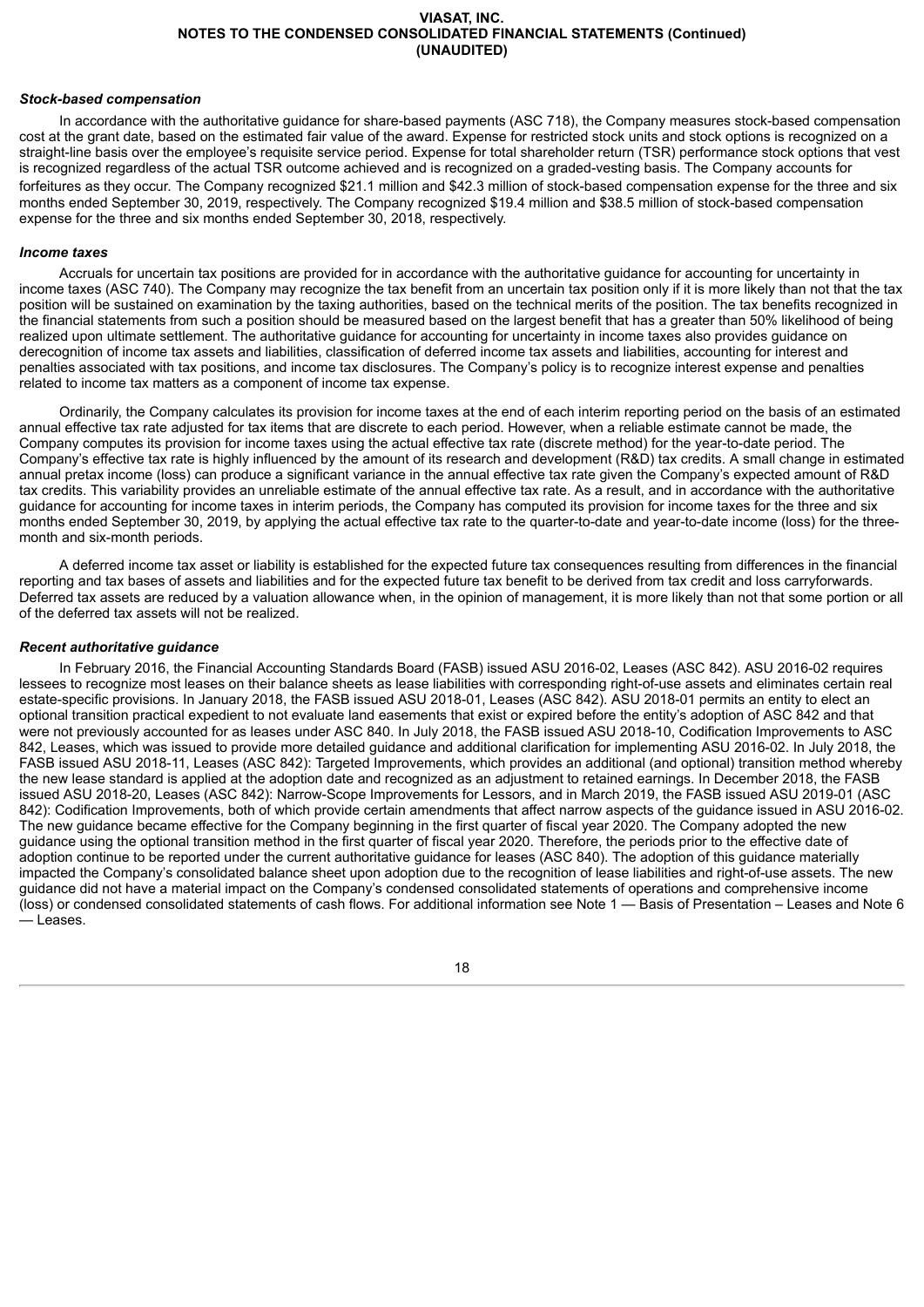In June 2016, the FASB issued ASU 2016-13, Financial Instruments — Credit Losses (ASC 326). ASU 2016-13 requires credit losses on most financial assets measured at amortized cost and certain other instruments to be measured using an expected credit loss model (referred to as the current expected credit loss (CECL) model). It also modifies the impairment model for available-for-sale debt securities and provides for a simplified accounting model for purchased financial assets with credit deterioration since their origination. In November 2018, the FASB issued ASU 2018-19, Codification Improvements to Topic 326, Financial Instruments – Credit Losses (ASC 326), which clarifies that impairment of receivables arising from operating leases should be accounted for in accordance with ASC 842, Leases. In April 2019 the FASB issued ASU 2019-04, Codification Improvements to Topic 326, Financial Instruments – Credit Losses, and in May 2019, the FASB issued ASU 2019-05, Financial Instruments — Credit Losses (ASC 326) Targeted Relief. These recently issued ASUs do not change the core principle of the guidance in ASU 2016-13 but rather are intended to clarify and improve operability of certain topics included within ASU 2016-13. ASU 2018-19, ASU 2019-04 and 2019-05 have the same effective date and transition requirements as ASU 2016-13. The new guidance will become effective for the Company beginning in fiscal year 2021, with early adoption permitted. The new guidance is required to be applied on a modified-retrospective basis. The Company is currently evaluating the impact of this standard on its consolidated financial statements and disclosures.

In January 2017, the FASB issued ASU 2017-04, Intangibles — Goodwill and Other: Simplifying the Test for Goodwill Impairment (ASC 350). ASU 2017-04 removes Step 2 from the goodwill impairment test. The standard will become effective for the Company beginning in fiscal year 2021, with early adoption permitted. The Company is currently evaluating the impact of this standard on its consolidated financial statements and disclosures.

In March 2017, the FASB issued ASU 2017-08, Receivables — Nonrefundable Fees and Other Costs (ASC 310-20): Premium Amortization on Purchased Callable Debt Securities. ASU 2017-08 amends the amortization period for certain callable debt securities held at a premium. The amendments require the premium to be amortized to the earliest call date. The standard became effective for the Company beginning in fiscal year 2020. The Company adopted this guidance beginning in the first quarter of fiscal year 2020 and the guidance did not have a material impact on the Company's consolidated financial statements and disclosures.

In August 2017, the FASB issued ASU 2017-12, Derivatives and Hedging (ASC 815): Targeted Improvements to Accounting for Hedging Activities. ASU 2017-12 improves the financial reporting of hedging relationships to better portray the economic results of an entity's risk management activities in its financial statements and make certain targeted improvements to simplify the application of the hedge accounting guidance in current GAAP. The amendments in this update better align an entity's risk management activities and financial reporting for hedging relationships through changes to both the designation and measurement guidance for qualifying hedging relationships and presentation of hedge results. In October 2018, the FASB issued ASU 2018-16, Derivatives and Hedging (ASC 815): Inclusion of the Secured Overnight Financing Rate (SOFR) Overnight Index SWAP (OIS) Rate as a Benchmark Interest Rate for Hedge Accounting Purposes, which permits use of the OIS rate based on SOFR as a U.S. benchmark interest rate for hedge accounting purposes and has the same effective date as ASU 2017-12. In April 2019, the FASB issued ASU 2019-04, Codification Improvements to Topic 815, Derivatives and Hedging, which clarifies certain aspects of ASC 815 and has the same effective date as ASU 2017-12. The Company adopted this guidance beginning in the first quarter of fiscal year 2020 and the guidance did not have a material impact on the Company's consolidated financial statements and disclosures.

In July 2018, the FASB issued ASU 2018-09, Codification Improvements, which is related to a project by the FASB to facilitate codification updates for technical corrections, clarifications and other minor improvements. The new standard contains amendments that affect a wide variety of topics in the ASC. The effective date of the standard is dependent on the facts and circumstances of each amendment. Some amendments do not require transition guidance and were effective upon the issuance of this standard. A majority of the amendments in ASU 2018-09 became effective for the Company beginning in fiscal year 2020. The Company adopted the remainder of the amendments of this guidance in the first quarter of fiscal year 2020 and the guidance did not have a material impact on its consolidated financial statements and disclosures.

In August 2018, the FASB issued ASU 2018-13, Fair Value Measurement (ASC 820): Disclosure Framework—Changes to the Disclosure Requirements for Fair Value Measurement, which modifies the disclosure requirements for fair value measurements by removing, modifying, or adding certain disclosures. The new standard will become effective for the Company beginning in fiscal year 2021, with early adoption permitted. The Company is currently evaluating the impact of this standard on its consolidated financial statements and disclosures.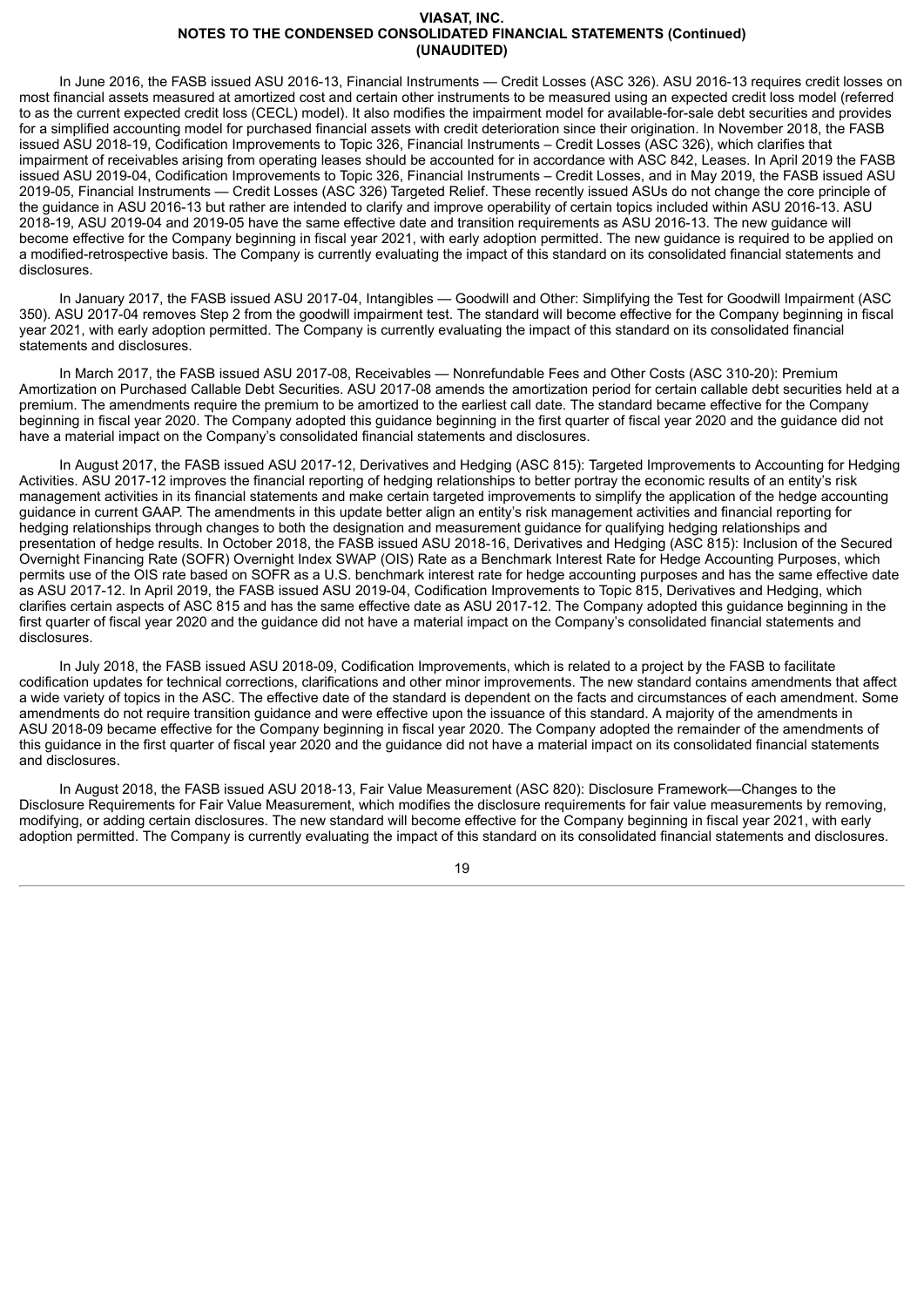In July 2019, the FASB issued ASU 2019-07, Codification Updates to SEC Sections. ASU 2019-07 modifies the disclosure and presentation requirements of a variety of codification topics by aligning them with the Securities and Exchange Commission's regulations to eliminate redundancies and simplify the application of the codification. The Company adopted this guidance in the second quarter of fiscal year 2020 and the guidance did not have a material impact on the Company's consolidated financial statements and disclosures.

# **Note 2 — Composition of Certain Balance Sheet Captions**

|                                                                                                        |                | As of<br>September 30,<br>2019 |                | As of<br>March 31,<br>2019 |  |
|--------------------------------------------------------------------------------------------------------|----------------|--------------------------------|----------------|----------------------------|--|
|                                                                                                        |                | (In thousands)                 |                |                            |  |
| Accounts receivable, net:<br><b>Billed</b>                                                             |                |                                |                |                            |  |
| Unbilled                                                                                               | \$             | 198,553<br>97.645              | \$             | 218,276<br>83.743          |  |
| Allowance for doubtful accounts                                                                        |                | (2, 131)                       |                | (1,712)                    |  |
|                                                                                                        | \$             | 294,067                        | \$             | 300,307                    |  |
| Inventories:                                                                                           |                |                                |                |                            |  |
| Raw materials                                                                                          | $\mathbb{S}$   | 85,616                         | $$\mathbb{S}$$ | 77,834                     |  |
| Work in process                                                                                        |                | 55.493                         |                | 52.084                     |  |
| Finished goods                                                                                         |                | 128,408                        |                | 104,600                    |  |
|                                                                                                        | \$             | 269,517                        | \$             | 234,518                    |  |
| Prepaid expenses and other current assets:                                                             |                |                                |                |                            |  |
| Prepaid expenses                                                                                       | S              | 86,253                         | \$             | 72,369                     |  |
| Other                                                                                                  |                | 18,751                         |                | 18,277                     |  |
|                                                                                                        | S              | 105,004                        | \$             | 90,646                     |  |
| Property, equipment and satellites, net<br>Equipment and software (estimated useful life of 3-7 years) | \$             | 1,129,678                      | \$             | 1,027,293                  |  |
| CPE leased equipment (estimated useful life of 4-5 years)                                              |                | 383,858                        |                | 373,357                    |  |
| Furniture and fixtures (estimated useful life of 7 years)                                              |                | 51.761                         |                | 46,678                     |  |
| Leasehold improvements (estimated useful life of 2-17 years)                                           |                | 128,852                        |                | 126,528                    |  |
| Building (estimated useful life of 12 years)                                                           |                | 8.923                          |                | 8,923                      |  |
| Land                                                                                                   |                | 2,291                          |                | 2,291                      |  |
| Construction in progress                                                                               |                | 192,241                        |                | 167.178                    |  |
| Satellites (estimated useful life of 12-17 years)                                                      |                | 978,113                        |                | 978,118                    |  |
| Satellite Ka-band capacity obtained under finance leases (estimated useful life of 7-11 years)         |                | 171,801                        |                | 99,090                     |  |
| Satellites under construction                                                                          |                | 721,658                        |                | 590,000                    |  |
|                                                                                                        |                | 3,769,176                      |                | 3,419,456                  |  |
| Less: accumulated depreciation and amortization                                                        |                | (1,405,260)                    |                | (1, 294, 166)              |  |
|                                                                                                        | \$             | 2,363,916                      | \$             | 2,125,290                  |  |
| Other acquired intangible assets, net:                                                                 |                |                                |                |                            |  |
| Technology (weighted average useful life of 6 years)                                                   | \$             | 89,142                         | \$             | 89,972                     |  |
| Contracts and customer relationships (weighted average useful life of 7 years)                         |                | 103,101                        |                | 103,283                    |  |
| Satellite co-location rights (weighted average useful life of 9 years)                                 |                | 8,600                          |                | 8,600                      |  |
| Trade name (weighted average useful life of 3 years)                                                   |                | 5,940                          |                | 5,940                      |  |
| Other (weighted average useful life of 6 years)                                                        |                | 9,953                          |                | 9,989                      |  |
|                                                                                                        |                | 216,736                        |                | 217,784                    |  |
| Less: accumulated amortization                                                                         |                | (198, 769)                     |                | (195, 483)                 |  |
|                                                                                                        | S              | 17,967                         | \$             | 22,301                     |  |
| Other assets:<br>Investment in unconsolidated affiliate                                                | $\mathbf{s}$   | 162,096                        | \$             | 160,711                    |  |
| Deferred income taxes                                                                                  |                | 267,790                        |                | 258,834                    |  |
| Capitalized software costs, net                                                                        |                | 242,273                        |                | 244,368                    |  |
| Patents, orbital slots and other licenses, net                                                         |                | 34,412                         |                | 23,059                     |  |
| Other                                                                                                  |                | 82,043                         |                | 71,833                     |  |
|                                                                                                        | \$             | 788,614                        | \$             | 758,805                    |  |
| Accrued and other liabilities:                                                                         |                |                                |                |                            |  |
| Collections in excess of revenues and deferred revenues                                                | $\mathbb S$    | 107,817                        | \$             | 125,540                    |  |
| Accrued employee compensation                                                                          |                | 35,452                         |                | 56,454                     |  |
| Accrued vacation                                                                                       |                | 44,984                         |                | 43,077                     |  |
| Warranty reserve, current portion                                                                      |                | 6,569                          |                | 5,877                      |  |
| Operating lease liabilities                                                                            |                | 41,934                         |                |                            |  |
| Other                                                                                                  |                | 93,255                         |                | 77,320                     |  |
|                                                                                                        | \$             | 330,011                        | \$             | 308,268                    |  |
| Other liabilities:                                                                                     |                |                                |                |                            |  |
| Deferred revenues, long-term portion                                                                   | $\mathbb S$    | 86,054                         | \$             | 71,230                     |  |
| Deferred rent, long-term portion                                                                       |                |                                |                | 16,810                     |  |
| Warranty reserve, long-term portion<br>Satellite performance incentive obligations, long-term portion  |                | 3,148<br>24,881                |                | 1,707<br>25,324            |  |
| Other                                                                                                  |                | 4,741                          |                | 5,755                      |  |
|                                                                                                        | $$\mathbb{S}$$ | 118,824                        | \$             | 120,826                    |  |
|                                                                                                        |                |                                |                |                            |  |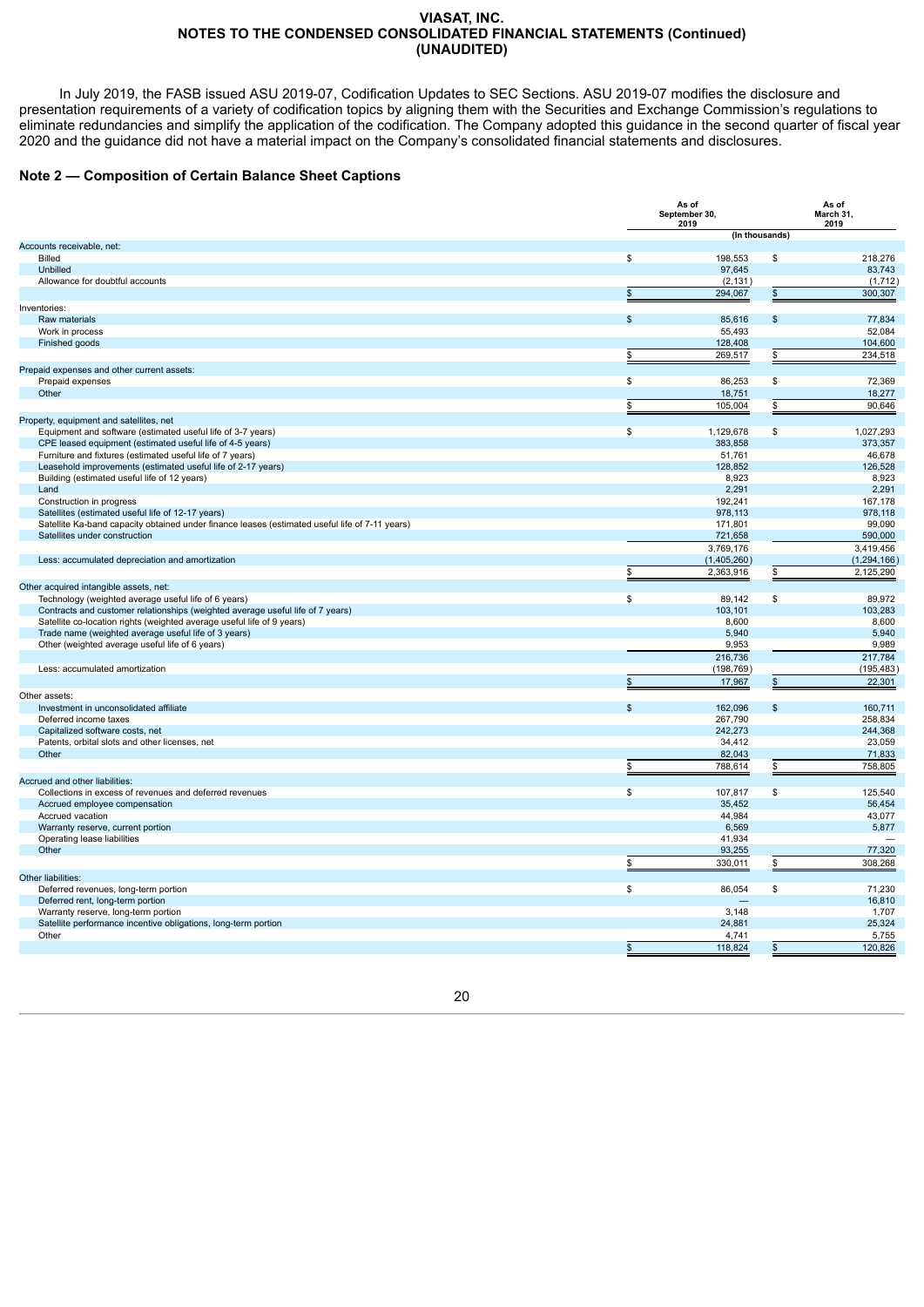# **Note 3 — Fair Value Measurements**

In accordance with the authoritative guidance for financial assets and liabilities measured at fair value on a recurring basis (ASC 820), the Company determines fair value based on the exchange price that would be received for an asset or paid to transfer a liability in an orderly transaction between market participants, and prioritizes the inputs used to measure fair value from market-based assumptions to entity specific assumptions:

- Level 1 Inputs based on quoted market prices for identical assets or liabilities in active markets at the measurement date.
- Level 2 Observable inputs other than quoted prices included in Level 1, such as quoted prices for similar assets and liabilities in active markets; quoted prices for identical or similar assets and liabilities in markets that are not active; or other inputs that are observable or can be corroborated by observable market data.
- Level 3 Inputs which reflect management's best estimate of what market participants would use in pricing the asset or liability at the measurement date. The inputs are unobservable in the market and significant to the instrument's valuation.

The Company had no assets and an insignificant amount of foreign currency forward contract liabilities (Level 2) measured at fair value on a recurring basis as of September 30, 2019 and March 31, 2019.

The following section describes the valuation methodologies the Company uses to measure financial instruments at fair value:

*Cash equivalents* — The Company's cash equivalents consist of money market funds. Money market funds are valued using quoted prices for identical assets in an active market with sufficient volume and frequency of transactions (Level 1).

*Foreign currency forward contracts* — The Company uses derivative financial instruments to manage foreign currency risk relating to foreign exchange rates. The Company does not use these instruments for speculative or trading purposes. The Company's objective is to reduce the risk to earnings and cash flows associated with changes in foreign currency exchange rates. Derivative instruments are recognized as either assets or liabilities in the accompanying condensed consolidated financial statements and are measured at fair value. Gains and losses resulting from changes in the fair values of those derivative instruments are recorded to earnings or other comprehensive income (loss) depending on the use of the derivative instrument and whether it qualifies for hedge accounting. The Company's foreign currency forward contracts are valued using standard calculations/models that are primarily based on observable inputs, such as foreign currency exchange rates, or can be corroborated by observable market data (Level 2).

*Long-term debt* — The Company's long-term debt consists of borrowings under its Revolving Credit Facility and Ex-Im Credit Facility (collectively, the Credit Facilities), finance lease obligations reported at the present value of future minimum lease payments with current accrued interest, as well as \$700.0 million in aggregate principal amount of 2025 Notes and \$600.0 million in aggregate principal amount of 2027 Notes. Long-term debt related to the Revolving Credit Facility is reported at the outstanding principal amount of borrowings, while longterm debt related to the Ex-Im Credit Facility, 2025 Notes and 2027 Notes, is reported at amortized cost. However, for disclosure purposes, the Company is required to measure the fair value of outstanding debt on a recurring basis. As of September 30, 2019 and March 31, 2019, the estimated fair value of the Company's outstanding long-term debt related to the 2025 Notes was determined based on actual or estimated bids and offers for the 2025 Notes in an over-the-counter market (Level 2) and was \$705.1 million and \$670.3 million, respectively. As of September 30, 2019, the estimated fair value of the Company's outstanding long-term debt related to the 2027 Notes was determined based on actual or estimated bids and offers for the 2027 Notes in an over-the-counter market (Level 2) and was \$630.8 million. The fair value of the Company's outstanding long-term debt as of March 31, 2019 related to the 2027 Notes approximated its carrying amount due to the proximity of the closing of the 2027 Notes compared to the reporting date. The fair value of the Company's long-term debt related to the Revolving Credit Facility approximates its carrying amount due to its variable interest rate, which approximates a market interest rate. As of September 30, 2019 and March 31, 2019, the fair value of the Company's long-term debt related to the Ex-Im Credit Facility was determined based on a discounted cash flow analysis using observable market interest rates for instruments with similar terms (Level 2) and was approximately \$127.3 million and \$134.9 million, respectively. The fair value of the Company's finance lease obligations is estimated at their carrying value based on current *rates (Level 2).*

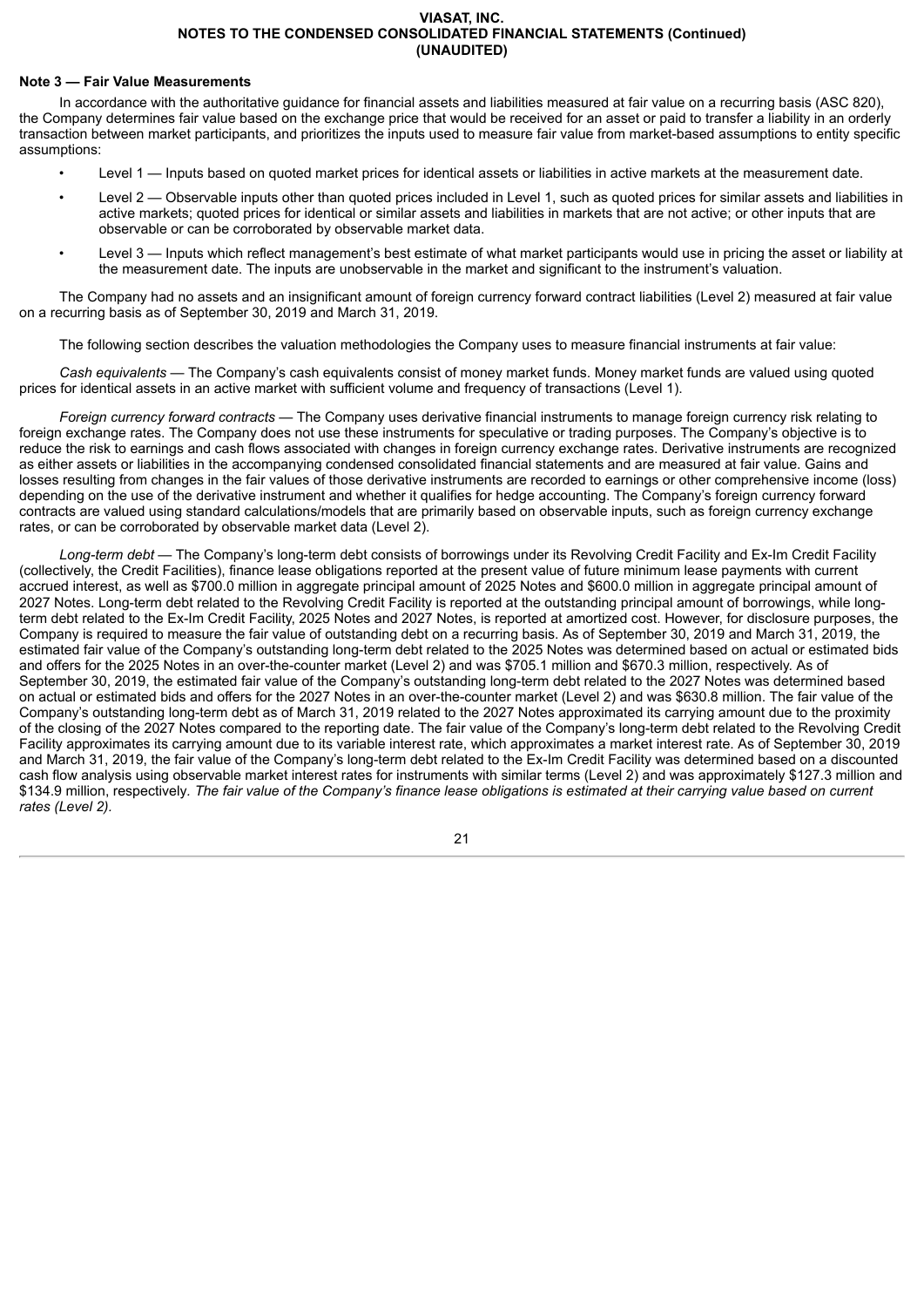*Satellite performance incentive obligations* — The Company's contracts with the manufacturers of the ViaSat-1 and ViaSat-2 satellites require the Company to make monthly in-orbit satellite performance incentive payments, including interest, through approximately fiscal year 2028 subject to the continued satisfactory performance of the applicable satellites. The Company records the net present value of these expected future payments as a liability and as a component of the cost of the satellites. However, for disclosure purposes, the Company is required to measure the fair value of outstanding satellite performance incentive obligations on a recurring basis. The fair value of the Company's outstanding satellite performance incentive obligations is estimated to approximate their carrying value based on current rates (Level 2). As of September 30, 2019 and March 31, 2019, the Company's estimated satellite performance incentive obligations relating to the ViaSat-1 and ViaSat-2 satellites, including accrued interest, were \$27.9 million and \$28.2 million, respectively.

# **Note 4 — Shares Used In Computing Diluted Net Income (Loss) Per Share**

|                                                                                                                                                                       |                    | <b>Three Months Ended</b> |                                                          | <b>Six Months Ended</b> |  |  |
|-----------------------------------------------------------------------------------------------------------------------------------------------------------------------|--------------------|---------------------------|----------------------------------------------------------|-------------------------|--|--|
|                                                                                                                                                                       | September 30, 2019 |                           | September 30, 2018 September 30, 2019 September 30, 2018 |                         |  |  |
|                                                                                                                                                                       |                    |                           | (In thousands)                                           |                         |  |  |
| <b>Weighted average:</b><br>Common shares outstanding used in<br>calculating basic net income (loss)<br>per share attributable to Viasat, Inc.<br>common stockholders | 61,480             | 59,734                    | 61,200                                                   | 59,470                  |  |  |
| Options to purchase common stock as<br>determined by application of the<br>treasury stock method                                                                      | 174                |                           |                                                          |                         |  |  |
| TSR performance stock options to<br>purchase common stock as<br>determined by application of the<br>treasury stock method                                             |                    |                           |                                                          |                         |  |  |
| Restricted stock units to acquire<br>common stock as determined by<br>application of the treasury stock<br>method                                                     | 973                |                           |                                                          |                         |  |  |
| Potentially issuable shares in<br>connection with certain terms of the<br>ViaSat 401(k) Profit Sharing Plan and<br>Employee Stock Purchase Plan                       | 134                |                           |                                                          |                         |  |  |
| Shares used in computing diluted net<br>income (loss) per share attributable to<br>Viasat, Inc. common stockholders                                                   | 62,761             | 59,734                    | 61,200                                                   | 59,470                  |  |  |

Antidilutive shares excluded from the calculation consisted of 28,554 shares related to stock options (other than TSR performance stock options), 1,215,219 shares related to TSR performance stock options and 15,180 shares related to restricted stock units for the three months ended September 30, 2019.

The weighted average number of shares used to calculate basic and diluted net loss per share attributable to Viasat, Inc. common stockholders is the same for the six months ended September 30, 2019, and the three and six months ended September 30, 2018, as the Company incurred a net loss attributable to Viasat, Inc. common stockholders for such periods and inclusion of potentially dilutive weighted average shares of common stock would be antidilutive. Potentially dilutive weighted average shares of common stock excluded from the calculation for the six months ended September 30, 2019 comprised 251,961 shares relating to stock options (other than TSR performance stock options), 653,725 shares relating to TSR performance stock options, 990,984 shares relating to restricted stock units, and 209,765 shares relating to certain terms of the ViaSat 401(k) Profit Sharing Plan and Employee Stock Purchase Plan. Potentially dilutive weighted average shares of common stock excluded from the calculation for the three and six months ended September 30, 2018 were 1,313,881 and 1,309,180 shares relating to stock options (other than TSR performance stock options), respectively, 630,254 and 480,518 shares relating to restricted stock units, respectively, and 138,478 and 205,030 shares relating to certain terms of the ViaSat 401(k) Profit Sharing Plan and Employee Stock Purchase Plan, respectively. No shares relating to the TSR performance stock options were excluded from the calculation for the three and six months ended September 30, 2018.

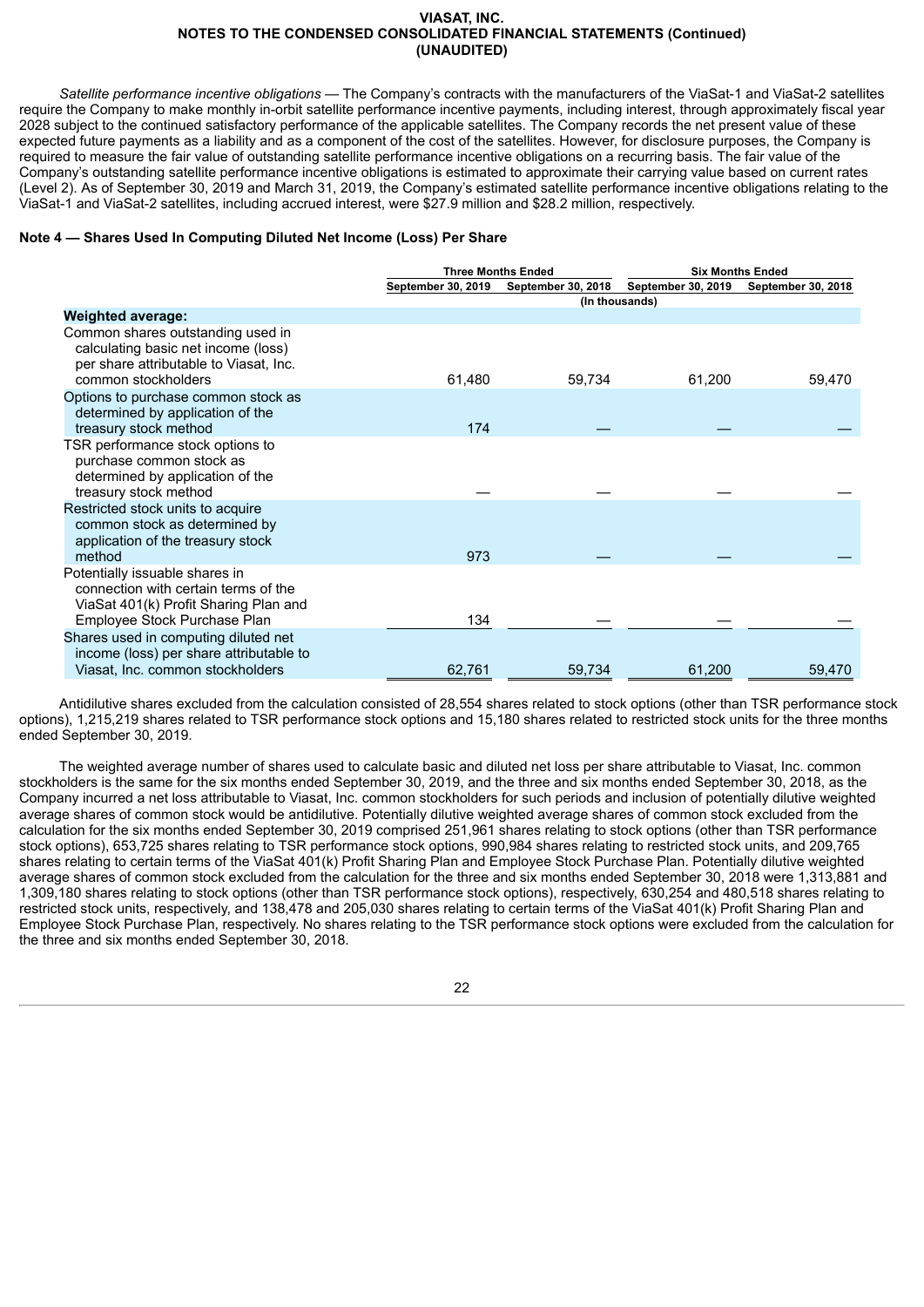#### **Note 5 — Goodwill and Acquired Intangible Assets**

During the six months ended September 30, 2019, the decrease in the Company's goodwill related to the effects of foreign currency translation recorded within all three of the Company's segments. During the six months ended September 30, 2018, the increase in the Company's goodwill related to an insignificant acquisition, partially offset by the effects of foreign currency translation recorded within all three of the Company's segments.

Other acquired intangible assets are amortized using the straight-line method over their estimated useful lives of two to ten years. Amortization expense related to other acquired intangible assets was \$2.0 million and \$2.4 million for the three months ended September 30, 2019 and 2018, respectively, and \$4.1 million and \$4.9 million for the six months ended September 30, 2019 and 2018, respectively.

The expected amortization expense of amortizable acquired intangible assets may change due to the effects of foreign currency fluctuations as a result of international businesses acquired. Current and expected amortization expense for acquired intangible assets for each of the following periods is as follows:

|                                                |   | Amortization   |  |
|------------------------------------------------|---|----------------|--|
|                                                |   | (In thousands) |  |
| For the six months ended September 30, 2019    | S | 4.064          |  |
|                                                |   |                |  |
| Expected for the remainder of fiscal year 2020 | S | 3.592          |  |
| Expected for fiscal year 2021                  |   | 5,118          |  |
| Expected for fiscal year 2022                  |   | 3.297          |  |
| Expected for fiscal year 2023                  |   | 2.993          |  |
| Expected for fiscal year 2024                  |   | 2.472          |  |
| Thereafter                                     |   | 495            |  |
|                                                | ዳ | 17.967         |  |

#### **Note 6 – Leases**

The Company's operating leases consist primarily of leases for office space, data centers and satellite ground facilities and have remaining terms from less than one year to ten years, some of which include renewal options, and some of which include options to terminate the leases within one year. Certain earth station leases have renewal terms that have been deemed to be reasonably certain to be exercised and as such have been recognized as part of the Company's right-of-use assets and lease liabilities. The Company's lease agreements do not contain any material residual value guarantees or material restrictive covenants. The Company recognized right-of-use assets and lease liabilities for such leases in connection with its adoption of ASC 842 as of April 1, 2019 (see Note 1). The Company reports operating lease right-of-use assets in operating lease right-of-use assets and the current and non-current portions of its operating lease liabilities in accrued and other liabilities and non-current operating lease liabilities, respectively.

The Company's finance leases consist primarily of satellite lifetime Ka-band capacity leases and have remaining terms from one to seven years. The Company reports assets obtained under finance leases in property, equipment and satellites, net and the current and noncurrent portions of its finance lease liabilities in current portion of long-term debt and other long-term debt, respectively.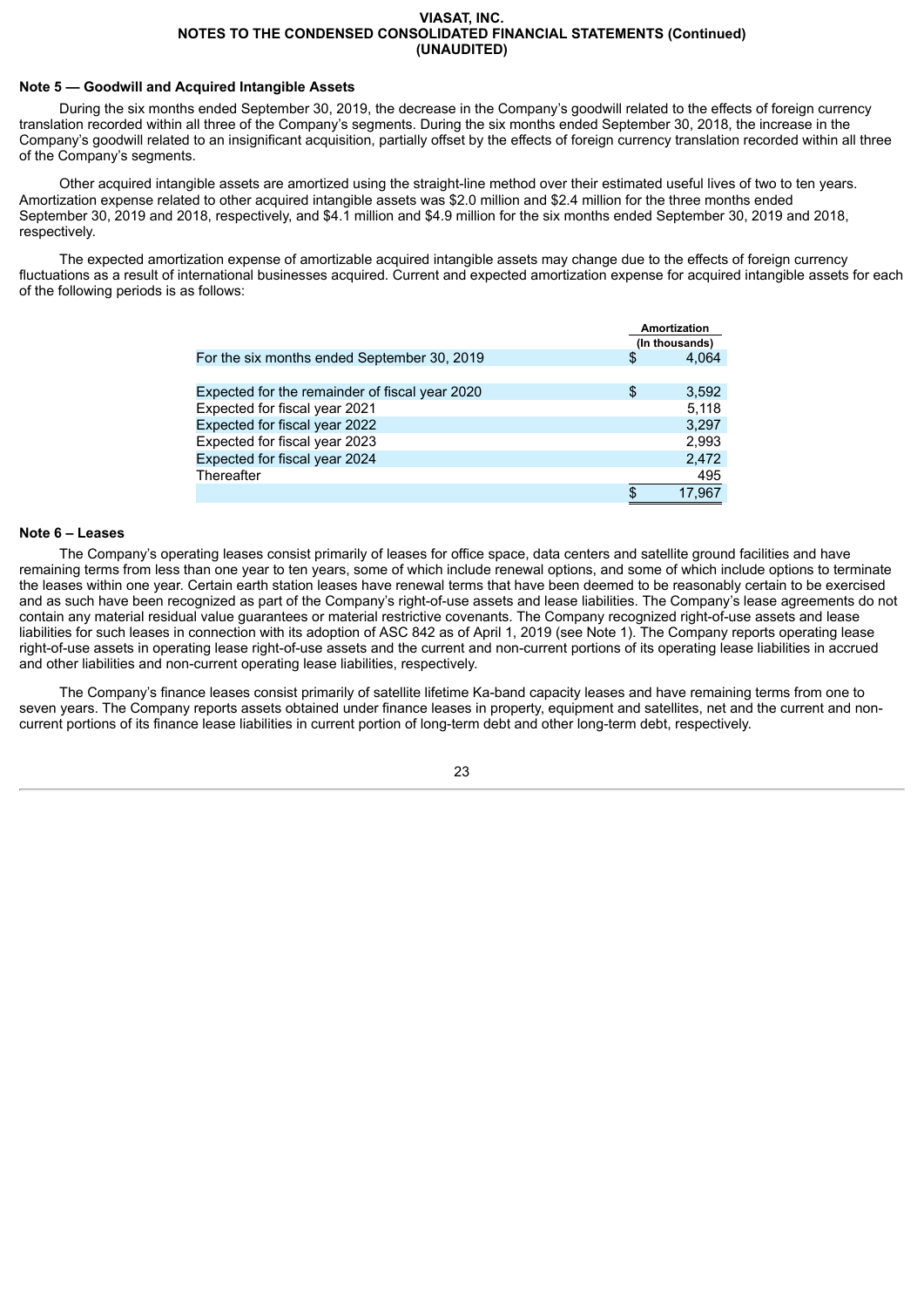The components of the Company's lease costs, weighted average lease terms and discount rates are presented in the tables below:

|                                                      | <b>Three Months Ended</b><br>September 30, 2019 |    | <b>Six Months Ended</b><br>September 30, 2019 |
|------------------------------------------------------|-------------------------------------------------|----|-----------------------------------------------|
|                                                      | (In thousands)                                  |    |                                               |
| Lease cost:                                          |                                                 |    |                                               |
| Operating lease cost                                 | \$<br>15.037                                    | -S | 30,380                                        |
| Finance lease cost:                                  |                                                 |    |                                               |
| Depreciation of assets obtained under finance leases | 1.553                                           |    | 4.017                                         |
| Interest on lease liabilities                        | 330                                             |    | 330                                           |
| Short-term lease cost                                | 1.406                                           |    | 2.017                                         |
| Variable lease cost                                  | 2,043                                           |    | 3,722                                         |
| Net lease cost                                       | 20.369                                          |    | 40.466                                        |

|                                                   | As of<br>September 30, 2019 |
|---------------------------------------------------|-----------------------------|
| Lease term and discount rate:                     |                             |
| Weighted average remaining lease term (in years): |                             |
| Operating leases                                  | 7.39                        |
| Finance leases                                    | 6.78                        |
|                                                   |                             |
| Weighted average discount rate:                   |                             |
| Operating leases                                  | 5.45%                       |
| Finance leases                                    | 5.35%                       |

The following table details components of the condensed consolidated statements of cash flows for operating and finance leases:

|                                                                            | <b>Six Months Ended</b><br>September 30, 2019 |        |
|----------------------------------------------------------------------------|-----------------------------------------------|--------|
| Cash paid for amounts included in the measurement<br>of lease liabilities: |                                               |        |
| Operating cash flows from operating leases                                 |                                               | 29.629 |
| Operating cash flows from finance leases                                   | S                                             |        |
| Financing cash flows from finance leases                                   |                                               | 3,000  |
|                                                                            |                                               |        |
| Right-of-use assets obtained in exchange for lease liabilities:            |                                               |        |
| Operating leases                                                           | S                                             | 14.429 |
| Finance leases                                                             | J                                             | 72.711 |

The following table presents maturities of the Company's lease liabilities as of September 30, 2019:

|                                                | <b>Operating Leases</b> | <b>Finance Leases</b> |        |
|------------------------------------------------|-------------------------|-----------------------|--------|
|                                                | (In thousands)          |                       |        |
| Expected for the remainder of fiscal year 2020 | \$<br>28,081            | \$                    | 6,900  |
| Expected for fiscal year 2021                  | 59.805                  |                       | 13,350 |
| Expected for fiscal year 2022                  | 57,382                  |                       | 12,000 |
| Expected for fiscal year 2023                  | 51,822                  |                       | 12,000 |
| Expected for fiscal year 2024                  | 51.724                  |                       | 12,000 |
| Thereafter                                     | 164,668                 |                       | 27,000 |
| Total future lease payments required           | 413.482                 |                       | 83,250 |
| Less: interest                                 | 74,842                  |                       | 13,209 |
| Total                                          | \$<br>338.640           | \$                    | 70.041 |

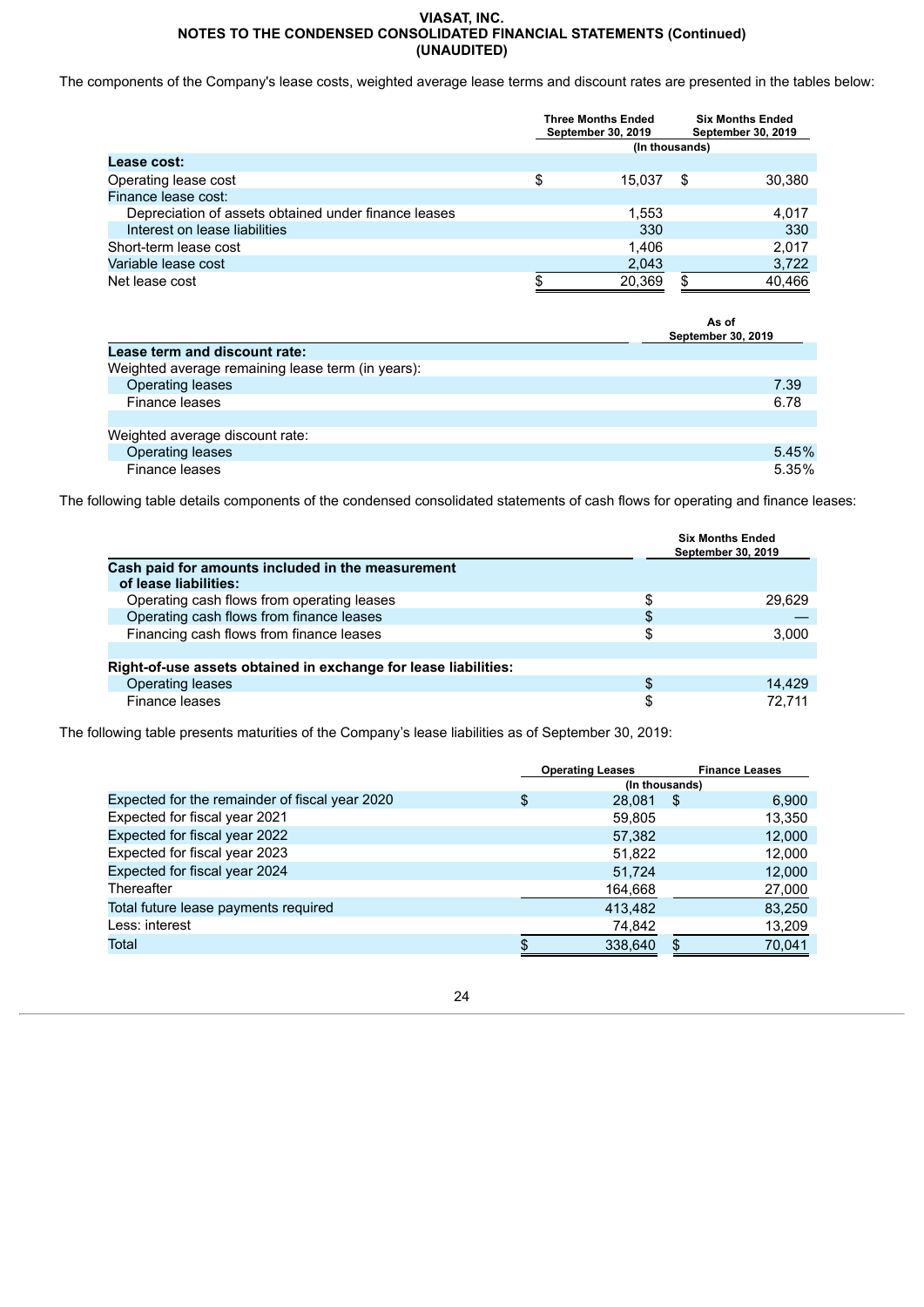As of September 30, 2019, the Company had \$91.8 million of additional lease commitments that will commence in the future between fiscal years 2020 and 2021 with lease terms of two to 12 years.

As discussed in Note 1, the Company has adopted ASC 842 using the optional transition method presenting prior period amounts and disclosures under ASC 840. The following table presents the Company's future minimum lease payments for operating leases under ASC 840 at March 31, 2019:

|                                 | <b>Operating Leases</b><br>March 31, 2019 |
|---------------------------------|-------------------------------------------|
|                                 | (In thousands)                            |
| Expected for fiscal year 2020   | \$<br>59.164                              |
| Expected for fiscal year 2021   | 59.452                                    |
| Expected for fiscal year 2022   | 57.500                                    |
| Expected for fiscal year 2023   | 50,933                                    |
| Expected for fiscal year 2024   | 51,000                                    |
| Thereafter                      | 183,077                                   |
| Total minimum payments required | 461,126                                   |

Rent expense was \$53.5 million for the fiscal year ended March 31, 2019.

# **Note 7 — Senior Notes and Other Long-Term Debt**

Total long-term debt consisted of the following as of September 30, 2019 and March 31, 2019:

|                                              | As of                                |           |    | As of          |
|----------------------------------------------|--------------------------------------|-----------|----|----------------|
|                                              | September 30, 2019<br>(In thousands) |           |    | March 31, 2019 |
| 2027 Notes                                   | \$                                   | 600,000   | \$ | 600,000        |
| 2025 Notes                                   |                                      | 700,000   |    | 700,000        |
| <b>Revolving Credit Facility</b>             |                                      |           |    |                |
| Ex-Im Credit Facility                        |                                      | 127,739   |    | 139,560        |
| Finance lease obligations (see Note 6)       |                                      | 70,041    |    |                |
| Total debt                                   |                                      | 1,497,780 |    | 1,439,560      |
| Unamortized discount and debt issuance costs |                                      | (23, 853) |    | (26, 720)      |
| Less: current portion of long-term debt      |                                      | 29,962    |    | 19,937         |
| Total long-term debt                         |                                      | 1,443,965 | S  | 1,392,903      |

# *Revolving Credit Facility*

As of September 30, 2019, the Revolving Credit Facility provided a \$700.0 million revolving line of credit (including up to \$150.0 million of letters of credit), with a maturity date of January 18, 2024. At September 30, 2019, the Company had no outstanding borrowings under the Revolving Credit Facility and \$18.9 million outstanding under standby letters of credit, leaving borrowing availability under the Revolving Credit Facility as of September 30, 2019 of \$681.1 million.

Borrowings under the Revolving Credit Facility bear interest, at the Company's option, at either (1) the highest of the Federal Funds rate plus 0.50%, the Eurodollar rate plus 1.00%, or the administrative agent's prime rate as announced from time to time, or (2) the Eurodollar rate, plus, in the case of each of (1) and (2), an applicable margin that is based on the Company's total leverage ratio. The Company has capitalized certain amounts of interest expense on the Revolving Credit Facility in connection with the construction of various assets during the construction period. The Revolving Credit Facility is required to be guaranteed by certain significant domestic subsidiaries of the Company (as defined in the Revolving Credit Facility) and secured by substantially all of the Company's and any such subsidiaries' assets. As of September 30, 2019, none of the Company's subsidiaries guaranteed the Revolving Credit Facility.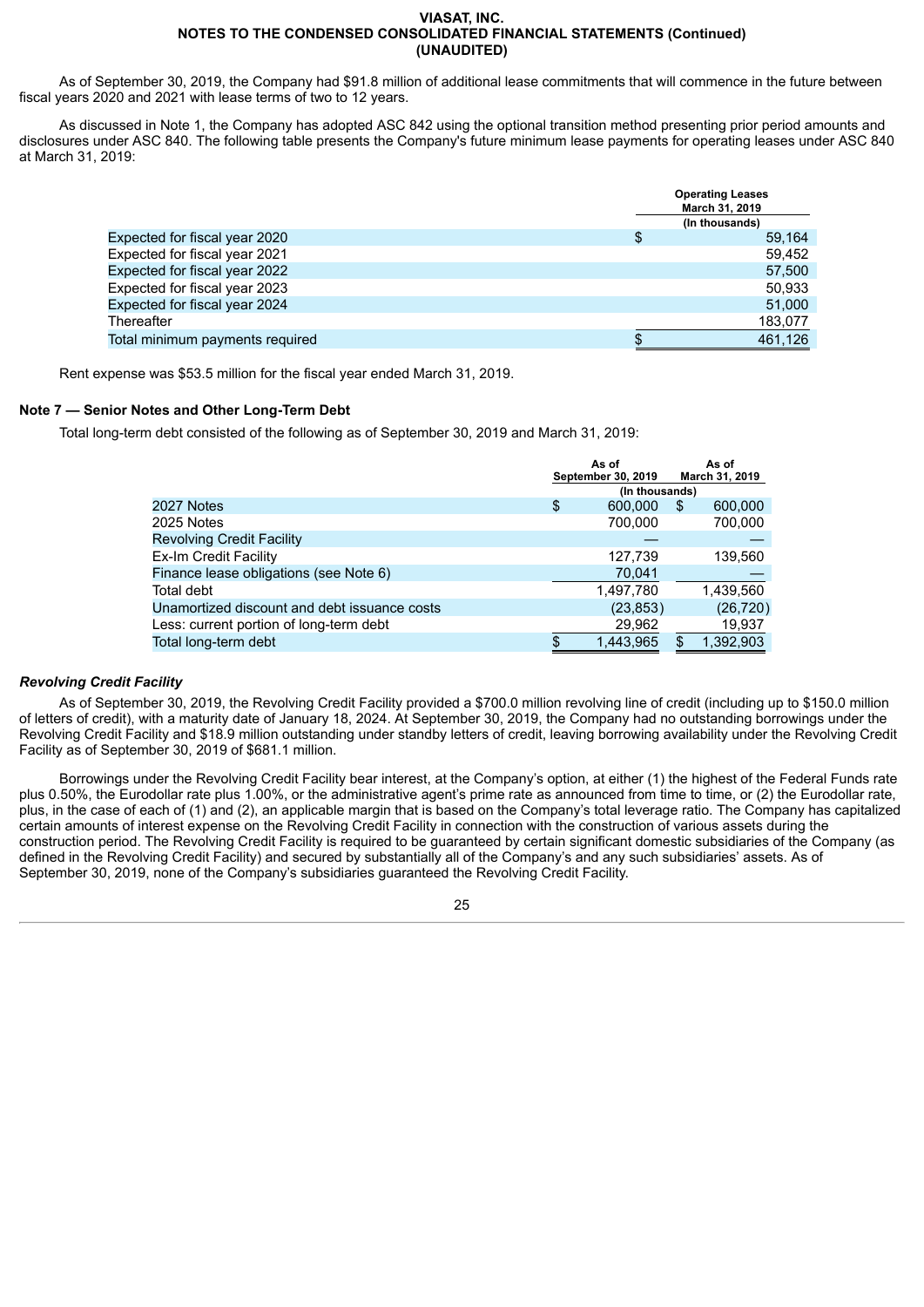The Revolving Credit Facility contains financial covenants regarding a maximum total leverage ratio and a minimum interest coverage ratio. In addition, the Revolving Credit Facility contains covenants that restrict, among other things, the Company's ability to sell assets, make investments and acquisitions, make capital expenditures, grant liens, pay dividends and make certain other restricted payments. The Company was in compliance with its financial covenants under the Revolving Credit Facility as of September 30, 2019.

# *Ex-Im Credit Facility*

The Ex-Im Credit Facility originally provided a \$362.4 million senior secured direct loan facility, which was fully drawn. Of the \$362.4 million in principal amount of borrowings made under the Ex-Im Credit Facility, \$321.2 million was used to finance up to 85% of the costs of construction, launch and insurance of the ViaSat-2 satellite and related goods and services (including costs incurred on or after September 18, 2012), with the remaining \$41.2 million used to finance the total exposure fees incurred under the Ex-Im Credit Facility (which included all previously accrued completion exposure fees). As of September 30, 2019, the Company had \$127.7 million in principal amount of outstanding borrowings under the Ex-Im Credit Facility.

Borrowings under the Ex-Im Credit Facility bear interest at a fixed rate of 2.38%, payable semi-annually in arrears. The effective interest rate on the Company's outstanding borrowings under the Ex-Im Credit Facility, which takes into account timing and amount of borrowings and payments, exposure fees, debt issuance costs and other fees, is 4.54%. Borrowings under the Ex-Im Credit Facility are required to be repaid in 16 semi-annual principal installments, which commenced on April 15, 2018, with a maturity date of October 15, 2025. Pursuant to the terms of the Ex-Im Credit Facility, certain insurance proceeds related to the ViaSat-2 satellite must be used to pay down outstanding borrowings under the Ex-Im Credit Facility upon receipt. During the first three months of fiscal year 2020, the Company received the remaining insurance proceeds of \$2.3 million, which were in addition to the \$185.7 million of insurance proceeds received in fiscal year 2019 related to the ViaSat-2 satellite, all of which were used to pay down outstanding borrowings under the Ex-Im Credit Facility upon receipt (see Note 1 - Basis of Presentation – Property, equipment and satellites for more information). The Ex-Im Credit Facility is guaranteed by Viasat and is secured by first-priority liens on the ViaSat-2 satellite and related assets, as well as a pledge of the capital stock of the borrower under the facility.

The Ex-Im Credit Facility contains financial covenants regarding Viasat's maximum total leverage ratio and minimum interest coverage ratio. In addition, the Ex-Im Credit Facility contains covenants that restrict, among other things, the Company's ability to sell assets, make investments and acquisitions, make capital expenditures, grant liens, pay dividends and make certain other restricted payments. The Company was in compliance with its financial covenants under the Ex-Im Credit Facility as of September 30, 2019.

Borrowings under the Ex-Im Credit Facility are recorded as current portion of long-term debt and as other long-term debt, net of unamortized discount and debt issuance costs, in the Company's condensed consolidated financial statements. The discount of \$42.3 million (comprising the initial \$6.0 million pre-exposure fee, \$35.3 million of completion exposure fees, and other customary fees) and deferred financing cost associated with the issuance of the borrowings under the Ex-Im Credit Facility is amortized to interest expense on an effective interest rate basis over the weighted average term of the Ex-Im Credit Facility and in accordance with the related payment obligations.

#### *Senior Notes*

#### *Senior Secured Notes due 2027*

In March 2019, the Company issued \$600.0 million in principal amount of 2027 Notes in a private placement to institutional buyers. The 2027 Notes were issued at face value and are recorded as long-term debt, net of debt issuance costs, in the Company's consolidated financial statements. The 2027 Notes bear interest at the rate of 5.625% per year, payable semi-annually in cash in arrears, which interest payments commenced in October 2019. Debt issuance costs associated with the issuance of the 2027 Notes are amortized to interest expense on a straight-line basis over the term of the 2027 Notes, the results of which are not materially different from the effective interest rate basis.

The 2027 Notes are required to be guaranteed on a senior secured basis by each of the Company's existing and future subsidiaries that guarantees the Revolving Credit Facility. As of September 30, 2019, none of the Company's subsidiaries guaranteed the 2027 Notes. The 2027 Notes are secured, equally and ratably with the Revolving Credit Facility and any future parity lien debt, by liens on substantially all of the Company's assets.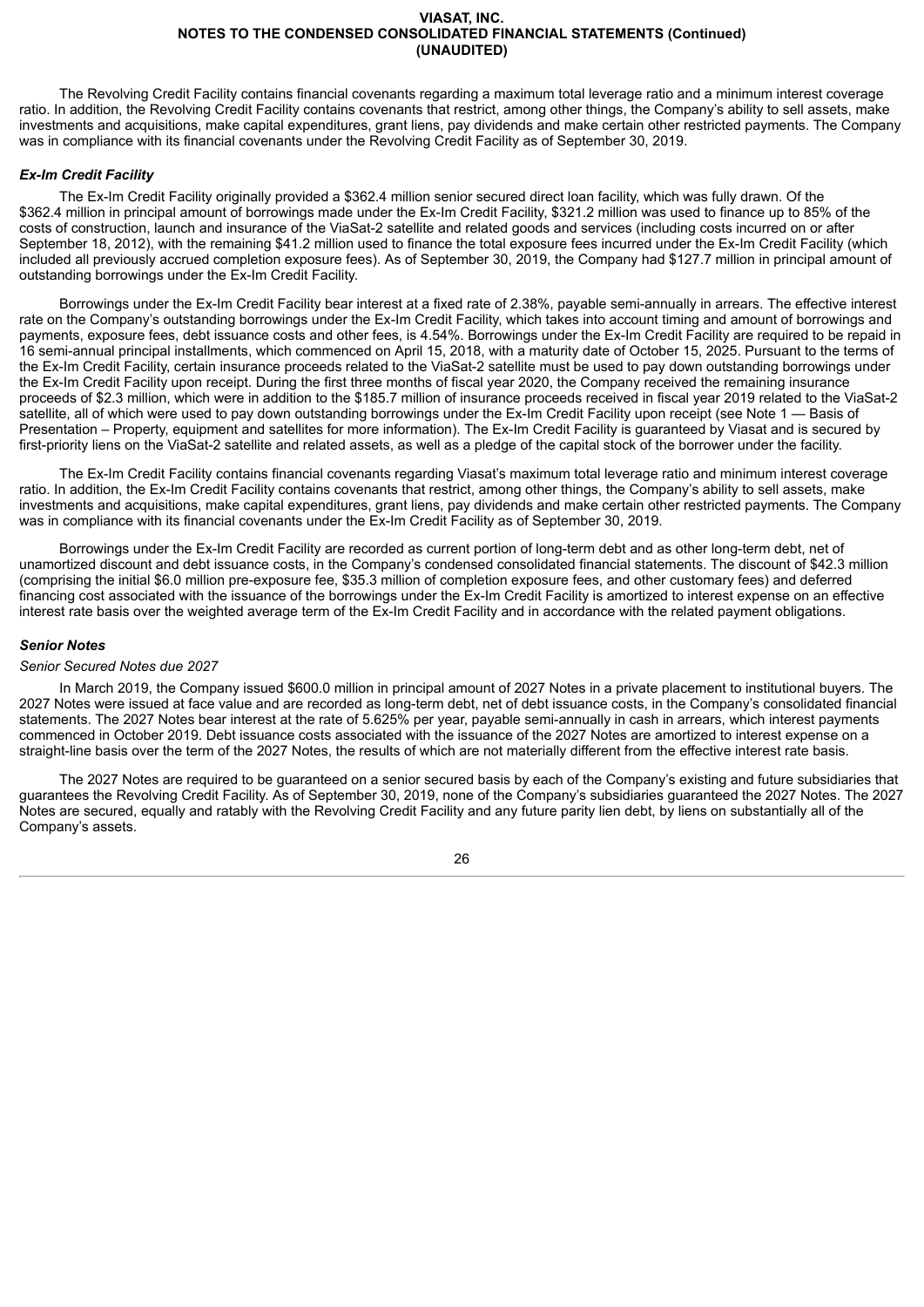The 2027 Notes are the Company's general senior secured obligations and rank equally in right of payment with all of its existing and future unsubordinated debt. The 2027 Notes are effectively senior to all of the Company's existing and future unsecured debt (including the 2025 Notes) as well as to all of any permitted junior lien debt that may be incurred in the future, in each case to the extent of the value of the assets securing the 2027 Notes. The 2027 Notes are effectively subordinated to any obligations that are secured by liens on assets that do not constitute a part of the collateral securing the 2027 Notes, are structurally subordinated to all existing and future liabilities (including trade payables) of the Company's subsidiaries that do not guarantee the 2027 Notes (including obligations of the borrower under the Ex-Im Credit Facility), and are senior in right of payment to all of the Company's existing and future subordinated indebtedness.

The indenture governing the 2027 Notes limits, among other things, the Company's and its restricted subsidiaries' ability to: incur, assume or guarantee additional debt; issue redeemable stock and preferred stock; pay dividends, make distributions or redeem or repurchase capital stock; prepay, redeem or repurchase subordinated debt; make loans and investments; grant or incur liens; restrict dividends, loans or asset transfers from restricted subsidiaries; sell or otherwise dispose of assets; enter into transactions with affiliates; reduce the Company's satellite insurance; and consolidate or merge with, or sell substantially all of their assets to, another person.

Prior to April 15, 2022, the Company may redeem up to 40% of the 2027 Notes at a redemption price of 105.625% of the principal amount thereof, plus accrued and unpaid interest, if any, thereon to the redemption date, from the net cash proceeds of specified equity offerings. The Company may also redeem the 2027 Notes prior to April 15, 2022, in whole or in part, at a redemption price equal to 100% of the principal amount thereof plus the applicable premium and any accrued and unpaid interest, if any, thereon to the redemption date. The applicable premium is calculated as the greater of: (i) 1.0% of the principal amount of such 2027 Notes and (ii) the excess, if any, of (a) the present value at such date of redemption of (1) the redemption price of such 2027 Notes on April 15, 2022 plus (2) all required interest payments due on such 2027 Notes through April 15, 2022 (excluding accrued but unpaid interest to the date of redemption), computed using a discount rate equal to the treasury rate (as defined under the indenture governing the 2027 Notes) plus 50 basis points, over (b) the thenoutstanding principal amount of such 2027 Notes. The 2027 Notes may be redeemed, in whole or in part, at any time during the 12 months beginning on April 15, 2022 at a redemption price of 102.813%, during the 12 months beginning on April 15, 2023 at a redemption price of 101.406%, and at any time on or after April 15, 2024 at a redemption price of 100%, in each case plus accrued and unpaid interest, if any, thereon to the redemption date.

In the event a change of control triggering event occurs (as defined in the indenture governing the 2027 Notes), each holder will have the right to require the Company to repurchase all or any part of such holder's 2027 Notes at a purchase price in cash equal to 101% of the aggregate principal amount of the 2027 Notes repurchased, plus accrued and unpaid interest, if any, to the date of purchase (subject to the right of holders of record on the relevant record date to receive interest due on the relevant interest payment date).

#### *Senior Notes due 2025*

In September 2017, the Company issued \$700.0 million in principal amount of 2025 Notes in a private placement to institutional buyers. The 2025 Notes were issued at face value and are recorded as long-term debt, net of debt issuance costs, in the Company's condensed consolidated financial statements. The 2025 Notes bear interest at the rate of 5.625% per year, payable semi-annually in cash in arrears, which interest payments commenced in March 2018. Debt issuance costs associated with the issuance of the 2025 Notes are amortized to interest expense on a straight-line basis over the term of the 2025 Notes, the results of which are not materially different from the effective interest rate basis.

The 2025 Notes are required to be guaranteed on an unsecured senior basis by each of the Company's existing and future subsidiaries that guarantees the Revolving Credit Facility. As of September 30, 2019, none of the Company's subsidiaries guaranteed the 2025 Notes. The 2025 Notes are the Company's general senior unsecured obligations and rank equally in right of payment with all of the Company's existing and future unsecured unsubordinated debt. The 2025 Notes are effectively junior in right of payment to the Company's existing and future secured debt, including under the Credit Facilities and the 2027 Notes (to the extent of the value of the assets securing such debt), are structurally subordinated to all existing and future liabilities (including trade payables) of the Company's subsidiaries that do not guarantee the 2025 Notes, and are senior in right of payment to all of the Company's existing and future subordinated indebtedness.

The indenture governing the 2025 Notes limits, among other things, the Company's and its restricted subsidiaries' ability to: incur, assume or guarantee additional debt; issue redeemable stock and preferred stock; pay dividends, make distributions or redeem or repurchase capital stock; prepay, redeem or repurchase subordinated debt; make loans and investments; grant or incur liens; restrict dividends, loans or asset transfers from restricted subsidiaries; sell or otherwise dispose of assets; enter into transactions with affiliates; reduce the Company's satellite insurance; and consolidate or merge with, or sell substantially all of their assets to, another person.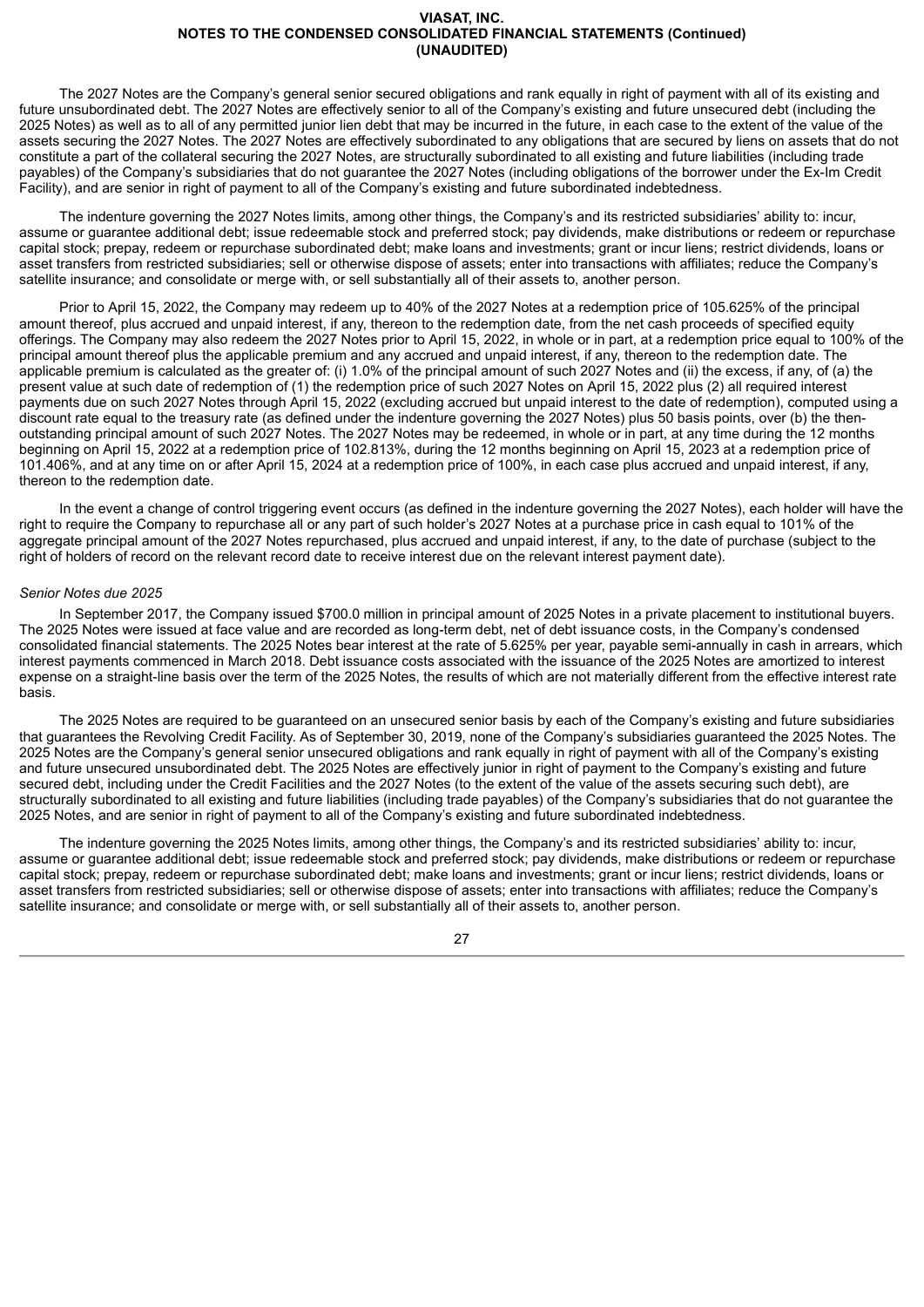Prior to September 15, 2020, the Company may redeem up to 40% of the 2025 Notes at a redemption price of 105.625% of the principal amount thereof, plus accrued and unpaid interest, if any, thereon to the redemption date, from the net cash proceeds of specified equity offerings. The Company may also redeem the 2025 Notes prior to September 15, 2020, in whole or in part, at a redemption price equal to 100% of the principal amount thereof plus the applicable premium and any accrued and unpaid interest, if any, thereon to the redemption date. The applicable premium is calculated as the greater of: (i) 1.0% of the principal amount of such 2025 Notes and (ii) the excess, if any, of (a) the present value at such date of redemption of (1) the redemption price of such 2025 Notes on September 15, 2020 plus (2) all required interest payments due on such 2025 Notes through September 15, 2020 (excluding accrued but unpaid interest to the date of redemption), computed using a discount rate equal to the treasury rate (as defined under the indenture governing the 2025 Notes) plus 50 basis points, over (b) the then-outstanding principal amount of such 2025 Notes. The 2025 Notes may be redeemed, in whole or in part, at any time during the 12 months beginning on September 15, 2020 at a redemption price of 102.813%, during the 12 months beginning on September 15, 2021 at a redemption price of 101.406%, and at any time on or after September 15, 2022 at a redemption price of 100%, in each case plus accrued and unpaid interest, if any, thereon to the redemption date.

In the event a change of control triggering event occurs (as defined in the indenture governing the 2025 Notes), each holder will have the right to require the Company to repurchase all or any part of such holder's 2025 Notes at a purchase price in cash equal to 101% of the aggregate principal amount of the 2025 Notes repurchased, plus accrued and unpaid interest, if any, to the date of purchase (subject to the right of holders of record on the relevant record date to receive interest due on the relevant interest payment date).

# **Note 8 — Product Warranty**

The Company provides limited warranties on its products for periods of up to five years. The Company records a liability for its warranty obligations when products are shipped or they are included in long-term construction contracts based upon an estimate of expected warranty costs. Amounts expected to be incurred within 12 months are classified as accrued liabilities and amounts expected to be incurred beyond 12 months are classified as other liabilities in the condensed consolidated financial statements. For mature products, the warranty cost estimates are based on historical experience with the particular product. For newer products that do not have a history of warranty costs, the Company bases its estimates on its experience with the technology involved and the types of failures that may occur. It is possible that the Company's underlying assumptions will not reflect the actual experience and, in that case, future adjustments will be made to the recorded warranty obligation. The following table reflects the change in the Company's warranty accrual during the six months ended September 30, 2019 and 2018:

| <b>Six Months Ended</b> |          |                       |                |  |
|-------------------------|----------|-----------------------|----------------|--|
| September 30,<br>2019   |          | September 30,<br>2018 |                |  |
|                         |          |                       |                |  |
| \$.                     | 7,584    | - \$                  | 6.914          |  |
|                         | 4.588    |                       | 1.724          |  |
|                         |          |                       |                |  |
|                         | (2, 455) |                       | (1,730)        |  |
|                         | 9.717    |                       | 6,908          |  |
|                         |          |                       | (In thousands) |  |

#### **Note 9 — Commitments and Contingencies**

In July 2019, the Company entered into an agreement with Boeing for the construction and purchase of a third ViaSat-3 class satellite and the integration of Viasat's payload technologies into the satellite. This satellite is expected to provide broadband services over the Asia and Pacific (APAC) region.

From time to time, the Company is involved in a variety of claims, suits, investigations and proceedings arising in the ordinary course of business, including government investigations and claims, and other claims and proceedings with respect to intellectual property, breach of contract, labor and employment, tax and other matters. Such matters could result in fines; penalties, compensatory, treble or other damages; or non-monetary relief. A violation of government contract laws and regulations could also result in the termination of its government contracts or debarment from bidding on future government contracts. Although claims, suits, investigations and proceedings are inherently uncertain and their results cannot be predicted with certainty, the Company believes that the resolution of its current pending matters will not have a material adverse effect on its business, financial condition, results of operations or liquidity.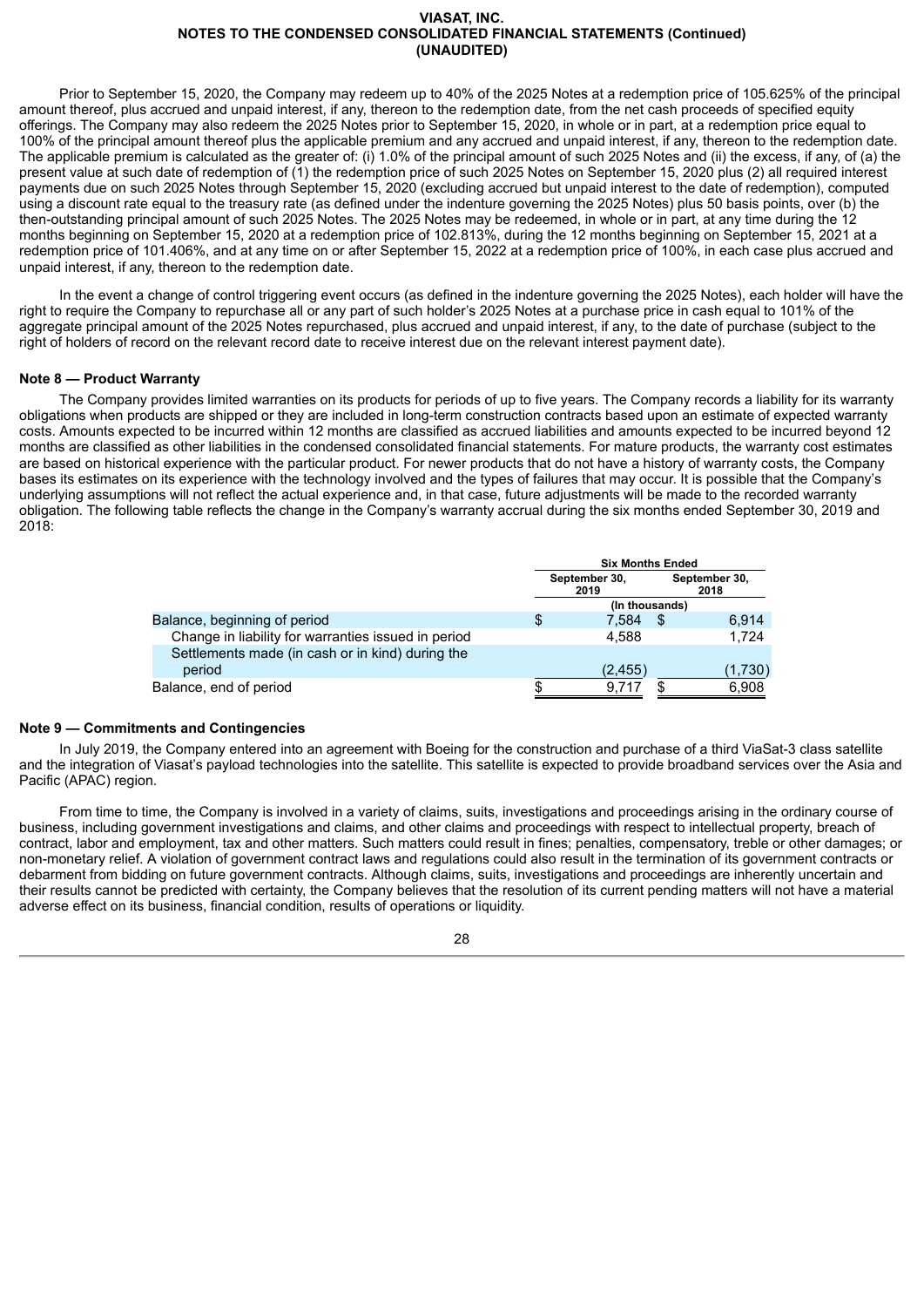The Company has contracts with various U.S. government agencies. Accordingly, the Company is routinely subject to audit and review by the DCMA, the DCAA and other U.S. government agencies of its performance on government contracts, indirect rates and pricing practices, accounting and management internal control business systems, and compliance with applicable contracting and procurement laws, regulations and standards. An adverse outcome to a review or audit or other failure to comply with applicable contracting and procurement laws, regulations and standards could result in material civil and criminal penalties and administrative sanctions being imposed on the Company, which may include termination of contracts, forfeiture of profits, triggering of price reduction clauses, suspension of payments, significant customer refunds, fines and suspension, or a prohibition on doing business with U.S. government agencies. In addition, if the Company fails to obtain an "adequate" determination of its various accounting and management internal control business systems from applicable U.S. government agencies or if allegations of impropriety are made against it, the Company could suffer serious harm to its business or its reputation, including its ability to bid on new contracts or receive contract renewals and its competitive position in the bidding process. The Company's incurred cost audits by the DCAA have not been concluded for fiscal year 2019. As of September 30, 2019, the DCAA had completed its incurred cost audit for fiscal years 2004 and 2016 and approved the Company's incurred costs for those fiscal years, as well as approved the Company's incurred costs for fiscal years 2005 through 2015, 2017 and 2018 without further audit based on the determination of low risk. Although the Company has recorded contract revenues subsequent to fiscal year 2018 based upon an estimate of costs that the Company believes will be approved upon final audit or review, the Company does not know the outcome of any ongoing or future audits or reviews and adjustments, and if future adjustments exceed the Company's estimates, its profitability would be adversely affected. As of September 30, 2019 and March 31, 2019, the Company had \$4.9 million in contract-related reserves for its estimate of potential refunds to customers for potential cost adjustments on several multi-year U.S. government cost reimbursable contracts. This reserve is classified as either an element of accrued liabilities or as a reduction of unbilled accounts receivable based on the status of the related contracts.

#### **Note 10 — Income Taxes**

Ordinarily, the Company calculates its provision for income taxes at the end of each interim reporting period on the basis of an estimated annual effective tax rate adjusted for tax items that are discrete to each period. However, when a reliable estimate cannot be made, the Company computes its provision for income taxes using the actual effective tax rate (discrete method) for the year-to-date period. The Company's effective tax rate is highly influenced by the amount of its R&D tax credits. A small change in estimated annual pretax income (loss) can produce a significant variance in the annual effective tax rate given the Company's expected amount of R&D tax credits. This variability provides an unreliable estimate of the annual effective tax rate. As a result, and in accordance with the authoritative guidance for accounting for income taxes in interim periods, the Company has computed its provision for income taxes for the three and six months ended September 30, 2019 by applying the actual effective tax rate to the quarter-to-date and year-to-date income (loss) for the three-month and sixmonth periods.

For the three and six months ended September 30, 2019, the Company recorded an income tax expense of \$2.4 million and an income tax benefit \$4.8 million, respectively, resulting in an effective tax rate of 26% and effective tax benefit rate of 53%, respectively. The effective tax rates for the periods differed from the U.S. statutory rate due primarily to the benefit of R&D tax credits.

For the three and six months ended September 30, 2018, the Company recorded an income tax benefit of \$9.7 million and \$38.9 million, respectively, resulting in an effective tax benefit rate of 27% and 38%, respectively. The effective tax benefit rates for the periods differed from the U.S. statutory rate due primarily to the benefit of R&D tax credits.

Future realization of existing deferred tax assets ultimately depends on future profitability and the existence of sufficient taxable income of appropriate character (for example, ordinary income versus capital gains) within the carryforward period available under tax law. In the event that the Company's estimate of taxable income is less than that required to utilize the full amount of any deferred tax asset, a valuation allowance is established, which would cause a decrease to income in the period such determination is made.

For the three and six months ended September 30, 2019, the Company's gross unrecognized tax benefits increased by \$3.2 million and \$6.4 million, respectively. In the next 12 months it is reasonably possible that the amount of unrecognized tax benefits will not change significantly.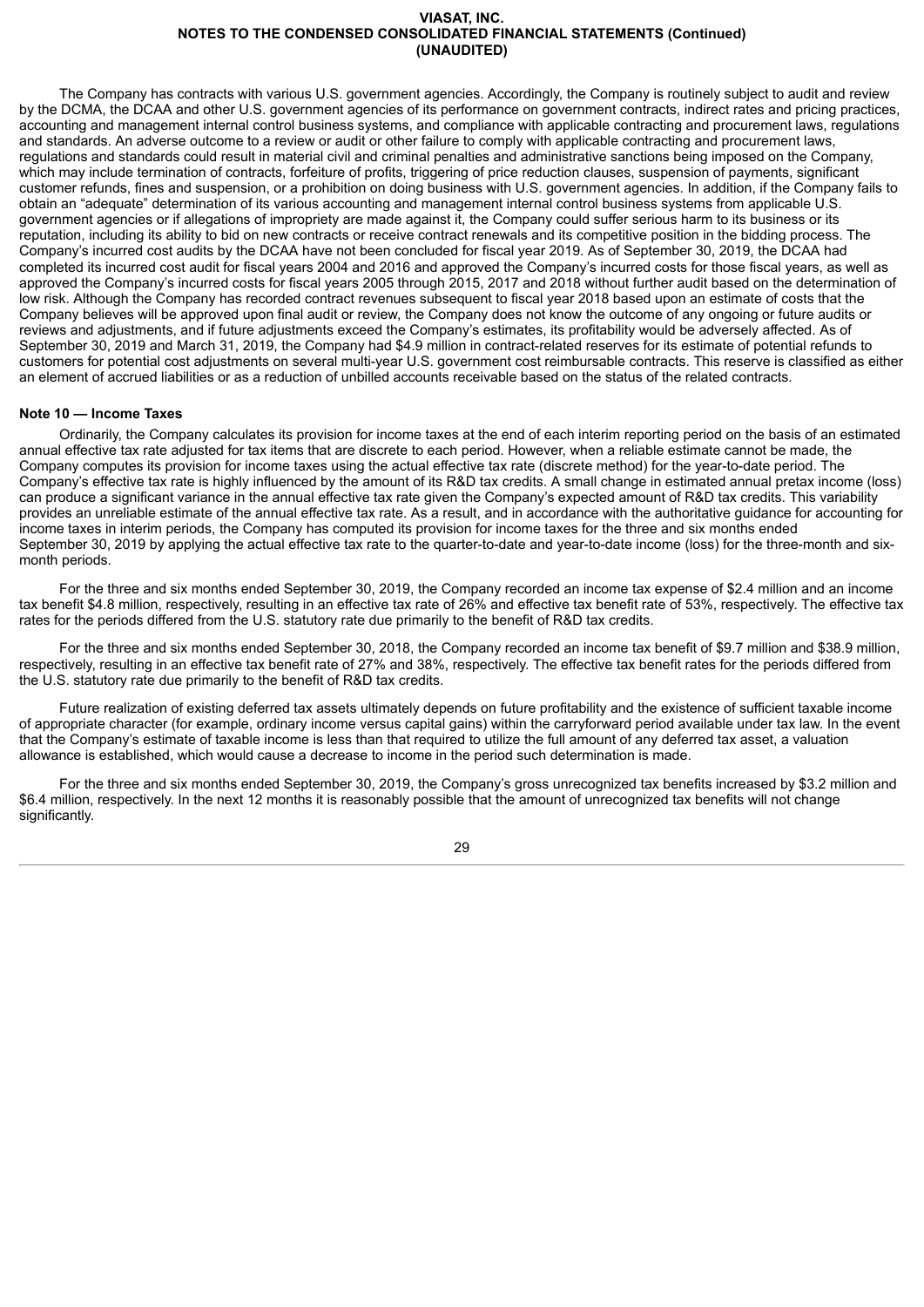# **Note 11 — Equity Method Investments and Related-Party Transactions**

# *Eutelsat strategic partnering arrangement*

In March 2017, the Company acquired a 49% interest in Euro Broadband Infrastructure Sàrl (Euro Infrastructure Co.) for \$139.5 million as part of the consummation of the Company's strategic partnering arrangement with Eutelsat. The Company's investment in Euro Infrastructure Co. is accounted for under the equity method and the total investment, including basis difference allocated to tangible assets, identifiable intangible assets, deferred income taxes and goodwill, is classified as a single line item, as an investment in unconsolidated affiliate, on the Company's condensed consolidated balance sheets. Because the underlying net assets in Euro Infrastructure Co. and the related excess carrying value of investment over the proportionate share of net assets are denominated in Euros, foreign currency translation gains or losses impact the recorded value of the Company's investment. The Company recorded a foreign currency translation gain, net of tax, of approximately \$1.7 million and a loss of an insignificant amount for the three and six months ended September 30, 2019, respectively, in accumulated other comprehensive income (loss). The Company recorded a foreign currency translation loss, net of tax, of approximately \$7.0 million and \$3.5 million for the three and six months ended September 30, 2018, respectively, in accumulated other comprehensive income (loss). The Company records its proportionate share of the results of Euro Infrastructure Co., and any related basis difference amortization expense, within equity in income (loss) of unconsolidated affiliate, net, one quarter in arrears. Accordingly, the Company included its share of the results of Euro Infrastructure Co. for the three and six months ended June 30, 2019 in its condensed consolidated financial statements for the three and six months ended September 30, 2019, respectively, and the Company included its share of the results of Euro Infrastructure Co. for the three and six months ended June 30, 2018 in its condensed consolidated financial statements for the three and six months ended September 30, 2018, respectively. The Company's investment in Euro Infrastructure Co. is presented at cost of investment plus its accumulated proportional share of income or loss, including amortization of the difference in the historical basis of the Company's contribution, less any distributions it has received.

The difference between the Company's carrying value of its investment in Euro Infrastructure Co. and its proportionate share of the net assets of Euro Infrastructure Co. as of September 30, 2019 and March 31, 2019 is summarized as follows:

|                                                                               | As of<br>September 30, 2019 |      | As of<br>March 31, 2019 |
|-------------------------------------------------------------------------------|-----------------------------|------|-------------------------|
|                                                                               | (In thousands)              |      |                         |
| Carrying value of investment in Euro Infrastructure Co.                       | \$<br>162.096               | - \$ | 160.711                 |
| Less: proportionate share of net assets of Euro<br>Infrastructure Co.         | 146,400                     |      | 145,016                 |
| Excess carrying value of investment over<br>proportionate share of net assets | \$<br>15,696                | \$   | 15,695                  |
| The excess carrying value has been primarily<br>assigned to:                  |                             |      |                         |
| Goodwill                                                                      | \$<br>22.309                | -\$  | 22.476                  |
| Identifiable intangible assets                                                | 9.806                       |      | 10.670                  |
| Tangible assets                                                               | (17, 463)                   |      | (18,522)                |
| Deferred income taxes                                                         | 1.044                       |      | 1,071                   |
|                                                                               | 15.696                      | \$   | 15.695                  |

The identifiable intangible assets have useful lives of up to 11 years and a weighted average useful life of approximately ten years, and tangible assets have useful lives of up to 11 years and a weighted average useful life of approximately 11 years. Goodwill is not deductible for tax purposes.

The Company's share of income on its investment in Euro Infrastructure Co. was income of \$1.2 million and \$2.5 million for the three and six months ended September 30, 2019, respectively, and income of an insignificant amount and \$1.4 million for the three and six months ended September 30, 2018, respectively, consisting of the Company's share of equity in Euro Infrastructure Co.'s income, including amortization of the difference in the historical basis of the Company's contribution.

Since acquiring its interest in Euro Infrastructure Co., the Company has recorded \$9.0 million in retained earnings of undistributed cumulative earnings in equity interests, net of tax, as of September 30, 2019.

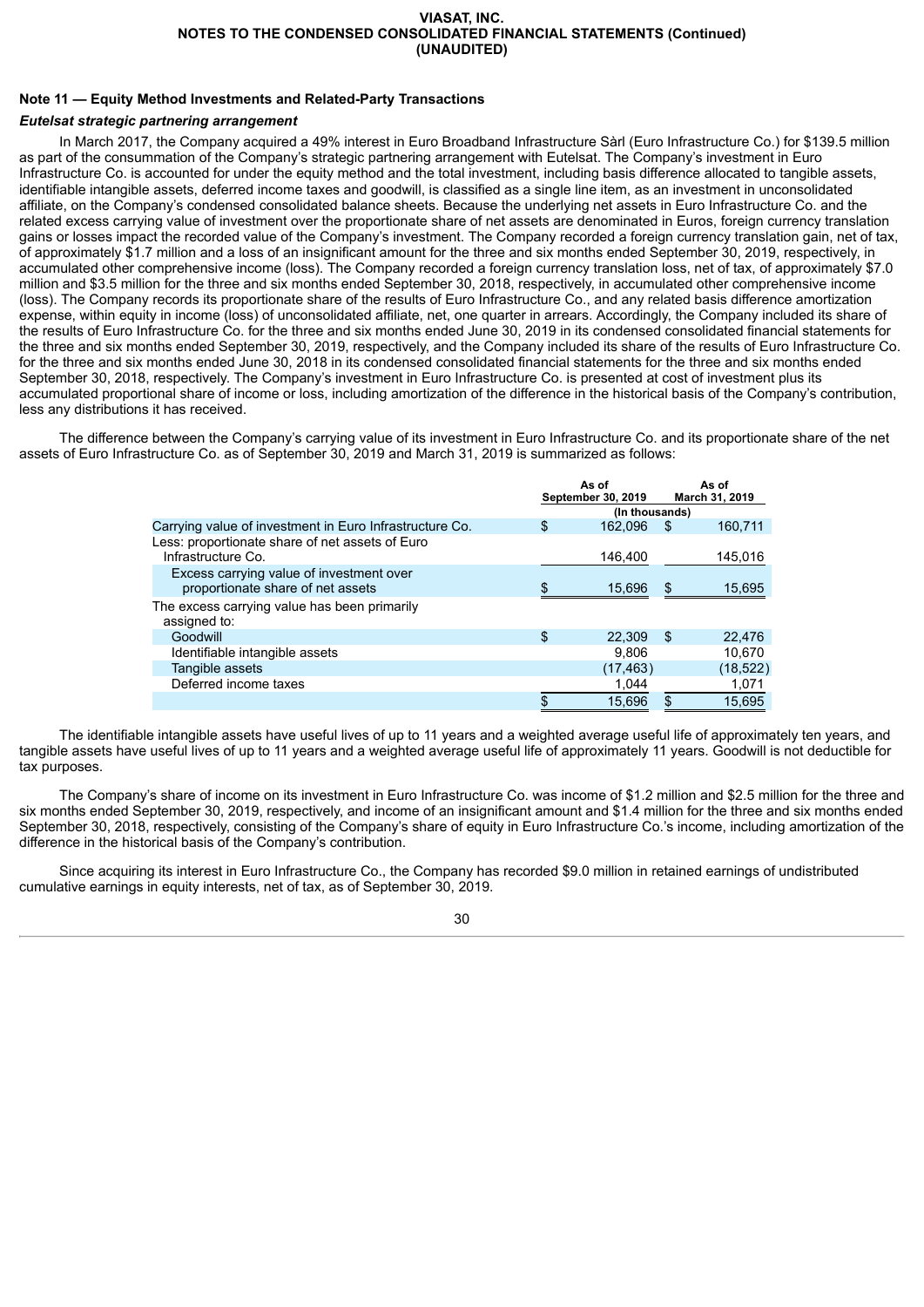# *Related-party transactions*

Transactions with the equity method investee are considered related-party transactions. The following tables set forth the material related-party transactions entered into between Euro Infrastructure Co. and its subsidiaries, on the one hand, and the Company and its subsidiaries, on the other hand, in the ordinary course of business for the time periods presented:

|                                         |                    | <b>Three Months Ended</b> |                           | <b>Six Months Ended</b> |                           |       |                           |       |  |
|-----------------------------------------|--------------------|---------------------------|---------------------------|-------------------------|---------------------------|-------|---------------------------|-------|--|
|                                         | September 30, 2019 |                           | <b>September 30, 2018</b> |                         | <b>September 30, 2019</b> |       | <b>September 30, 2018</b> |       |  |
|                                         |                    | (In thousands)            |                           |                         |                           |       |                           |       |  |
| Revenue – Euro Infrastructure Co.       | \$                 | 4.599                     | - \$                      | 1.327                   | \$                        | 8,352 |                           | 3.178 |  |
| Expense – Euro Infrastructure Co.       |                    | 5.708                     |                           | 2.432                   |                           | 8.905 |                           | 4.590 |  |
| Cash received - Euro Infrastructure Co. |                    | 1.490                     |                           | 3,624                   |                           | 2,352 |                           | 6.054 |  |
| Cash paid - Euro Infrastructure Co.     |                    | 4.462                     |                           | 2.145                   |                           | 7.456 |                           | 4.092 |  |
|                                         |                    |                           |                           | As of                   |                           | As of |                           |       |  |

|                                                                                      | September 30, 2019 |            | March 31, 2019 |       |  |  |  |
|--------------------------------------------------------------------------------------|--------------------|------------|----------------|-------|--|--|--|
|                                                                                      | (In thousands)     |            |                |       |  |  |  |
| Accounts receivable – Euro Infrastructure Co.                                        | S                  | $4.520$ \$ |                |       |  |  |  |
| Collections in excess of revenues and deferred<br>revenues – Euro Infrastructure Co. |                    | 1.397      |                | 4.703 |  |  |  |
| Accounts payable - Euro Infrastructure Co.                                           |                    | 2.234      |                |       |  |  |  |

Amount was insignificant.

# **Note 12 — Segment Information**

The Company's reporting segments, comprised of the satellite services, commercial networks and government systems segments, are primarily distinguished by the type of customer and the related contractual requirements. The Company's satellite services segment provides satellite-based broadband and related services to residential customers, customers accessing our services via our Community and Urban Wi-Fi hotspot distribution channels, enterprises, commercial airlines and mobile broadband customers. The Company's commercial networks segment develops and offers advanced satellite and wireless broadband platforms, ground networking equipment, radio frequency and advanced microwave solutions, Application-Specific Integrated Circuit chip design, satellite payload development and space-to-earth connectivity systems, some of which are ultimately used by the Company's satellite services segment. The Company's government systems segment provides global mobile broadband services to military and government users and develops and offers network-centric, internet protocol-based fixed and mobile secure communications products and solutions. The more regulated government environment is subject to unique contractual requirements and possesses economic characteristics which differ from the satellite services and commercial networks segments. The Company's segments are determined consistent with the way management currently organizes and evaluates financial information internally for making operating decisions and assessing performance.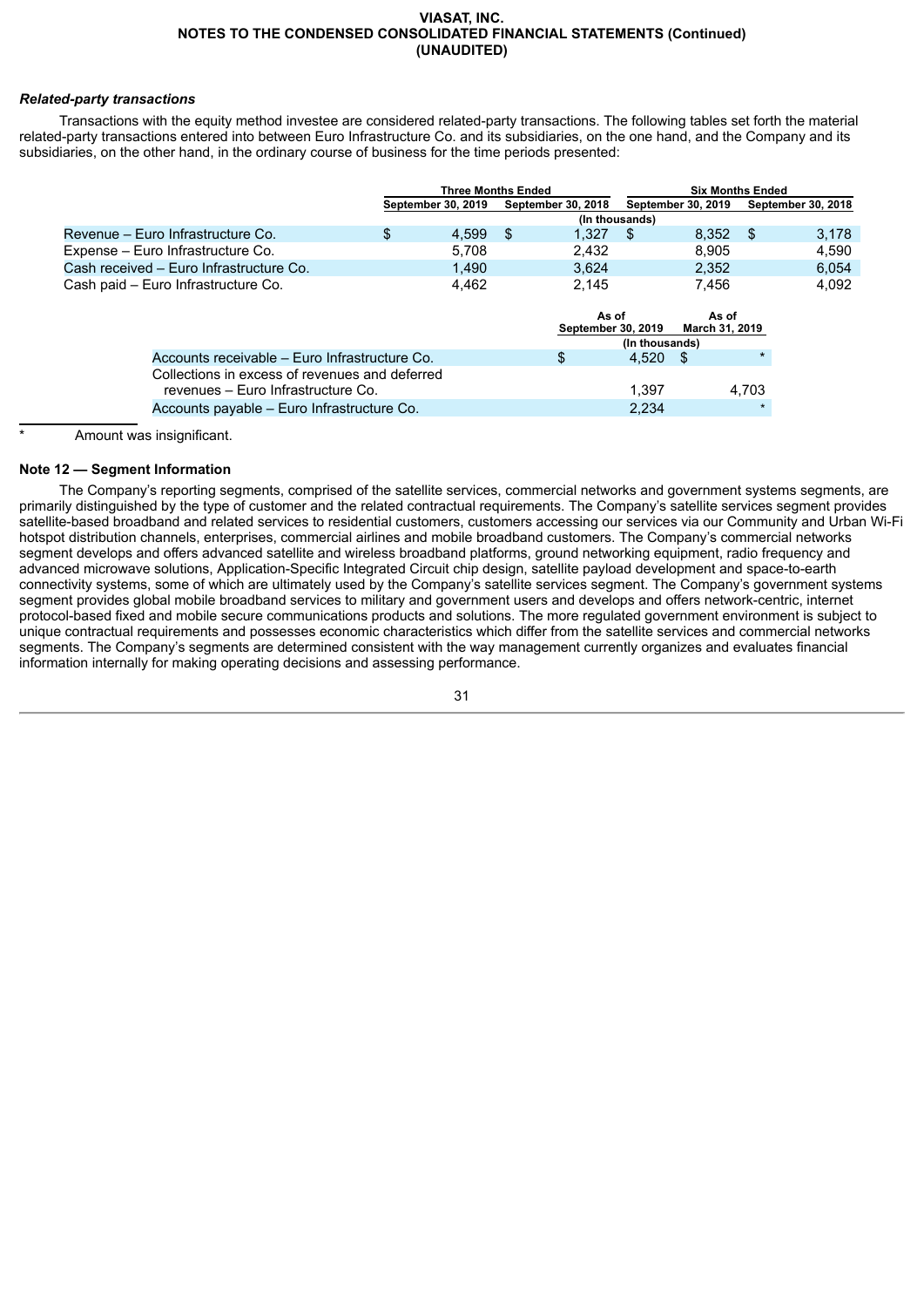Segment revenues and operating profits (losses) for the three and six months ended September 30, 2019 and 2018 were as follows:

|                                   | <b>Three Months Ended</b> |                |                    |               | <b>Six Months Ended</b> |                         |           |
|-----------------------------------|---------------------------|----------------|--------------------|---------------|-------------------------|-------------------------|-----------|
|                                   | September 30, 2019        |                | September 30, 2018 |               | September 30, 2019      | September 30, 2018      |           |
|                                   |                           |                | (In thousands)     |               |                         |                         |           |
| Revenues:                         |                           |                |                    |               |                         |                         |           |
| Satellite services                |                           |                |                    |               |                         |                         |           |
| Product                           | \$                        | \$             |                    | \$            |                         | \$                      |           |
| Service                           | 205,717                   |                | 162,962            |               | 402,532                 |                         | 316,523   |
| <b>Total</b>                      | 205,717                   |                | 162,962            |               | 402,532                 |                         | 316,523   |
| Commercial networks               |                           |                |                    |               |                         |                         |           |
| Product                           | 74,143                    |                | 104,190            |               | 139,044                 |                         | 189,323   |
| Service                           | 13,865                    |                | 10,330             |               | 27,976                  |                         | 20,263    |
| <b>Total</b>                      | 88,008                    |                | 114,520            |               | 167,020                 |                         | 209,586   |
| Government systems                |                           |                |                    |               |                         |                         |           |
| Product                           | 232,687                   |                | 176,245            |               | 431,401                 |                         | 309,241   |
| Service                           | 65,844                    |                | 63,747             |               | 128,340                 |                         | 120,993   |
| <b>Total</b>                      | 298,531                   |                | 239,992            |               | 559,741                 |                         | 430,234   |
| Elimination of intersegment       |                           |                |                    |               |                         |                         |           |
| revenues                          |                           |                |                    |               |                         |                         |           |
| <b>Total revenues</b>             | \$<br>592,256             | $\frac{3}{2}$  | 517,474            | $\frac{3}{2}$ | 1,129,293               | $\sqrt[6]{\frac{1}{2}}$ | 956,343   |
|                                   |                           |                |                    |               |                         |                         |           |
| Operating profits (losses):       |                           |                |                    |               |                         |                         |           |
| Satellite services                | \$<br>5,118               | $\mathfrak{L}$ | $(24, 839)$ \$     |               | 3,048                   | $\mathfrak{F}$          | (54, 775) |
| <b>Commercial networks</b>        | (46, 781)                 |                | (39, 197)          |               | (96, 642)               |                         | (86, 205) |
| Government systems                | 62,115                    |                | 44,900             |               | 108,018                 |                         | 69,818    |
| Elimination of intersegment       |                           |                |                    |               |                         |                         |           |
| operating profits                 |                           |                |                    |               |                         |                         |           |
| Segment operating profit (loss)   |                           |                |                    |               |                         |                         |           |
| before corporate and amortization |                           |                |                    |               |                         |                         |           |
| of acquired intangible assets     | 20,452                    |                | (19, 136)          |               | 14,424                  |                         | (71, 162) |
| Corporate                         |                           |                |                    |               |                         |                         |           |
| Amortization of acquired          |                           |                |                    |               |                         |                         |           |
| intangible assets                 | (2,027)                   |                | (2, 435)           |               | (4,064)                 |                         | (4,888)   |
| Income (loss) from operations     | \$<br>18,425              | \$             | (21, 571)          | \$            | 10,360                  | \$                      | (76, 050) |

Assets identifiable to segments include: accounts receivable, unbilled accounts receivable, inventory, acquired intangible assets and goodwill. The Company's property and equipment, including its satellites, earth stations and other networking equipment, are assigned to corporate assets as they are available for use by the various segments throughout their estimated useful lives. Segment assets as of September 30, 2019 and March 31, 2019 were as follows:

|                      | As of<br>September 30,<br>2019 |     | As of<br>March 31,<br>2019 |  |  |  |
|----------------------|--------------------------------|-----|----------------------------|--|--|--|
|                      | (In thousands)                 |     |                            |  |  |  |
| Segment assets:      |                                |     |                            |  |  |  |
| Satellite services   | \$<br>80.715                   | -\$ | 85,907                     |  |  |  |
| Commercial networks  | 179,938                        |     | 183,200                    |  |  |  |
| Government systems   | 440,154                        |     | 408,422                    |  |  |  |
| Total segment assets | 700.807                        |     | 677.529                    |  |  |  |
| Corporate assets     | 3,666,244                      |     | 3,237,758                  |  |  |  |
| <b>Total assets</b>  | 4,367,051                      | \$  | 3,915,287                  |  |  |  |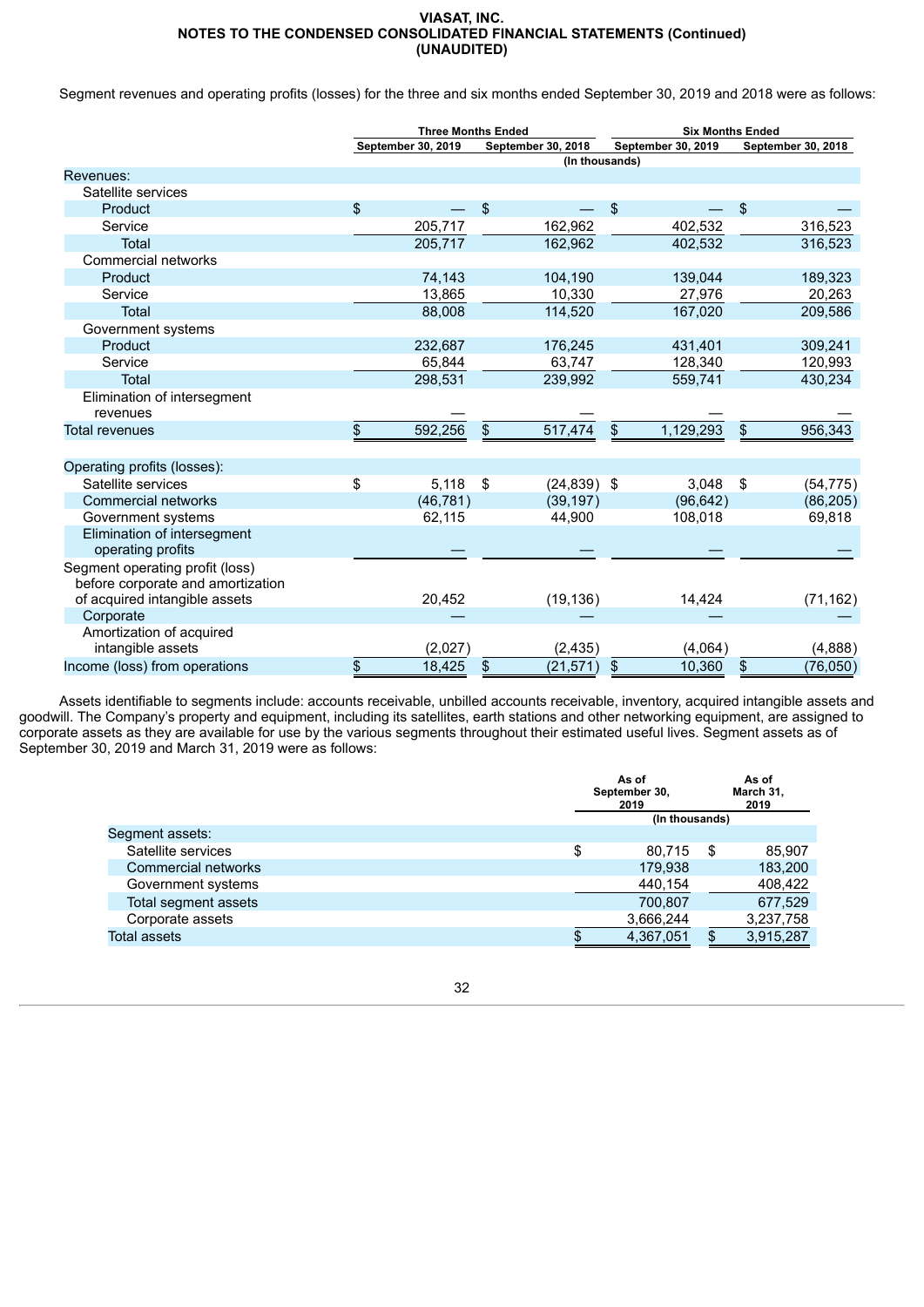Other acquired intangible assets, net and goodwill included in segment assets as of September 30, 2019 and March 31, 2019 were as follows:

|                     |                | <b>Other Acquired Intangible</b><br>Assets, Net |    |                         |     | Goodwill                    |  |                         |  |
|---------------------|----------------|-------------------------------------------------|----|-------------------------|-----|-----------------------------|--|-------------------------|--|
|                     |                | As of<br><b>September 30, 2019</b>              |    | As of<br>March 31, 2019 |     | As of<br>September 30, 2019 |  | As of<br>March 31, 2019 |  |
|                     | (In thousands) |                                                 |    |                         |     |                             |  |                         |  |
| Satellite services  | S              | 8,550                                           | -S | 10,453                  | \$. | 13,535                      |  | 13,617                  |  |
| Commercial networks |                | 1.028                                           |    | 1.798                   |     | 43.945                      |  | 43,933                  |  |
| Government systems  |                | 8,389                                           |    | 10.050                  |     | 63,743                      |  | 64,169                  |  |
| Total               |                | 17,967                                          |    | 22,301                  |     | 121,223                     |  | 121,719                 |  |

Amortization of acquired intangible assets by segment for the three and six months ended September 30, 2019 and 2018 was as follows:

|                                                     |   | <b>Three Months Ended</b> |     | <b>Six Months Ended</b>   |               |                           |  |                           |
|-----------------------------------------------------|---|---------------------------|-----|---------------------------|---------------|---------------------------|--|---------------------------|
|                                                     |   | <b>September 30, 2019</b> |     | <b>September 30, 2018</b> |               | <b>September 30, 2019</b> |  | <b>September 30, 2018</b> |
|                                                     |   |                           |     |                           |               |                           |  |                           |
| Satellite services                                  | S | 850                       | \$. | 1,289                     | <sup>\$</sup> | 1,705                     |  | 2,593                     |
| Commercial networks                                 |   | 386                       |     | 385                       |               | 772                       |  | 771                       |
| Government systems                                  |   | 791                       |     | 761                       |               | 1.587                     |  | 1,524                     |
| Total amortization of acquired<br>intangible assets |   | 2.027                     |     | 2.435                     |               | 4.064                     |  | 4.888                     |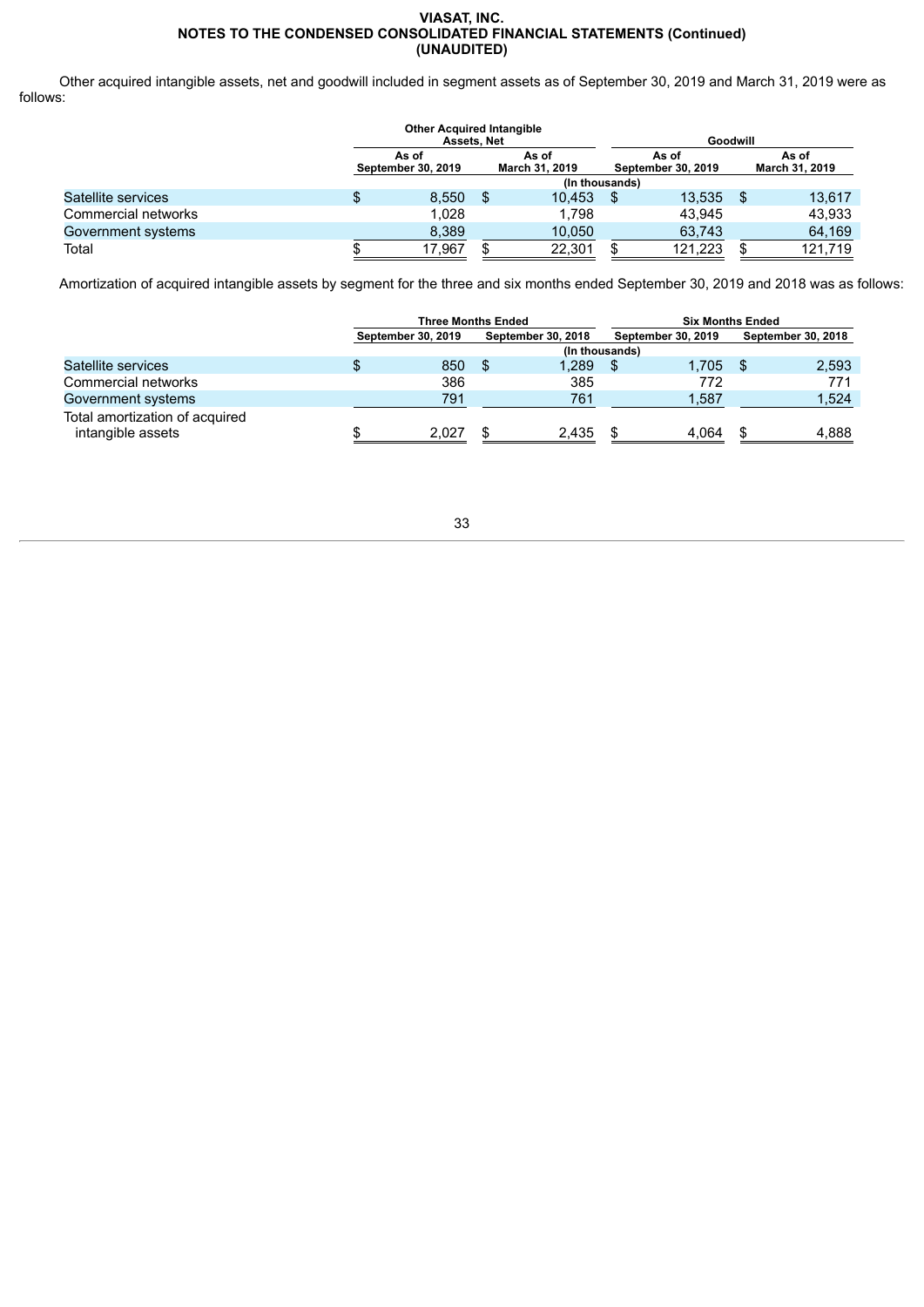# <span id="page-33-0"></span>**Item 2. Management's Discussion and Analysis of Financial Condition and Results of Operations Forward-Looking Statements**

This Quarterly Report on Form 10-Q, including "Management's Discussion and Analysis of Financial Condition and Results of Operations," contains forward-looking statements regarding future events and our future results that are subject to the safe harbors created under the Securities Act of 1933 and the Securities Exchange Act of 1934. These statements are based on current expectations, estimates, forecasts and projections about the industries in which we operate and the beliefs and assumptions of our management. We use words such as "anticipate," "believe," "continue," "could," "estimate," "expect," "goal," "intend," "may," "plan," "project," "seek," "should," "target," "will," "would," variations of such words and similar expressions to identify forward-looking statements. In addition, statements that refer to projections of earnings, revenue, costs or other financial items; anticipated growth and trends in our business or key markets; future economic conditions and performance; the development, customer acceptance and anticipated performance of technologies, products or services; satellite construction and launch activities; the performance and anticipated benefits of our ViaSat-2 and ViaSat-3 class satellites and any future satellite we may construct or acquire; the impacts on overall coverage area, planned services and financial results of the identified antenna deployment issue on the ViaSat-2 satellite; the expected completion, capacity, service, coverage, service speeds and other features of our satellites, and the timing, cost, economics and other benefits associated therewith; anticipated subscriber growth; plans, objectives and strategies for future operations; the number of in-flight connectivity (IFC) systems expected to be installed under existing contracts with commercial airlines; and other characterizations of future events or circumstances, are forward-looking statements. Readers are cautioned that these forward-looking statements are only predictions and are subject to risks, uncertainties and assumptions that are difficult to predict. Factors that could cause actual results to differ materially include: our ability to realize the anticipated benefits of the ViaSat-2 and ViaSat-3 class satellites and any future satellite we may construct or acquire; unexpected expenses related to our satellite projects; our ability to successfully implement our business plan for our broadband services on our anticipated timeline or at all; risks associated with the construction, launch and operation of satellites, including the effect of any anomaly, operational failure or degradation in satellite performance; our ability to realize the anticipated benefits of our acquisitions or strategic partnering arrangements; our ability to successfully develop, introduce and sell new technologies, products and services; audits by the U.S. government; changes in the global business environment and economic conditions; delays in approving U.S. government budgets and cuts in government defense expenditures; our reliance on U.S. government contracts, and on a small number of contracts which account for a significant percentage of our revenues; reduced demand for products and services as a result of continued constraints on capital spending by customers; changes in relationships with, or the financial condition of, key customers or suppliers; our reliance on a limited number of third parties to manufacture and supply our products; increased competition; introduction of new technologies and other factors affecting the communications and defense industries generally; the effect of adverse regulatory changes (including changes affecting spectrum availability or permitted uses) on our ability to sell or deploy our products and services; changes in the way others use spectrum; our inability to access additional spectrum, use spectrum for additional purposes, and/or operate satellites at additional orbital locations; competing uses of the same spectrum or orbital locations that we utilize or seek to utilize; the effect of recent changes to U.S. tax laws; our level of indebtedness and ability to comply with applicable debt covenants; our involvement in litigation, including intellectual property claims and litigation to protect our proprietary technology; our dependence on a limited number of key employees; and other factors identified under the heading "Risk Factors" in Part I, Item 1A of our Annual Report on Form 10-K for the fiscal year ended March 31, 2019, under the heading "Risk Factors" in Part II, Item 1A of this report, elsewhere in this report and our other filings with the Securities and Exchange Commission (the SEC). Therefore, actual results may differ materially and adversely from those expressed in any forward-looking statements. We undertake no obligation to revise or update any forward-looking statements for any reason.

# **Company Overview**

We are an innovator in communications technologies and services. Our end-to-end platform of high-capacity Ka-band satellites, ground infrastructure and user terminals enables us to provide cost-effective, high-speed, high-quality broadband solutions to enterprises, consumers and government users around the globe, whether on the ground, on the move or in flight. In addition, we develop and provide advanced wireless communications systems, military tactical data link systems, secure networking systems and cybersecurity and information assurance products and services. Our product, system and service offerings are often linked through common underlying technologies, customer applications and market relationships. We believe that our portfolio of products and services, combined with our ability to effectively crossdeploy technologies between government and commercial segments and across different geographic markets, provides us with a strong foundation to sustain and enhance our leadership in advanced communications and networking technologies. Viasat, Inc. was incorporated in California in 1986, and reincorporated as a Delaware corporation in 1996.

We conduct our business through three segments: satellite services, commercial networks and government systems.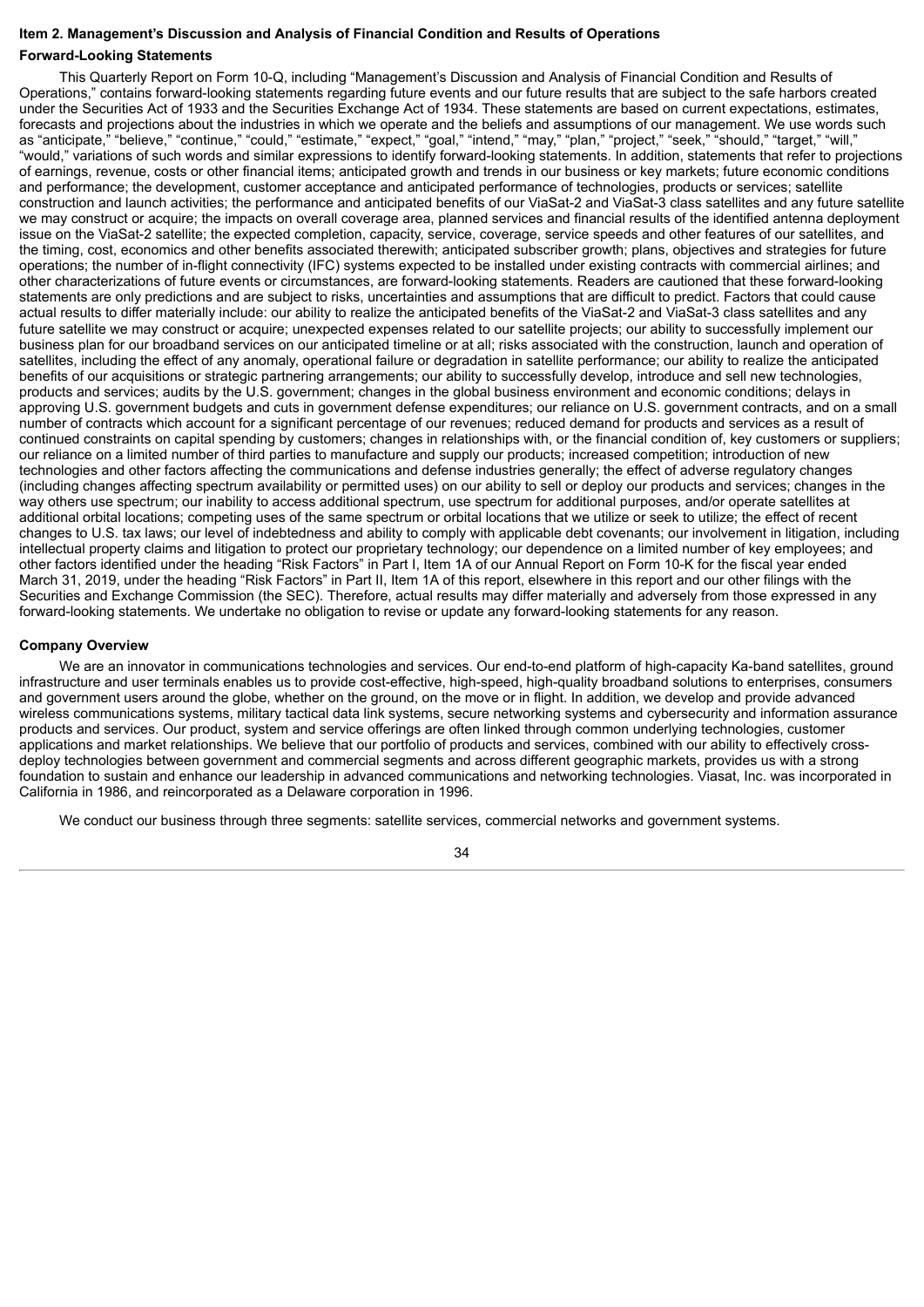# **Satellite Services**

Our satellite services segment uses our proprietary technology platform to provide satellite-based high-speed broadband services with multiple applications to consumers, enterprises and mobile broadband customers (including commercial airlines and maritime vessels) both in the United States and abroad. Our Viasat Internet and Viasat Business Internet fixed broadband services offer high-speed, high-quality broadband internet access. For commercial aircraft, we offer high-speed internet and other in-flight services, including our wireless in-flight entertainment (W-IFE) platform. Our Community and Urban Wi-Fi hotspot services provide satellite-powered Wi-Fi to rural, suburban and urban areas in a number of countries in the Americas.

Our proprietary Ka-band satellites are at the core of our technology platform. We own three Ka-band satellites in service: ViaSat-2 (our second-generation high-capacity Ka-band spot beam satellite, which was placed into service in the fourth quarter of fiscal year 2018), ViaSat-1 (our first-generation high-capacity Ka-band spot-beam satellite, which was placed into service in January 2012), and WildBlue-1 (which was placed into service in March 2007) and have lifetime leases of Ka-band capacity on two satellites. We also have two third-generation ViaSat-3 class satellites that have entered the phase of full construction. In July 2019, we entered into an agreement with The Boeing Company (Boeing) for the construction and purchase of a third ViaSat-3 class satellite and the integration of Viasat's payload technologies into the satellite.

In the fourth quarter of fiscal year 2018, shortly before the launch of commercial broadband services on our ViaSat-2 satellite, we reported an antenna deployment issue. We worked with the satellite manufacturer to determine the root cause of the antenna deployment issue, potential correcting measures, and resulting damage. In fiscal year 2019, we filed insurance claims for resulting damages and collected most of the claims. Pursuant to the terms of our direct loan facility with the Export-Import Bank of the United States (the Ex-Im Credit Facility) used to finance the ViaSat-2 satellite, insurance proceeds received from such claims were used to pay down outstanding borrowings under the Ex-Im Credit Facility (see Note 1 — Basis of Presentation – Property, equipment and satellites to our condensed consolidated financial statements for additional information).

The primary services offered by our satellite services segment are comprised of:

- Fixed broadband services, which provide consumers and businesses with high-speed broadband internet access and Voice over Internet Protocol (VoIP) services. As of September 30, 2019, we provided fixed broadband services to approximately 587,000 U.S. subscribers. In addition, since launch, our satellite-powered Community and Urban Wi-Fi services have reached more than 1.8 million people living and working in thousands of rural, suburban and urban communities in Mexico.
- In-flight services including our flagship Viasat in-flight internet, W-IFE and aviation software services. As of September 30, 2019, 1,353 commercial aircraft were in service receiving our in-flight services through our IFC systems.
- Mobile broadband services, which provide global network management and high-speed internet connectivity services for customers using airborne, maritime and ground-mobile satellite systems.

We also offer a variety of other broadband services and capabilities, including live on-line event streaming and oil and natural gas data gathering services.

# **Commercial Networks**

Our commercial networks segment develops and produces a variety of advanced satellite and wireless products, systems and solutions that enable the provision of high-speed fixed and mobile broadband services. Our products, systems and solutions include an array of satellitebased and wireless broadband platforms, networking equipment, space hardware, radio frequency and advanced microwave solutions, spaceto-earth connectivity systems, customer premise equipment (CPE), satellite modems and antenna technologies, as well as satellite payload development and Application-Specific Integrated Circuit (ASIC) chip design. Our products, systems and solutions, which are generally developed through a combination of customer and discretionary internal independent research and development (IR&D) funding, are utilized to provide services through our satellite services segment and are also sold to commercial networks customers (with sales of complementary products, systems and solutions to government customers included in our government systems segment). The primary products, systems, solutions and services offered by our commercial networks segment are comprised of:

• Mobile broadband satellite communication systems, designed for use in aircraft and seagoing vessels.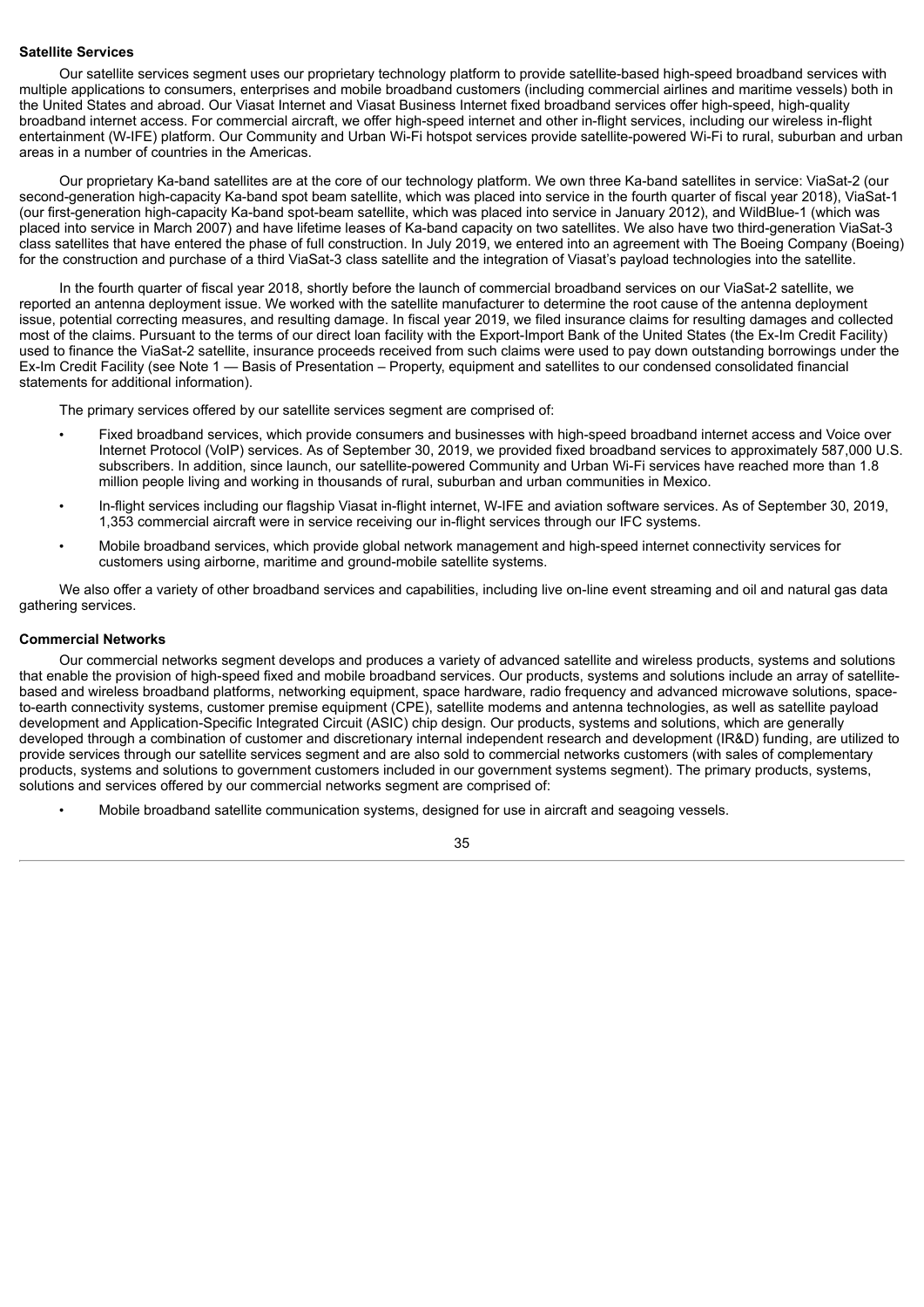- Fixed satellite networks, including next-generation satellite network infrastructure and ground terminals to access Ka-band broadband services on high-capacity satellites.
- Antenna systems specializing in earth imaging, remote sensing, mobile satellite communication, Ka-band earth stations and other multi-band antennas.
- Satellite networking development, including specialized design and technology services covering all aspects of satellite communication system architecture and technology, including satellite and ground systems, fabless semiconductor design for ASIC and Monolithic Microwave Integrated Circuit (MMIC) chips and network function virtualization, as well as modules and subsystems for various commercial, military and space uses and radio frequency and advanced microwave solutions.
- Space systems, including the design and development of high-capacity Ka-band satellites for our own satellite fleet and for third parties, including development and production of the associated satellite payload technologies.

# **Government Systems**

Our government systems segment provides global mobile broadband services to military and government users, and develops and produces network-centric internet protocol (IP)-based fixed and mobile secure communications products and solutions. Our government systems products and solutions are designed to enable the collection and dissemination of secure real-time digital information and intelligence between individuals on the tactical edge, in command centers, leveraging strategic communications nodes, and those individuals on the ground, in the air or on a maritime platform. Customers of our government systems segment include the U.S. Department of Defense, those serving the Five Eye (FVEY) intelligence alliance (Australia, Canada, New Zealand, the United Kingdom and the United States), allied foreign governments, allied armed forces, public safety first-responders and remote government employees.

The primary products and services of our government systems segment include:

- Government mobile broadband products and services, which provide military and government users with high-speed, real-time, broadband and multimedia connectivity in key regions of the world, as well as line-of-sight and beyond-line-of-sight Intelligence Surveillance and Reconnaissance (ISR) missions.
- Government satellite communication systems, which comprise an array of portable, mobile and fixed broadband modems, terminals, network access control systems and antenna systems using a range of satellite frequency bands for Command and Control (C2) missions, satellite networking services and network management systems for Wi-Fi and other internet access networks, and include products designed for manpacks, aircraft, unmanned aerial vehicles (UAVs), seagoing vessels, groundmobile vehicles and fixed applications.
- Cybersecurity and information assurance products, which provide advanced, high-speed IP-based "Type 1" and High Assurance Internet Protocol Encryption (HAIPE®)-compliant encryption solutions that enable military and government users to communicate information securely over networks, and that protect the integrity of data stored on computers and storage devices.
- Tactical data links, including our Battlefield Awareness and Targeting System Dismounted (BATS-D) AN/PRC-161 handheld Link 16 radios, our Small Tactical Terminal (STT) KOR-24A 2-channel radios for manned and unmanned applications, "disposable" defense data links, our Multifunctional Information Distribution System (MIDS) terminals for military fighter jets and their successor, MIDS Joint Tactical Radio System (MIDS-JTRS).

#### **Sources of Revenues**

Our satellite services segment revenues are primarily derived from our fixed broadband services, in-flight services (including services using our IFC systems and W-IFE platform) and worldwide managed network services.

Revenues in our commercial networks and government systems segments are primarily derived from three types of contracts: fixedprice, cost-reimbursement and time-and-materials contracts. Fixed-price contracts (which require us to provide products and services under a contract at a specified price) comprised approximately 89% and 90% of our total revenues for these segments for the three months ended September 30, 2019 and 2018, respectively, and approximately 88% and 89% of our total revenues for these segments for the six months ended September 30, 2019 and 2018, respectively. The remainder of our revenues in these segments for such periods was derived primarily from cost-reimbursement contracts (under which we are reimbursed for all actual costs incurred in performing the contract to the extent such costs are within the contract ceiling and allowable under the terms of the contract, plus a fee or profit) and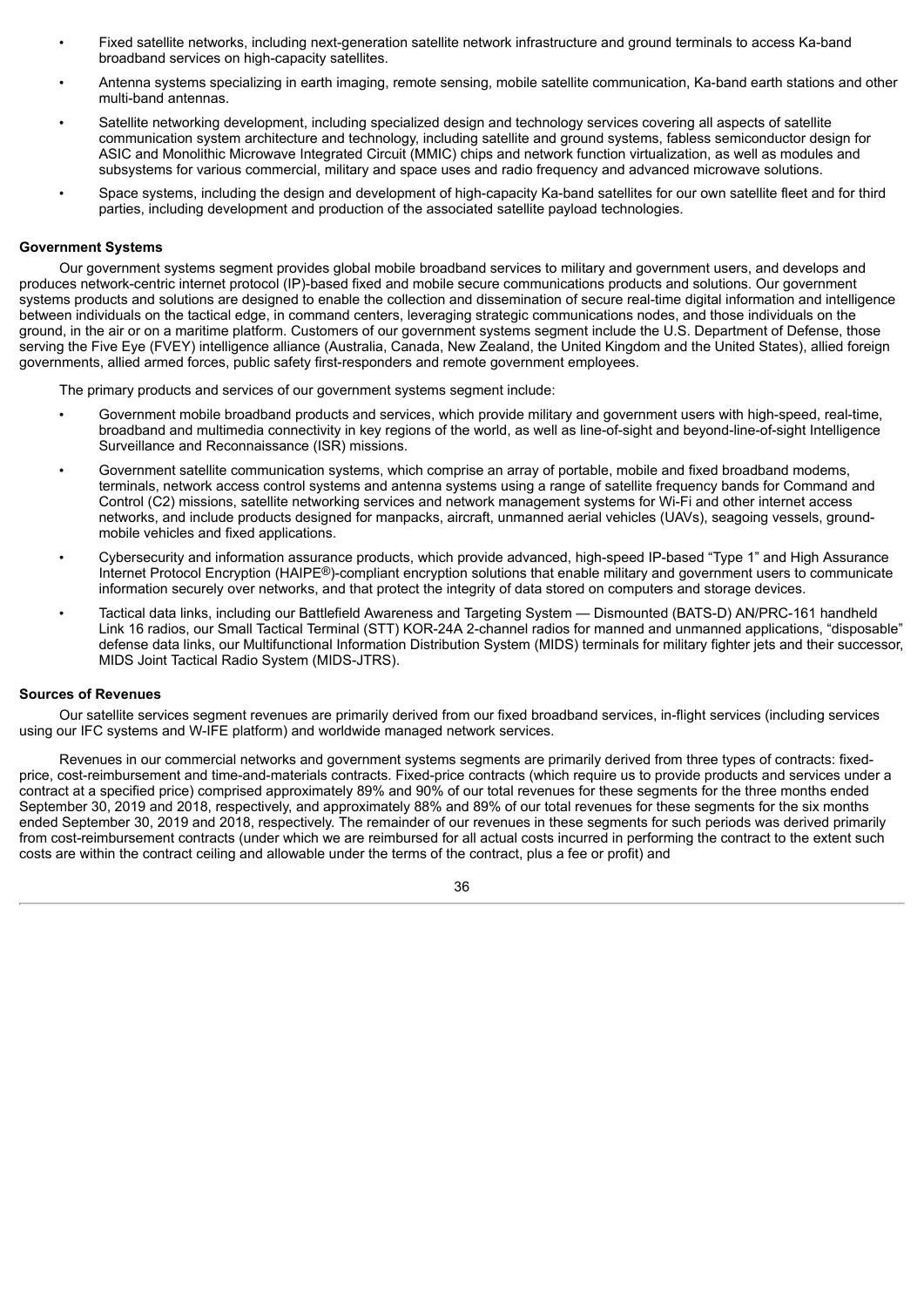from time-and-materials contracts (which reimburse us for the number of labor hours expended at an established hourly rate negotiated in the contract, plus the cost of materials utilized in providing such products or services).

Our ability to grow and maintain our revenues in our commercial networks and government systems segments has to date depended on our ability to identify and target markets where the customer places a high priority on the technology solution, and our ability to obtain additional sizable contract awards. Due to the nature of this process, it is difficult to predict the probability and timing of obtaining awards in these markets.

Historically, a significant portion of our revenues in our commercial networks and government systems segments has been derived from customer contracts that include the development of products. The development efforts are conducted in direct response to the customer's specific requirements and, accordingly, expenditures related to such efforts are included in cost of sales when incurred and the related funding (which includes a profit component) is included in revenues. Revenues for our funded development from our customer contracts were approximately 22% and 17% of our total revenues for the three months ended September 30, 2019 and 2018, respectively, and approximately 23% and 17% of our total revenues for the six months ended September 30, 2019 and 2018, respectively.

We also incur IR&D expenses, which are not directly funded by a third party. IR&D expenses consist primarily of salaries and other personnel-related expenses, supplies, prototype materials, testing and certification related to research and development (R&D) projects. IR&D expenses were approximately 6% of total revenues during the three months ended September 30, 2019 and 2018, and approximately 6% and 7% of total revenues during the six months ended September 30, 2019 and 2018, respectively. As a government contractor, we are able to recover a portion of our IR&D expenses pursuant to our government contracts.

#### **Critical Accounting Policies and Estimates**

Management's Discussion and Analysis of Financial Condition and Results of Operations discusses our condensed consolidated financial statements, which have been prepared in accordance with accounting principles generally accepted in the United States of America (GAAP). The preparation of these financial statements requires management to make estimates and assumptions that affect the reported amounts of assets and liabilities and the disclosure of contingent assets and liabilities at the date of the financial statements and the reported amounts of revenues and expenses during the reporting period. We consider the policies discussed below to be critical to an understanding of our financial statements because their application places the most significant demands on management's judgment, with financial reporting results relying on estimation about the effect of matters that are inherently uncertain. We describe the specific risks for these critical accounting policies in the following paragraphs. For all of these policies, we caution that future events rarely develop exactly as forecast, and even the best estimates routinely require adjustment.

#### *Revenue recognition*

We apply the five-step revenue recognition model under Accounting Standards Update (ASU) 2014-09, Revenue from Contracts with Customers (commonly referred to as Accounting Standards Codification (ASC) 606) to our contracts with our customers. Under this model we (1) identify the contract with the customer, (2) identify our performance obligations in the contract, (3) determine the transaction price for the contract, (4) allocate the transaction price to our performance obligations and (5) recognize revenue when or as we satisfy our performance obligations. These performance obligations generally include the purchase of services (including broadband capacity and the leasing of broadband equipment), the purchase of products, and the development and delivery of complex equipment built to customer specifications under long-term contracts.

The timing of satisfaction of performance obligations may require judgment. We derive a substantial portion of our revenues from contracts with customers for services, primarily consisting of connectivity services. These contracts typically require advance or recurring monthly payments by the customer. Our obligation to provide connectivity services is satisfied over time as the customer simultaneously receives and consumes the benefits provided. The measure of progress over time is based upon either a period of time (e.g., over the estimated contractual term) or usage (e.g., bandwidth used/bytes of data processed). We evaluate whether broadband equipment provided to our customer as part of the delivery of connectivity services represents a lease in accordance with ASC 842. As discussed in Note 1 – Basis of Presentation – *Leases* in our condensed consolidated financial statements, for broadband equipment leased to consumer broadband customers in conjunction with the delivery of connectivity services, we account for the lease and non-lease components of connectivity services arrangement as a single performance obligation as the connectivity services represent the predominant component.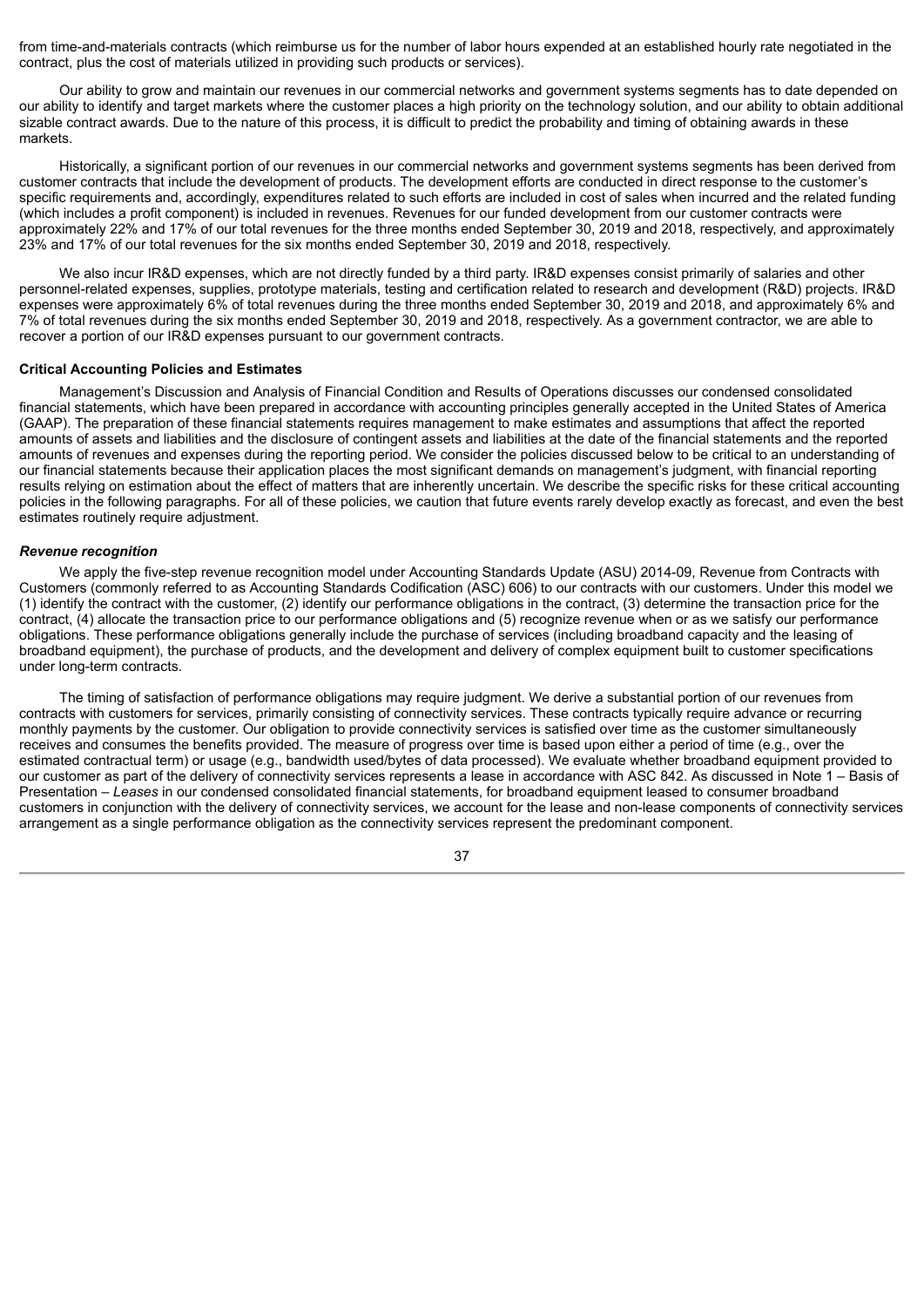We also derive a portion of our revenues from contracts with customers to provide products. Performance obligations to provide products are satisfied at the point in time when control is transferred to the customer. These contracts typically require payment by the customer upon passage of control and determining the point at which control is transferred may require judgment. To identify the point at which control is transferred to the customer, we consider indicators that include, but are not limited to, whether (1) we have the present right to payment for the asset, (2) the customer has legal title to the asset, (3) physical possession of the asset has been transferred to the customer, (4) the customer has the significant risks and rewards of ownership of the asset, and (5) the customer has accepted the asset. For product revenues, control generally passes to the customer upon delivery of goods to the customer.

The vast majority of our revenues from long-term contracts to develop and deliver complex equipment built to customer specifications are derived from contracts with the U.S. government (including foreign military sales contracted through the U.S. government). Our contracts with the U.S. government typically are subject to the Federal Acquisition Regulation (FAR) and are priced based on estimated or actual costs of producing goods or providing services. The FAR provides guidance on the types of costs that are allowable in establishing prices for goods and services provided under U.S. government contracts. The pricing for non-U.S. government contracts is based on the specific negotiations with each customer. Under the typical payment terms of our U.S. government fixed-price contracts, the customer pays us either performance-based payments (PBPs) or progress payments. PBPs are interim payments based on quantifiable measures of performance or on the achievement of specified events or milestones. Progress payments are interim payments based on a percentage of the costs incurred as the work progresses. Because the customer can often retain a portion of the contract price until completion of the contract, our U.S. government fixed-price contracts generally result in revenue recognized in excess of billings which we present as unbilled accounts receivable on the balance sheet. Amounts billed and due from our customers are classified as receivables on the balance sheet. The portion of the payments retained by the customer until final contract settlement is not considered a significant financing component because the intent is to protect the customer. For our U.S. government cost-type contracts, the customer generally pays us for our actual costs incurred within a short period of time. For non-U.S. government contracts, we typically receive interim payments as work progresses, although for some contracts, we may be entitled to receive an advance payment. We recognize a liability for these advance payments in excess of revenue recognized and present it as collections in excess of revenues and deferred revenues on the balance sheet. An advance payment is not typically considered a significant financing component because it is used to meet working capital demands that can be higher in the early stages of a contract and to protect us from the other party failing to adequately complete some or all of its obligations under the contract.

Performance obligations related to developing and delivering complex equipment built to customer specifications under long-term contracts are recognized over time as these performance obligations do not create assets with an alternative use to us and we have an enforceable right to payment for performance to date. To measure the transfer of control, revenue is recognized based on the extent of progress towards completion of the performance obligation. The selection of the method to measure progress towards completion requires judgment and is based on the nature of the products or services to be provided. We generally use the cost-to-cost measure of progress for our contracts because that best depicts the transfer of control to the customer which occurs as we incur costs on our contracts. Under the cost-tocost measure of progress, the extent of progress towards completion is measured based on the ratio of costs incurred to date to the total estimated costs at completion of the performance obligation. When estimates of total costs to be incurred on a contract exceed total estimates of revenue to be earned, a provision for the entire loss on the contract is recognized in the period the loss is determined. A one percent variance in our future cost estimates on open fixed-price contracts as of September 30, 2019 would change our income (loss) before income taxes by an insignificant amount.

The evaluation of transaction price, including the amounts allocated to performance obligations, may require significant judgments. Due to the nature of the work required to be performed on many of our performance obligations, the estimation of total revenue, and where applicable the cost at completion, is complex, subject to many variables and requires significant judgment. Our contracts may contain award fees, incentive fees, or other provisions, including the potential for significant financing components, that can either increase or decrease the transaction price. These amounts, which are sometimes variable, can be dictated by performance metrics, program milestones or cost targets, the timing of payments, and customer discretion. We estimate variable consideration at the amount to which we expect to be entitled. We include estimated amounts in the transaction price to the extent it is probable that a significant reversal of cumulative revenue recognized will not occur when the uncertainty associated with the variable consideration is resolved. Our estimates of variable consideration and determination of whether to include estimated amounts in the transaction price are based largely on an assessment of our anticipated performance and all information (historical, current and forecasted) that is reasonably available to us. In the event an agreement includes embedded financing components, we recognize interest expense or interest income on the embedded financing components using the effective interest method. This methodology uses an implied interest rate which reflects the incremental borrowing rate which would be expected to be obtained in a separate financing transaction. We have elected the practical expedient not to adjust the promised amount of consideration for the effects of a significant financing component if we expect, at contract inception, that the period between when we transfer a promised good or service to a customer and when the customer pays for that good or service will be one year or less.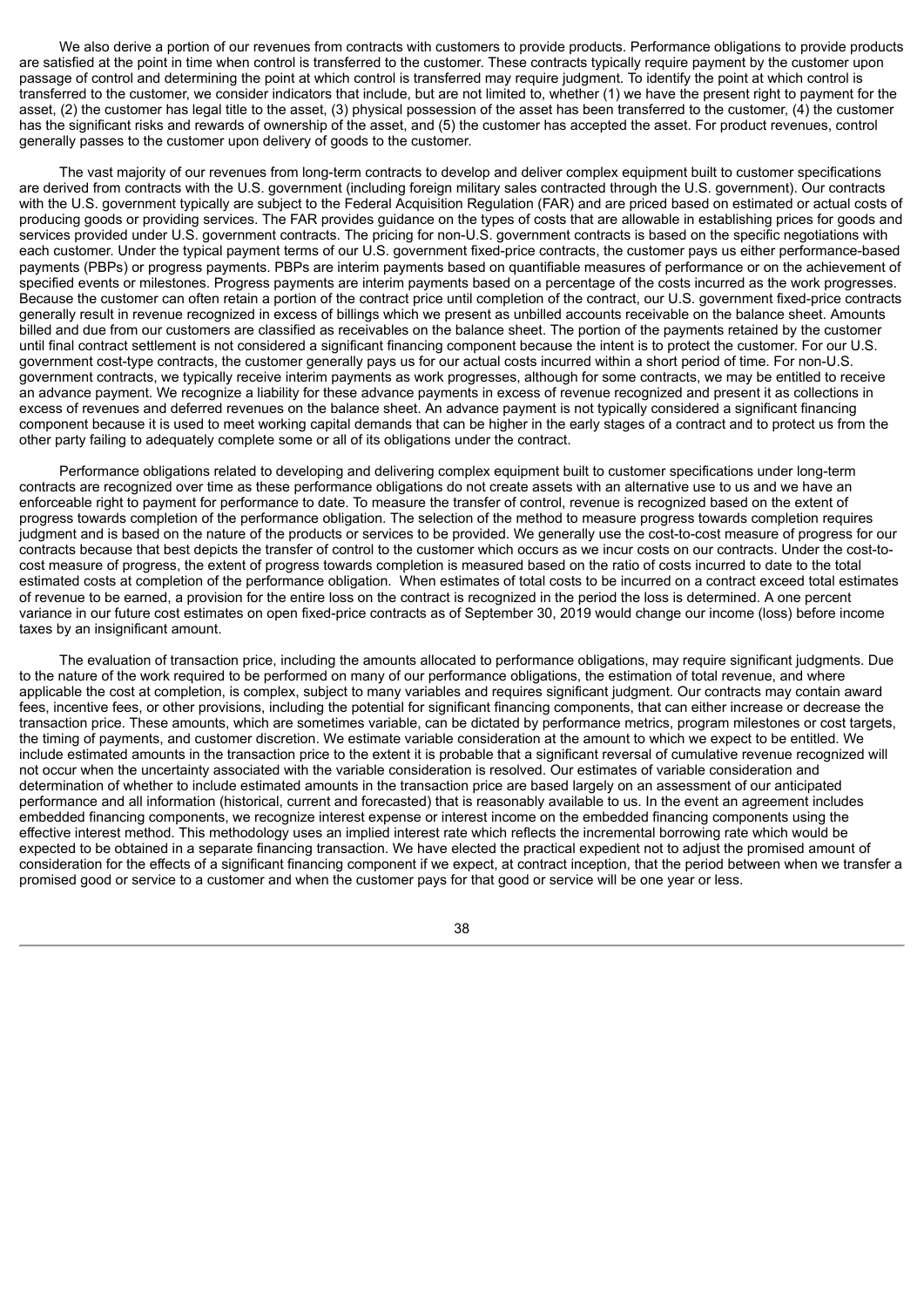If a contract is separated into more than one performance obligation, the total transaction price is allocated to each performance obligation in an amount based on the estimated relative standalone selling prices of the promised goods or services underlying each performance obligation. Estimating standalone selling prices may require judgment. When available, we utilize the observable price of a good or service when we sell that good or service separately in similar circumstances and to similar customers. If a standalone selling price is not directly observable, we estimate the standalone selling price by considering all information (including market conditions, specific factors, and information about the customer or class of customer) that is reasonably available.

# *Warranty reserves*

We provide limited warranties on our products for periods of up to five years. We record a liability for our warranty obligations when we ship the products or they are included in long-term construction contracts based upon an estimate of expected warranty costs. Amounts expected to be incurred within 12 months are classified as accrued liabilities and amounts expected to be incurred beyond 12 months are classified as other liabilities in the condensed consolidated financial statements. For mature products, we estimate the warranty costs based on historical experience with the particular product. For newer products that do not have a history of warranty costs, we base our estimates on our experience with the technology involved and the types of failures that may occur. It is possible that our underlying assumptions will not reflect the actual experience, and in that case, we will make future adjustments to the recorded warranty obligation.

#### *Property, equipment and satellites*

Satellites and other property and equipment are recorded at cost or in the case of certain satellites and other property acquired, the fair value at the date of acquisition, net of accumulated depreciation. Capitalized satellite costs consist primarily of the costs of satellite construction and launch, including launch insurance and insurance during the period of in-orbit testing, the net present value of performance incentive payments expected to be payable to the satellite manufacturers (dependent on the continued satisfactory performance of the satellites), costs directly associated with the monitoring and support of satellite construction, and interest costs incurred during the period of satellite construction. We also construct earth stations, network operations systems and other assets to support our satellites, and those construction costs, including interest, are capitalized as incurred. At the time satellites are placed in service, we estimate the useful life of our satellites for depreciation purposes based upon an analysis of each satellite's performance against the original manufacturer's orbital design life, estimated fuel levels and related consumption rates, as well as historical satellite operating trends.

We own three satellites in service (ViaSat-2 (our second-generation high-capacity Ka-band spot-beam satellite, which was placed into service in the fourth quarter of fiscal year 2018), ViaSat-1 (our first-generation high-capacity Ka-band spot-beam satellite, which was placed into service in January 2012) and WildBlue-1 (which was placed into service in March 2007)) and have lifetime leases of Ka-band capacity on two satellites. We also have two third-generation ViaSat-3 class satellites that have entered the phase of full construction. In July 2019, we entered into an agreement with Boeing for the construction and purchase of a third ViaSat-3 class satellite and the integration of Viasat's payload technologies into the satellite. In addition, we own related earth stations and networking equipment for all of our satellites. Property, equipment and satellites, net also includes the CPE units leased to subscribers under a retail leasing program as part of our satellite services segment.

#### *Leases*

We assess at contract inception whether the contract is, or contains, a lease. Generally, we determine that a lease exists when (i) the contract involves the use of a distinct identified asset, (ii) we obtain the right to substantially all economic benefits from use of the asset, and (iii) we have the right to direct the use of the asset. A lease is classified as a finance lease when one or more of the following criteria are met: (i) the lease transfers ownership of the asset by the end of the lease term, (ii) the lease contains an option to purchase the asset that is reasonably certain to be exercised, (iii) the lease term is for a major part of the remaining useful life of the asset, (iv) the present value of the lease payments equals or exceeds substantially all of the fair value of the asset or (v) the asset is of such a specialized nature that it is expected to have no alternative use to the lessor at the end of the lease term. A lease is classified as an operating lease if it does not meet any of these criteria.

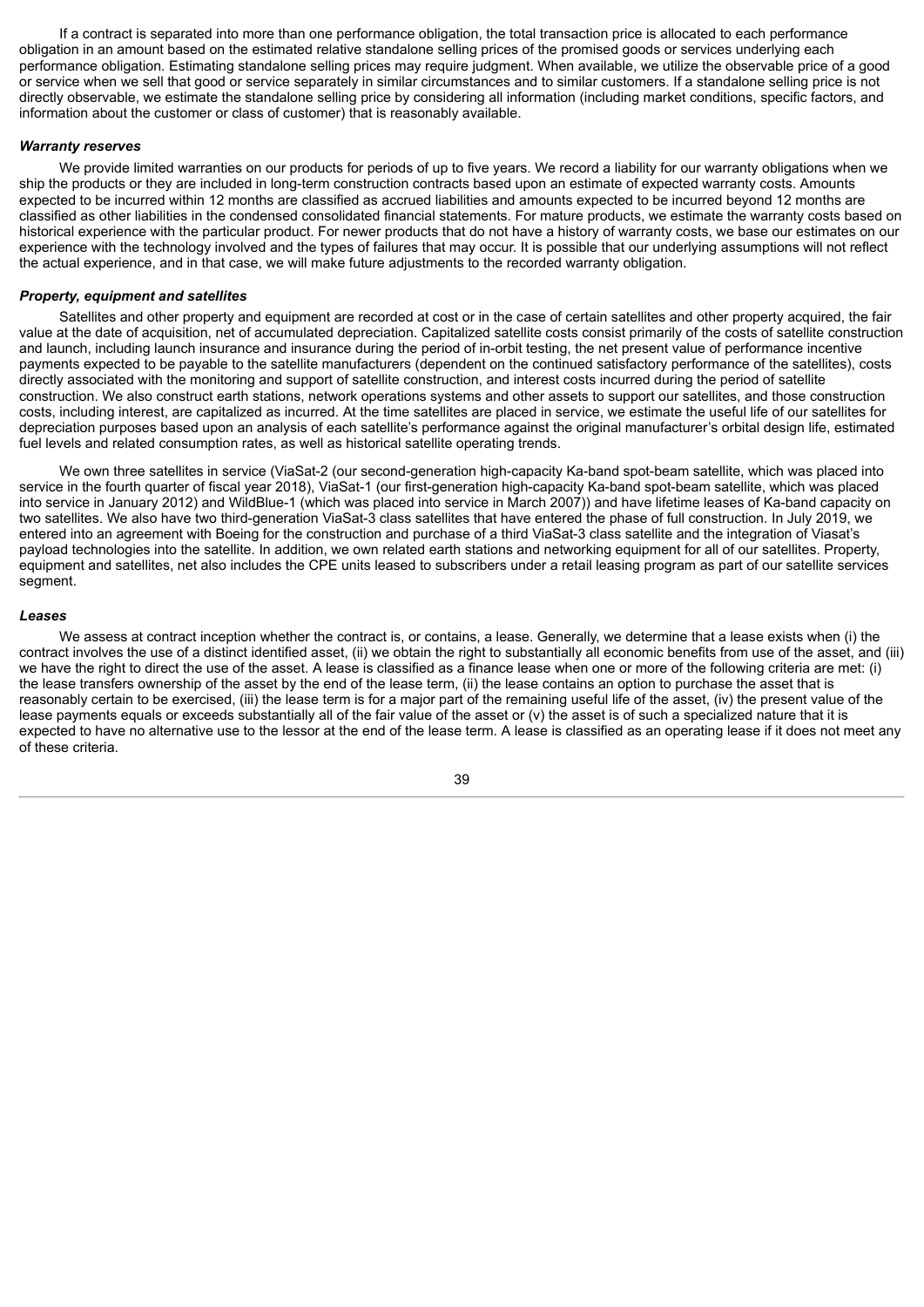Starting with April 1, 2019, at the lease commencement date, we recognize a right-of-use asset and a lease liability for all leases, except short-term leases with an original term of 12 months or less. The right-of-use asset represents the right to use the leased asset for the lease term. The lease liability represents the present value of the lease payments under the lease. The right-of-use asset is initially measured at cost, which primarily comprises the initial amount of the lease liability, less any lease incentives received. All right-of-use assets are periodically reviewed for impairment in accordance with standards that apply to long-lived assets. The lease liability is initially measured at the present value of the lease payments, discounted using an estimate of our incremental borrowing rate for a collateralized loan with the same term as the underlying leases.

Lease payments included in the measurement of lease liabilities consist of (i) fixed lease payments for the noncancelable lease term, (ii) fixed lease payments for optional renewal periods where it is reasonably certain the renewal option will be exercised, and (iii) variable lease payments that depend on an underlying index or rate, based on the index or rate in effect at lease commencement. Certain of our real estate lease agreements require variable lease payments that do not depend on an underlying index or rate established at lease commencement. Such payments and changes in payments based on a rate or index are recognized in operating expenses when incurred.

Lease expense for operating leases consists of the fixed lease payments recognized on a straight-line basis over the lease term plus variable lease payments as incurred. Lease expense for finance leases consists of the depreciation of assets obtained under finance leases on a straight-line basis over the lease term and interest expense on the lease liability based on the discount rate at lease commencement. For both operating and finance leases, lease payments are allocated between a reduction of the lease liability and interest expense.

For broadband equipment leased to consumer broadband customers in conjunction with the delivery of connectivity services, we have made an accounting policy election not to separate the broadband equipment from the related connectivity services. The connectivity services are the predominant component of these arrangements. The connectivity services are accounted for in accordance ASC 606. We are also a lessor for certain insignificant communications equipment. These leases meet the criteria for operating lease classification. Lease income associated with these leases is not material.

#### Impairment of long-lived and other long-term assets (property, equipment and satellites, and other assets, including goodwill)

In accordance with the authoritative guidance for impairment or disposal of long-lived assets (ASC 360), we assess potential impairments to our long-lived assets, including property, equipment and satellites and other assets, when there is evidence that events or changes in circumstances indicate that the carrying value may not be recoverable. We periodically review the remaining estimated useful life of the satellite to determine if revisions to the estimated life are necessary. We recognize an impairment loss when the undiscounted cash flows expected to be generated by an asset (or group of assets) are less than the asset's carrying value. Any required impairment loss would be measured as the amount by which the asset's carrying value exceeds its fair value, and would be recorded as a reduction in the carrying value of the related asset and charged to results of operations. No material impairments were recorded by us for the three and six months ended September 30, 2019 and 2018.

We account for our goodwill under the authoritative guidance for goodwill and other intangible assets (ASC 350) and the provisions of ASU 2011-08, Testing Goodwill for Impairment, which simplifies how we test goodwill for impairment. Current authoritative guidance allows us to first assess qualitative factors to determine whether it is necessary to perform the two-step quantitative goodwill impairment test. If, after completing the qualitative assessment, we determine that it is more likely than not that the estimated fair value is greater than the carrying value, we conclude that no impairment exists. If it is more likely than not that the carrying value of the reporting unit exceeds its estimated fair value, we compare the fair value of the reporting unit to its carrying value. If the estimated fair value of the reporting unit is less than the carrying value, a second step is performed in which the implied fair value of goodwill is compared to its carrying value. If the implied fair value of goodwill is less than its carrying value, goodwill must be written down to its implied fair value, resulting in goodwill impairment. We test goodwill for impairment during the fourth quarter every fiscal year and when an event occurs or circumstances change such that it is reasonably possible that an impairment may exist.

The qualitative analysis includes assessing the impact of changes in certain factors including: (1) changes in forecasted operating results and comparing actual results to projections, (2) changes in the industry or our competitive environment since the acquisition date, (3) changes in the overall economy, our market share and market interest rates since the acquisition date, (4) trends in the stock price and related market capitalization and enterprise values, (5) trends in peer companies total enterprise value metrics, and (6) additional factors such as management turnover, changes in regulation and changes in litigation matters.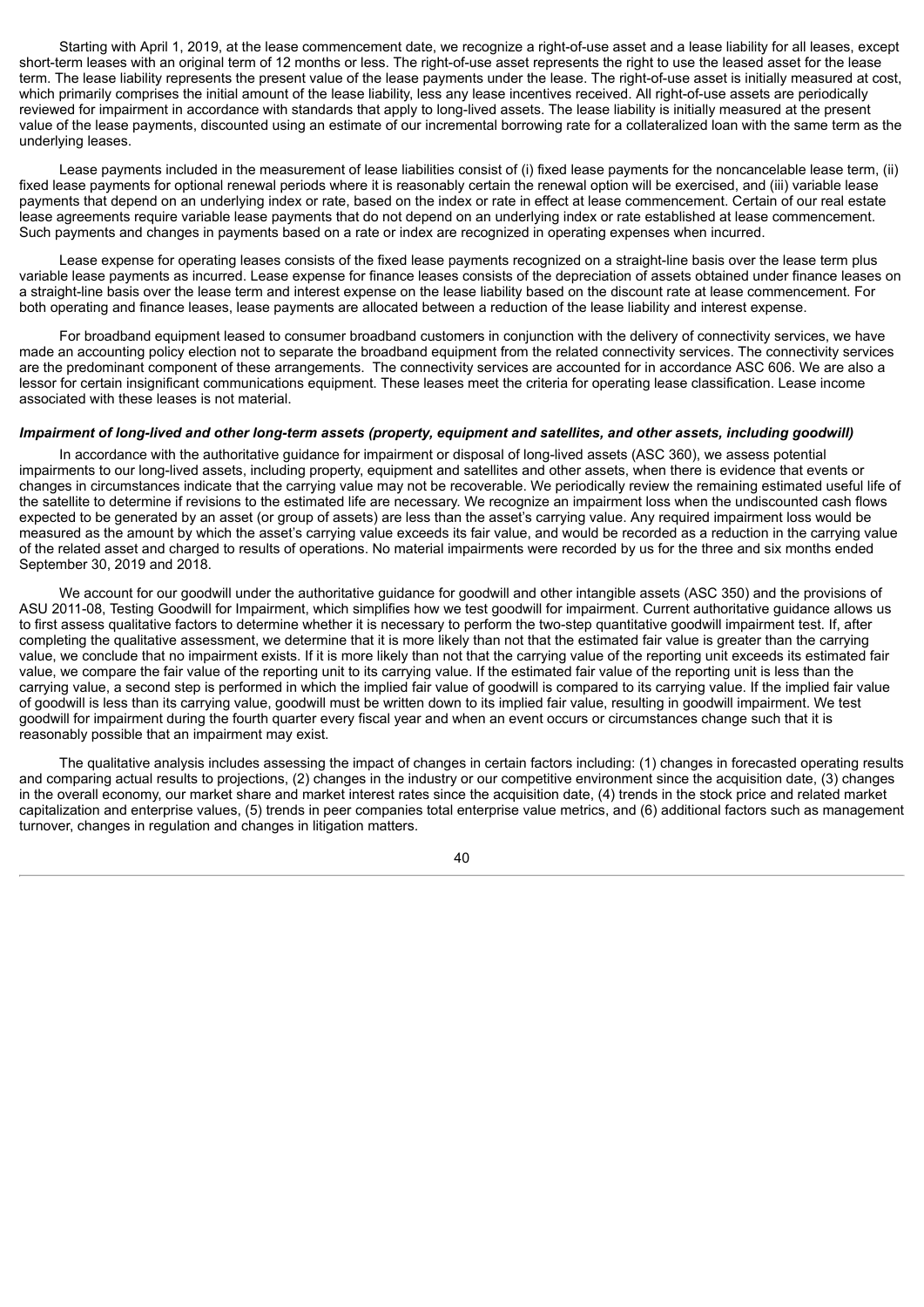Based on our qualitative assessment performed during the fourth quarter of fiscal year 2019, we concluded that it was more likely than not that the estimated fair value of our reporting units exceeded their carrying value as of March 31, 2019 and, therefore, determined it was not necessary to perform the two-step goodwill impairment test.

#### *Income taxes and valuation allowance on deferred tax assets*

Management evaluates the realizability of our deferred tax assets and assesses the need for a valuation allowance on a quarterly basis to determine if the weight of available evidence suggests that an additional valuation allowance is needed. In accordance with the authoritative guidance for income taxes (ASC 740), net deferred tax assets are reduced by a valuation allowance if, based on all the available evidence, it is more likely than not that some or all of the deferred tax assets will not be realized. In the event that our estimate of taxable income is less than that required to utilize the full amount of any deferred tax asset, a valuation allowance is established, which would cause a decrease to income in the period such determination is made. Our valuation allowance against deferred tax assets increased from \$33.5 million at March 31, 2019 to \$38.9 million at September 30, 2019. The valuation allowance relates to state and foreign net operating loss carryforwards, state R&D tax credit carryforwards and foreign tax credit carryforwards.

Our analysis of the need for a valuation allowance on deferred tax assets considered historical as well as forecasted future operating results. In addition, our evaluation considered other factors, including our contractual backlog, our history of positive earnings, current earnings trends assuming our satellite services segment continues to grow, taxable income adjusted for certain items, and forecasted income by jurisdiction. We also considered the period over which these net deferred tax assets can be realized and our history of not having federal tax loss carryforwards expire unused.

Accruals for uncertain tax positions are provided for in accordance with the authoritative guidance for accounting for uncertainty in income taxes (ASC 740). Under the authoritative guidance, we may recognize the tax benefit from an uncertain tax position only if it is more likely than not that the tax position will be sustained on examination by the taxing authorities, based on the technical merits of the position. The tax benefits recognized in the financial statements from such a position should be measured based on the largest benefit that has a greater than 50% likelihood of being realized upon ultimate settlement. The authoritative guidance addresses the derecognition of income tax assets and liabilities, classification of deferred income tax assets and liabilities, accounting for interest and penalties associated with tax positions, and income tax disclosures.

We are subject to income taxes in the United States and numerous foreign jurisdictions. In the ordinary course of business, there are calculations and transactions where the ultimate tax determination is uncertain. In addition, changes in tax laws and regulations as well as adverse judicial rulings could adversely affect the income tax provision. We believe we have adequately provided for income tax issues not yet resolved with federal, state and foreign tax authorities. However, if these provided amounts prove to be more than what is necessary, the reversal of the reserves would result in tax benefits being recognized in the period in which we determine that provision for the liabilities is no longer necessary. If an ultimate tax assessment exceeds our estimate of tax liabilities, an additional charge to expense would result.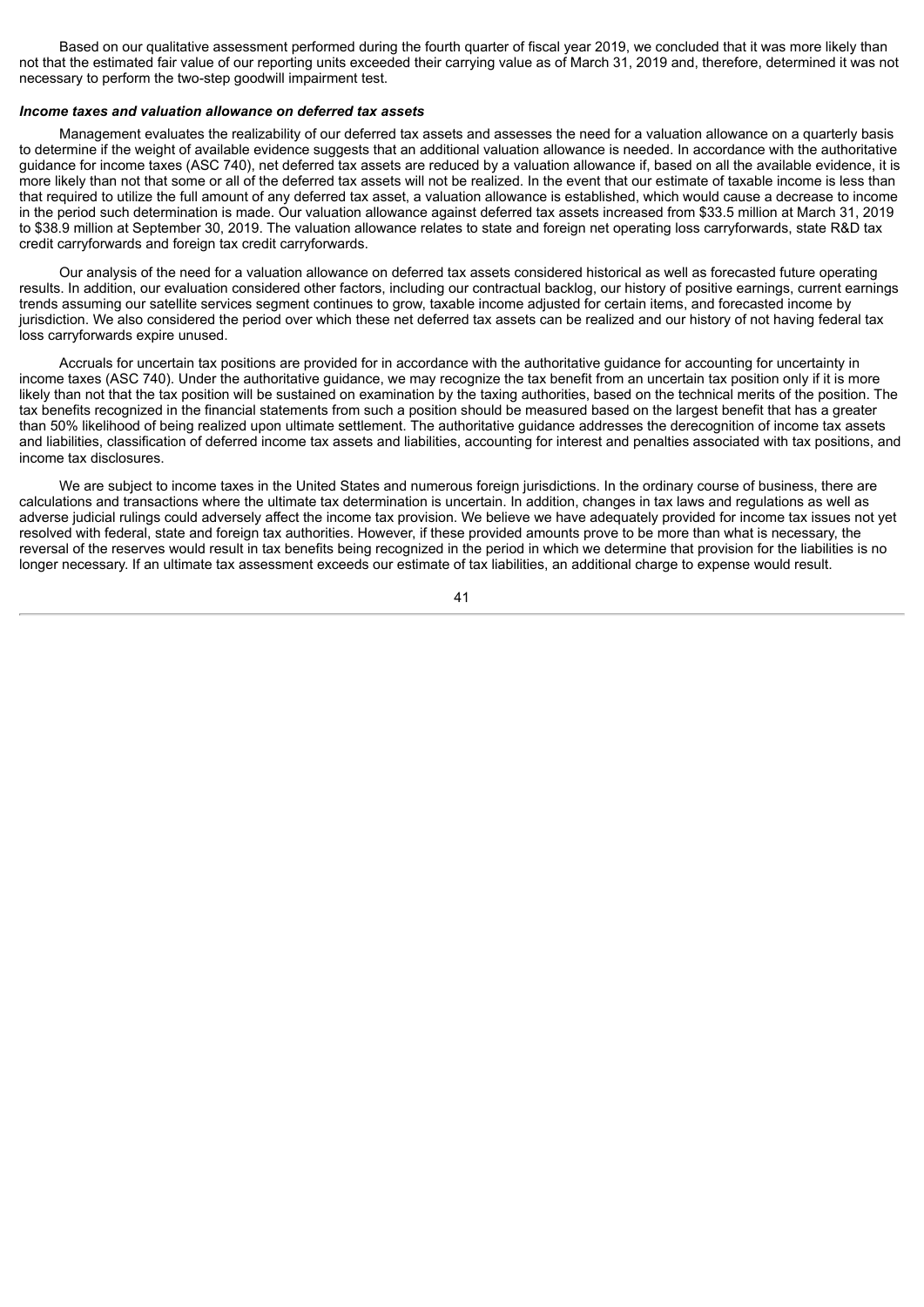# **Results of Operations**

The following table presents, as a percentage of total revenues, income statement data for the periods indicated:

|                                                | <b>Three Months Ended</b> |                       | <b>Six Months Ended</b> |                       |
|------------------------------------------------|---------------------------|-----------------------|-------------------------|-----------------------|
|                                                | September 30,<br>2019     | September 30,<br>2018 | September 30,<br>2019   | September 30,<br>2018 |
| Revenues:                                      | 100%                      | 100%                  | 100%                    | 100%                  |
| <b>Product revenues</b>                        | 52                        | 54                    | 51                      | 52                    |
| Service revenues                               | 48                        | 46                    | 49                      | 48                    |
| Operating expenses:                            |                           |                       |                         |                       |
| Cost of product revenues                       | 38                        | 42                    | 37                      | 41                    |
| Cost of service revenues                       | 32                        | 34                    | 33                      | 36                    |
| Selling, general and administrative            | 22                        | 22                    | 22                      | 24                    |
| Independent research and development           | 6                         | 6                     | 6                       |                       |
| Amortization of acquired intangible assets     |                           |                       |                         |                       |
| Income (loss) from operations                  | 3                         | (4)                   |                         | (8)                   |
| Interest expense, net                          | (2)                       | (3)                   | (2)                     | (3)                   |
| Income (loss) before income taxes              | 2                         | (7)                   |                         | (11)                  |
| (Provision for) benefit from income taxes      |                           | 2                     |                         | 4                     |
| Net income (loss)                              |                           | (5)                   |                         | (6)                   |
| Net income (loss) attributable to Viasat, Inc. |                           | (5)                   | (1)                     | (6)                   |

# **Three Months Ended September 30, 2019 vs. Three Months Ended September 30, 2018**

# *Revenues*

|                                   |  | <b>Three Months Ended</b> |                       | <b>Dollar</b>          |      | Percentage             |  |
|-----------------------------------|--|---------------------------|-----------------------|------------------------|------|------------------------|--|
| (In millions, except percentages) |  | September 30,<br>2019     | September 30.<br>2018 | Increase<br>(Decrease) |      | Increase<br>(Decrease) |  |
| Product revenues                  |  | 306.8                     | 280.4                 |                        | 26.4 | $9\%$                  |  |
| Service revenues                  |  | 285.4                     | 237.0                 |                        | 48.4 | 20%                    |  |
| Total revenues                    |  | 592.3                     | 517.5                 |                        | 74.8 | 14%                    |  |

Our total revenues grew by \$74.8 million as a result of a \$48.4 million increase in service revenues and a \$26.4 million increase in product revenues. The service revenue increase was due to increases of \$42.8 million in our satellite services segment, \$3.5 million in our commercial networks segment and \$2.1 million in our government systems segment. The product revenue increase was driven primarily by an increase of \$56.4 million in our government systems segment, partially offset by a decrease in product revenues of \$30.0 million in our commercial networks segment.

#### *Cost of revenues*

|                                   |                       | <b>Three Months Ended</b> |  |                       | <b>Dollar</b>          |      | Percentage             |  |
|-----------------------------------|-----------------------|---------------------------|--|-----------------------|------------------------|------|------------------------|--|
| (In millions, except percentages) | September 30.<br>2019 |                           |  | September 30.<br>2018 | Increase<br>(Decrease) |      | Increase<br>(Decrease) |  |
| Cost of product revenues          |                       | 223.1                     |  | 216.9                 |                        | 6.2  | 3%                     |  |
| Cost of service revenues          |                       | 187.0                     |  | 175.2                 |                        | 11.8 | 7%                     |  |
| Total cost of revenues            |                       | 410.1                     |  | 392.1                 |                        | 18.0 | 5%                     |  |

Cost of revenues increased by \$18.0 million due to increases of \$11.8 million in cost of service revenues and \$6.2 million in cost of product revenues. The cost of service revenue increase primarily related to increased revenues, mainly from revenue increases in our satellite services segment, causing a \$35.8 million increase in cost of service revenues on a constant margin basis. The increase in cost of service revenues was partially offset by improved margins, primarily driven by our fixed broadband services and in-flight internet services in our satellite services segment. The cost of product revenue increase was primarily due to increased revenues, causing a \$20.4 million increase in cost of product revenues on a constant margin basis mainly from our government systems segment, partially offset by decreased revenues in our commercial networks segment. The increase in cost of product revenues was partially offset by improved margins, driven primarily by our tactical satcom radio products and government satellite communications systems in our government systems segment.

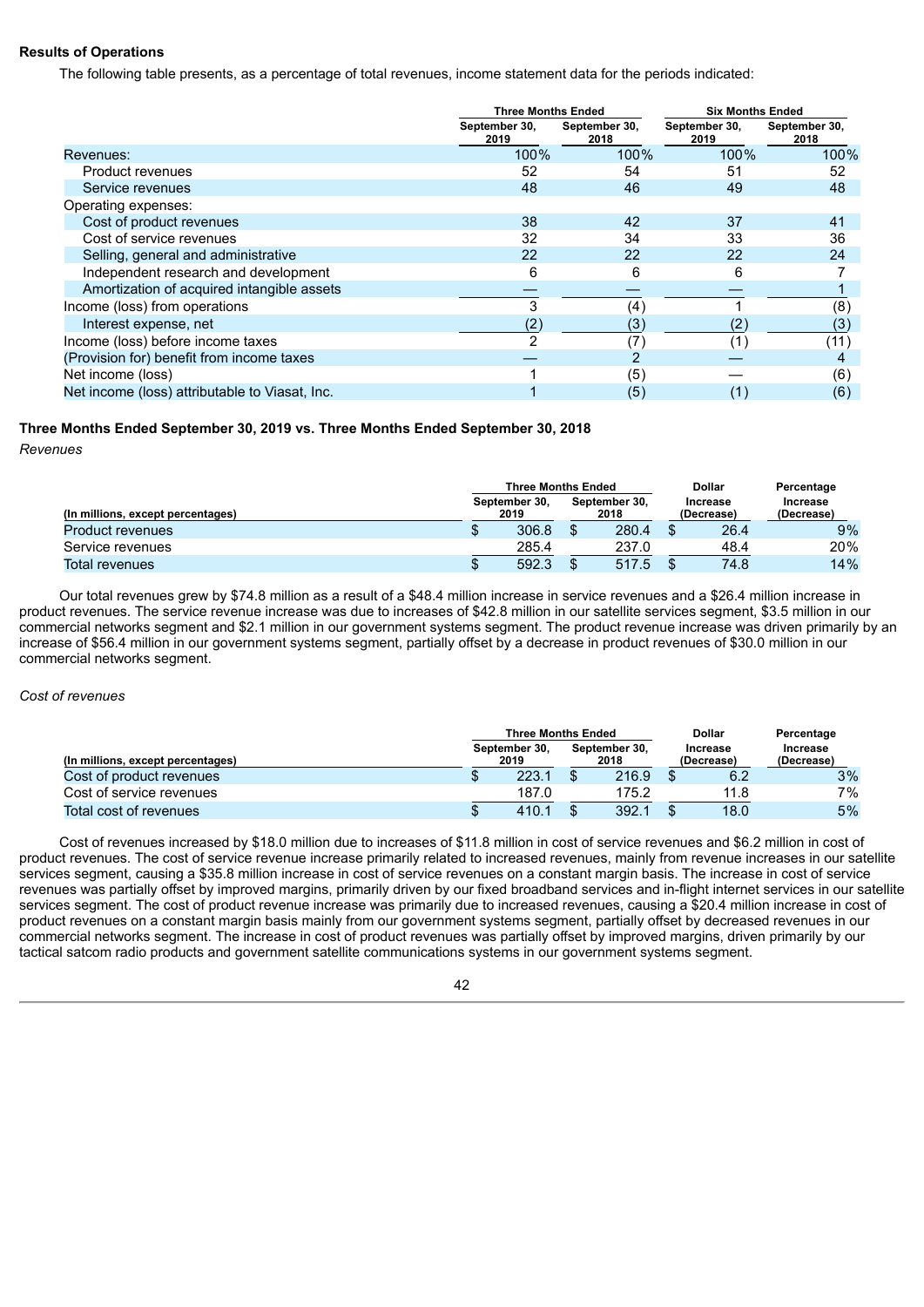|                                     |               | <b>Three Months Ended</b> |     |      |               |            | Dollar   | Percentage      |
|-------------------------------------|---------------|---------------------------|-----|------|---------------|------------|----------|-----------------|
|                                     | September 30. |                           |     |      | September 30. |            | Increase | <b>Increase</b> |
| (In millions, except percentages)   |               | 2019                      |     | 2018 |               | (Decrease) |          | (Decrease)      |
| Selling, general and administrative |               |                           | 197 |      | 113.          |            | 14.3     | 13%             |

The \$14.3 million increase in selling, general and administrative (SG&A) expenses was primarily due to an increase in support costs of \$13.8 million. The increase in support costs was reflected in all three segments. SG&A expenses consisted primarily of personnel costs and expenses for business development, marketing and sales, bid and proposal, facilities, finance, contract administration and general management.

### *Independent research and development*

|                                      | <b>Three Months Ended</b> |      |               |     | <b>Dollar</b>   |  | Percentage |  |
|--------------------------------------|---------------------------|------|---------------|-----|-----------------|--|------------|--|
|                                      | September 30.             |      | September 30. |     | <b>Increase</b> |  | Increase   |  |
| (In millions, except percentages)    | 2019                      |      | 2018          |     | (Decrease)      |  | (Decrease) |  |
| Independent research and development |                           | 34.3 |               | 21. |                 |  | 9%         |  |

The \$3.0 million increase in IR&D expenses was primarily the result of an increase of \$3.8 million in IR&D efforts in our commercial networks segment (primarily related to an increase in IR&D expenses related to next-generation satellite payload technologies and mobile broadband satellite communications systems).

#### *Amortization of acquired intangible assets*

We amortize our acquired intangible assets from prior acquisitions over their estimated useful lives, which range from two to ten years. The slight decrease in amortization of acquired intangible assets in the second quarter of fiscal year 2020 compared to the prior year period was primarily the result of certain acquired intangibles in our satellite services segment becoming fully amortized during the prior fiscal year. Current and expected amortization expense for acquired intangible assets for each of the following periods is as follows:

|                                                | Amortization   |        |
|------------------------------------------------|----------------|--------|
|                                                | (In thousands) |        |
| For the six months ended September 30, 2019    | \$.            | 4.064  |
|                                                |                |        |
| Expected for the remainder of fiscal year 2020 | \$.            | 3.592  |
| Expected for fiscal year 2021                  |                | 5,118  |
| Expected for fiscal year 2022                  |                | 3.297  |
| Expected for fiscal year 2023                  |                | 2.993  |
| Expected for fiscal year 2024                  |                | 2,472  |
| Thereafter                                     |                | 495    |
|                                                | S              | 17.967 |

#### *Interest income*

The slight increase in interest income for the three months ended September 30, 2019 compared to the prior year period was the result of higher average invested cash balances during the second quarter of fiscal year 2020 compared to the prior year period.

#### *Interest expense*

The \$4.5 million decrease in interest expense for the three months ended September 30, 2019 compared to the prior year period was primarily due to an increase in the amount of interest capitalized during the second quarter of fiscal year 2020 compared to the prior year period, partially offset by an increase in interest expense attributable to our 5.625% Senior Secured Notes due 2027 (the 2027 Notes), which were issued in March 2019. Capitalized interest expense during the three months ended September 30, 2019 and 2018 related to the construction of our ViaSat-3 class satellites, gateway and networking equipment and other assets.

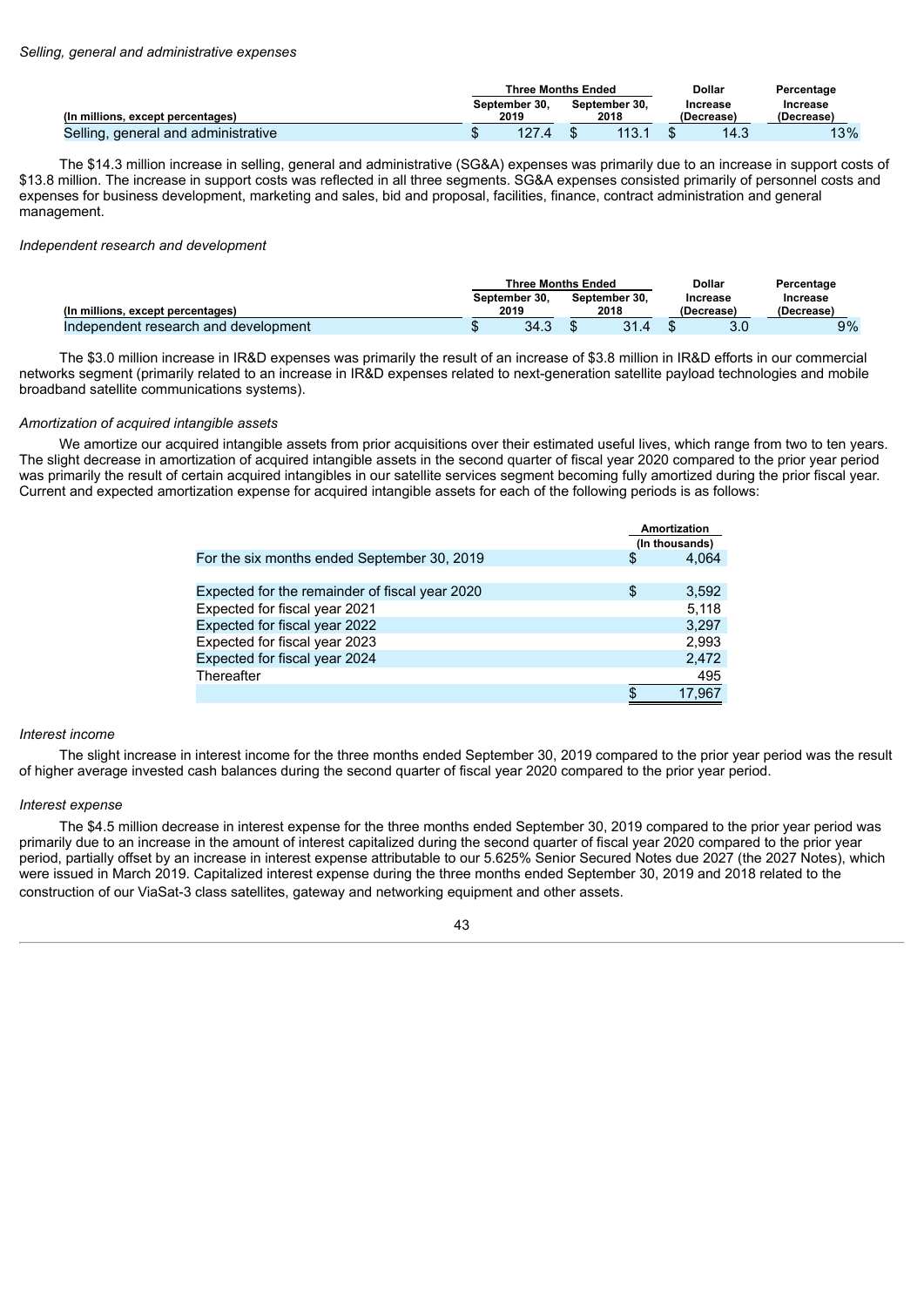#### *Income taxes*

For the three months ended September 30, 2019, we recorded an income tax expense of \$2.4 million, resulting in an effective tax rate of 26%. For the three months ended September 30, 2018, we recorded an income tax benefit of \$9.7 million, resulting in an effective tax benefit rate of 27%. The effective tax rates for the periods differed from the U.S. statutory rate due primarily to the benefit of federal and state R&D tax credits.

Ordinarily, the effective tax rate at the end of an interim period is calculated using an estimate of the annual effective tax rate expected to be applicable for the full fiscal year. However, when a reliable estimate cannot be made, we compute our provision for income taxes using the actual effective tax rate (discrete method) for the year-to-date period. Our effective tax rate is highly influenced by the amount of our R&D tax credits. A small change in estimated annual pretax income (loss) can produce a significant variance in the annual effective tax rate given our expected amount of R&D tax credits. This variability provides an unreliable estimate of the annual effective tax rate. As a result, and in accordance with the authoritative guidance for accounting for income taxes in interim periods, we have computed our provision for income taxes for the three months ended September 30, 2019 by applying the actual effective tax rate to the year-to-date income for the three-month period.

# **Segment Results for the Three Months Ended September 30, 2019 vs. Three Months Ended September 30, 2018**

# *Satellite services segment*

*Revenues*

|                                   | <b>Three Months Ended</b> |       |                       |       |                        |      | Percentage                    |  |
|-----------------------------------|---------------------------|-------|-----------------------|-------|------------------------|------|-------------------------------|--|
| (In millions, except percentages) | September 30.<br>2019     |       | September 30.<br>2018 |       | Increase<br>(Decrease) |      | <b>Increase</b><br>(Decrease) |  |
| Segment product revenues          |                           |       |                       |       |                        |      | $-$ %                         |  |
| Segment service revenues          |                           | 205.7 |                       | 163.0 |                        | 42.8 | 26%                           |  |
| Total segment revenues            |                           | 205.7 |                       | 163.0 |                        | 42.8 | 26%                           |  |

Our satellite services segment revenues increased by \$42.8 million due to an increase in service revenues. The increase in service revenues was primarily driven by the expansion of our fixed broadband services and in-flight internet services. The fixed broadband service revenue increase was driven by higher average revenue per fixed broadband subscriber in the United States when compared to the same period last fiscal year, reflecting a higher mix of new and existing subscribers choosing Viasat's premium highest speed plans. Total subscribers at September 30, 2019 were approximately 587,000 compared to 585,000 subscribers at September 30, 2018. The in-flight service revenue increase was driven primarily by the increase in the number of commercial aircraft receiving our in-flight services through our IFC systems, with 1,353 commercial aircraft in service utilizing our IFC systems as of September 30, 2019, compared to 898 commercial aircraft in service as of September 30, 2018.

#### *Segment operating profit (loss)*

|                                   |               | <b>Three Months Ended</b> | <b>Dollar</b> | Percentage |                 |
|-----------------------------------|---------------|---------------------------|---------------|------------|-----------------|
|                                   | September 30. |                           | September 30. | Increase   | <b>Increase</b> |
| (In millions, except percentages) |               | 2019                      | 2018          | (Decrease) | (Decrease)      |
| Segment operating profit (loss)   |               | 5.1                       | (24.8)        | 30.0       | 121%            |
| Percentage of segment revenues    |               | 2%                        | $(15)$ %      |            |                 |

The change from satellite services segment operating loss to operating profit was driven primarily by higher earnings contributions of \$34.6 million, primarily due to an increase in revenues and improved margins from our fixed broadband services and in-flight internet services as services scaled efficiently, partially offset by higher support costs and our investments in global broadband businesses.

# *Commercial networks segment*

*Revenues*

|                                   | <b>Three Months Ended</b> |      |  |                       |                        |        | Percentage             |  |
|-----------------------------------|---------------------------|------|--|-----------------------|------------------------|--------|------------------------|--|
| (In millions, except percentages) | September 30,<br>2019     |      |  | September 30.<br>2018 | Increase<br>(Decrease) |        | Increase<br>(Decrease) |  |
| Segment product revenues          | J                         | 74.1 |  | 104.2                 |                        | (30.0) | (29)%                  |  |
| Segment service revenues          |                           | 13.9 |  | 10.3                  |                        | 3.5    | 34%                    |  |
| Total segment revenues            |                           | 88.0 |  | 114.5                 |                        | (26.5) | (23)%                  |  |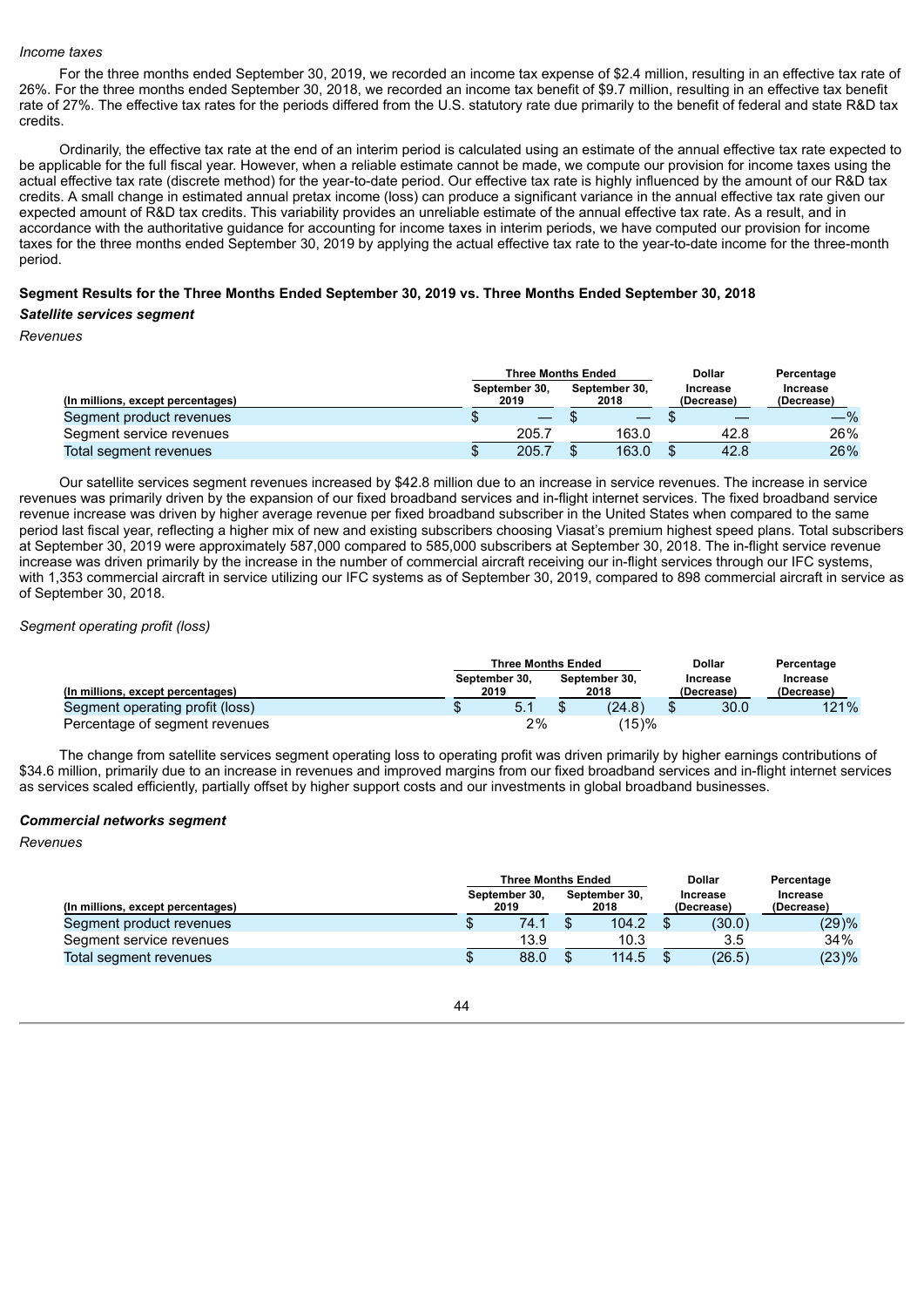Our commercial networks segment revenues decreased by \$26.5 million, primarily due to a \$30.0 million decrease in product revenues. The decrease in product revenues was primarily due to a decrease of \$41.0 million in mobile broadband satellite communication systems products as IFC terminal deliveries returned to more normalized levels, following accelerated deliveries in the prior year period, partially offset by increases of \$4.4 million in antenna systems products and \$4.1 million in satellite networking development program products.

# *Segment operating loss*

|                                   | <b>Three Months Ended</b> |               | <b>Dollar</b> | Percentage |          |                 |
|-----------------------------------|---------------------------|---------------|---------------|------------|----------|-----------------|
|                                   | September 30.             | September 30. |               | (Increase) |          | (Increase)      |
| (In millions, except percentages) | 2019                      |               | 2018          |            | Decrease | <b>Decrease</b> |
| Segment operating loss            | (46.8)                    |               | (39.2)        |            | (7.6)    | (19)%           |
| Percentage of segment revenues    | (53)%                     |               | (34)%         |            |          |                 |

The \$7.6 million increase in our commercial networks segment operating loss was driven primarily by a \$4.3 million increase in SG&A costs and a \$3.8 million increase in IR&D expenses (primarily related to next-generation satellite payload technologies and mobile broadband satellite communications systems).

#### *Government systems segment*

*Revenues*

|                                   |                       | <b>Three Months Ended</b> |                       |       | <b>Dollar</b>          |      | Percentage             |  |
|-----------------------------------|-----------------------|---------------------------|-----------------------|-------|------------------------|------|------------------------|--|
| (In millions, except percentages) | September 30,<br>2019 |                           | September 30.<br>2018 |       | Increase<br>(Decrease) |      | Increase<br>(Decrease) |  |
| Segment product revenues          | Ψ                     | 232.7                     |                       | 176.2 |                        | 56.4 | 32%                    |  |
| Segment service revenues          |                       | 65.8                      |                       | 63.7  |                        |      | 3%                     |  |
| Total segment revenues            | w                     | 298.5                     |                       | 240.0 |                        | 58.5 | 24%                    |  |

Our government systems segment revenues increased by \$58.5 million due to increases of \$56.4 million in product revenues and \$2.1 million in service revenues. The product revenue increase was due to an \$18.2 million increase in tactical data link products, a \$17.6 million increase in tactical satcom radio products, a \$16.8 million increase in government satellite communication systems products and a \$5.3 million increase in government mobile broadband products. The service revenue increase was primarily due to a \$2.4 million increase in government mobile broadband services.

#### *Segment operating profit*

|                                   | <b>Three Months Ended</b> |                       | <b>Dollar</b>          | Percentage             |  |
|-----------------------------------|---------------------------|-----------------------|------------------------|------------------------|--|
| (In millions, except percentages) | September 30.<br>2019     | September 30.<br>2018 | Increase<br>(Decrease) | Increase<br>(Decrease) |  |
| Segment operating profit          | 62.                       | 44.9                  | 17.2                   | 38%                    |  |
| Percentage of segment revenues    | 21%                       | 19%                   |                        |                        |  |

The \$17.2 million increase in our government systems segment operating profit was primarily due to higher earnings contributions of \$21.7 million, primarily due to an increase in revenues in our tactical data link products, tactical satcom radio products and government satellite communication systems, and improved margins from our tactical satcom radio products and government satellite communication systems. This increase was partially offset by higher SG&A costs of \$5.1 million.

# **Six Months Ended September 30, 2019 vs. Six Months Ended September 30, 2018**

#### *Revenues*

|                                   | <b>Six Months Ended</b> |         |                       |       |                               |       | Percentage             |  |
|-----------------------------------|-------------------------|---------|-----------------------|-------|-------------------------------|-------|------------------------|--|
| (In millions, except percentages) | September 30,<br>2019   |         | September 30.<br>2018 |       | <b>Increase</b><br>(Decrease) |       | Increase<br>(Decrease) |  |
| Product revenues                  |                         | 570.4   | \$.                   | 498.6 |                               | 71.9  | 14%                    |  |
| Service revenues                  |                         | 558.8   |                       | 457.8 |                               | 101.1 | 22%                    |  |
| Total revenues                    |                         | 1.129.3 | æ                     | 956.3 |                               | 173.0 | 18%                    |  |

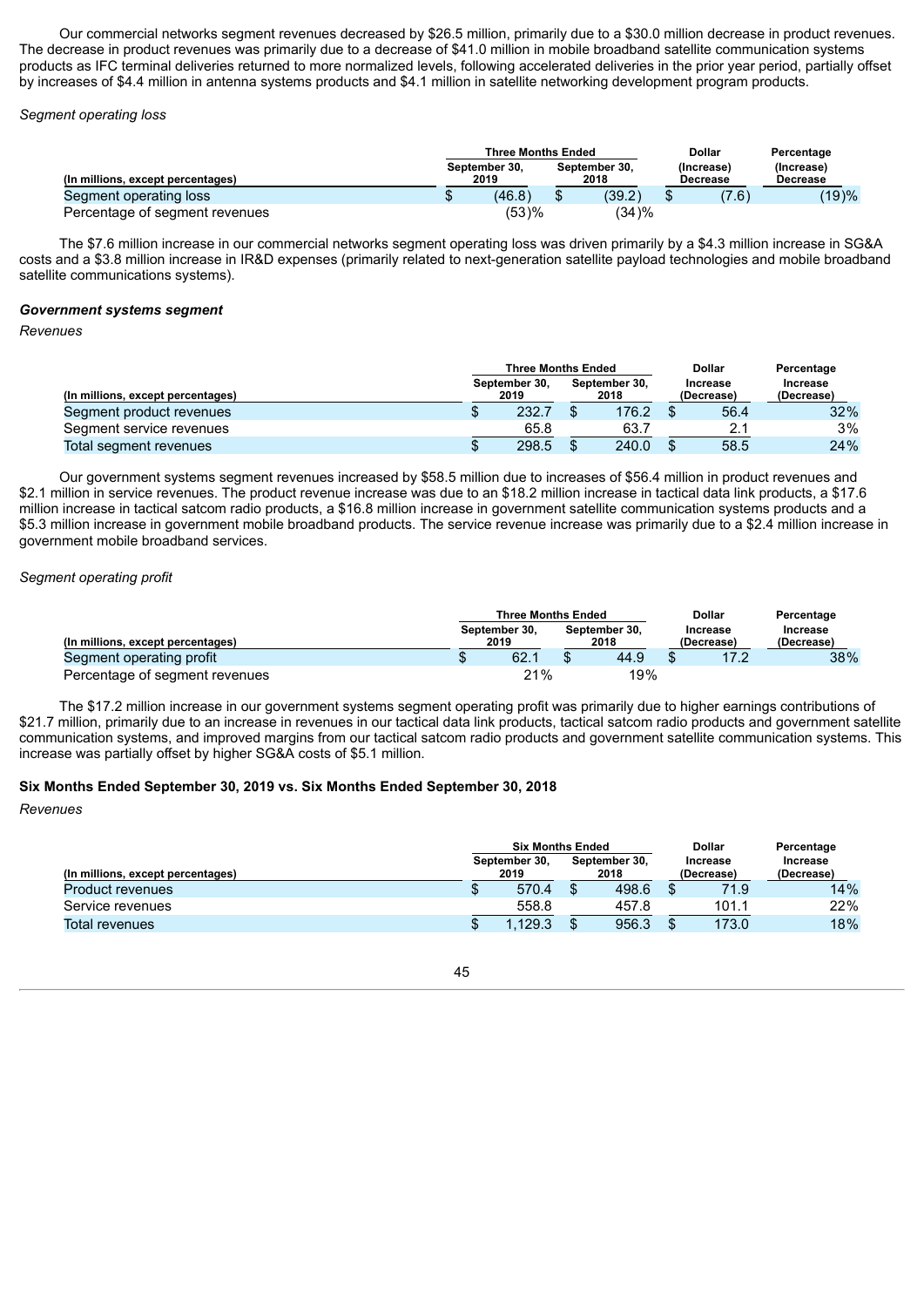Our total revenues grew by \$173.0 million as a result of a \$101.1 million increase in service revenues and a \$71.9 million increase in product revenues. The service revenue increase was due to increases of \$86.0 million in our satellite services segment, \$7.7 million in our commercial networks segment and \$7.3 million in our government systems segment. The product revenue increase was driven primarily by an increase of \$122.2 million in our government systems segment, partially offset by a decrease in product revenues of \$50.3 million in our commercial networks segment.

#### *Cost of revenues*

|                                                               |                       | <b>Six Months Ended</b> |                       |       | Dollar                        |      | Percentage                    |  |
|---------------------------------------------------------------|-----------------------|-------------------------|-----------------------|-------|-------------------------------|------|-------------------------------|--|
| (In millions, except percentages)<br>Cost of product revenues | September 30.<br>2019 |                         | September 30,<br>2018 |       | <b>Increase</b><br>(Decrease) |      | <b>Increase</b><br>(Decrease) |  |
|                                                               | \$                    | 420.0                   |                       | 390.3 |                               | 29.7 | 8%                            |  |
| Cost of service revenues                                      |                       | 374.5                   |                       | 346.7 |                               | 27.9 | 8%                            |  |
| Total cost of revenues                                        |                       | 794.6                   |                       | 737.0 |                               | 57.5 | 8%                            |  |

Cost of revenues increased by \$57.5 million due to increases of \$29.7 million in cost of product revenues and \$27.9 million in cost of service revenues. The cost of product revenue increase was primarily due to increased revenues, causing a \$56.3 million increase in cost of product revenues on a constant margin basis mainly from revenue increases in our government systems segment, partially offset by decreased revenues in our commercial networks segment. The increase in cost of product revenues was partially offset by improved margins, driven primarily by our government satellite communication systems products and tactical satcom radio products in our government systems segment and our satellite networking development program products in our commercial networks segment. The cost of service revenue increase primarily related to increased revenues, mainly from our satellite services segment, causing a \$76.5 million increase in cost of service revenues on a constant margin basis. The increase in cost of service revenues was partially offset by improved margins, primarily driven by our fixed broadband services and in-flight internet services in our satellite services segment.

#### *Selling, general and administrative expenses*

|                                     |               | <b>Six Months Ended</b> |       |  |               |            | <b>Dollar</b> | Percentage |  |
|-------------------------------------|---------------|-------------------------|-------|--|---------------|------------|---------------|------------|--|
|                                     | September 30. |                         |       |  | September 30. |            | Increase      | Increase   |  |
| (in millions, except percentages)   | 2019          |                         |       |  | 2018          | (Decrease) |               | (Decrease) |  |
| Selling, general and administrative |               |                         | 252.5 |  | 225.8         |            | 26.8          | 12%        |  |

The \$26.8 million increase in SG&A expenses was primarily due to an increase in support costs of \$24.5 million and an increase in selling costs of \$1.3 million. The increase in support costs was reflected in all three segments. The increase in selling costs was primarily due to an increase in our commercial networks segment. SG&A expenses consisted primarily of personnel costs and expenses for business development, marketing and sales, bid and proposal, facilities, finance, contract administration and general management.

# *Independent research and development*

|                                      |                       | <b>Six Months Ended</b> |  |                       | <b>Dollar</b> | Percentage             |                               |  |
|--------------------------------------|-----------------------|-------------------------|--|-----------------------|---------------|------------------------|-------------------------------|--|
| (In millions, except percentages)    | September 30.<br>2019 |                         |  | September 30.<br>2018 |               | Increase<br>(Decrease) | <b>Increase</b><br>(Decrease) |  |
| Independent research and development |                       | 67.8                    |  | 64.                   |               |                        | 5%                            |  |

The \$3.1 million increase in IR&D expenses was primarily due to an increase in IR&D efforts in our commercial networks segment (primarily related to an increase in IR&D expenses related to next-generation satellite payload technologies and mobile broadband satellite communications systems).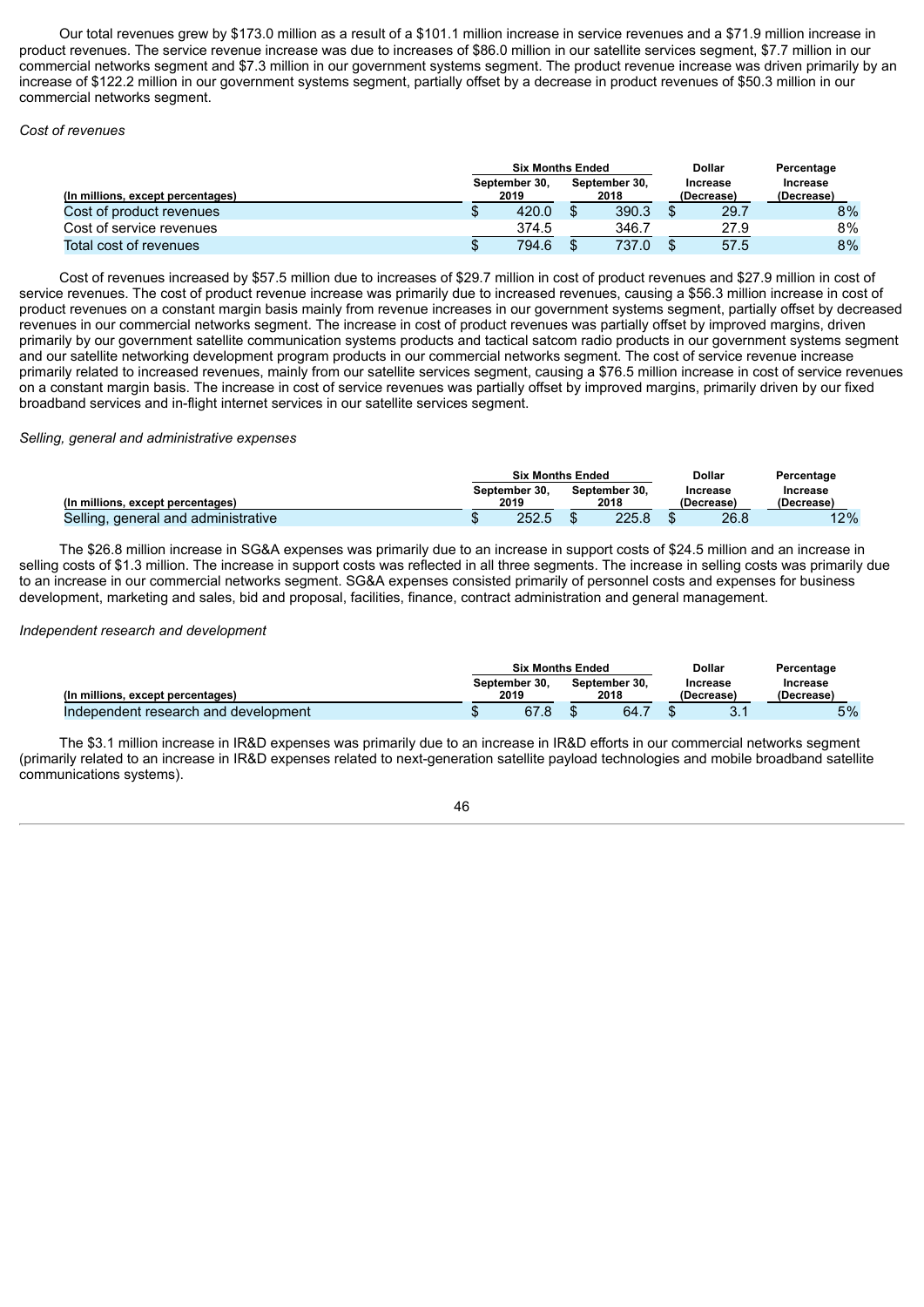#### *Amortization of acquired intangible assets*

We amortize our acquired intangible assets from prior acquisitions over their estimated useful lives, which range from two to ten years. The slight decrease in amortization of acquired intangible assets in the first six months of fiscal year 2020 compared to the prior year period was primarily the result of certain acquired intangibles in our satellite services segment becoming fully amortized during the prior fiscal year. Current and expected amortization expense for acquired intangible assets for each of the following periods is as follows:

|                                                |     | Amortization<br>(In thousands) |
|------------------------------------------------|-----|--------------------------------|
| For the six months ended September 30, 2019    | \$. | 4.064                          |
|                                                |     |                                |
| Expected for the remainder of fiscal year 2020 | S   | 3,592                          |
| Expected for fiscal year 2021                  |     | 5.118                          |
| Expected for fiscal year 2022                  |     | 3,297                          |
| Expected for fiscal year 2023                  |     | 2,993                          |
| Expected for fiscal year 2024                  |     | 2,472                          |
| Thereafter                                     |     | 495                            |
|                                                |     | 17.967                         |

#### *Interest income*

The \$1.3 million increase in interest income for the six months ended September 30, 2019 compared to the prior year period was the result of higher average invested cash balances during the first six months of fiscal year 2020 compared to the prior year period.

# *Interest expense*

The \$4.7 million decrease in interest expense in the six months ended September 30, 2019 compared to the prior year period was primarily due to an increase in the amount of interest capitalized during the first six months of fiscal year 2020 compared to the prior year period, partially offset by an increase in interest expense attributable to the 2027 Notes, which were issued in March 2019. Capitalized interest expense during the six months ended September 30, 2019 related to the construction of our ViaSat-3 class satellites, gateway and networking equipment and other assets.

#### *Income taxes*

For the six months ended September 30, 2019, we recorded an income tax benefit of \$4.8 million, resulting in an effective tax benefit rate of 53%. For the six months ended September 30, 2018, we recorded an income tax benefit of \$38.9 million, resulting in an effective tax benefit rate of 38%. The effective tax rates for the periods differed from the U.S. statutory rate due primarily to the benefit of federal and state R&D tax credits.

Ordinarily, the effective tax rate at the end of an interim period is calculated using an estimate of the annual effective tax rate expected to be applicable for the full fiscal year. However, when a reliable estimate cannot be made, we compute our provision for income taxes using the actual effective tax rate (discrete method) for the year-to-date period. Our effective tax rate is highly influenced by the amount of our R&D tax credits. A small change in estimated annual pretax income (loss) can produce a significant variance in the annual effective tax rate given our expected amount of R&D tax credits. This variability provides an unreliable estimate of the annual effective tax rate. As a result, and in accordance with the authoritative guidance for accounting for income taxes in interim periods, we have computed our provision for income taxes for the six months ended September 30, 2019 by applying the actual effective tax rate to the year-to-date income (loss) for the six-month period.

# **Segment Results for the Six Months Ended September 30, 2019 vs. Six Months Ended September 30, 2018**

# *Satellite services segment*

#### *Revenues*

|                                   |                       | <b>Six Months Ended</b> |                       | <b>Dollar</b> | Percentage             |      |                        |
|-----------------------------------|-----------------------|-------------------------|-----------------------|---------------|------------------------|------|------------------------|
| (In millions, except percentages) | September 30.<br>2019 |                         | September 30.<br>2018 |               | Increase<br>(Decrease) |      | Increase<br>(Decrease) |
| Segment product revenues          |                       |                         |                       | –             |                        |      | $-\%$                  |
| Segment service revenues          |                       | 402.5                   |                       | 316.5         |                        | 86.0 | 27%                    |
| Total segment revenues            |                       | 402.5                   |                       | 316.5         |                        | 86.0 | 27%                    |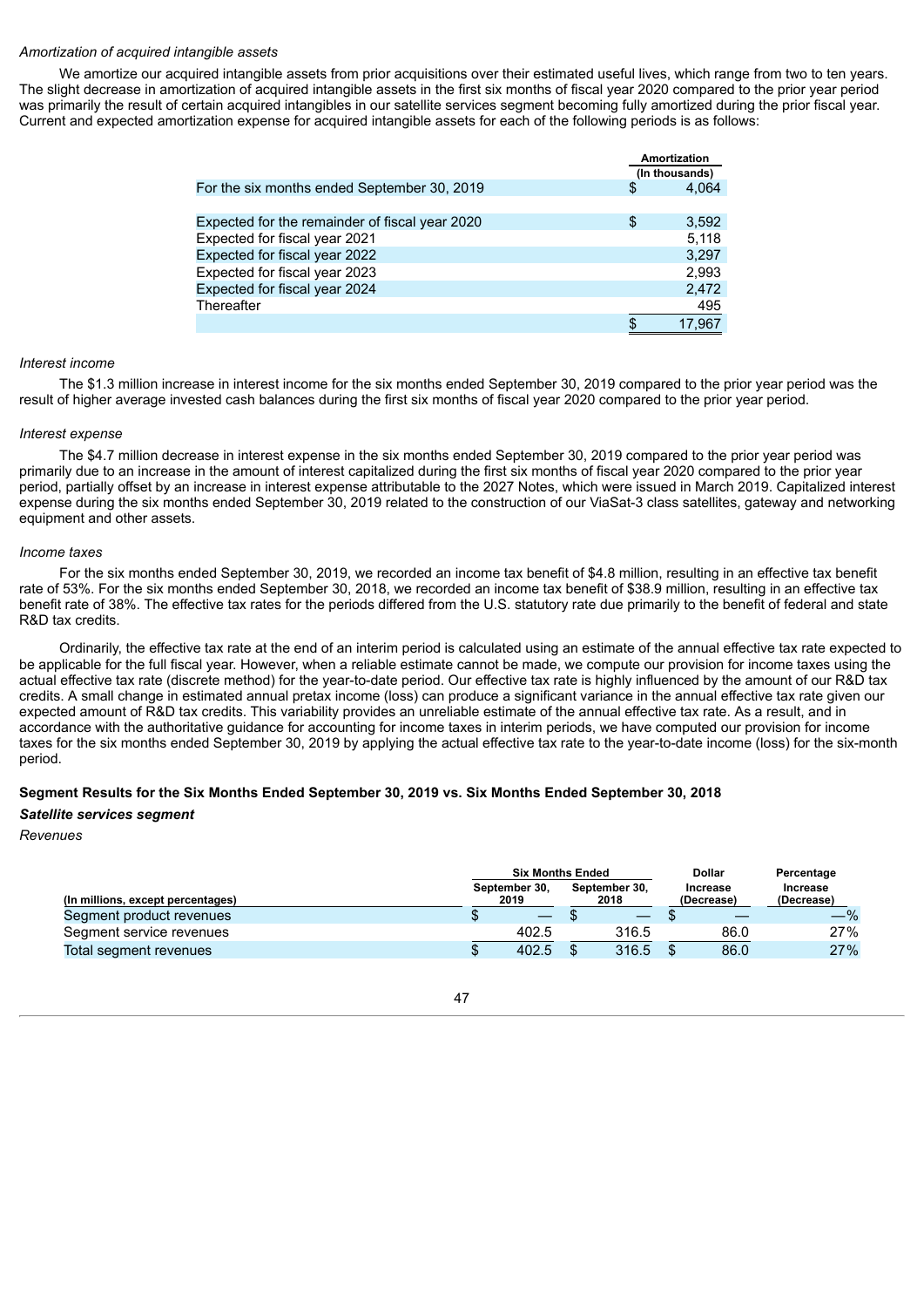Our satellite services segment revenues increased by \$86.0 million due to an increase in service revenues. The increase in service revenues was primarily driven by the expansion of our fixed broadband services and in-flight internet services. The fixed broadband service revenue increase was driven by higher average revenue per fixed broadband subscriber in the United States when compared to the same period last fiscal year, reflecting a higher mix of new and existing subscribers choosing Viasat's premium highest speed plans. Total subscribers at September 30, 2019 were approximately 587,000 compared to 585,000 subscribers at September 30, 2018. The in-flight service revenue increase was driven primarily by the increase in the number of commercial aircraft receiving our in-flight services through our IFC systems, with 1,353 commercial aircraft in service utilizing our IFC systems as of September 30, 2019, compared to 898 commercial aircraft in service as of September 30, 2018.

# *Segment operating profit (loss)*

|                                   | <b>Six Months Ended</b> |               |        |            | <b>Dollar</b> | Percentage      |
|-----------------------------------|-------------------------|---------------|--------|------------|---------------|-----------------|
|                                   | September 30.           | September 30. |        | Increase   |               | <b>Increase</b> |
| (In millions, except percentages) | 2018<br>2019            |               |        | (Decrease) |               | (Decrease)      |
| Segment operating profit (loss)   | 3.0                     |               | (54.8) |            | 57.8          | 106%            |
| Percentage of segment revenues    | $1\%$                   |               | (17)%  |            |               |                 |

The change in our satellite services segment operating loss to an operating profit was driven primarily by higher earnings contributions of \$67.1 million, primarily due to an increase in revenues and improved margins from our fixed broadband services and in-flight internet services as services scaled efficiently, partially offset by higher support costs and our investments in global broadband businesses.

# *Commercial networks segment*

*Revenues*

|                                   |  | <b>Six Months Ended</b> |  |                       | Dollar                 | Percentage             |  |  |
|-----------------------------------|--|-------------------------|--|-----------------------|------------------------|------------------------|--|--|
| (In millions, except percentages) |  | September 30,<br>2019   |  | September 30.<br>2018 | Increase<br>(Decrease) | Increase<br>(Decrease) |  |  |
| Segment product revenues          |  | 139.0                   |  | 189.3                 | (50.3)                 | (27)%                  |  |  |
| Segment service revenues          |  | 28.0                    |  | 20.3                  |                        | 38%                    |  |  |
| Total segment revenues            |  | 167.0                   |  | 209.6                 | (42.6)                 | $(20)\%$               |  |  |

Our commercial networks segment revenues decreased by \$42.6 million, primarily due to a \$50.3 million decrease in product revenues. The decrease in product revenues was primarily due to a decrease of \$71.1 million in mobile broadband satellite communication systems products as IFC terminal deliveries returned to more normalized levels, following accelerated deliveries in the prior year period, partially offset by an increase of \$12.8 million in satellite networking development program products.

#### *Segment operating loss*

|                                   | <b>Six Months Ended</b>        |  |        |          | <b>Dollar</b> | Percentage |  |  |
|-----------------------------------|--------------------------------|--|--------|----------|---------------|------------|--|--|
|                                   | September 30.<br>September 30. |  |        |          | (Increase)    | (Increase) |  |  |
| (In millions, except percentages) | 2019<br>2018                   |  |        | Decrease |               | Decrease   |  |  |
| Segment operating loss            | (96.6)                         |  | (86.2) |          | (10.4)        | (12)%      |  |  |
| Percentage of segment revenues    | (58)%                          |  | (41)%  |          |               |            |  |  |

The \$10.4 million increase in our commercial networks segment operating loss was driven primarily by a \$7.0 million increase in SG&A costs and an increase of \$4.8 million in IR&D expenses (primarily related to next-generation satellite payload technologies and mobile broadband satellite communications systems).

#### *Government systems segment*

*Revenues*

|                                   |                       | <b>Six Months Ended</b> |   |                       | <b>Dollar</b>          |       | Percentage             |  |  |
|-----------------------------------|-----------------------|-------------------------|---|-----------------------|------------------------|-------|------------------------|--|--|
| (In millions, except percentages) | September 30,<br>2019 |                         |   | September 30.<br>2018 | Increase<br>(Decrease) |       | Increase<br>(Decrease) |  |  |
| Segment product revenues          |                       | 431.4                   |   | 309.2                 |                        | 122.2 | 40%                    |  |  |
| Segment service revenues          |                       | 128.3                   |   | 121.0                 |                        | 7.3   | 6%                     |  |  |
| Total segment revenues            |                       | 559.7                   | œ | 430.2                 |                        | 129.5 | 30%                    |  |  |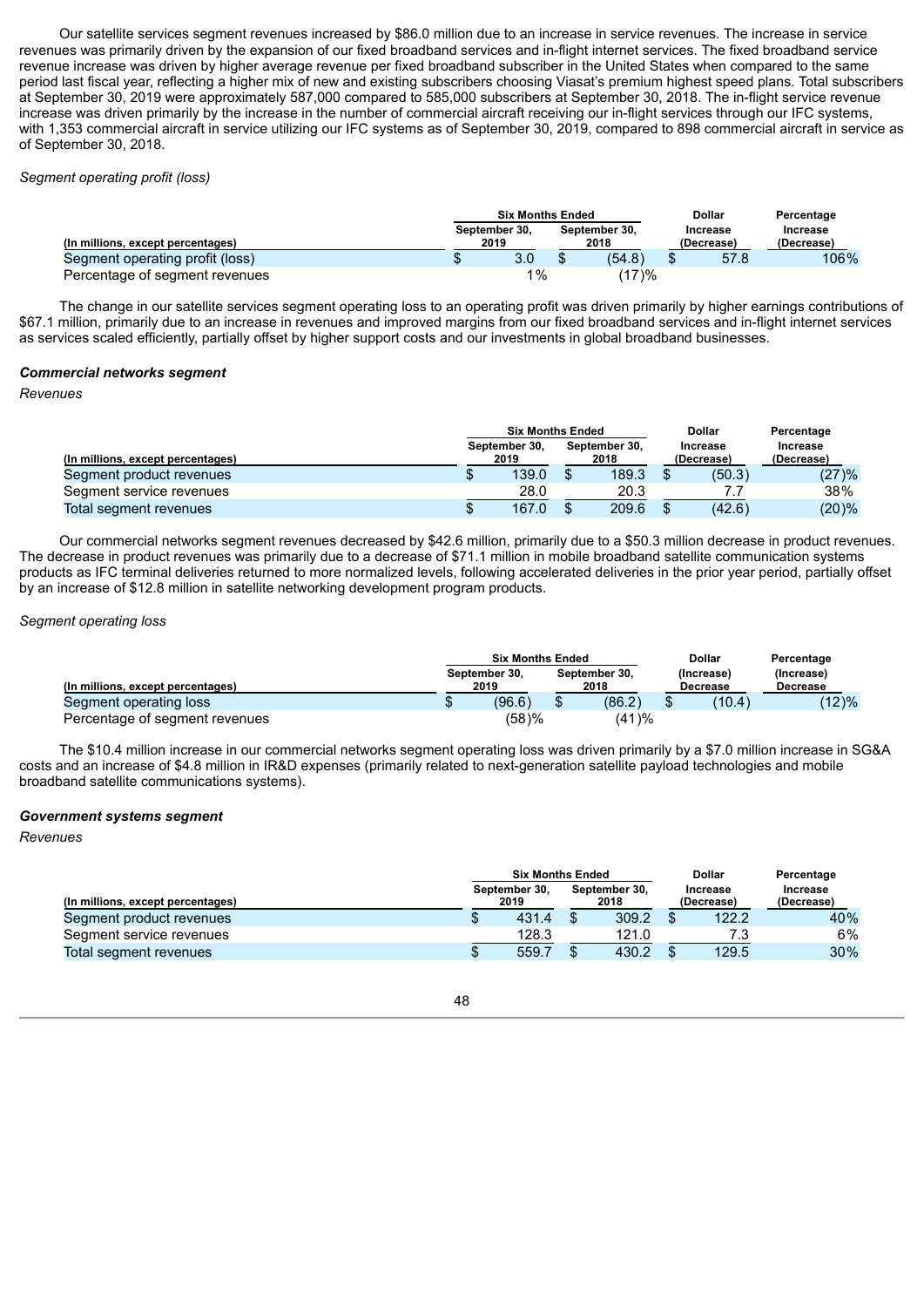Our government systems segment revenues increased by \$129.5 million due to increases of \$122.2 million in product revenues and \$7.3 million in service revenues. The product revenue increase was due to a \$38.0 million increase in government satellite communication systems products, a \$31.2 million increase in tactical data link products, a \$31.0 million increase in tactical satcom radio products and a \$17.2 million increase in government mobile broadband products. The service revenue increase was primarily due to a \$6.6 million increase in government mobile broadband services.

*Segment operating profit*

|                                   |  | <b>Six Months Ended</b> |               |      | Dollar     | Percentage |                 |  |
|-----------------------------------|--|-------------------------|---------------|------|------------|------------|-----------------|--|
|                                   |  | September 30.           | September 30. |      | Increase   |            | <b>Increase</b> |  |
| (In millions, except percentages) |  | 2019<br>2018            |               |      | (Decrease) | (Decrease) |                 |  |
| Segment operating profit          |  | 108.0                   |               | 69.8 |            | 38.2       | 55%             |  |
| Percentage of segment revenues    |  | 19%                     |               | 16%  |            |            |                 |  |

The \$38.2 million increase in our government systems segment operating profit was primarily due to higher earnings contributions of \$46.9 million, primarily due to an increase in revenues from our government satellite communication systems, tactical data link products and tactical satcom radio products, and improved margins from our government satellite communication systems and tactical satcom radio products. This increase was partially offset by higher SG&A costs of \$10.0 million.

# **Backlog**

As reflected in the table below, our overall firm and funded backlog increased during the first six months of fiscal year 2020. The increases in both firm and funded backlog were primarily attributable to increases in our government systems and satellite services segments.

|                             | As of<br>September 30, 2019 |    | As of<br>March 31, 2019 |  |  |  |  |
|-----------------------------|-----------------------------|----|-------------------------|--|--|--|--|
|                             | (In millions)               |    |                         |  |  |  |  |
| Firm backlog                |                             |    |                         |  |  |  |  |
| Satellite services segment  | \$<br>614.9                 | \$ | 581.3                   |  |  |  |  |
| Commercial networks segment | 338.4                       |    | 353.8                   |  |  |  |  |
| Government systems segment  | 991.6                       |    | 931.2                   |  |  |  |  |
| Total                       | \$<br>1,944.9               | \$ | 1,866.3                 |  |  |  |  |
| <b>Funded backlog</b>       |                             |    |                         |  |  |  |  |
| Satellite services segment  | \$<br>614.9                 | \$ | 581.3                   |  |  |  |  |
| Commercial networks segment | 338.4                       |    | 353.8                   |  |  |  |  |
| Government systems segment  | 979.4                       |    | 912.0                   |  |  |  |  |
| Total                       | \$<br>1.932.7               | \$ | 1.847.1                 |  |  |  |  |

The firm backlog does not include contract options. Of the \$1.9 billion in firm backlog, approximately half is expected to be delivered during the next twelve months, with the balance delivered thereafter. We include in our backlog only those orders for which we have accepted purchase orders, and not anticipated purchase orders and requests. In our satellite services segment, our backlog includes fixed broadband service revenues under our subscriber agreements, but does not include future recurring in-flight internet service revenues under our agreements with commercial airlines. As of September 30, 2019, we provided in-flight internet services to 1,353 commercial aircraft, with inflight internet services anticipated to be activated on over 600 additional commercial aircraft under our existing customer agreements with commercial airlines. There can be no assurance that all anticipated purchase orders and requests will be placed or that anticipated in-flight internet services will be activated.

Our total new awards exclude future revenue under recurring consumer commitment arrangements and were approximately \$692.3 million and \$1,198.1 million for the three and six months ended September 30, 2019, respectively, and approximately \$738.7 million and \$1,308.3 million for the three and six months ended September 30, 2018, respectively.

Backlog is not necessarily indicative of future sales. A majority of our contracts can be terminated at the convenience of the customer. Orders are often made substantially in advance of delivery, and our contracts typically provide that orders may be terminated with limited or no penalties. In addition, purchase orders may present product specifications that would require us to complete additional product development. A failure to develop products meeting such specifications could lead to a termination of the related contract.

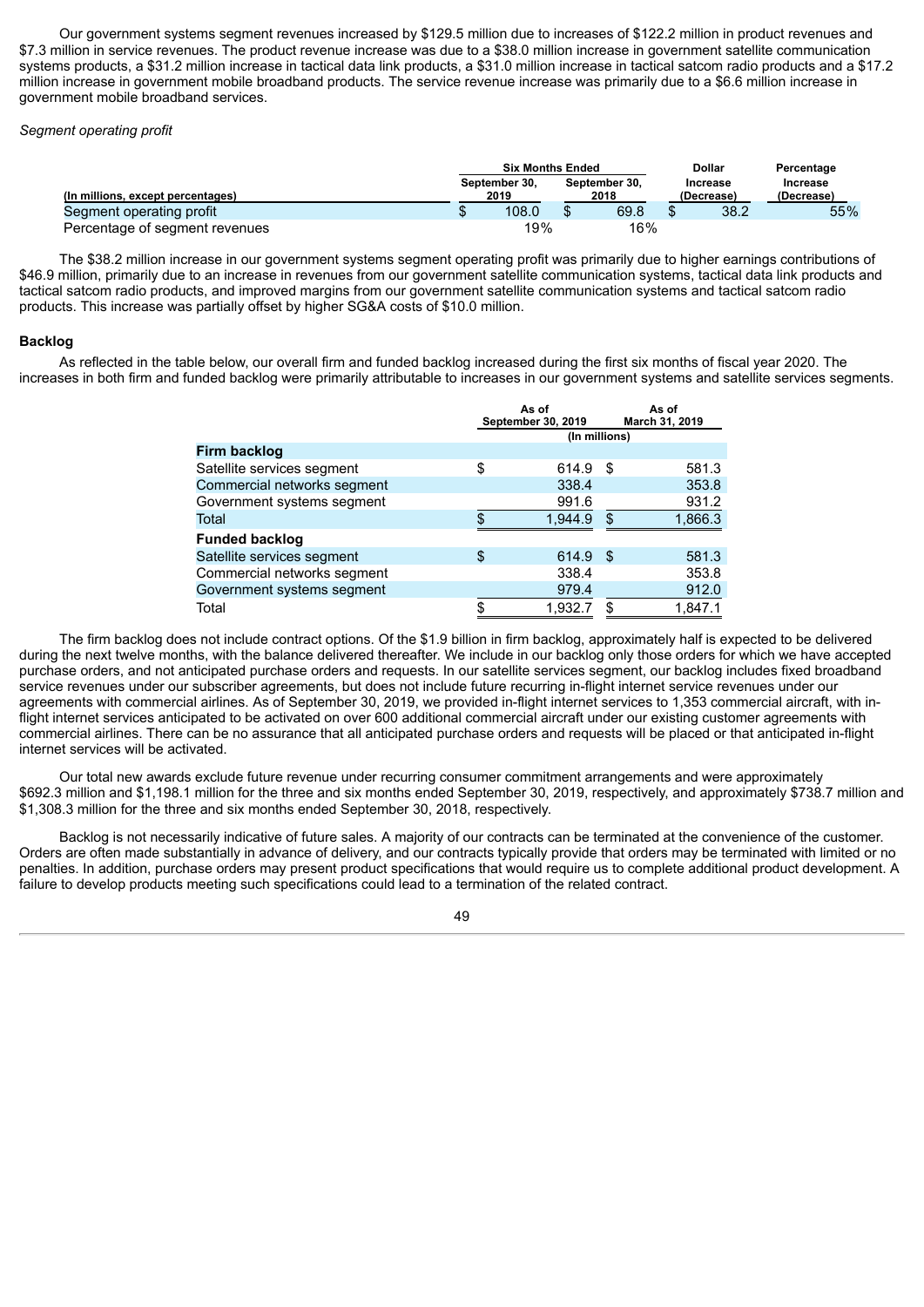Firm backlog amounts are comprised of funded and unfunded components. Funded backlog represents the sum of contract amounts for which funds have been specifically obligated by customers to contracts. Unfunded backlog represents future amounts that customers may obligate over the specified contract performance periods. Our customers allocate funds for expenditures on long-term contracts on a periodic basis. Our ability to realize revenues from contracts in backlog is dependent upon adequate funding for such contracts. Although we do not control the funding of our contracts, our experience indicates that actual contract funding has ultimately been approximately equal to the aggregate amounts of the contracts.

# **Liquidity and Capital Resources**

#### *Overview*

We have financed our operations to date primarily with cash flows from operations, bank line of credit financing, debt financing, export credit agency financing and equity financing. At September 30, 2019, we had \$87.0 million in cash and cash equivalents, \$253.9 million in working capital, and no outstanding borrowings and borrowing availability of \$681.1 million under our revolving credit facility (the Revolving Credit Facility). At March 31, 2019, we had \$261.7 million in cash and cash equivalents, \$401.7 million in working capital, and no outstanding borrowings and borrowing availability of \$680.4 million under the Revolving Credit Facility. We invest our cash in excess of current operating requirements in short-term, highly liquid bank money market accounts.

Our future capital requirements will depend upon many factors, including the timing and amount of cash required for our satellite projects and any future broadband satellite projects we may engage in, expansion of our R&D and marketing efforts, and the nature and timing of orders. Additionally, we will continue to evaluate possible acquisitions of, or investments in complementary businesses, products and technologies which may require the use of cash or additional financing.

The general cash needs of our satellite services, commercial networks and government systems segments can vary significantly. The cash needs of our satellite services segment tend to be driven by the timing and amount of capital expenditures (e.g., payments under satellite construction and launch contracts and investments in ground infrastructure roll-out), investments in joint ventures, strategic partnering arrangements and network expansion activities, as well as the quality of customer, type of contract and payment terms. In our commercial networks segment, cash needs tend to be driven primarily by the type and mix of contracts in backlog, the nature and quality of customers, the timing and amount of investments in IR&D activities (including with respect to next-generation satellite payload technologies) and the payment terms of customers (including whether advance payments are made or customer financing is required). In our government systems segment, the primary factors determining cash needs tend to be the type and mix of contracts in backlog (e.g., product or service, development or production) and timing of payments (including restrictions on the timing of cash payments under U.S. government procurement regulations). Other factors affecting the cash needs of our commercial networks and government systems segments include contract duration and program performance. For example, if a program is performing well and meeting its contractual requirements, then its cash flow requirements are usually lower.

To further enhance our liquidity position or to finance the construction and launch of any future satellites, acquisitions, strategic partnering arrangements, joint ventures or other business investment initiatives, we may obtain additional financing, which could consist of debt, convertible debt or equity financing from public and/or private credit and capital markets. In February 2019, we filed a universal shelf registration statement with the SEC for the future sale of an unlimited amount of common stock, preferred stock, debt securities, depositary shares, warrants and rights. The securities may be offered from time to time, separately or together, directly by us, by selling security holders, or through underwriters, dealers or agents at amounts, prices, interest rates and other terms to be determined at the time of the offering. We believe that our current cash balances and net cash expected to be provided by operating activities along with availability under our Revolving Credit Facility will be sufficient to meet our anticipated operating requirements for at least the next 12 months.

#### *Cash flows*

Cash provided by operating activities for the first six months of fiscal year 2020 was \$183.3 million compared to \$111.3 million in the prior year period. This \$72.0 million increase was primarily driven by our operating results (net loss adjusted for depreciation, amortization and other non-cash charges) which resulted in \$98.6 million of higher cash provided by operating activities year-over-year, partially offset by a \$26.6 million year-over-year increase in cash used to fund net operating assets. The increase in cash used to fund net operating assets during the first six months of fiscal year 2020 when compared to the prior year period was primarily due to higher cash payments made in our accounts payable and accrued liabilities due to timing of payments.

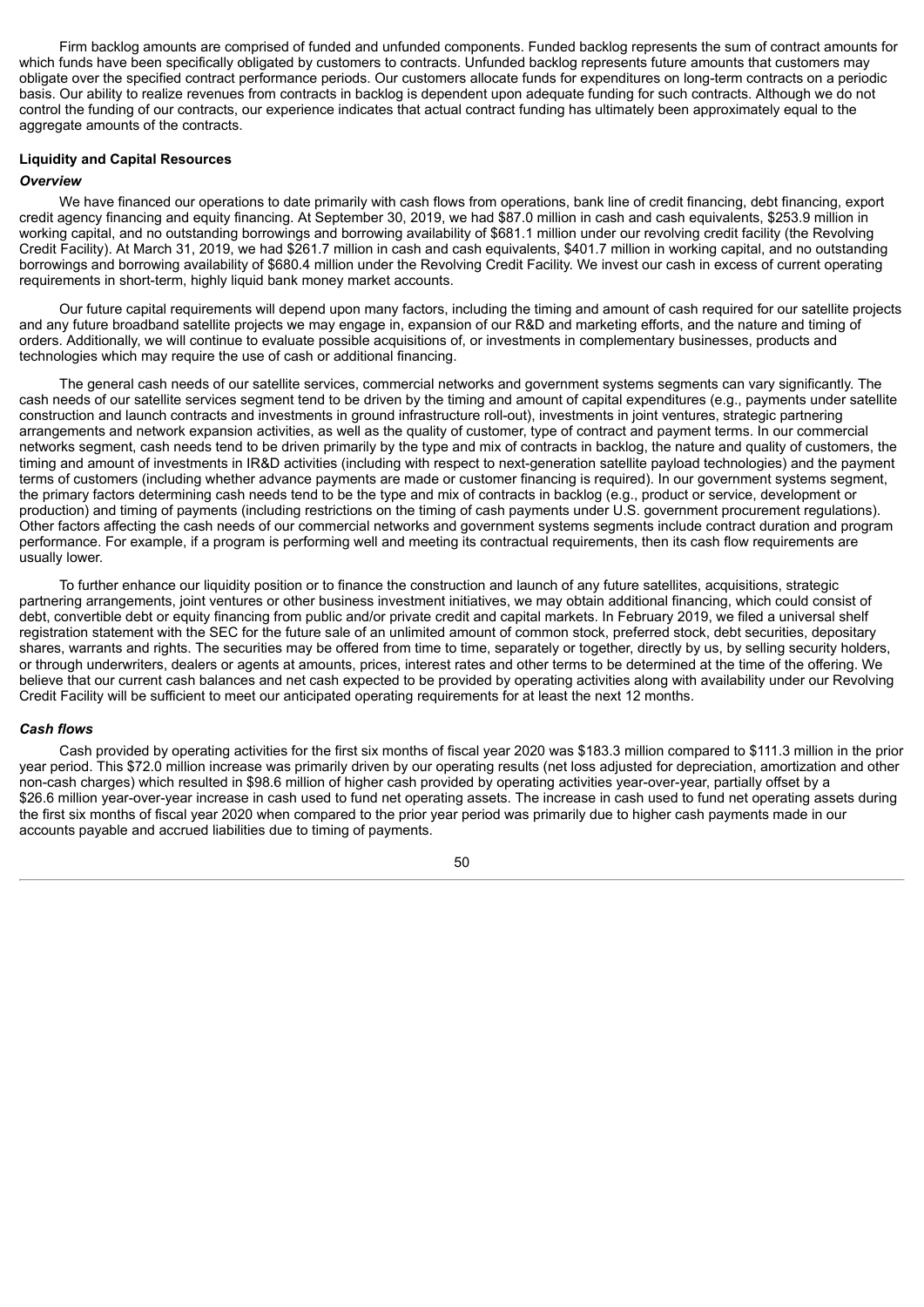Cash used in investing activities for the first six months of fiscal year 2020 was \$362.7 million compared to \$299.1 million in the prior year period. This \$63.7 million increase in cash used in investing activities year-over-year reflects a decrease of \$42.1 million in cash receipts related to ViaSat-2 satellite insurance claim proceeds, cash proceeds from sales of real property during the prior year period of \$14.0 million compared to none in the current year period, and an increase of \$13.8 million in cash used for patents, licenses and other assets. The increase in cash used in investing activities was partially offset by a decrease in cash used for construction of property, equipment and satellites of \$3.9 million, primarily due to a decrease of \$20.5 million in capital expenditures used for property and other general purpose equipment and \$8.7 million in cash used for the construction of earth stations and network operation systems, partially offset by an increase of \$25.3 million in cash used for satellite construction.

Cash provided by financing activities for the first six months of fiscal year 2020 was \$5.2 million compared to \$169.3 million for the prior year period. This \$164.0 million decrease in cash provided by financing activities year-over-year was primarily related to \$355.0 million of proceeds from borrowings under our Revolving Credit Facility in the prior year period compared to none in the current year period, partially offset by a decrease in payments on borrowings of debt of \$171.6 million, primarily due to \$130.0 million in payments under our Revolving Credit Facility in the first six months of fiscal year 2019 compared to none in the current year period and a \$44.6 million decrease in payments on borrowings under the Ex-Im Credit Facility year-over-year. Cash provided by financing activities for both periods included cash received from stock option exercises and employee stock purchase plan purchases, offset by cash used for the repurchase of common stock related to net share settlement of certain employee tax liabilities in connection with the vesting of restricted stock unit awards.

#### *Satellite-related activities*

On June 1, 2017, our second-generation ViaSat-2 satellite was successfully launched into orbit. Following satellite launch, in fiscal years 2018 and 2019 we incurred additional operating costs as we prepared for and launched commercial services on the satellite. These additional operating costs included depreciation, amortization of capitalized software development, earth station connectivity, marketing and advertising costs, logistics, customer care and various support systems, and contributed to an operating loss for our satellite services segment in fiscal year 2019. However, as the services we provide using the new satellite continue to scale, we expect to expand the revenue base for our fixed broadband and in-flight services and gain operating cost efficiencies, which together we expect will yield incremental segment earnings contributions, partially offset by investments associated with our global business and emerging markets growth. However, there can be no assurance that we will be successful in significantly increasing revenues or achieving operating profit in our satellite services segment. Moreover, we anticipate that we will incur a similar cycle of increased operating costs as we prepare for and launch commercial services on future satellites, including our ViaSat-3 constellation, followed by increases in revenue base and in scale.

Our first two ViaSat-3 class satellites, which are expected to cover the Americas and the Europe, Middle East and Africa (EMEA) region, respectively, entered the phase of full construction during the second half of fiscal year 2018. In July 2019, we entered into an agreement with Boeing for the construction and purchase of a third ViaSat-3 class satellite and the integration of Viasat's payload technologies into the satellite. This satellite is expected to provide broadband services over the Asia and Pacific (APAC) region, enabling us, following the launch of commercial service on all three ViaSat-3 class satellites, to deliver affordable connectivity worldwide. We believe we have adequate sources of funding for the ViaSat-3 class satellites, which include our cash on hand, borrowing capacity and the cash we expect to generate from operations over the next few years. Our total cash funding may be reduced through various third-party agreements, including potential joint service offerings and other strategic partnering arrangements.

Our IR&D investments are expected to continue through fiscal year 2020 and beyond relating to ViaSat-3 ground infrastructure and support of our growing government and commercial air mobility businesses. We expect to continue to invest in IR&D at a significant level as we continue our focus on leadership and innovation in satellite and space technologies. However, the level of investment in a given fiscal year will depend on a variety of factors, including the stage of development of our satellite projects, new market opportunities and our overall operating performance. In fiscal year 2020, capital expenditures are expected to increase when compared to fiscal year 2019, as we have a third ViaSat-3 class satellite under construction, as well as increased ground network investments related to international expansion.

#### *Revolving Credit Facility*

As of September 30, 2019, the Revolving Credit Facility provided a \$700.0 million revolving line of credit (including up to \$150.0 million of letters of credit), with a maturity date of January 18, 2024. As of September 30, 2019, we had no outstanding borrowings under the Revolving Credit Facility and \$18.9 million outstanding under standby letters of credit, leaving borrowing availability under the Revolving Credit Facility as of September 30, 2019 of \$681.1 million.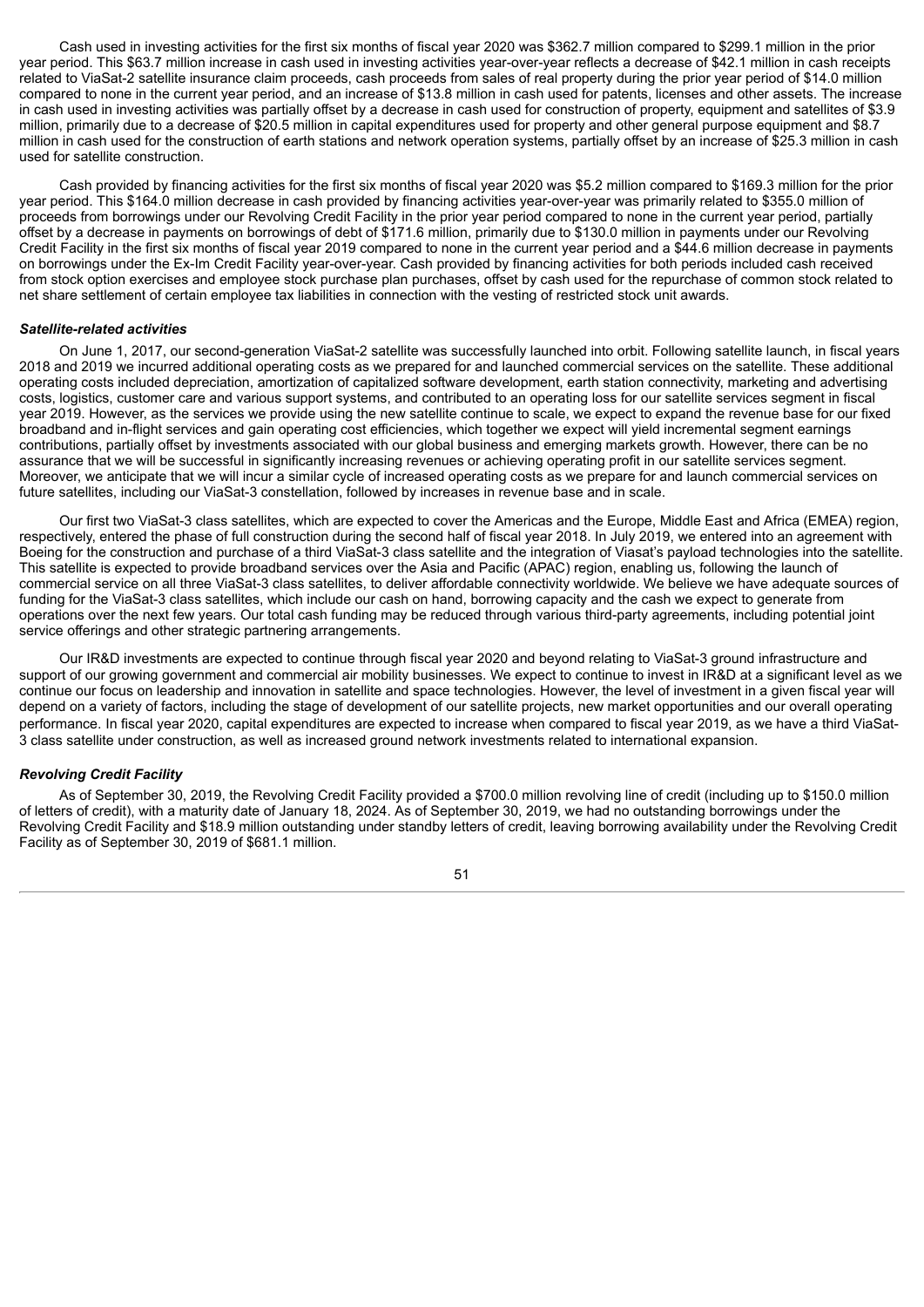Borrowings under the Revolving Credit Facility bear interest, at our option, at either (1) the highest of the Federal Funds rate plus 0.50%, the Eurodollar rate plus 1.00%, or the administrative agent's prime rate as announced from time to time, or (2) the Eurodollar rate, plus, in the case of each of (1) and (2), an applicable margin that is based on our total leverage ratio. The Revolving Credit Facility is required to be guaranteed by certain significant domestic subsidiaries of Viasat (as defined in the Revolving Credit Facility) and secured by substantially all of our assets. As of September 30, 2019, none of our subsidiaries guaranteed the Revolving Credit Facility.

The Revolving Credit Facility contains financial covenants regarding a maximum total leverage ratio and a minimum interest coverage ratio. In addition, the Revolving Credit Facility contains covenants that restrict, among other things, our ability to sell assets, make investments and acquisitions, make capital expenditures, grant liens, pay dividends and make certain other restricted payments.

# *Ex-Im Credit Facility*

The Ex-Im Credit Facility originally provided a \$362.4 million senior secured direct loan facility, which was fully drawn. Of the \$362.4 million in principal amount of borrowings made under the Ex-Im Credit Facility, \$321.2 million was used to finance up to 85% of the costs of construction, launch and insurance of the ViaSat-2 satellite and related goods and services (including costs incurred on or after September 18, 2012), with the remaining \$41.2 million used to finance the total exposure fees incurred under the Ex-Im Credit Facility (which included all previously accrued completion exposure fees). At September 30, 2019, we had \$127.7 million in principal amount of outstanding borrowings under the Ex-Im Credit Facility.

Borrowings under the Ex-Im Credit Facility bear interest at a fixed rate of 2.38%, payable semi-annually in arrears. The effective interest rate on our outstanding borrowings under the Ex-Im Credit Facility, which takes into account timing and amount of borrowings and payments, exposure fees, debt issuance costs and other fees, is 4.54%. Borrowings under the Ex-Im Credit Facility are required to be repaid in 16 semiannual principal installments, which commenced on April 15, 2018, with a maturity date of October 15, 2025. Pursuant to the terms of the Ex-Im Credit Facility, certain insurance proceeds related to the ViaSat-2 satellite must be used to pay down outstanding borrowings under the Ex-Im Credit Facility upon receipt. During the first three months of fiscal year 2020, we received the remaining insurance proceeds of \$2.3 million, which were in addition to the \$185.7 million of insurance proceeds received during fiscal year 2019 related to the ViaSat-2 satellite, all of which were used to pay down outstanding borrowings under the Ex-Im Credit Facility upon receipt. The Ex-Im Credit Facility is guaranteed by Viasat and is secured by first-priority liens on the ViaSat-2 satellite and related assets as well as a pledge of the capital stock of the borrower under the facility.

The Ex-Im Credit Facility contains financial covenants regarding Viasat's maximum total leverage ratio and minimum interest coverage ratio. In addition, the Ex-Im Credit Facility contains covenants that restrict, among other things, our ability to sell assets, make investments and acquisitions, make capital expenditures, grant liens, pay dividends and make certain other restricted payments.

The borrowings under the Ex-Im Credit Facility are recorded as current portion of long-term debt and as other long-term debt, net of unamortized discount and debt issuance costs, in our condensed consolidated financial statements. The discount of \$42.3 million (comprising the initial \$6.0 million pre-exposure fee, \$35.3 million of completion exposure fees and other customary fees) and deferred financing cost associated with the issuance of the borrowings under the Ex-Im Credit Facility are amortized to interest expense on an effective interest rate basis over the weighted average term of the Ex-Im Credit Facility and in accordance with the related payment obligations.

# *Senior Notes*

#### *Senior Secured Notes due 2027*

In March 2019, we issued \$600.0 million in principal amount of 2027 Notes in a private placement to institutional buyers. The 2027 Notes were issued at face value and are recorded as long-term debt, net of debt issuance costs, in our consolidated financial statements. The 2027 Notes bear interest at the rate of 5.625% per year, payable semi-annually in cash in arrears, which interest payments commenced in October 2019. Debt issuance costs associated with the issuance of the 2027 Notes are amortized to interest expense on a straight-line basis over the term of the 2027 Notes, the results of which are not materially different from the effective interest rate basis.

The 2027 Notes are required to be guaranteed on a senior secured basis by each of our existing and future subsidiaries that guarantees the Revolving Credit Facility. As of September 30, 2019, none of our subsidiaries guaranteed the 2027 Notes. The 2027 Notes are secured, equally and ratably with the Revolving Credit Facility and any future parity lien debt, by liens on substantially all of our assets.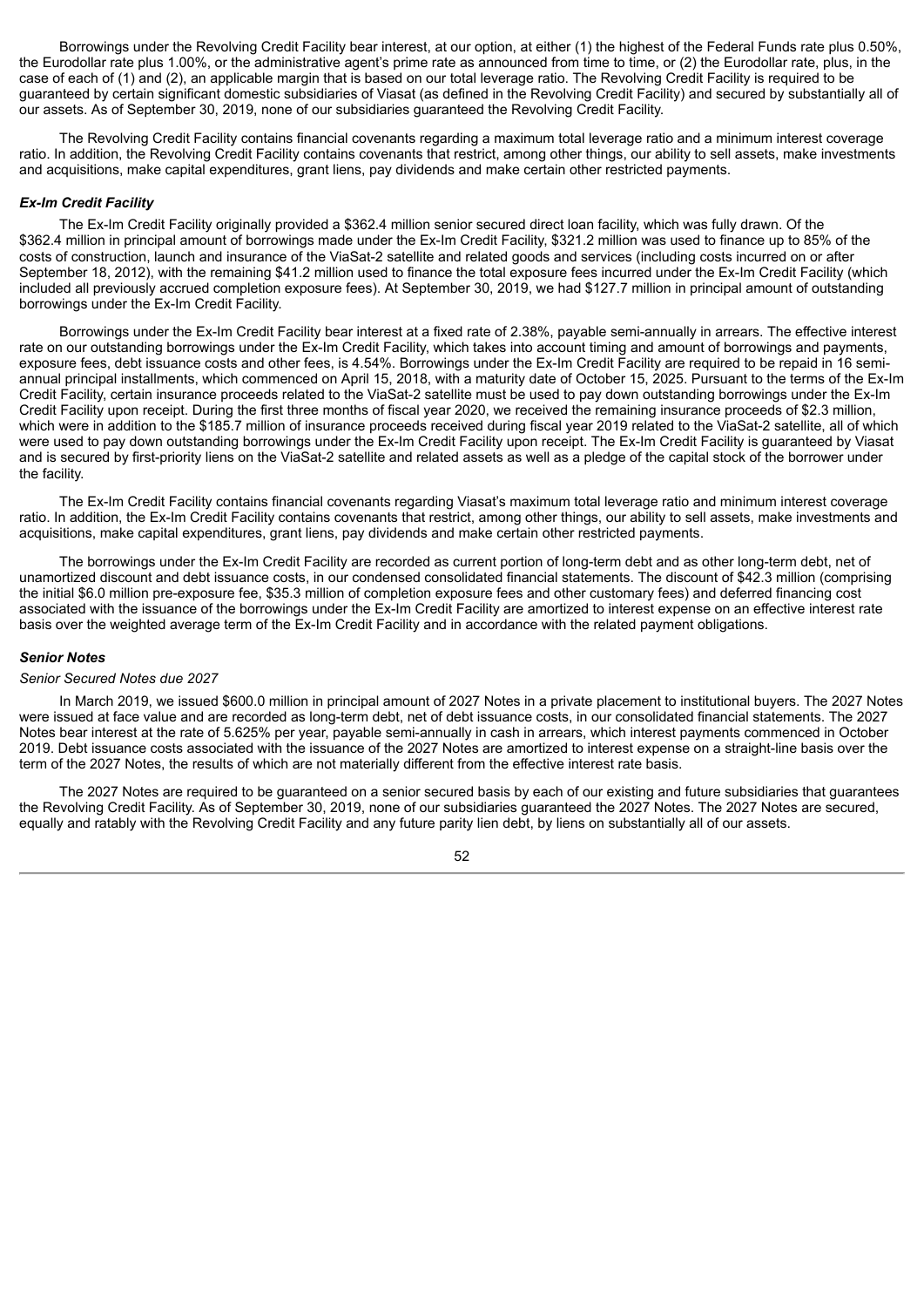The 2027 Notes are our general senior secured obligations and rank equally in right of payment with all of our existing and future unsubordinated debt. The 2027 Notes are effectively senior to all of our existing and future unsecured debt (including our 5.625% Senior Notes due 2025 (the 2025 Notes)) as well as to all of any permitted junior lien debt that may be incurred in the future, in each case to the extent of the value of the assets securing the 2027 Notes. The 2027 Notes are effectively subordinated to any obligations that are secured by liens on assets that do not constitute a part of the collateral securing the 2027 Notes, are structurally subordinated to all existing and future liabilities (including trade payables) of our subsidiaries that do not guarantee the 2027 Notes (including obligations of the borrower under the Ex-Im Credit Facility), and are senior in right of payment to all of our existing and future subordinated indebtedness.

The indenture governing the 2027 Notes limits, among other things, our and our restricted subsidiaries' ability to: incur, assume or guarantee additional debt; issue redeemable stock and preferred stock; pay dividends, make distributions or redeem or repurchase capital stock; prepay, redeem or repurchase subordinated debt; make loans and investments; grant or incur liens; restrict dividends, loans or asset transfers from restricted subsidiaries; sell or otherwise dispose of assets; enter into transactions with affiliates; reduce our satellite insurance; and consolidate or merge with, or sell substantially all of their assets to, another person.

Prior to April 15, 2022, we may redeem up to 40% of the 2027 Notes at a redemption price of 105.625% of the principal amount thereof, plus accrued and unpaid interest, if any, thereon to the redemption date, from the net cash proceeds of specified equity offerings. We may also redeem the 2027 Notes prior to April 15, 2022, in whole or in part, at a redemption price equal to 100% of the principal amount thereof plus the applicable premium and any accrued and unpaid interest, if any, thereon to the redemption date. The applicable premium is calculated as the greater of: (i) 1.0% of the principal amount of such 2027 Notes and (ii) the excess, if any, of (a) the present value at such date of redemption of (1) the redemption price of such 2027 Notes on April 15, 2022 plus (2) all required interest payments due on such 2027 Notes through April 15, 2022 (excluding accrued but unpaid interest to the date of redemption), computed using a discount rate equal to the treasury rate (as defined under the indenture governing the 2027 Notes) plus 50 basis points, over (b) the then-outstanding principal amount of such 2027 Notes. The 2027 Notes may be redeemed, in whole or in part, at any time during the 12 months beginning on April 15, 2022 at a redemption price of 102.813%, during the 12 months beginning on April 15, 2023 at a redemption price of 101.406%, and at any time on or after April 15, 2024 at a redemption price of 100%, in each case plus accrued and unpaid interest, if any, thereon to the redemption date.

In the event a change of control triggering event occurs (as defined in the indenture governing the 2027 Notes), each holder will have the right to require us to repurchase all or any part of such holder's 2027 Notes at a purchase price in cash equal to 101% of the aggregate principal amount of the 2027 Notes repurchased, plus accrued and unpaid interest, if any, to the date of purchase (subject to the right of holders of record on the relevant record date to receive interest due on the relevant interest payment date).

#### *Senior Notes due 2025*

In September 2017, we issued \$700.0 million in principal amount of the 2025 Notes in a private placement to institutional buyers. The 2025 Notes were issued at face value and are recorded as long-term debt, net of debt issuance costs, in our condensed consolidated financial statements. The 2025 Notes bear interest at the rate of 5.625% per year, payable semi-annually in cash in arrears, which interest payments commenced in March 2018. Debt issuance costs associated with the issuance of the 2025 Notes are amortized to interest expense on a straight-line basis over the term of the 2025 Notes, the results of which are not materially different from the effective interest rate basis.

The 2025 Notes are required to be guaranteed on an unsecured senior basis by each of our existing and future subsidiaries that guarantees the Revolving Credit Facility. As of September 30, 2019, none of our subsidiaries guaranteed the 2025 Notes. The 2025 Notes are our general senior unsecured obligations and rank equally in right of payment with all of our existing and future unsecured unsubordinated debt. The 2025 Notes are effectively junior in right of payment to our existing and future secured debt, including under the Revolving Credit Facility and the Ex-Im Credit Facility (collectively, the Credit Facilities) and the 2027 Notes (to the extent of the value of the assets securing such debt), are structurally subordinated to all existing and future liabilities (including trade payables) of our subsidiaries that do not guarantee the 2025 Notes, and are senior in right of payment to all of our existing and future subordinated indebtedness.

The indenture governing the 2025 Notes limits, among other things, our and our restricted subsidiaries' ability to: incur, assume or guarantee additional debt; issue redeemable stock and preferred stock; pay dividends, make distributions or redeem or repurchase capital stock; prepay, redeem or repurchase subordinated debt; make loans and investments; grant or incur liens; restrict dividends, loans or asset transfers from restricted subsidiaries; sell or otherwise dispose of assets; enter into transactions with affiliates; reduce our satellite insurance; and consolidate or merge with, or sell substantially all of their assets to, another person.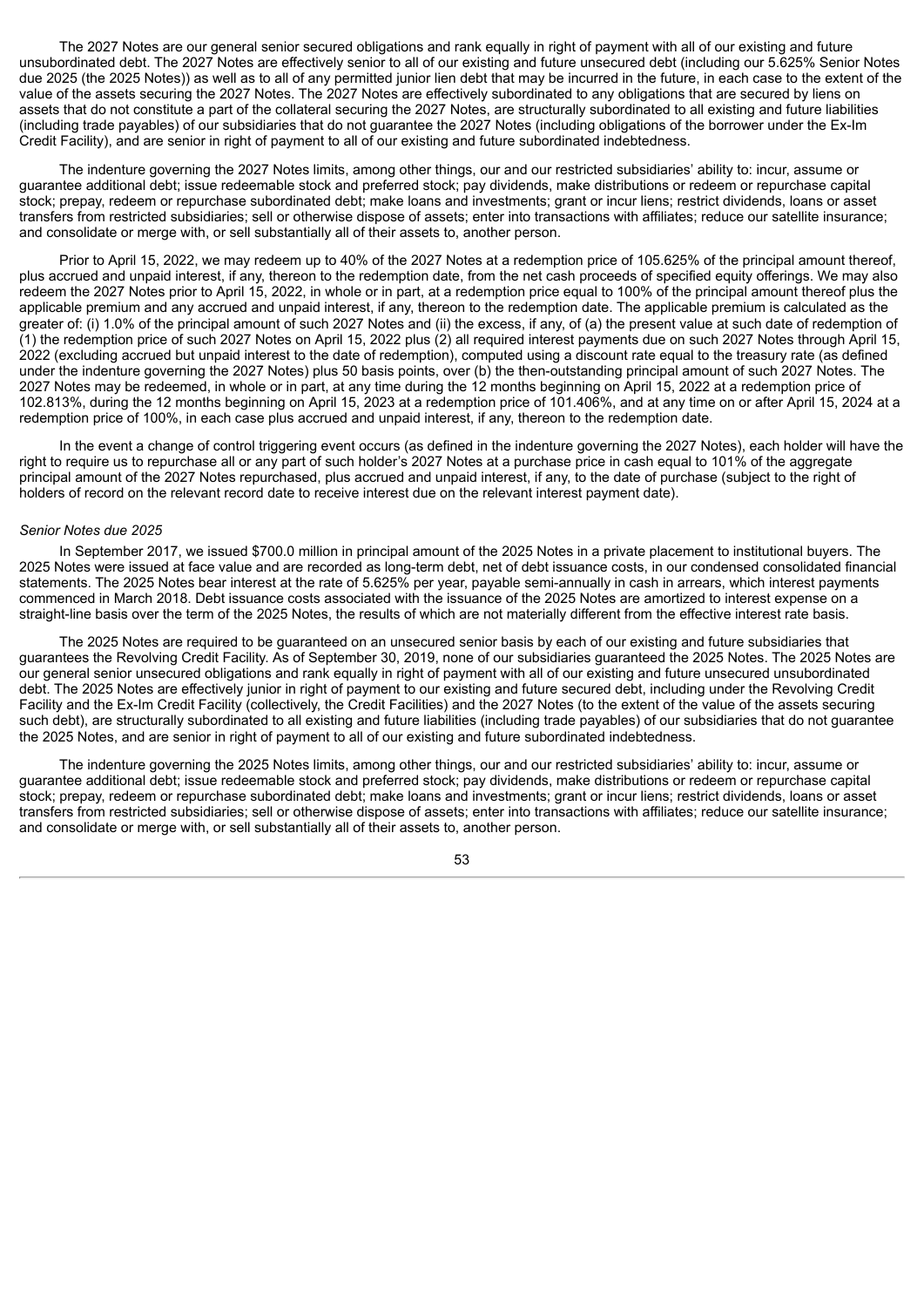Prior to September 15, 2020, we may redeem up to 40% of the 2025 Notes at a redemption price of 105.625% of the principal amount thereof, plus accrued and unpaid interest, if any, thereon to the redemption date, from the net cash proceeds of specified equity offerings. We may also redeem the 2025 Notes prior to September 15, 2020, in whole or in part, at a redemption price equal to 100% of the principal amount thereof plus the applicable premium and any accrued and unpaid interest, if any, thereon to the redemption date. The applicable premium is calculated as the greater of: (i) 1.0% of the principal amount of such 2025 Notes and (ii) the excess, if any, of (a) the present value at such date of redemption of (1) the redemption price of such 2025 Notes on September 15, 2020 plus (2) all required interest payments due on such 2025 Notes through September 15, 2020 (excluding accrued but unpaid interest to the date of redemption), computed using a discount rate equal to the treasury rate (as defined under the indenture governing the 2025 Notes) plus 50 basis points, over (b) the then-outstanding principal amount of such 2025 Notes. The 2025 Notes may be redeemed, in whole or in part, at any time during the 12 months beginning on September 15, 2020 at a redemption price of 102.813%, during the 12 months beginning on September 15, 2021 at a redemption price of 101.406%, and at any time on or after September 15, 2022 at a redemption price of 100%, in each case plus accrued and unpaid interest, if any, thereon to the redemption date.

In the event a change of control triggering event occurs (as defined in the indenture governing the 2025 Notes), each holder will have the right to require us to repurchase all or any part of such holder's 2025 Notes at a purchase price in cash equal to 101% of the aggregate principal amount of the 2025 Notes repurchased, plus accrued and unpaid interest, if any, to the date of purchase (subject to the right of holders of record on the relevant record date to receive interest due on the relevant interest payment date).

# **Contractual Obligations**

The following table sets forth a summary of our obligations at September 30, 2019:

|                                                     |           |   | For the<br><b>Remainder of</b> |   |                             |     |           |  |                   |
|-----------------------------------------------------|-----------|---|--------------------------------|---|-----------------------------|-----|-----------|--|-------------------|
|                                                     |           |   | <b>Fiscal Year</b>             |   | For the Fiscal Years Ending |     |           |  |                   |
| (In thousands, including interest where applicable) | Total     |   | 2020                           |   | 2021-2022                   |     | 2023-2024 |  | <b>Thereafter</b> |
| Operating leases and satellite capacity agreements  | 675,563   | S | 64,053                         | S | 239.095                     | \$. | 136,810   |  | 235,605           |
| Finance lease obligations                           | 83.250    |   | 6,900                          |   | 25,350                      |     | 24.000    |  | 27,000            |
| 2027 Notes                                          | 871.781   |   | 18,656                         |   | 67,500                      |     | 67.500    |  | 718,125           |
| 2025 Notes                                          | 936,251   |   | 19.688                         |   | 78.750                      |     | 78.750    |  | 759,063           |
| <b>Revolving Credit Facility</b>                    |           |   |                                |   |                             |     |           |  |                   |
| Ex-Im Credit Facility                               | 138.392   |   | 11.350                         |   | 44.222                      |     | 42.344    |  | 40,476            |
| Satellite performance incentive obligations         | 36.130    |   | 1.784                          |   | 5.861                       |     | 9,662     |  | 18,823            |
| Purchase commitments including satellite-related    |           |   |                                |   |                             |     |           |  |                   |
| agreements                                          | 1,680,303 |   | 534,025                        |   | 926,434                     |     | 195,102   |  | 24,742            |
| Total                                               | 4,421,670 |   | 656,456                        |   | 1,387,212                   |     | 554.168   |  | 1,823,834         |

We purchase components from a variety of suppliers and use several subcontractors and contract manufacturers to provide design and manufacturing services for our products. During the normal course of business, we enter into agreements with subcontractors, contract manufacturers and suppliers that either allow them to procure inventory based upon criteria defined by us or that establish the parameters defining our requirements. We also enter into agreements and purchase commitments with suppliers for the construction, launch, and operation of our satellites. In certain instances, these agreements allow us the option to cancel, reschedule and adjust our requirements based on our business needs prior to firm orders being placed. Consequently, only a portion of our reported purchase commitments arising from these agreements are firm, non-cancelable and unconditional commitments.

Our condensed consolidated balance sheets included \$118.8 million and \$120.8 million of "other liabilities" as of September 30, 2019 and March 31, 2019, respectively, which primarily consisted of the long-term portion of deferred revenues, the long-term portion of our satellite performance incentive obligations relating to the ViaSat-1 and ViaSat-2 satellites, our long-term warranty obligations, the long-term portion of deferred rent and deferred income taxes. With the exception of the long-term portion of our satellite performance incentive obligations relating to the ViaSat-1 and ViaSat-2 satellites (which is included under "Satellite performance incentive obligations"), these remaining liabilities have been excluded from the above table as the timing and/or the amount of any cash payment is uncertain. See Note 11 to our consolidated financial statements included in our Annual Report on Form 10-K for the year ended March 31, 2019 for additional information regarding satellite performance incentive obligations relating to the ViaSat-1 and ViaSat-2 satellites. See Note 10 to our condensed consolidated financial statements for additional information regarding our income taxes and related tax positions and Note 8 to our condensed consolidated financial statements for a discussion of our product warranties.

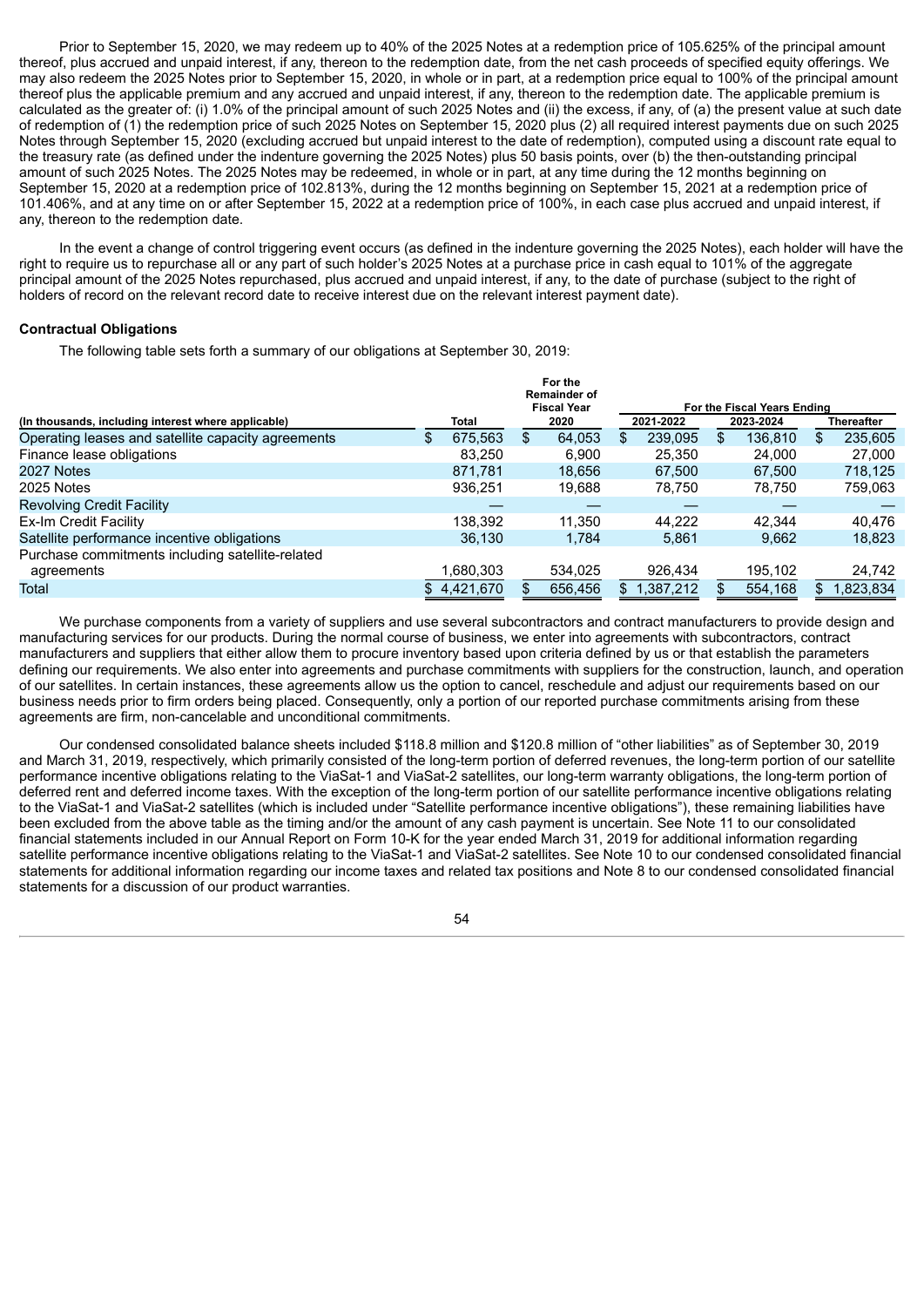#### **Off-Balance Sheet Arrangements**

We had no material off-balance sheet arrangements at September 30, 2019 as defined in Regulation S-K Item 303(a)(4) other than as discussed under Contractual Obligations above or disclosed in the notes to our consolidated financial statements included in this report or in our Annual Report on Form 10-K for the year ended March 31, 2019.

#### **Recent Authoritative Guidance**

For information regarding recently adopted and issued accounting pronouncements, see Note 1 to our condensed consolidated financial statements.

# <span id="page-54-0"></span>**Item 3. Quantitative and Qualitative Disclosures About Market Risk**

#### **Interest Rate Risk**

Our financial instruments consist of cash and cash equivalents, accounts receivable, accounts payable, short-term and long-term obligations, including the Credit Facilities, the 2025 Notes and the 2027 Notes, and foreign currency forward contracts. We consider investments in highly liquid instruments purchased with a remaining maturity of three months or less at the date of purchase to be cash equivalents. As of September 30, 2019, we had no outstanding borrowings under our Revolving Credit Facility, \$127.7 million in principal amount of outstanding borrowings under our Ex-Im Credit Facility, \$700.0 million in aggregate principal amount outstanding of the 2025 Notes and \$600.0 million in aggregate principal amount outstanding of the 2027 Notes, and we held no short-term investments. Our 2025 Notes, 2027 Notes and borrowings under our Ex-Im Credit Facility bear interest at a fixed rate and therefore our exposure to market risk for changes in interest rates relates primarily to borrowings under our Revolving Credit Facility, cash equivalents, short-term investments and short-term obligations.

The primary objective of our investment activities is to preserve principal while at the same time maximizing the income we receive from our investments without significantly increasing risk. To minimize this risk, we maintain a significant amount of our cash balance in money market accounts. In general, money market accounts are not subject to interest rate risk because the interest paid on such funds fluctuates with the prevailing interest rate. Our cash and cash equivalents earn interest at variable rates. Our interest income has been and may continue to be negatively impacted by low market interest rates. Fixed rate securities may have their fair market value adversely impacted due to a rise in interest rates, while floating rate securities may produce less income than expected if interest rates fall. If the underlying weighted average interest rate on our cash and cash equivalents, assuming balances remain constant over a year, changed by 50 basis points, interest income would have increased or decreased by an insignificant amount for the three and six months ended September 30, 2019 and 2018. Because our investment policy restricts us to invest in conservative, interest-bearing investments and because our business strategy does not rely on generating material returns from our investment portfolio, we do not expect our market risk exposure on our investment portfolio to be material.

Our primary interest rate under the Revolving Credit Facility is the Eurodollar rate plus an applicable margin that is based on our total leverage ratio. Under the Revolving Credit Facility, the effective interest rate as of September 30, 2019 that would have been applied to any new Eurodollar-based borrowings under the Revolving Credit Facility was approximately 3.53%. As of September 30, 2019, we had no outstanding borrowings under our Revolving Credit Facility. Accordingly, assuming the outstanding balance remained constant over a year, changes in interest rates applicable to our Revolving Credit Facility would have no effect on our interest incurred or cash flow.

# **Foreign Exchange Risk**

We generally conduct our business in U.S. dollars. However, as our international business is conducted in a variety of foreign currencies, we are exposed to fluctuations in foreign currency exchange rates. Our investment in Euro Broadband Infrastructure Sàrl during the fourth quarter of fiscal year 2017, which is denominated in Euros, increases our exposure to foreign currency risk. A five percent variance in foreign currencies in which our international business is conducted would change our income (loss) before income taxes by an insignificant amount for the three and six months ended September 30, 2019 and 2018. Our objective in managing our exposure to foreign currency risk is to reduce earnings and cash flow volatility associated with foreign exchange rate fluctuations. Accordingly, from time to time, we may enter into foreign currency forward contracts to mitigate risks associated with foreign currency denominated assets, liabilities, commitments and anticipated foreign currency transactions.

As of September 30, 2019, we had a number of foreign currency forward contracts outstanding which are intended to reduce the foreign currency risk for amounts payable to vendors in Euros and Australian dollars. The foreign currency forward contracts with a notional amount of \$3.5 million had an insignificant amount of fair value recorded in accrued and other liabilities as of September 30, 2019. If the foreign currency forward rate on these foreign currency forward contracts had changed by 10%, the fair value of these foreign currency forward contracts as of September 30, 2019 would have changed by an insignificant amount.

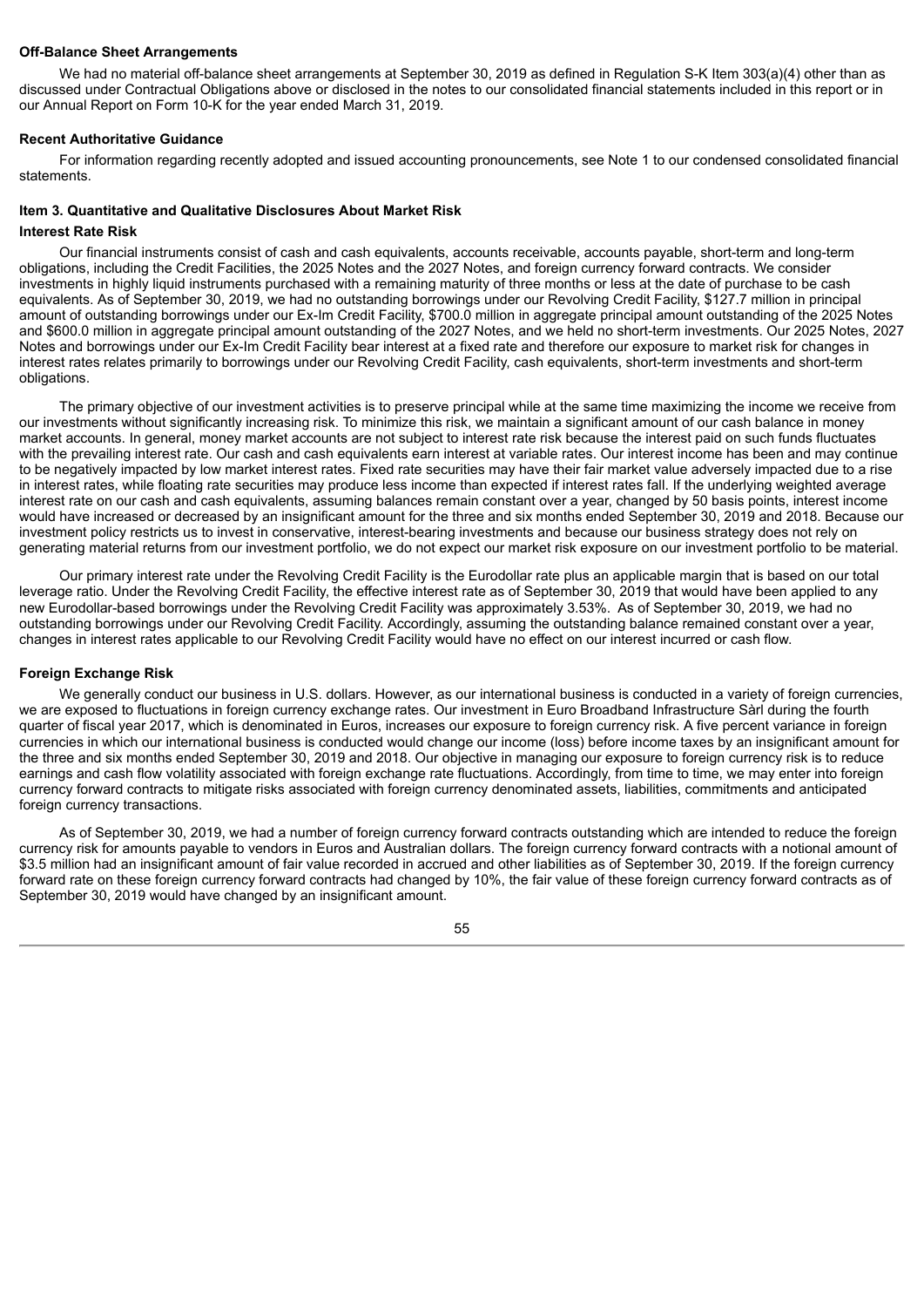#### <span id="page-55-0"></span>**Item 4. Controls and Procedures**

We maintain disclosure controls and procedures designed to provide reasonable assurance of achieving the objective that information in our Exchange Act reports is recorded, processed, summarized and reported within the time periods specified and pursuant to the requirements of the SEC's rules and forms and that such information is accumulated and communicated to our management, including our Chief Executive Officer and Chief Financial Officer, as appropriate to allow for timely decisions regarding required disclosures. In designing and evaluating the disclosure controls and procedures, management recognizes that any controls and procedures, no matter how well designed and operated, can provide only reasonable assurance of achieving the desired control objectives, and management is required to apply its judgment in evaluating the cost-benefit relationship of possible controls and procedures.

As required by SEC Rule 13a-15(b), we carried out an evaluation, with the participation of our management, including our Chief Executive Officer and Chief Financial Officer, of the effectiveness of our disclosure controls and procedures as of September 30, 2019, the end of the period covered by this report. Based upon the foregoing, our Chief Executive Officer and Chief Financial Officer concluded that our disclosure controls and procedures were effective at a reasonable assurance level as of September 30, 2019.

During the period covered by this report, there were no changes in our internal control over financial reporting that have materially affected, or are reasonably likely to materially affect, our internal control over financial reporting.

# <span id="page-55-1"></span>**PART II — OTHER INFORMATION**

# <span id="page-55-2"></span>**Item 1. Legal Proceedings**

From time to time, we are involved in a variety of claims, suits, investigations and proceedings arising in the ordinary course of business, including government investigations and claims, and other claims and proceedings with respect to intellectual property, breach of contract, labor and employment, tax and other matters. Such matters could result in fines; penalties, compensatory, treble or other damages; or nonmonetary relief. A violation of government contract laws and regulations could also result in the termination of our government contracts or debarment from bidding on future government contracts. Although claims, suits, investigations and proceedings are inherently uncertain and their results cannot be predicted with certainty, we believe that the resolution of our current pending matters will not have a material adverse effect on our business, financial condition, results of operations or liquidity. Regardless of the outcome, litigation can have an adverse impact on us because of defense costs, diversion of management resources and other factors. In addition, it is possible that an unfavorable resolution of one or more such proceedings could in the future materially and adversely affect our business, financial condition, results of operations or liquidity in a particular period. For further information on the risks we face from existing and future claims, suits, investigations and proceedings, see "Risk Factors" in Part I, Item 1A in our Annual Report on Form 10-K for the fiscal year ended March 31, 2019.

#### <span id="page-55-3"></span>**Item 1A. Risk Factors**

In addition to the other information set forth in this report, you should carefully consider the factors discussed in Part I, Item 1A, "Risk Factors" in our Annual Report on Form 10-K for the fiscal year ended March 31, 2019, which factors could materially affect our business, financial condition, liquidity or future results. The risks described in our reports on Forms 10-K and 10-Q are not the only risks facing our company. Additional risks and uncertainties not currently known to us or that we currently deem to be immaterial also may materially adversely affect our business, financial condition, liquidity or future results.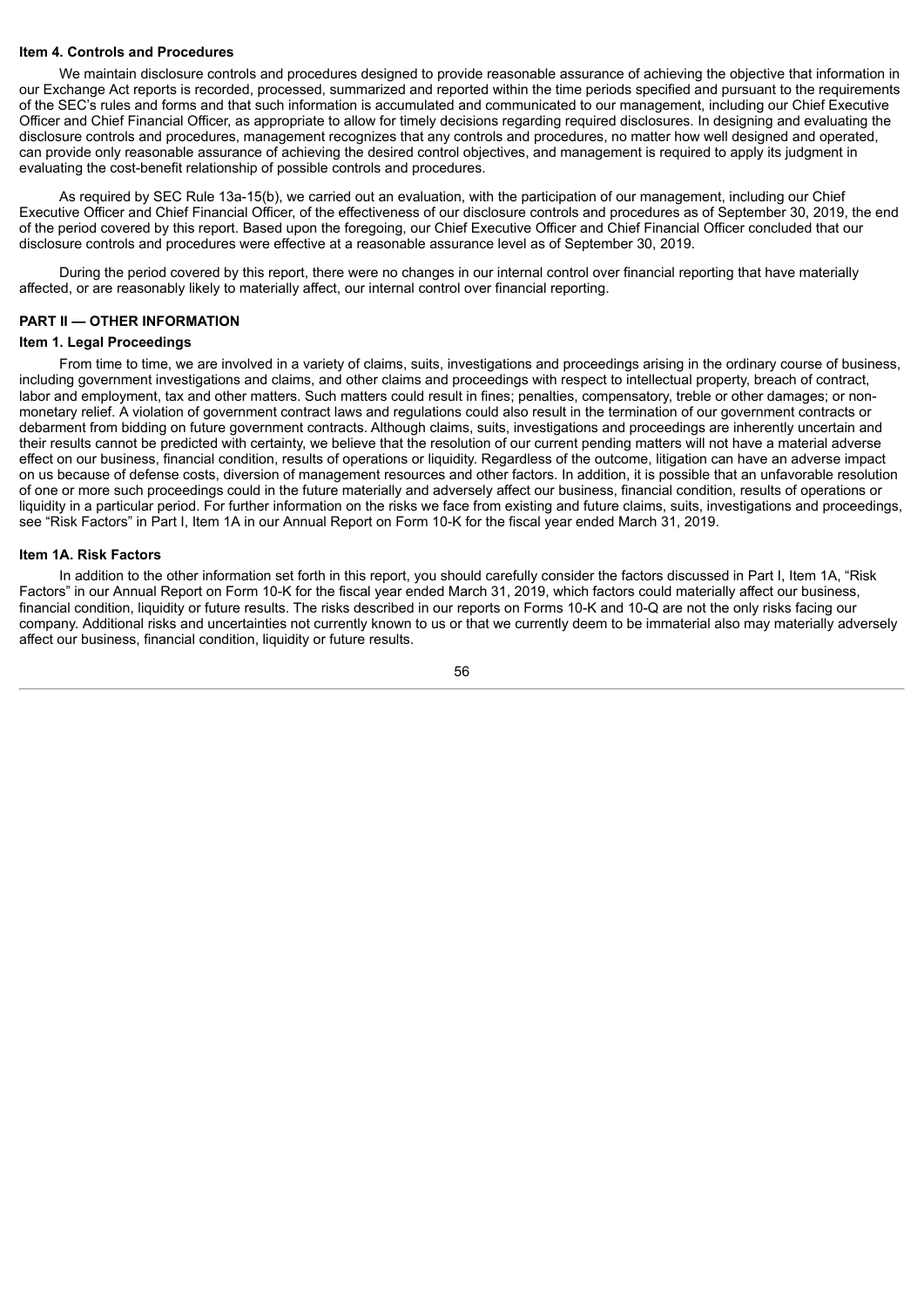# <span id="page-56-0"></span>**Item 6. Exhibits**

| <b>Exhibit</b><br>Number | <b>Exhibit Description</b>                                                                                                                                                      | Form  | File No.  | <b>Exhibit</b> | <b>Filing Date</b> | Filed or<br><b>Furnished</b><br><b>Herewith</b> |
|--------------------------|---------------------------------------------------------------------------------------------------------------------------------------------------------------------------------|-------|-----------|----------------|--------------------|-------------------------------------------------|
| 10.1                     | Viasat, Inc. Employee Stock Purchase Plan (As Amended<br>and Restated Effective September 4, 2019)                                                                              | $8-K$ | 000-21767 | 10.1           | 09/05/2019         |                                                 |
| 10.2                     | 1996 Equity Participation Plan of Viasat, Inc. (As Amended<br>and Restated Effective September 4, 2019)                                                                         | $8-K$ | 000-21767 | 10.2           | 09/05/2019         |                                                 |
| 31.1                     | <b>Certification of Chief Executive Officer Pursuant to</b><br>Section 302 of the Sarbanes-Oxley Act of 2002                                                                    |       |           |                |                    | X                                               |
| 31.2                     | <b>Certification of Chief Financial Officer Pursuant to</b><br>Section 302 of the Sarbanes-Oxley Act of 2002                                                                    |       |           |                |                    | X                                               |
| 32.1                     | Certifications Pursuant to 18 U.S.C. Section 1350, as<br>Adopted Pursuant to Section 906 of the Sarbanes-Oxley<br><b>Act of 2002</b>                                            |       |           |                |                    | $\times$                                        |
| 101.INS                  | Inline XBRL Instance Document - the instance document<br>does not appear in the Interactive Data File because its<br>XBRL tags are embedded within the inline XBRL<br>document. |       |           |                |                    | X                                               |
| 101.SCH                  | Inline XBRL Taxonomy Extension Schema                                                                                                                                           |       |           |                |                    | $\mathsf{X}$                                    |
| 101.CAL                  | Inline XBRL Taxonomy Extension Calculation Linkbase                                                                                                                             |       |           |                |                    | X                                               |
| 101.DEF                  | Inline XBRL Taxonomy Extension Definition Linkbase                                                                                                                              |       |           |                |                    | $\times$                                        |
| 101.LAB                  | Inline XBRL Taxonomy Extension Labels Linkbase                                                                                                                                  |       |           |                |                    | Χ                                               |
| 101.PRE                  | Inline XBRL Taxonomy Extension Presentation Linkbase                                                                                                                            |       |           |                |                    | X                                               |
| 104                      | Cover Page Interactive Data File (formatted as inline XBRL<br>and contained in Exhibit 101)                                                                                     |       |           |                |                    | X                                               |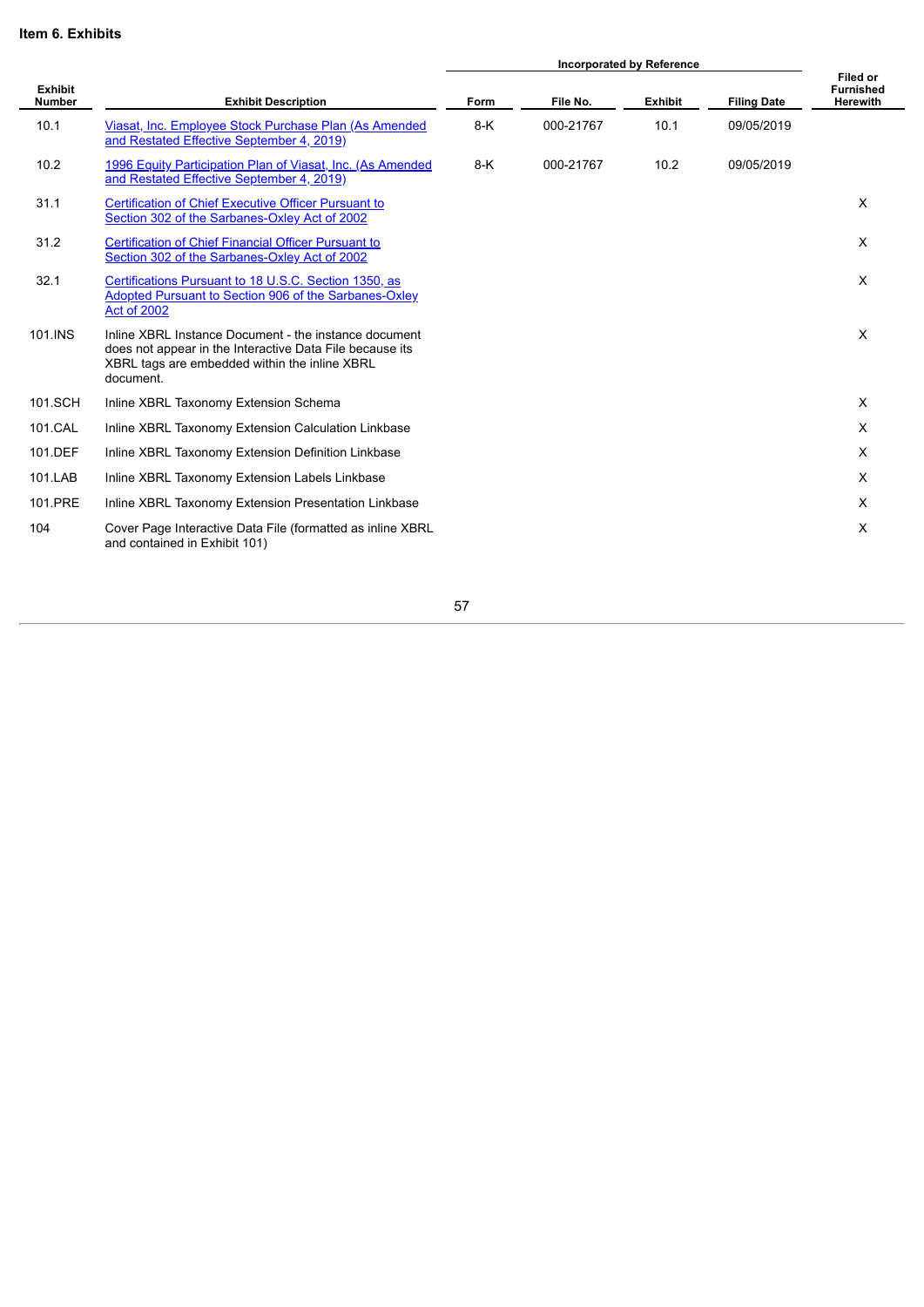# **SIGNATURES**

<span id="page-57-0"></span>Pursuant to the requirements of the Securities Exchange Act of 1934, the registrant has duly caused this report to be signed on its behalf by the undersigned, thereunto duly authorized.

November 8, 2019 / November 8, 2019

VIASAT, INC.

Mark Dankberg Chairman of the Board and Chief Executive Officer (Principal Executive Officer)

/s/ SHAWN DUFFY

Shawn Duffy Senior Vice President and Chief Financial Officer (Principal Financial Officer)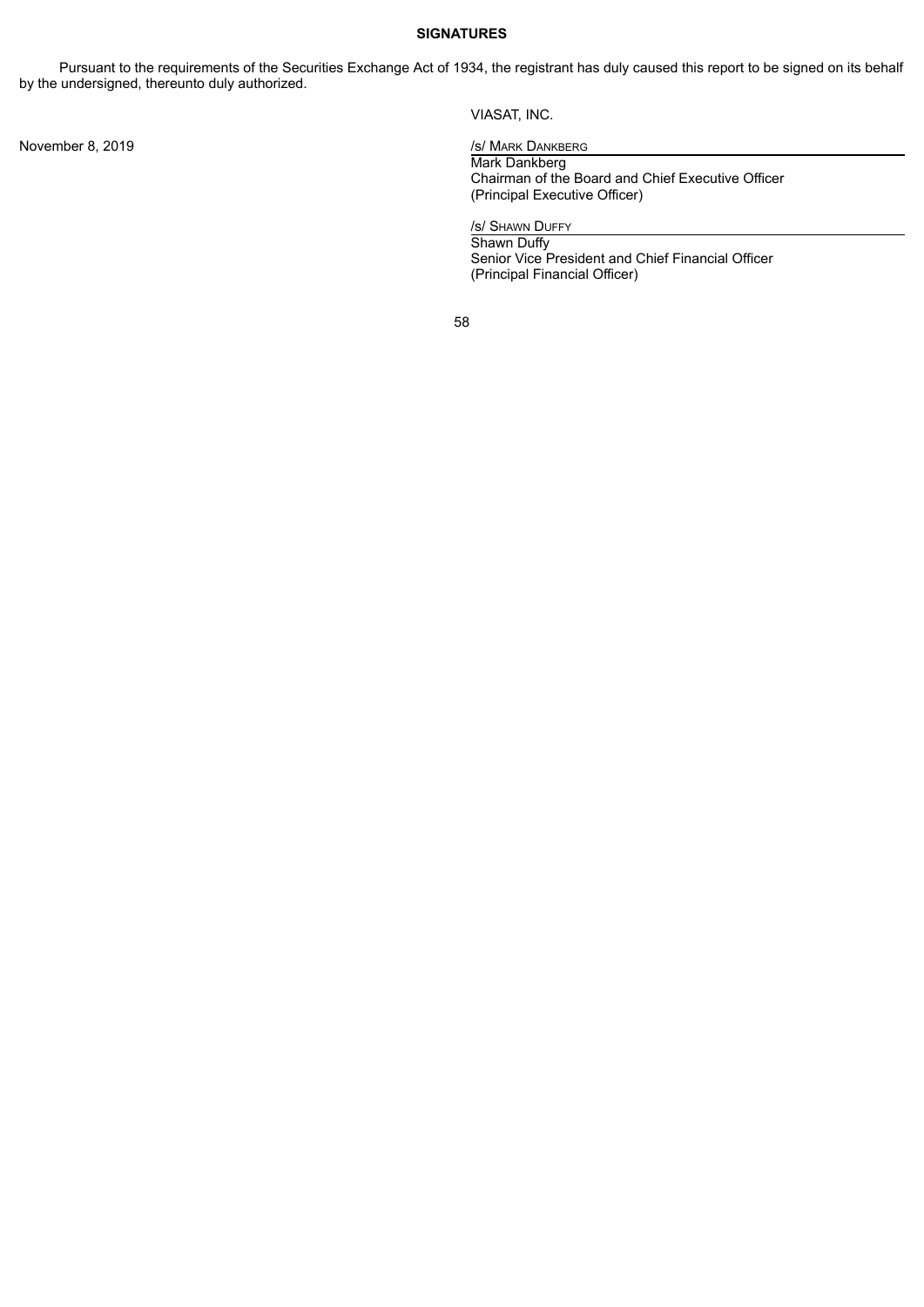# CERTIFICATION OF CHIEF EXECUTIVE OFFICER PURSUANT TO SECTION 302 OF THE SARBANES-OXLEY ACT OF 2002

<span id="page-58-0"></span>I, Mark Dankberg, Chief Executive Officer of Viasat, Inc., certify that:

- 1. I have reviewed this quarterly report on Form 10-Q of Viasat, Inc.;
- 2. Based on my knowledge, this report does not contain any untrue statement of a material fact or omit to state a material fact necessary to make the statements made, in light of the circumstances under which such statements were made, not misleading with respect to the period covered by this report;
- 3. Based on my knowledge, the financial statements, and other financial information included in this report, fairly present in all material respects the financial condition, results of operations and cash flows of the registrant as of, and for, the periods presented in this report;
- 4. The registrant's other certifying officer(s) and I are responsible for establishing and maintaining disclosure controls and procedures (as defined in Exchange Act Rules 13a-15(e) and 15d-15(e)) and internal control over financial reporting (as defined in Exchange Act Rules 13a-15(f) and 15d-15(f)) for the registrant and have:
	- a) Designed such disclosure controls and procedures, or caused such disclosure controls and procedures to be designed under our supervision, to ensure that material information relating to the registrant, including its consolidated subsidiaries, is made known to us by others within those entities, particularly during the period in which this report is being prepared;
	- b) Designed such internal control over financial reporting, or caused such internal control over financial reporting to be designed under our supervision, to provide reasonable assurance regarding the reliability of financial reporting and the preparation of financial statements for external purposes in accordance with generally accepted accounting principles;
	- c) Evaluated the effectiveness of the registrant's disclosure controls and procedures and presented in this report our conclusions about the effectiveness of the disclosure controls and procedures, as of the end of the period covered by this report based on such evaluation; and
	- d) Disclosed in this report any change in the registrant's internal control over financial reporting that occurred during the registrant's most recent fiscal quarter (the registrant's fourth fiscal quarter in the case of an annual report) that has materially affected, or is reasonably likely to materially affect, the registrant's internal control over financial reporting; and
- 5. The registrant's other certifying officer(s) and I have disclosed, based on our most recent evaluation of internal control over financial reporting, to the registrant's auditors and the audit committee of the registrant's board of directors (or persons performing the equivalent functions):
	- a) All significant deficiencies and material weaknesses in the design or operation of internal control over financial reporting which are reasonably likely to adversely affect the registrant's ability to record, process, summarize and report financial information; and
	- b) Any fraud, whether or not material, that involves management or other employees who have a significant role in the registrant's internal control over financial reporting.

**Date: November 8, 2019** *November 8, 2019* 

Mark Dankberg Chief Executive Officer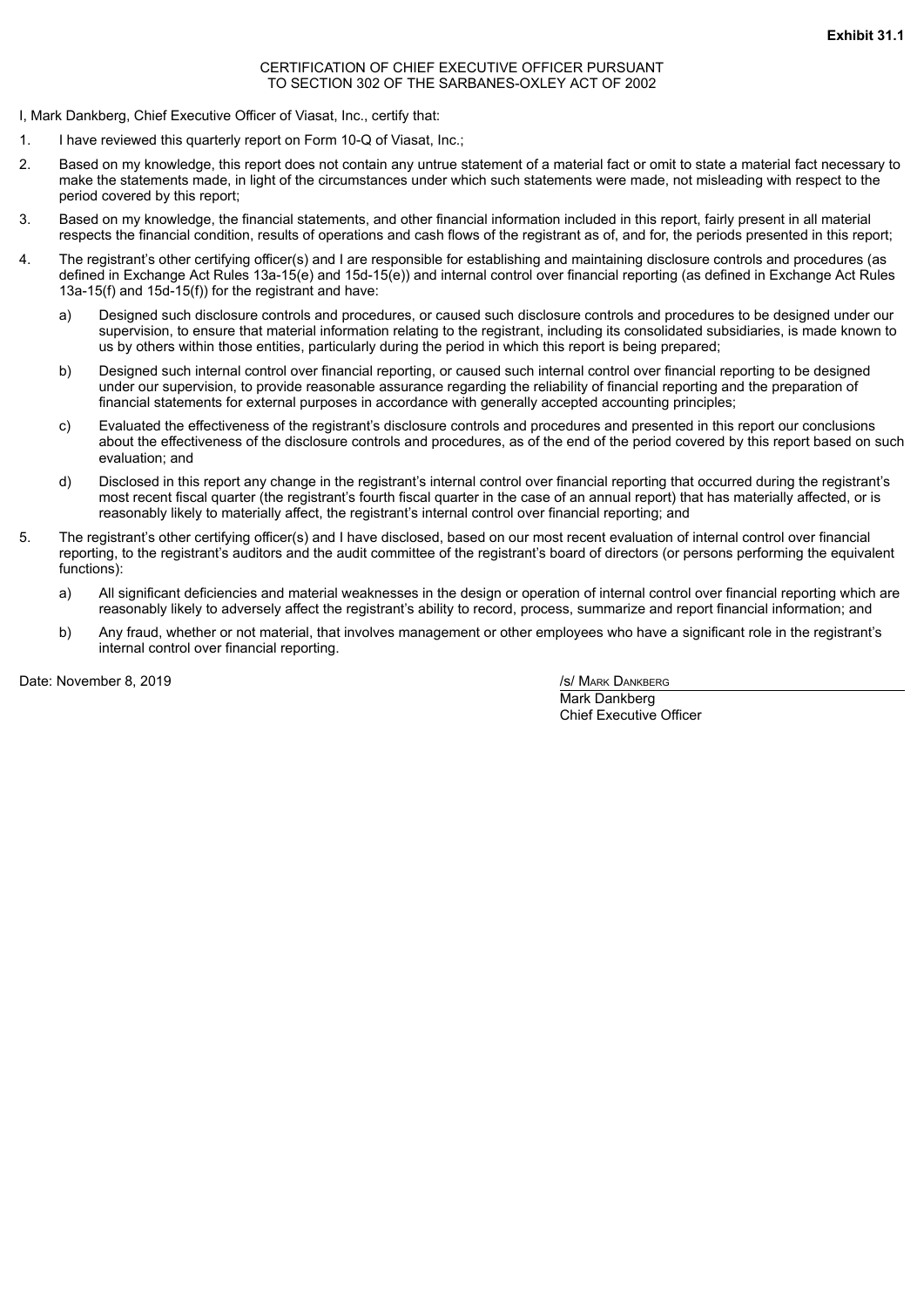# CERTIFICATION OF CHIEF FINANCIAL OFFICER PURSUANT TO SECTION 302 OF THE SARBANES-OXLEY ACT OF 2002

<span id="page-59-0"></span>I, Shawn Duffy, Chief Financial Officer of Viasat, Inc., certify that:

- 1. I have reviewed this quarterly report on Form 10-Q of Viasat, Inc.;
- 2. Based on my knowledge, this report does not contain any untrue statement of a material fact or omit to state a material fact necessary to make the statements made, in light of the circumstances under which such statements were made, not misleading with respect to the period covered by this report;
- 3. Based on my knowledge, the financial statements, and other financial information included in this report, fairly present in all material respects the financial condition, results of operations and cash flows of the registrant as of, and for, the periods presented in this report;
- 4. The registrant's other certifying officer(s) and I are responsible for establishing and maintaining disclosure controls and procedures (as defined in Exchange Act Rules 13a-15(e) and 15d-15(e)) and internal control over financial reporting (as defined in Exchange Act Rules 13a-15(f) and 15d-15(f)) for the registrant and have:
	- a) Designed such disclosure controls and procedures, or caused such disclosure controls and procedures to be designed under our supervision, to ensure that material information relating to the registrant, including its consolidated subsidiaries, is made known to us by others within those entities, particularly during the period in which this report is being prepared;
	- b) Designed such internal control over financial reporting, or caused such internal control over financial reporting to be designed under our supervision, to provide reasonable assurance regarding the reliability of financial reporting and the preparation of financial statements for external purposes in accordance with generally accepted accounting principles;
	- c) Evaluated the effectiveness of the registrant's disclosure controls and procedures and presented in this report our conclusions about the effectiveness of the disclosure controls and procedures, as of the end of the period covered by this report based on such evaluation; and
	- d) Disclosed in this report any change in the registrant's internal control over financial reporting that occurred during the registrant's most recent fiscal quarter (the registrant's fourth fiscal quarter in the case of an annual report) that has materially affected, or is reasonably likely to materially affect, the registrant's internal control over financial reporting; and
- 5. The registrant's other certifying officer(s) and I have disclosed, based on our most recent evaluation of internal control over financial reporting, to the registrant's auditors and the audit committee of the registrant's board of directors (or persons performing the equivalent functions):
	- a) All significant deficiencies and material weaknesses in the design or operation of internal control over financial reporting which are reasonably likely to adversely affect the registrant's ability to record, process, summarize and report financial information; and
	- b) Any fraud, whether or not material, that involves management or other employees who have a significant role in the registrant's internal control over financial reporting.

Date: November 8, 2019 /s/ State of the State of the State of the State of the State of the State of the State of the State of the State of the State of the State of the State of the State of the State of the State of the

Shawn Duffy Chief Financial Officer